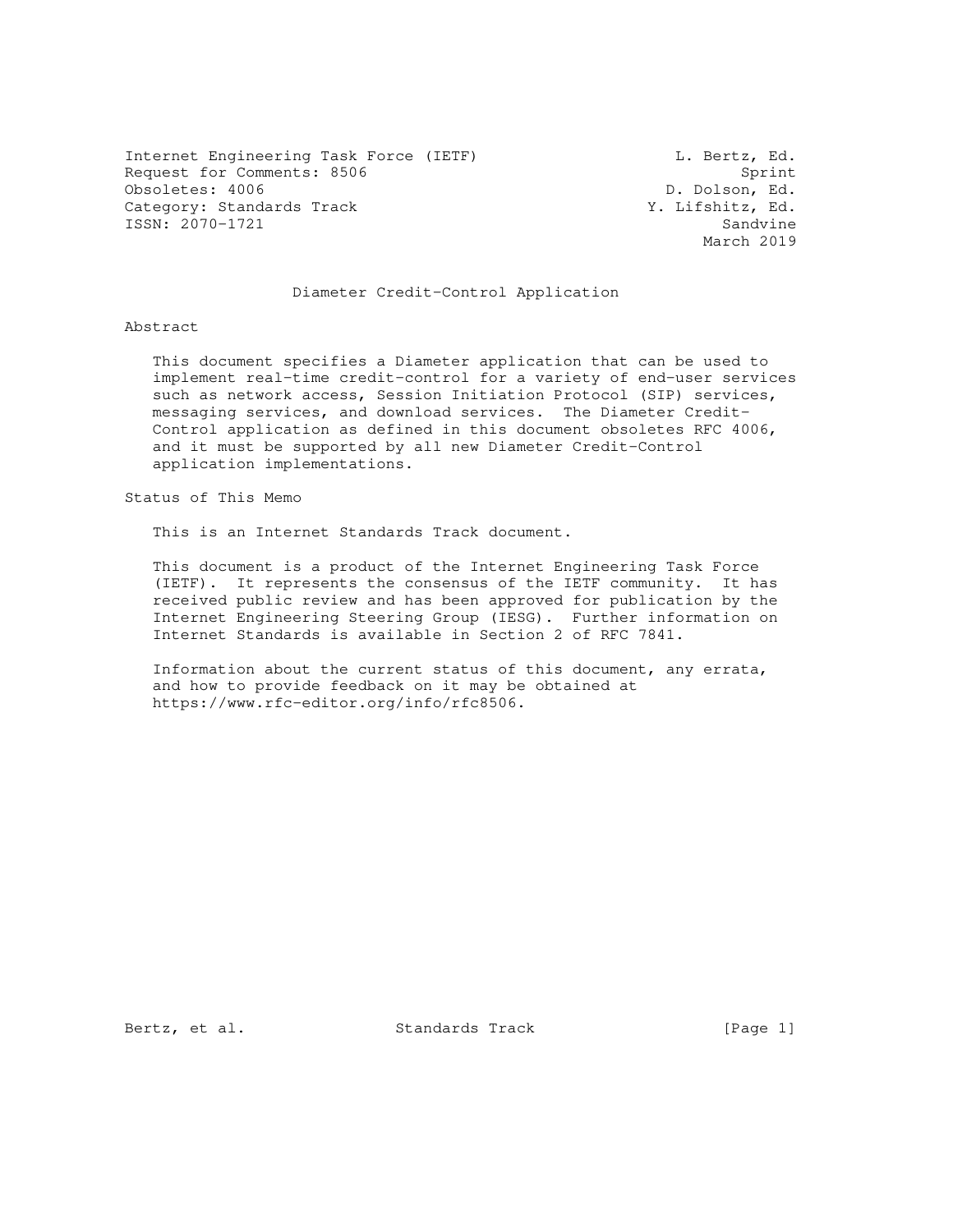#### Copyright Notice

 Copyright (c) 2019 IETF Trust and the persons identified as the document authors. All rights reserved.

 This document is subject to BCP 78 and the IETF Trust's Legal Provisions Relating to IETF Documents

 (https://trustee.ietf.org/license-info) in effect on the date of publication of this document. Please review these documents carefully, as they describe your rights and restrictions with respect to this document. Code Components extracted from this document must include Simplified BSD License text as described in Section 4.e of the Trust Legal Provisions and are provided without warranty as described in the Simplified BSD License.

 This document may contain material from IETF Documents or IETF Contributions published or made publicly available before November 10, 2008. The person(s) controlling the copyright in some of this material may not have granted the IETF Trust the right to allow modifications of such material outside the IETF Standards Process. Without obtaining an adequate license from the person(s) controlling the copyright in such materials, this document may not be modified outside the IETF Standards Process, and derivative works of it may not be created outside the IETF Standards Process, except to format it for publication as an RFC or to translate it into languages other than English.

Bertz, et al. Standards Track [Page 2]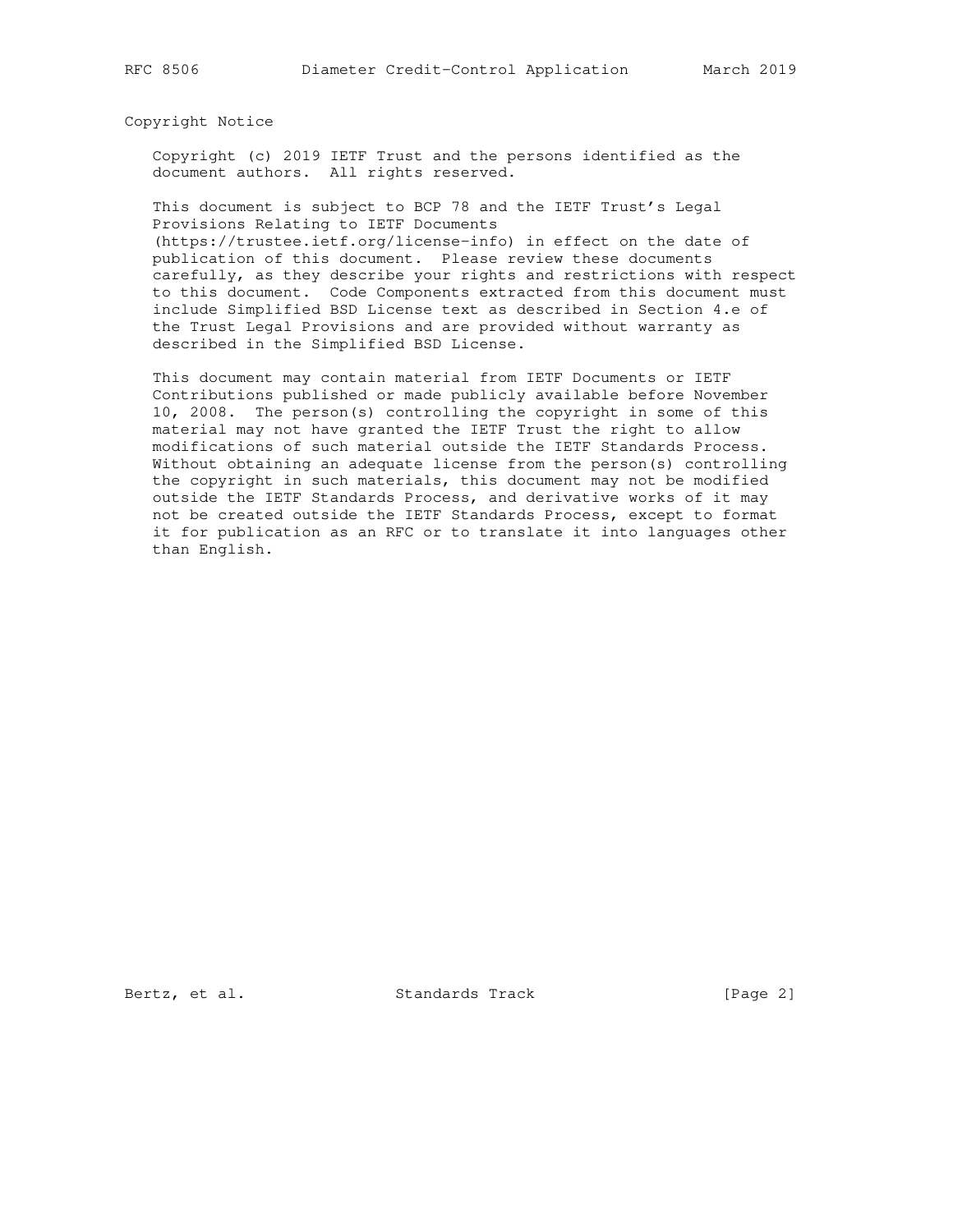# Table of Contents

|  | 3.1. Credit-Control-Request (CCR) Command 11                                             |
|--|------------------------------------------------------------------------------------------|
|  | 3.2. Credit-Control-Answer (CCA) Command 12                                              |
|  | 4. Credit-Control Application Overview 13                                                |
|  | 4.1. Service-Specific Rating Input and Interoperability 14                               |
|  | 4.1.1. Specifying Rating Input AVPs 15                                                   |
|  | 4.1.2. Service-Specific Documentation 16                                                 |
|  | 4.1.3. Handling of Unsupported/Incorrect Rating Input 16                                 |
|  | 4.1.4. RADIUS Vendor-Specific Rating Attributes 17                                       |
|  |                                                                                          |
|  |                                                                                          |
|  | 5.1.1. Basic Support for Tariff Time Change 18                                           |
|  | 5.1.2. Credit-Control for Multiple Services within                                       |
|  |                                                                                          |
|  |                                                                                          |
|  | 5.2.1. First Interrogation after Authorization and                                       |
|  |                                                                                          |
|  | 5.2.2. First Interrogation Included with                                                 |
|  | Authorization Messages 27                                                                |
|  | 5.3. Intermediate Interrogation 29                                                       |
|  |                                                                                          |
|  | 5.5. Server-Initiated Credit Re-authorization 32<br>5.6. Graceful Service Termination 34 |
|  |                                                                                          |
|  |                                                                                          |
|  | 5.6.3. Restrict Access Action 40                                                         |
|  | 5.6.4. Usage of the Server-Initiated Credit                                              |
|  |                                                                                          |
|  |                                                                                          |
|  |                                                                                          |
|  |                                                                                          |
|  |                                                                                          |
|  |                                                                                          |
|  |                                                                                          |
|  |                                                                                          |
|  | 7. Credit-Control Application State Machines 50                                          |
|  |                                                                                          |
|  |                                                                                          |
|  |                                                                                          |
|  |                                                                                          |
|  |                                                                                          |
|  |                                                                                          |

Bertz, et al. Standards Track [Page 3]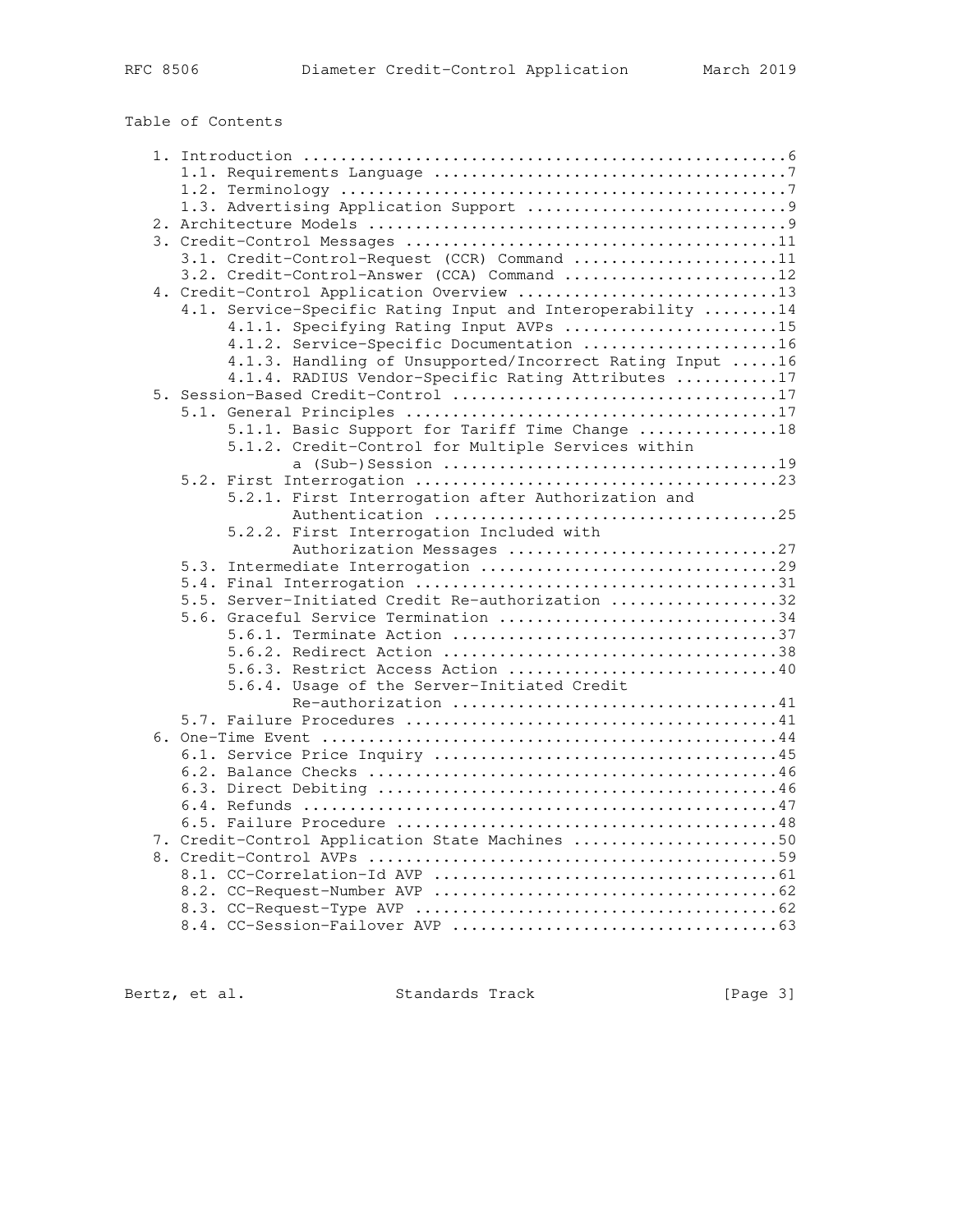| 8.14. Credit-Control-Failure-Handling AVP (CCFH) 67  |
|------------------------------------------------------|
| 8.15. Direct-Debiting-Failure-Handling AVP (DDFH) 68 |
| 8.16. Multiple-Services-Credit-Control AVP 68        |
|                                                      |
|                                                      |
|                                                      |
|                                                      |
|                                                      |
|                                                      |
|                                                      |
|                                                      |
|                                                      |
|                                                      |
|                                                      |
|                                                      |
|                                                      |
|                                                      |
|                                                      |
|                                                      |
|                                                      |
|                                                      |
|                                                      |
|                                                      |
|                                                      |
|                                                      |
|                                                      |
|                                                      |
| 8.40. Multiple-Services-Indicator AVP 80             |
|                                                      |
|                                                      |
| 8.44. Service-Parameter-Type AVP 82                  |
|                                                      |
|                                                      |
|                                                      |
|                                                      |
|                                                      |
|                                                      |
| 8.50. User-Equipment-Info-Type AVP 84                |
| 8.51. User-Equipment-Info-Value AVP 85               |
| 8.52. User-Equipment-Info-Extension AVP 85           |

Bertz, et al. Standards Track [Page 4]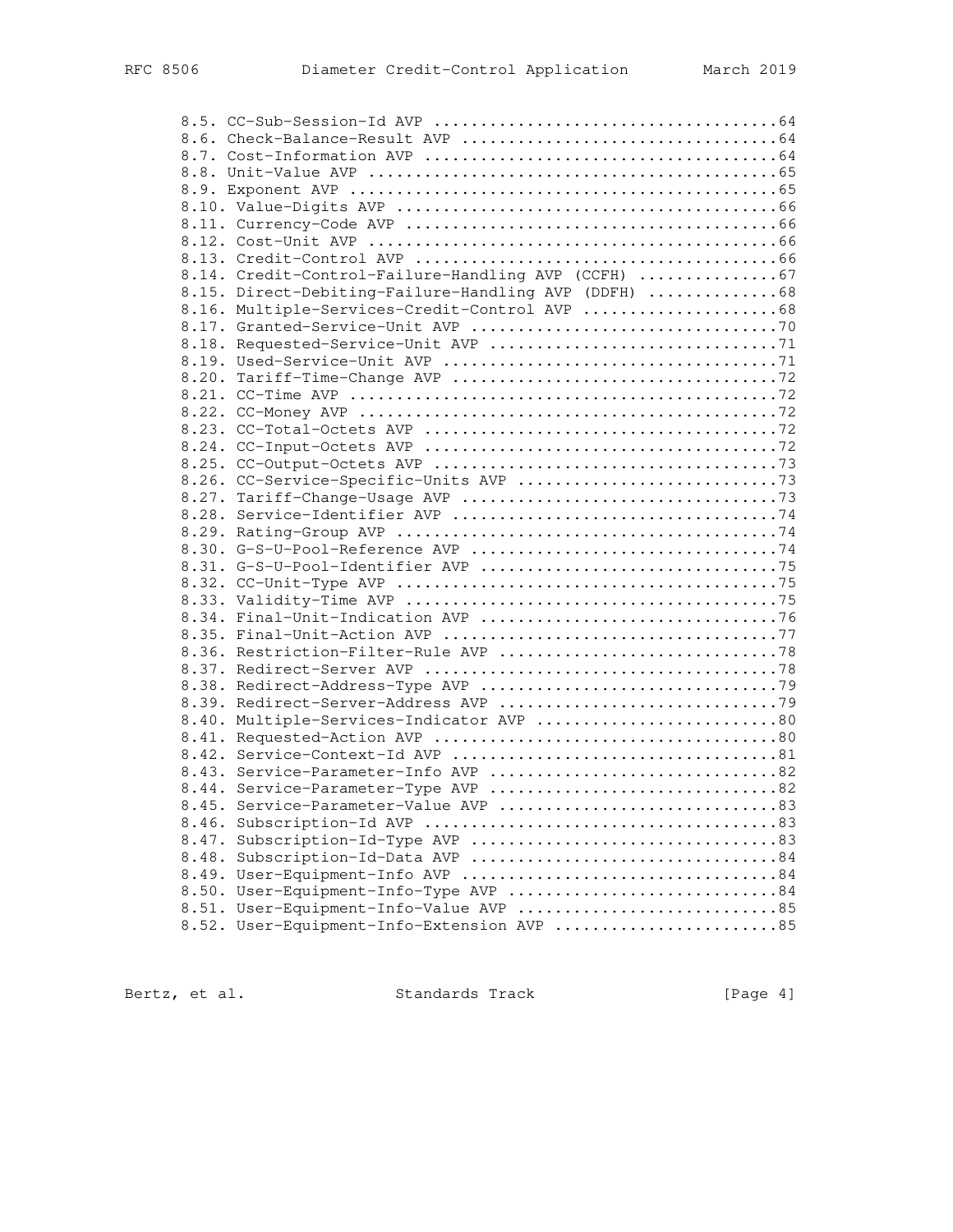|  | 8.53. User-Equipment-Info-IMEISV AVP 86        |  |
|--|------------------------------------------------|--|
|  |                                                |  |
|  | 8.55. User-Equipment-Info-EUI64 AVP 86         |  |
|  | 8.56. User-Equipment-Info-ModifiedEUI64 AVP 86 |  |
|  | 8.57. User-Equipment-Info-IMEI AVP 86          |  |
|  |                                                |  |
|  |                                                |  |
|  |                                                |  |
|  |                                                |  |
|  |                                                |  |
|  |                                                |  |
|  | 8.64. Redirect-Server-Extension AVP 88         |  |
|  |                                                |  |
|  |                                                |  |
|  |                                                |  |
|  | 8.68. QoS-Final-Unit-Indication AVP 89         |  |
|  |                                                |  |

| 8.64. Redirect-Server-Extension AVP 88                       |  |
|--------------------------------------------------------------|--|
| 8.65. Redirect-Address-IPAddress AVP 89                      |  |
|                                                              |  |
|                                                              |  |
| 8.68. QoS-Final-Unit-Indication AVP 89                       |  |
|                                                              |  |
|                                                              |  |
|                                                              |  |
|                                                              |  |
|                                                              |  |
| 10.2. Re-Auth-Request/Re-Auth-Answer AVP Table 94            |  |
| 11. RADIUS/Diameter Credit-Control Interworking Model 94     |  |
|                                                              |  |
|                                                              |  |
|                                                              |  |
|                                                              |  |
|                                                              |  |
|                                                              |  |
|                                                              |  |
|                                                              |  |
|                                                              |  |
|                                                              |  |
|                                                              |  |
|                                                              |  |
|                                                              |  |
| 12.13. Multiple-Services-Indicator AVP 100                   |  |
| 12.14. Redirect-Address-Type AVP 100                         |  |
|                                                              |  |
|                                                              |  |
|                                                              |  |
| 12.18. User-Equipment-Info-Type AVP 100                      |  |
| 13. Parameters Related to the Credit-Control Application 101 |  |
|                                                              |  |
| 14.1. Direct Connection with Redirects 102                   |  |
| 14.2. Application-Level Redirects 103                        |  |

Bertz, et al. Standards Track [Page 5]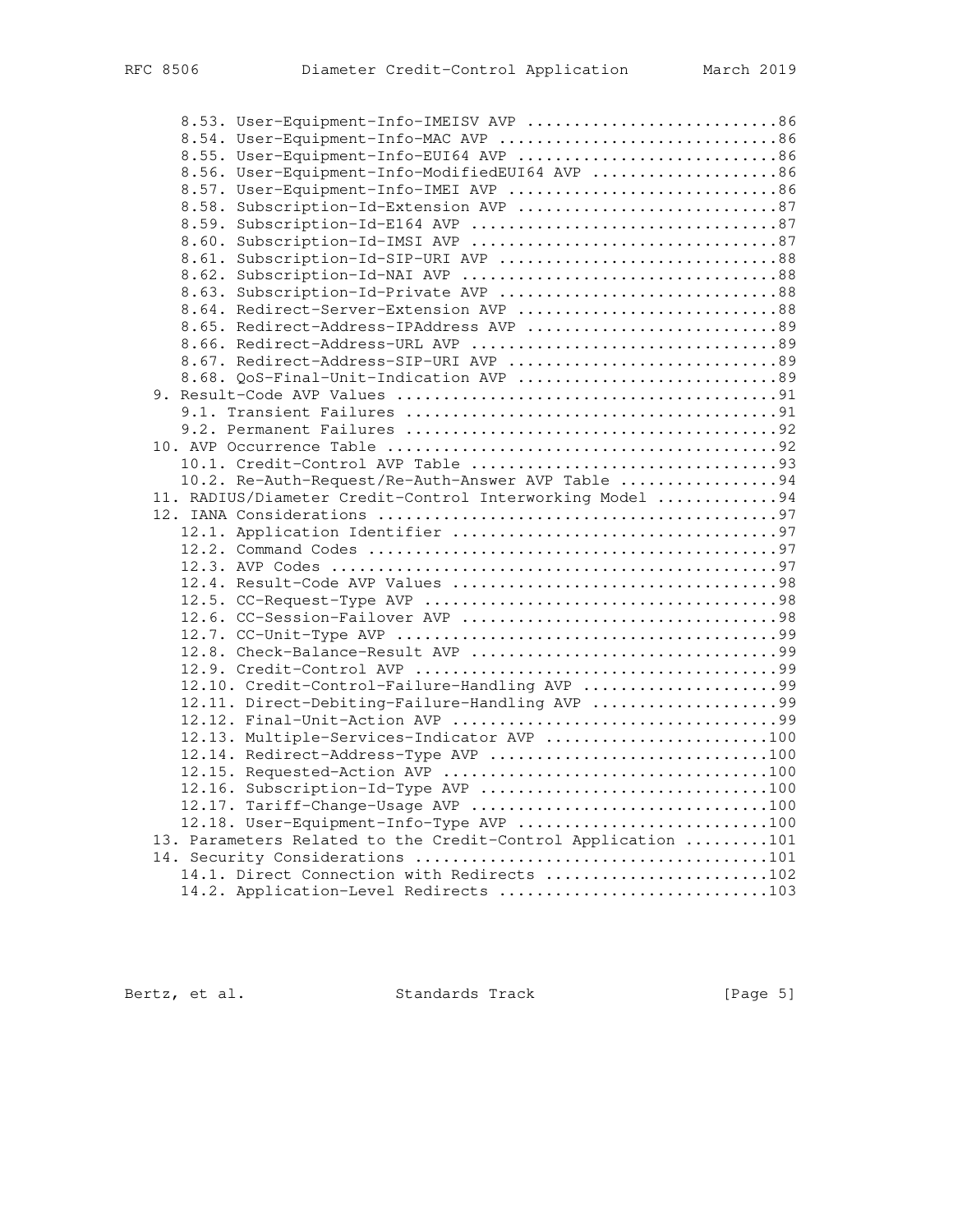| Appendix A. Credit-Control Sequences 111 |
|------------------------------------------|
|                                          |
|                                          |
|                                          |
|                                          |
|                                          |
|                                          |
|                                          |
|                                          |
|                                          |
|                                          |
|                                          |
|                                          |

#### 1. Introduction

 This document specifies a Diameter application that can be used to implement real-time credit-control for a variety of end-user services such as network access, Session Initiation Protocol (SIP) services, messaging services, and download services. ("Credit-control" is sometimes abbreviated as "CC" in figures and tables throughout this document.) The Diameter Credit-Control application as defined in this document obsoletes [RFC4006], and it must be supported by all new Diameter Credit-Control application implementations. This document provides a general solution to real-time cost and credit-control.

 The prepaid model has been shown to be very successful -- for instance, in GSM networks, where network operators offering prepaid services have experienced a substantial growth of their customer base and revenues. Prepaid services are now cropping up in many other wireless and wire-line-based networks.

 In mobile networks, additional functionality is required beyond that specified in the Diameter base protocol [RFC6733]. For example, the 3GPP charging and billing requirements document [TGPPCHARG] states that an application must be able to rate service information in real time. In addition, it is necessary to check that the end user's account provides coverage for the requested service prior to initiation of that service. When an account is exhausted or expired, the user must be denied the ability to compile additional chargeable events.

Bertz, et al. Standards Track [Page 6]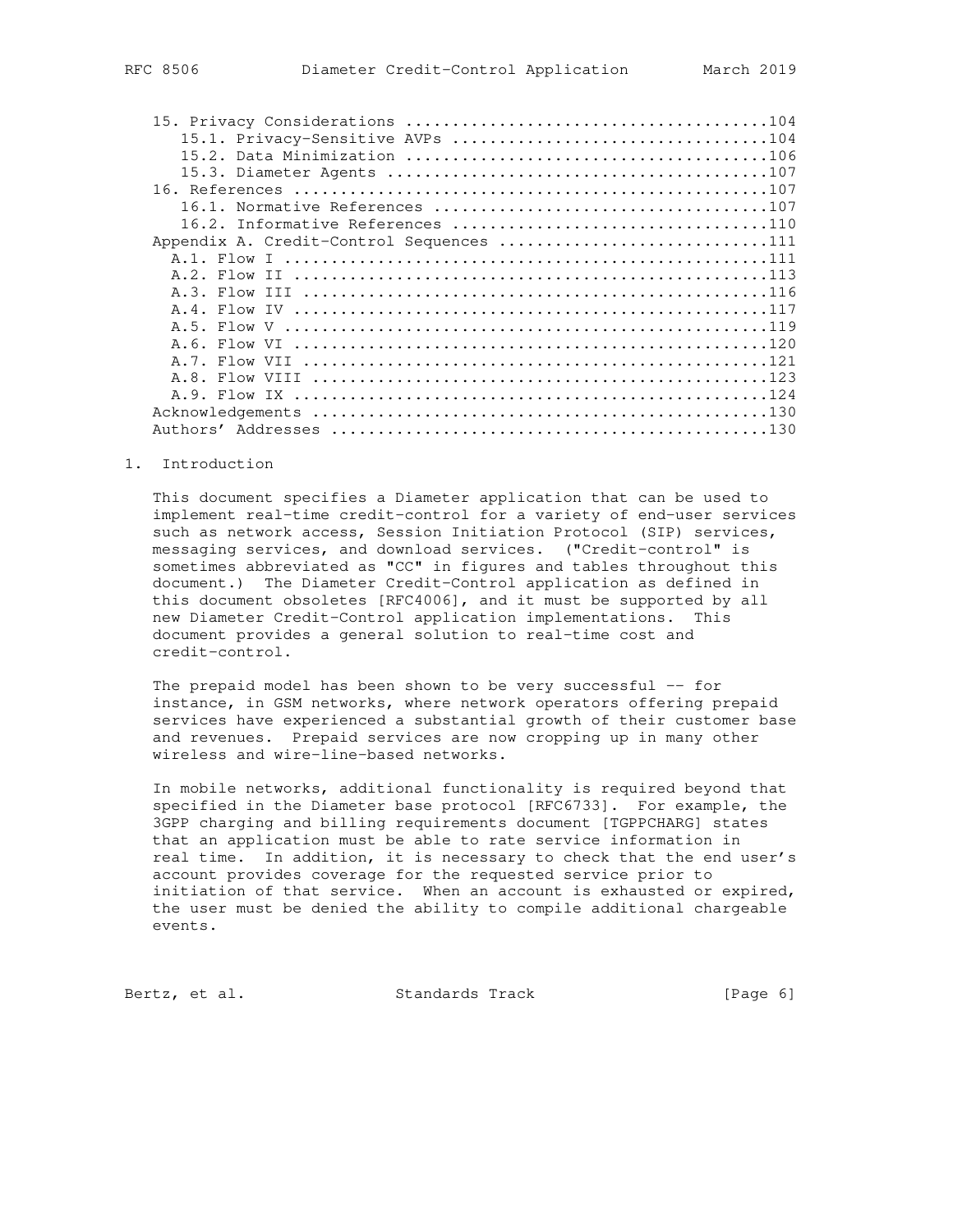A mechanism has to be provided to allow the user to be informed of the charges to be levied for a requested service. In addition, there are services such as gaming and advertising that may credit as well as debit a user account.

 The other Diameter applications provide service-specific authorization, and they do not provide credit authorization for prepaid users. The credit authorization shall be generic and applicable to all the service environments required to support prepaid services.

 To fulfill these requirements, it is necessary to facilitate credit-control communication between the network element providing the service (e.g., Network Access Server (NAS), SIP Proxy, Application Server) and a credit-control server.

 The scope of this specification is credit authorization. Service specific authorization and authentication are out of scope.

#### 1.1. Requirements Language

 The key words "MUST", "MUST NOT", "REQUIRED", "SHALL", "SHALL NOT", "SHOULD", "SHOULD NOT", "RECOMMENDED", "NOT RECOMMENDED", "MAY", and "OPTIONAL" in this document are to be interpreted as described in BCP 14 [RFC2119] [RFC8174] when, and only when, they appear in all capitals, as shown here.

1.2. Terminology

AAA: Authentication, Authorization, and Accounting.

- AA-Answer: "AA-Answer" generically refers to a service-specific authorization and authentication answer. AA-Answer commands are defined in service-specific authorization applications, e.g., [RFC7155] [RFC4004].
- AA-Request: "AA-Request" generically refers to a service-specific authorization and authentication request. AA-Request commands are defined in service-specific authorization applications, e.g., [RFC7155] [RFC4004].
- Credit-control: "Credit-control" is a mechanism that directly interacts in real time with an account and controls or monitors the charges related to service usage. Credit-control is a process of (1) checking whether or not credit is available, (2) credit reservation, (3) deduction of credit from the end-user account when service is completed, and (4) refunding of reserved credit that is not used.

| [Page 7]<br>Standards Track<br>Bertz, et al. |  |  |  |  |  |  |
|----------------------------------------------|--|--|--|--|--|--|
|----------------------------------------------|--|--|--|--|--|--|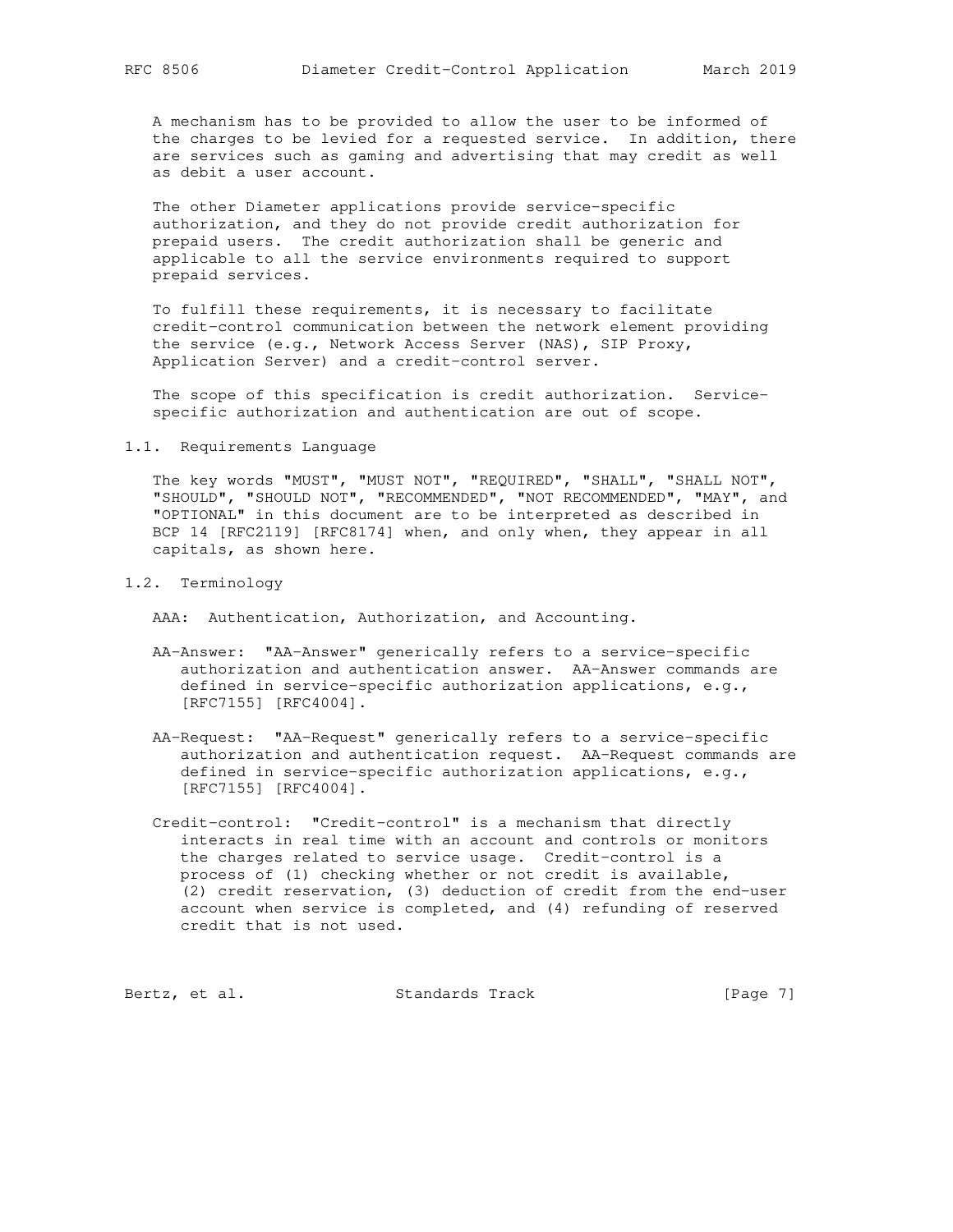- Diameter Credit-Control server: A Diameter Credit-Control server acts as a prepaid server, performing real-time rating and credit-control. It is located in the home domain and is accessed by Service Elements or Diameter AAA servers in real time, for the purpose of price determination and credit-control before the service event is delivered to the end user. It may also interact with Business Support Systems.
- Diameter Credit-Control client: A Diameter Credit-Control client is an entity that interacts with a credit-control server. It monitors the usage of the granted quota according to instructions returned by the credit-control server.
- Interrogation: The Diameter Credit-Control client uses interrogation to initiate a session-based credit-control process. During the credit-control process, it is used to report the used quota and request a new one. An interrogation maps to a request/answer transaction.
- One-time event: A charging transaction session comprising a single request and single response.

Rating: The act of determining the cost of the service event.

- Service: A type of task performed by a Service Element for an end user.
- Service Element: A network element that provides a service to the end users. The Service Element may include the Diameter Credit-Control client or another entity (e.g., a RADIUS AAA server) that can act as a credit-control client on behalf of the Service Element. In the latter case, the interface between the Service Element and the Diameter Credit-Control client is outside the scope of this specification. Examples of Service Elements include NASs, SIP Proxies, and Application Servers such as messaging servers, content servers, and gaming servers.
- Service event: An event relating to a service provided to the end user.
- Session-based credit-control: A credit-control process that makes use of several interrogations: the first, a possible intermediate, and the final. The first interrogation is used to reserve money from the user's account and to initiate the process. Intermediate interrogations (if any) may be needed to request a new quota while the service is being rendered. The final interrogation is used to exit the process. The credit-control server is required to maintain session state for session-based credit-control.

Bertz, et al. Standards Track [Page 8]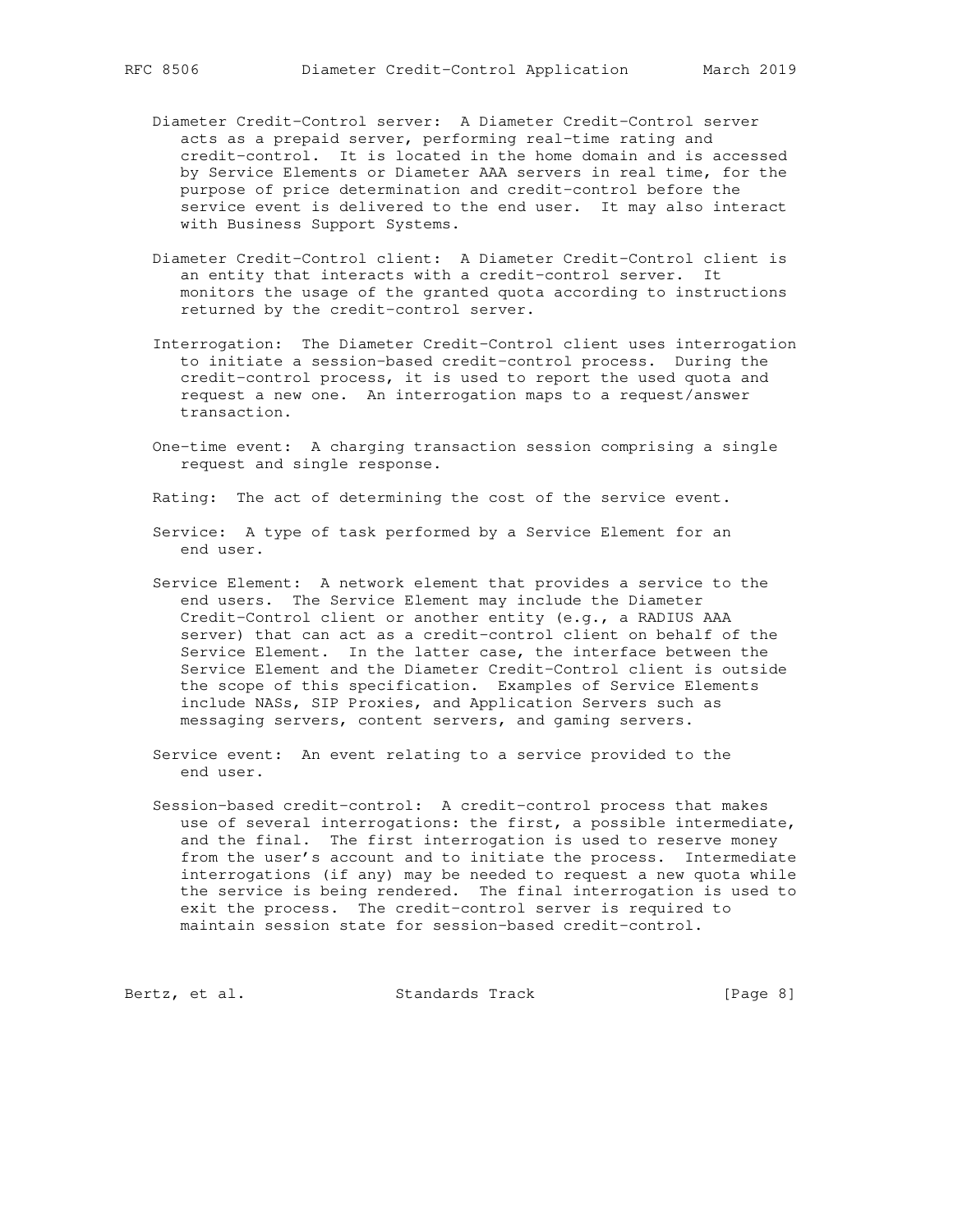# 1.3. Advertising Application Support

 Diameter nodes conforming to this specification MUST advertise support by including the value of 4 in the Auth-Application-Id of the Capabilities-Exchange-Request and Capabilities-Exchange-Answer commands [RFC6733].

2. Architecture Models

 The current accounting models specified in the RADIUS accounting and Diameter base specifications [RFC2866] [RFC6733] are not sufficient for real-time credit-control, where creditworthiness is to be determined prior to service initiation. Also, the existing Diameter authorization applications [RFC7155] [RFC4004] only provide service authorization; they do not provide credit authorization for prepaid users. In order to support real-time credit-control, a new type of server is needed in the AAA infrastructure: the Diameter Credit-Control server. The Diameter Credit-Control server is the entity responsible for credit authorization for prepaid subscribers.

 A Service Element may authenticate and authorize the end user with the AAA server by using AAA protocols, e.g., RADIUS or the Diameter base protocol (possibly extended via a Diameter application).

 Accounting protocols such as RADIUS accounting and the Diameter base accounting protocol can be used to provide accounting data to the accounting server after service is initiated and to provide possible interim reports until service completion. However, for real-time credit-control, these authorization and accounting models are not sufficient.

 When real-time credit-control is required, the credit-control client contacts the credit-control server with information about a possible service event. The credit-control process is performed to determine potential charges and to verify whether the end user's account balance is sufficient to cover the cost of the service being rendered.

 Figure 1 illustrates the typical credit-control architecture, which consists of a Service Element with an embedded Diameter Credit-Control client, a Diameter Credit-Control server, and a AAA server. A Business Support System is usually deployed; at a minimum, it includes billing functionality. The credit-control server and AAA server in this architecture model are logical entities. The real configuration can combine them into a single host. The credit-control protocol is the Diameter base protocol [RFC6733] with the Diameter Credit-Control application.

Bertz, et al. Standards Track [Page 9]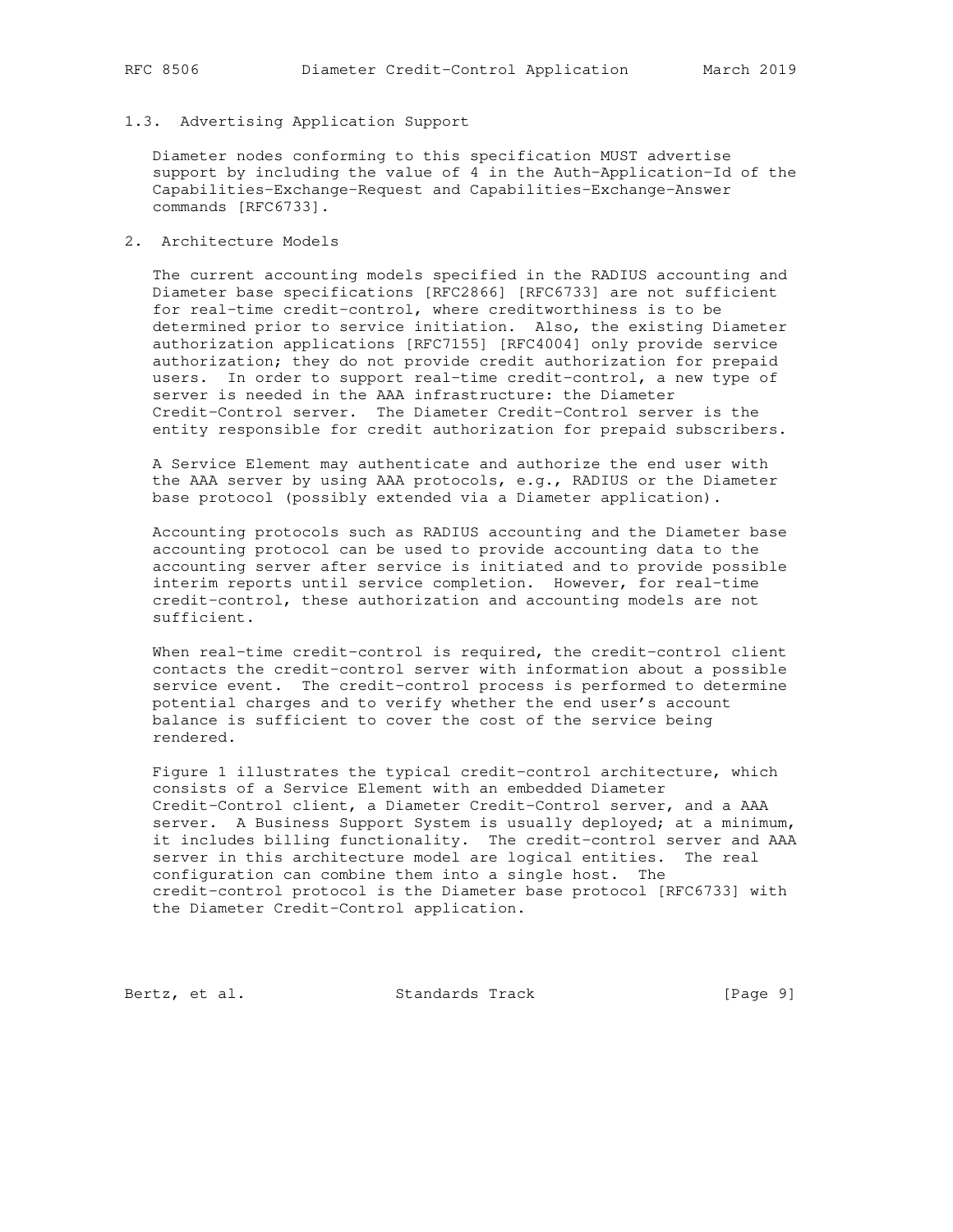When an end user requests services such as SIP or messaging, the request is typically forwarded to a Service Element (e.g., a SIP Proxy) in the user's home realm as defined in [RFC6733]. In some cases, it might be possible that the Service Element in the local realm [RFC6733] can offer services to the end user; however, a commercial agreement must exist between the local realm and the home realm. Network access is an example of a service offered in the local realm where the NAS, through a AAA infrastructure, authenticates and authorizes the user with the user's home network.



Figure 1: Typical Credit-Control Architecture

 There can be multiple credit-control servers in the system for redundancy and load balancing. The system can also contain separate rating server(s), and accounts can be located in a centralized database. To ensure that the end user's account is not debited or credited multiple times for the same service event, only one entity in the credit-control system should perform duplicate detection. System-internal interfaces can exist to relay messages between servers and an account manager. However, the detailed architecture of the credit-control system and its interfaces is implementation specific and is out of scope for this specification.

 Protocol-transparent Diameter relays can exist between the credit-control client and credit-control server. Also, Diameter redirect agents that refer credit-control clients to credit-control servers and allow them to communicate directly can exist. These agents transparently support the Diameter Credit-Control application. The different roles of Diameter agents are defined in Diameter base [RFC6733], Section 2.8.

 If Diameter Credit-Control proxies exist between the credit-control client and the credit-control server, they MUST advertise support for the Diameter Credit-Control application.

Bertz, et al. Standards Track [Page 10]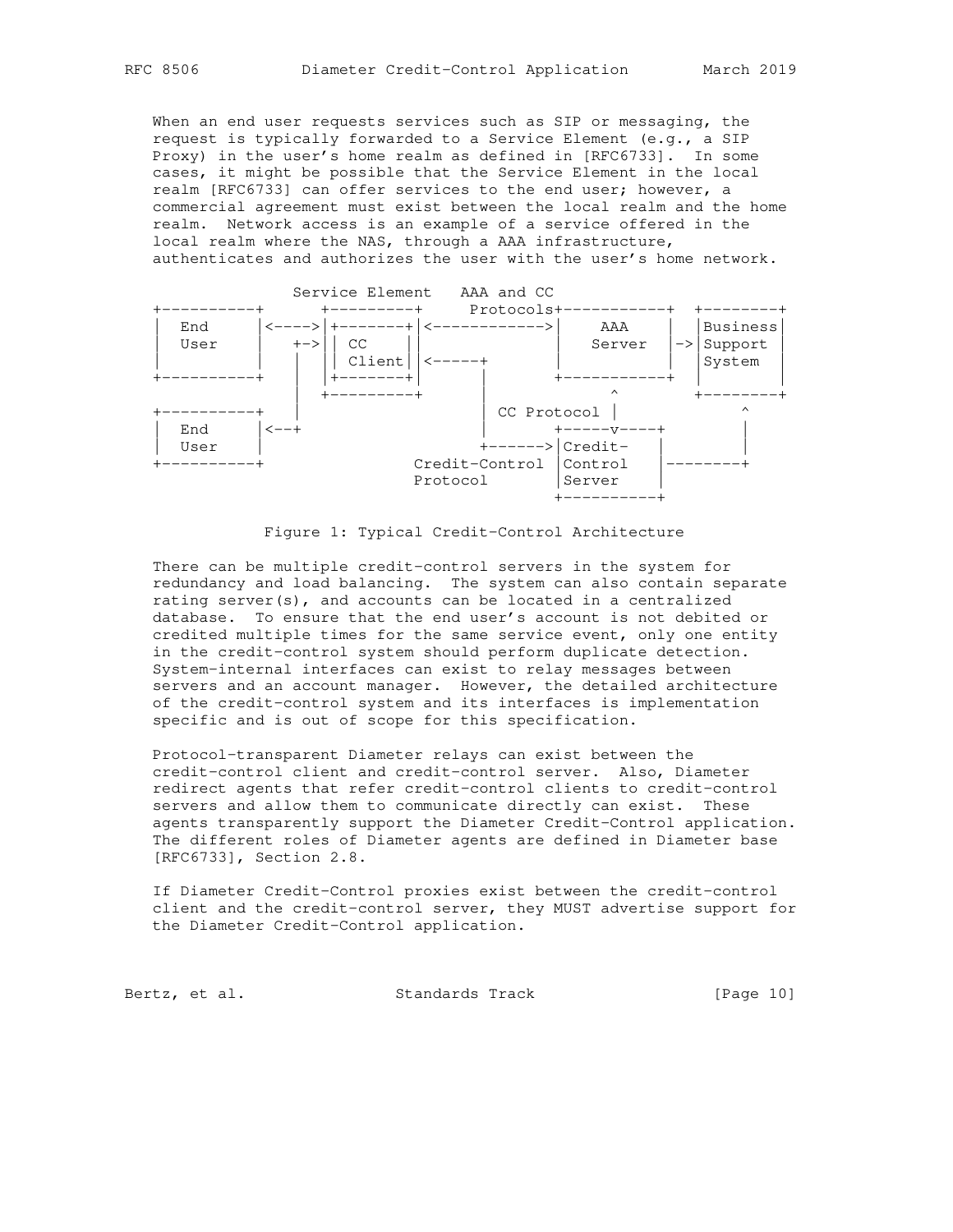#### 3. Credit-Control Messages

 This section defines new Diameter message Command Code values that MUST be supported by all Diameter implementations that conform to this specification. The Command Codes are as follows:

+------------------------+---------+------+-------------+

| Command Name                                                |              | Abbrev.   Code   Reference             |  |
|-------------------------------------------------------------|--------------|----------------------------------------|--|
| Credit-Control-Request   CCR<br>Credit-Control-Answer   CCA | 1272<br>2.72 | $ $ Section 3.1 $ $<br>Section 3.2 $ $ |  |

#### Table 1: Credit-Control Commands

 Section 3.2 of [RFC6733] (Diameter base) defines the Command Code Format specification. These formats are observed in credit-control messages.

#### 3.1. Credit-Control-Request (CCR) Command

 The Credit-Control-Request message (CCR) is indicated by the Command Code field being set to 272 and the 'R' bit being set in the Command Flags field. It is used between the Diameter Credit-Control client and the credit-control server to request credit authorization for a given service.

 The Auth-Application-Id MUST be set to the value 4, indicating the Diameter Credit-Control application.

 The CCR is extensible via the inclusion of one or more Attribute-Value Pairs (AVPs).

Message Format:

```
 <Credit-Control-Request> ::= < Diameter Header: 272, REQ, PXY >
                               < Session-Id >
                               { Origin-Host }
                               { Origin-Realm }
                               { Destination-Realm }
                               { Auth-Application-Id }
                               { Service-Context-Id }
                               { CC-Request-Type }
                               { CC-Request-Number }
                               [ Destination-Host ]
                               [ User-Name ]
                               [ CC-Sub-Session-Id ]
                                [ Acct-Multi-Session-Id ]
```
Bertz, et al. Standards Track [Page 11]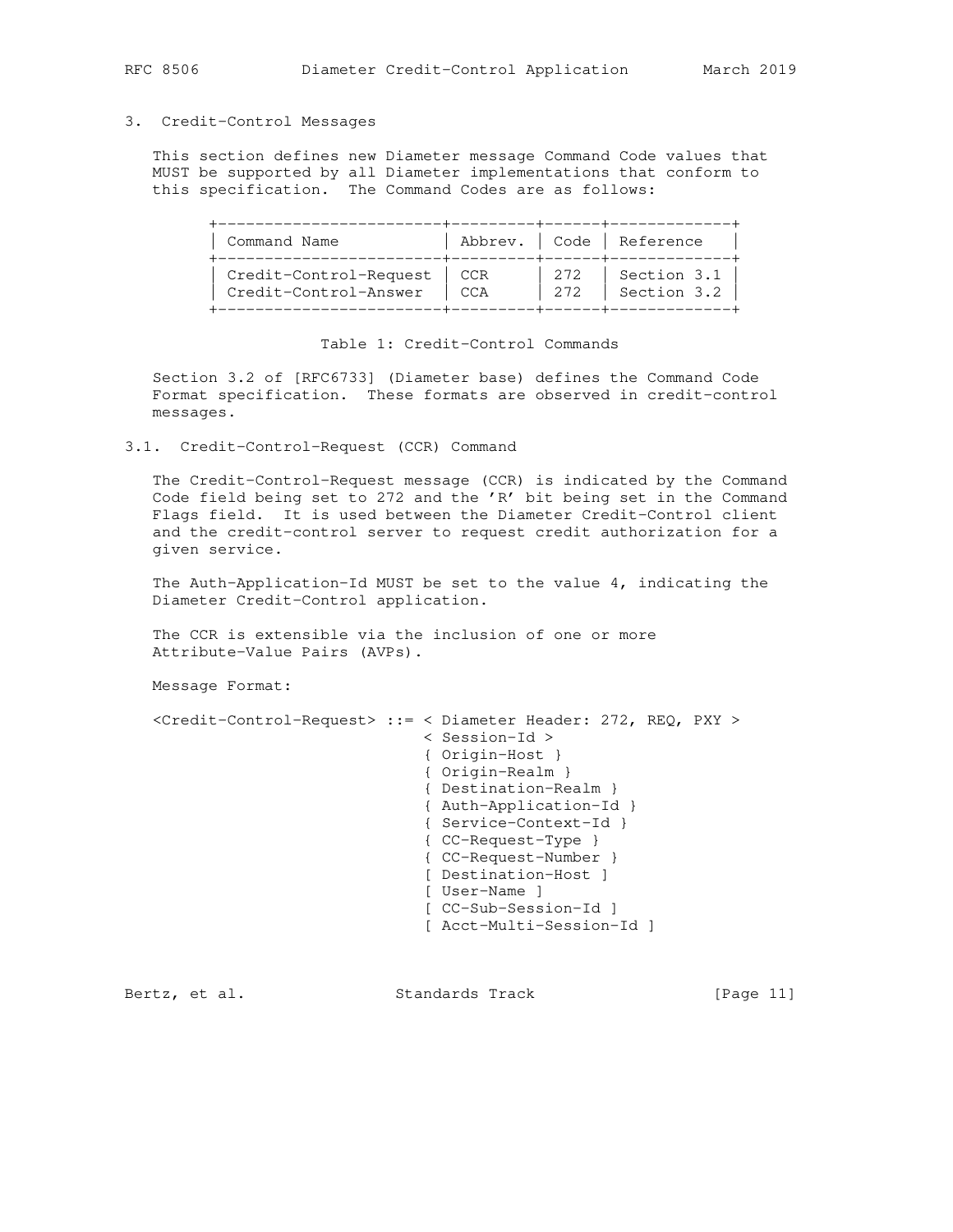```
 [ Origin-State-Id ]
  [ Event-Timestamp ]
 *[ Subscription-Id ]
 *[ Subscription-Id-Extension ]
 [ Service-Identifier ]
 [ Termination-Cause ]
 [ Requested-Service-Unit ]
 [ Requested-Action ]
 *[ Used-Service-Unit ]
 [ Multiple-Services-Indicator ]
 *[ Multiple-Services-Credit-Control ]
 *[ Service-Parameter-Info ]
  [ CC-Correlation-Id ]
 [ User-Equipment-Info ]
 [ User-Equipment-Info-Extension ]
 *[ Proxy-Info ]
 *[ Route-Record ]
* [ AVP ]
```
3.2. Credit-Control-Answer (CCA) Command

 The Credit-Control-Answer message (CCA) is indicated by the Command Code field being set to 272 and the 'R' bit being cleared in the Command Flags field. It is used between the credit-control server and the Diameter Credit-Control client to acknowledge a Credit-Control-Request command.

Message Format:

```
 <Credit-Control-Answer> ::= < Diameter Header: 272, PXY >
                              < Session-Id >
                              { Result-Code }
                              { Origin-Host }
                              { Origin-Realm }
                              { Auth-Application-Id }
                              { CC-Request-Type }
                              { CC-Request-Number }
                               [ User-Name ]
                              [ CC-Session-Failover ]
                              [ CC-Sub-Session-Id ]
                               [ Acct-Multi-Session-Id ]
                              [ Origin-State-Id ]
                              [ Event-Timestamp ]
                               [ Granted-Service-Unit ]
                             *[ Multiple-Services-Credit-Control ]
                              [ Cost-Information ]
                               [ Final-Unit-Indication ]
                               [ QoS-Final-Unit-Indication ]
```
Bertz, et al. Standards Track [Page 12]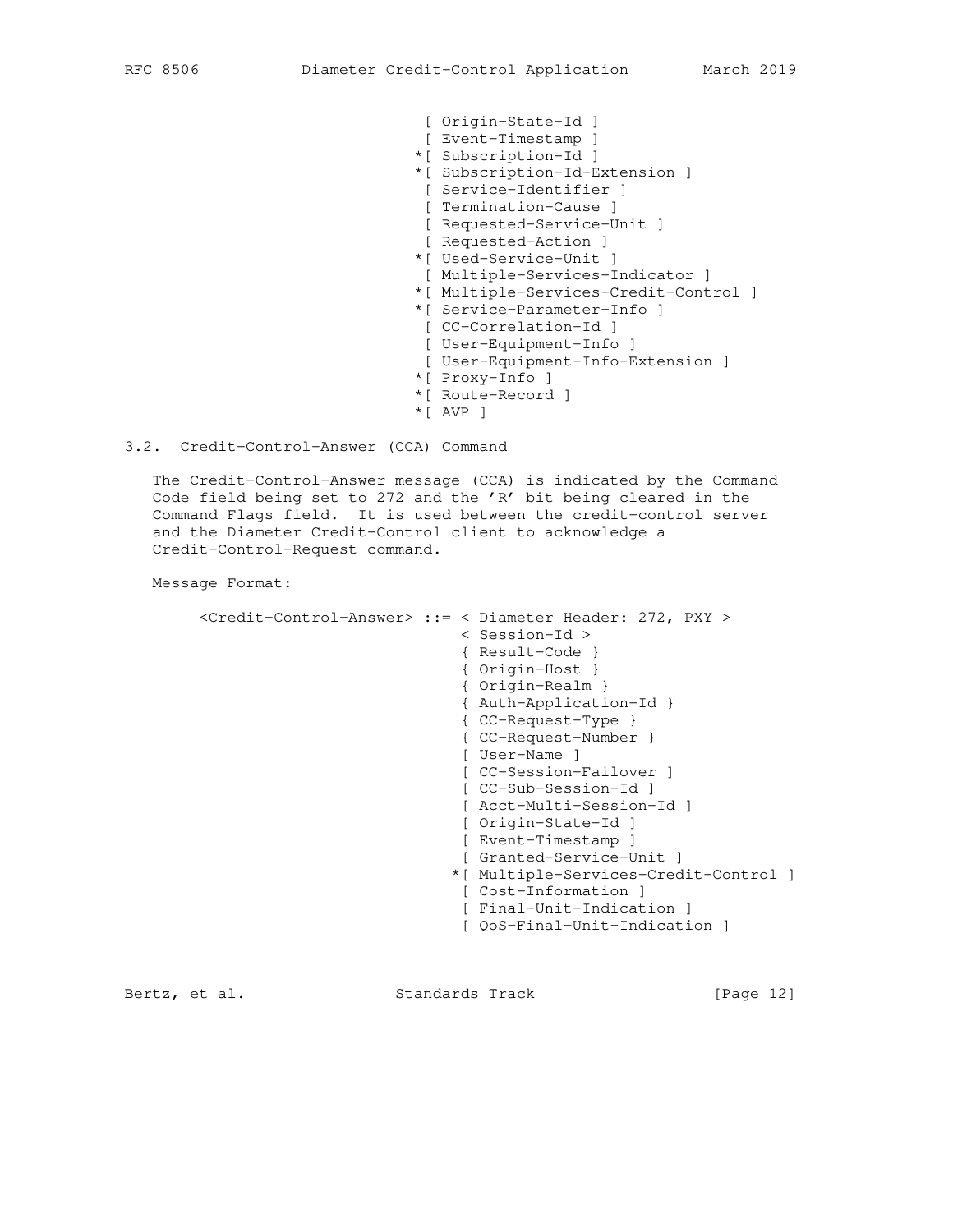[ Check-Balance-Result ] [ Credit-Control-Failure-Handling ] [ Direct-Debiting-Failure-Handling ] [ Validity-Time ] \*[ Redirect-Host ] [ Redirect-Host-Usage ] [ Redirect-Max-Cache-Time ] \*[ Proxy-Info ] \*[ Route-Record ] \*[ Failed-AVP ] \*[ AVP ]

### 4. Credit-Control Application Overview

 The credit authorization process takes place before and during service delivery to the end user and generally requires the user's authentication and authorization before any requests are sent to the credit-control server. The credit-control application defined in this specification supports two different credit authorization models: credit authorization with money reservation and credit authorization with direct debiting. In both models, the credit-control client requests credit authorization from the credit-control server prior to allowing any services to be delivered to the end user.

 In the first model, the credit-control server rates the request, reserves a suitable amount of money from the user's account, and returns the amount of credit reserved. Note that credit resources may not imply actual monetary credit; credit resources may be granted to the credit-control client in the form of units (e.g., data volume or time) to be metered.

 Upon receipt of a successful credit authorization answer with a certain amount of credit resources, the credit-control client allows service delivery to the end user and starts monitoring the usage of the granted resources. When the credit resources granted to the user have been consumed or the service has been successfully delivered or terminated, the credit-control client reports back to the server the used amount. The credit-control server deducts the used amount from the end user's account; it may perform rating and make a new credit reservation if the service delivery is continuing. This process is accomplished with session-based credit-control that includes the first interrogation, possible intermediate interrogations, and the final interrogation. For session-based credit-control, both the credit-control client and the credit-control server are required to maintain credit-control session state. Session-based credit-control is described in more detail, with more variations, in Section 5.

Bertz, et al. Standards Track [Page 13]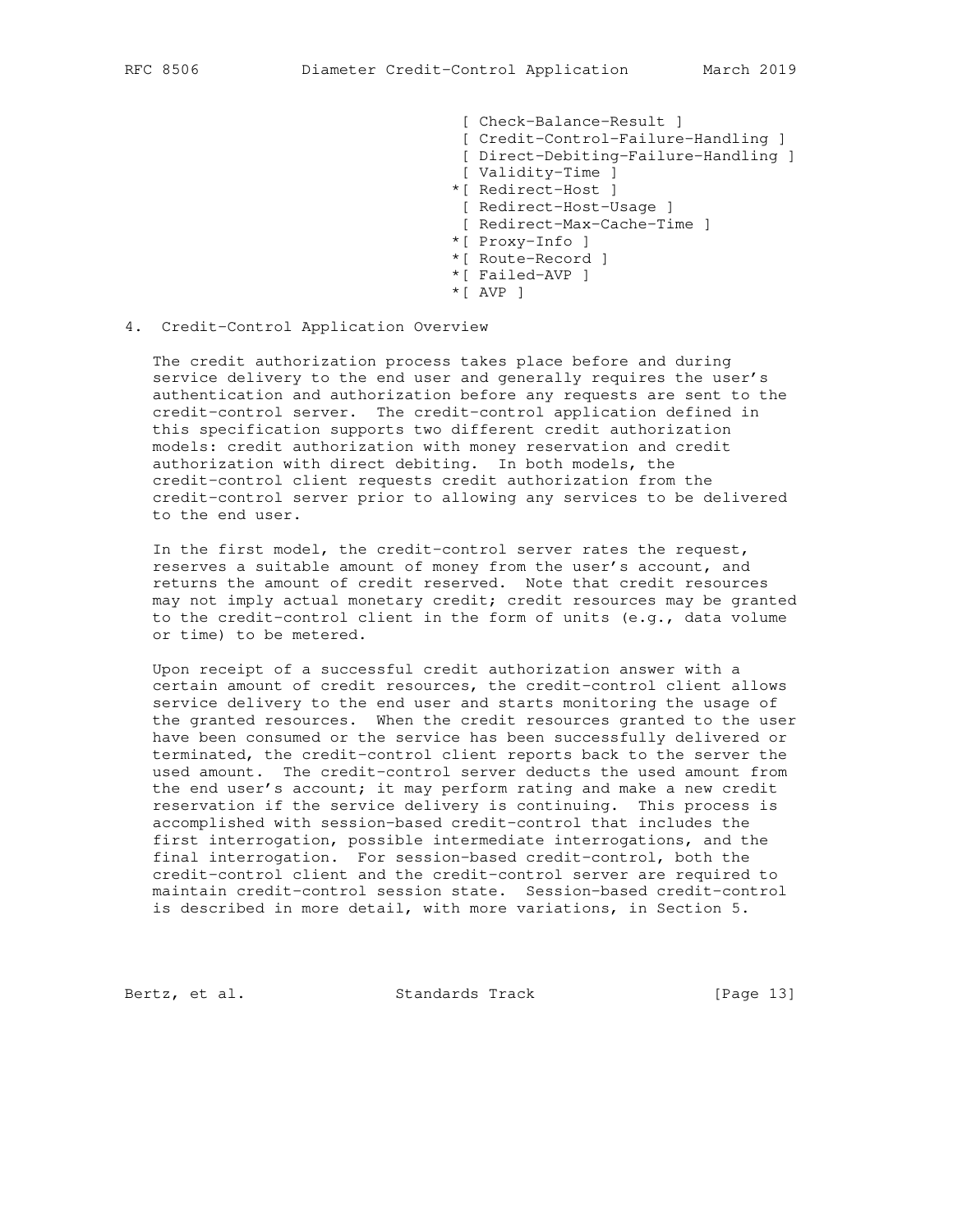In contrast, credit authorization with direct debiting is a single-transaction process wherein the credit-control server directly deducts a suitable amount of money from the user's account as soon as the credit authorization request is received. Upon receipt of a successful credit authorization answer, the credit-control client allows service delivery to the end user. This process is accomplished with the one-time event. Session state is not maintained.

 In a multi-service environment, an end user can issue an additional service request (e.g., data service) during an ongoing service (e.g., voice call) toward the same account. Alternatively, during an active multimedia session, an additional media type is added to the session, causing a new simultaneous request toward the same account. Consequently, this needs to be considered when credit resources are granted to the services.

 The credit-control application also supports operations such as service price inquiries, user's balance checks, and refunds of credit on the user's account. These operations are accomplished with the one-time event. Session state is not maintained.

 Flexible failure handling, specific to the credit-control application, is defined in the application. This allows the service provider to control the credit-control client's behavior according to its own risk management policy.

 The Credit-Control-Failure-Handling AVP (also referred to as the CCFH) and the Direct-Debiting-Failure-Handling AVP (also referred to as the DDFH) are defined to determine what is done if the sending of credit-control messages to the credit-control server has been temporarily prevented. The usage of the CCFH and the DDFH allows flexibility, as failure handling for the credit-control session and one-time event direct debiting may be different.

4.1. Service-Specific Rating Input and Interoperability

 The Diameter Credit-Control application defines the framework for credit-control; it provides generic credit-control mechanisms supporting multiple service applications. The credit-control application therefore does not define AVPs that could be used as input in the rating process. Listing the possible services that could use this Diameter application is out of scope for this generic mechanism.

Bertz, et al. Standards Track [Page 14]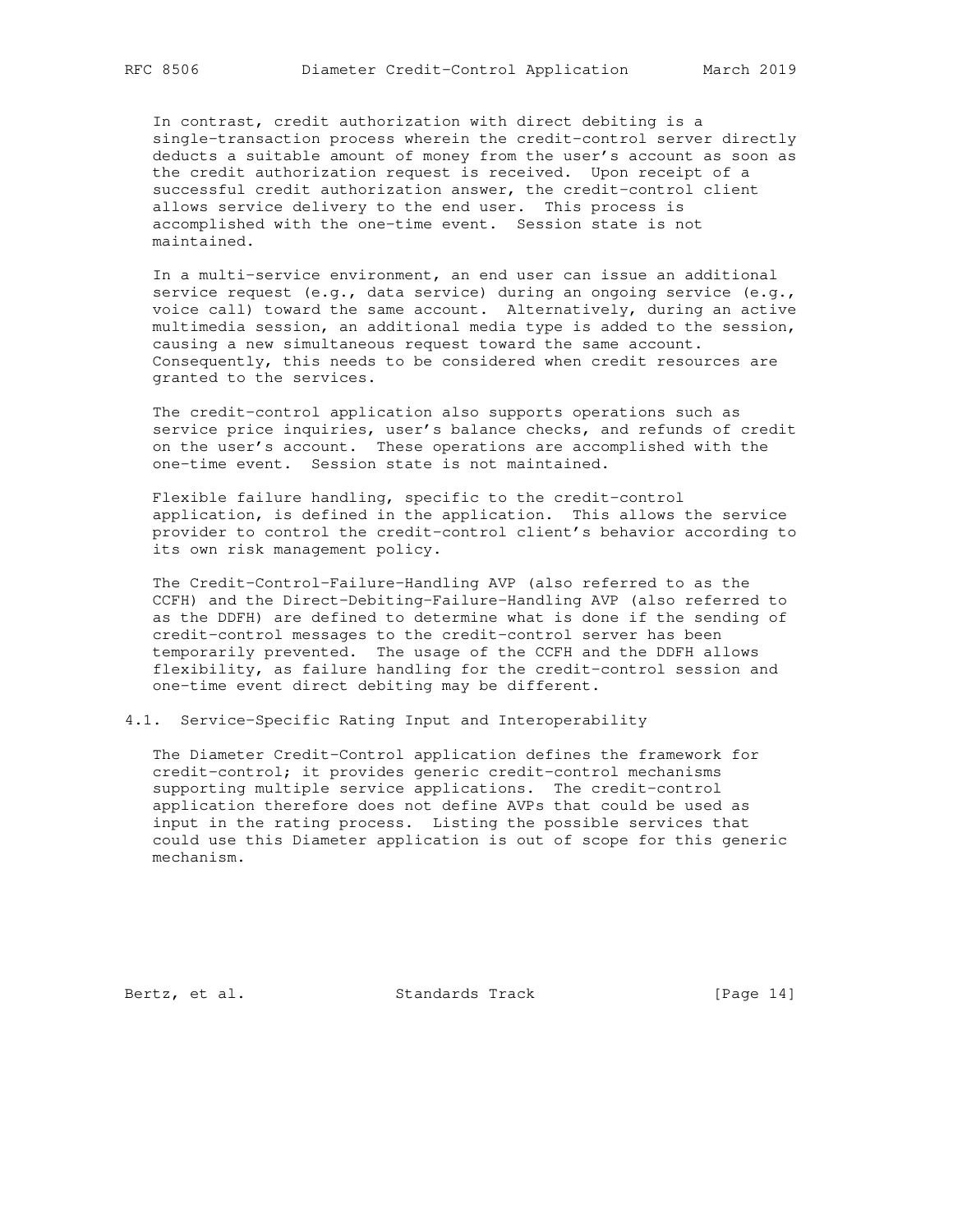It is reasonable to expect that a service level agreement will exist between providers of the credit-control client and the credit-control server covering the charging, services offered, roaming agreements, agreed-upon rating input (i.e., AVPs), and so on.

 Therefore, it is assumed that a Diameter Credit-Control server will provide service only for Diameter Credit-Control clients that have agreed beforehand as to the content of credit-control messages. Naturally, it is possible that any arbitrary Diameter Credit-Control client can interchange credit-control messages with any Diameter Credit-Control server, but with a higher likelihood that unsupported services/AVPs could be present in the credit-control message, causing the server to reject the request with an appropriate Result-Code.

4.1.1. Specifying Rating Input AVPs

 There are two ways to provide rating input to the credit-control server: by either using AVPs or including the rating input in the Service-Parameter-Info AVP. The general principles for sending rating parameters are as follows:

- 1. Using AVPs:
	- A. The service SHOULD reuse existing AVPs if it can use AVPs defined in existing Diameter applications (e.g., [RFC7155] for network access services). [RFC6733] strongly recommends the reuse of existing AVPs.

 For AVPs of type Enumerated, the service may require a new value to be defined. Allocation of new AVP values is done as specified in [RFC6733], Section 1.3.

- B. New AVPs can be defined if the existing AVPs do not provide sufficient rating information. In this case, the procedures defined in [RFC6733] for creating new AVPs MUST be followed.
- C. For services specific only to one vendor's implementation, a vendor-specific AVP code for private use can be used. Where a vendor-specific AVP is implemented by more than one vendor, allocation of global AVPs is encouraged instead; refer to [RFC6733].
- 2. The Service-Parameter-Info AVP MAY be used as a container to pass legacy rating information in its original encoded form (e.g., ASN.1 BER). This method can be used to avoid unnecessary conversions from an existing data format to an AVP format. In this case, the rating input is embedded in the Service-Parameter- Info AVP as defined in Section 8.43.

|  | Bertz, et al. | Standards Track |  | [Page 15] |  |
|--|---------------|-----------------|--|-----------|--|
|--|---------------|-----------------|--|-----------|--|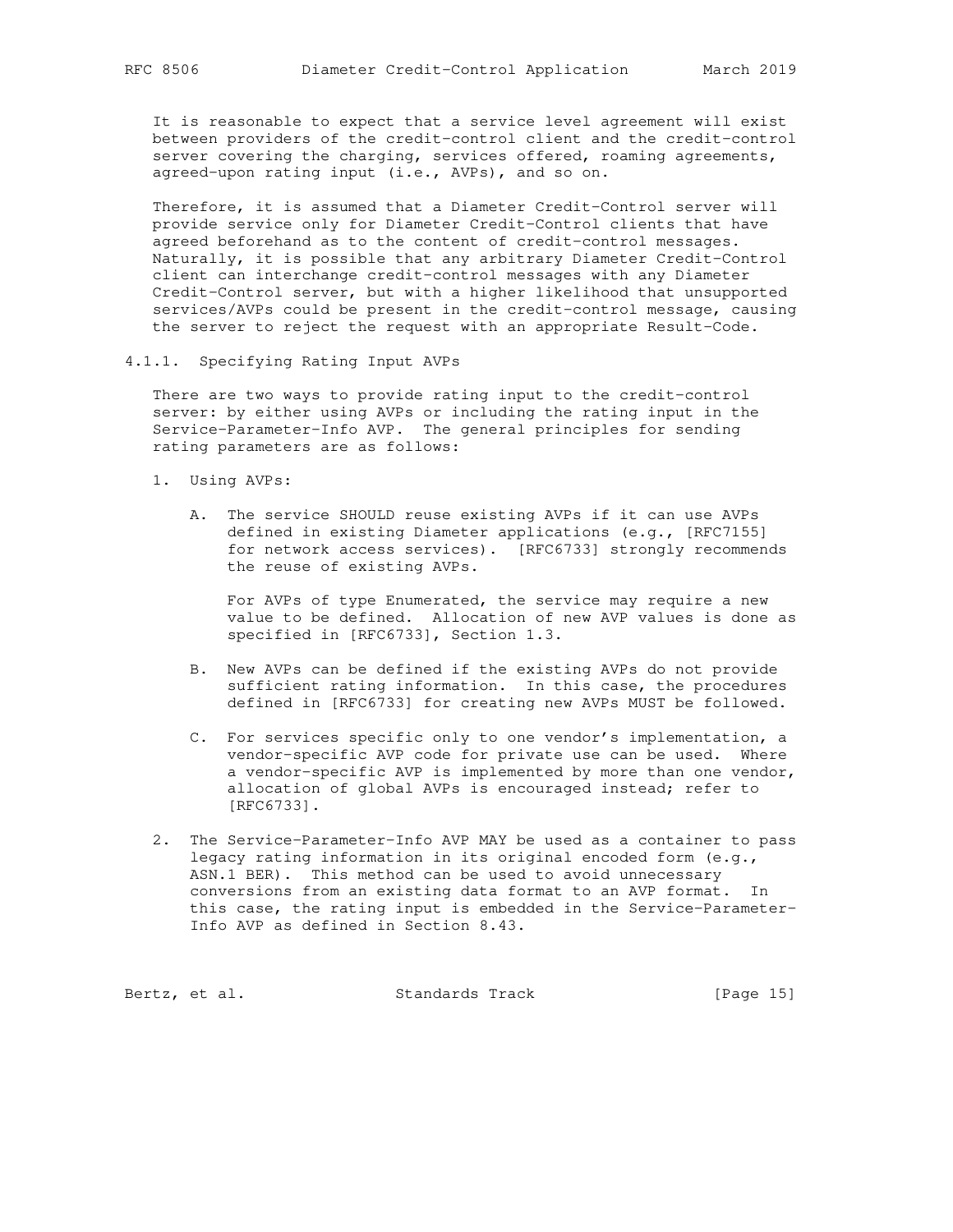New service applications SHOULD favor the use of explicitly defined AVPs as described in items 1a and 1b, to simplify interoperability.

4.1.2. Service-Specific Documentation

 The service-specific rating input AVPs, and the contents of the Service-Parameter-Info AVP or Service-Context-Id AVP (defined in Section 8.42), are not within the scope of this document. To facilitate interoperability, it is RECOMMENDED that the rating input and the values of the Service-Context-Id be coordinated via an informational RFC or other permanent and readily available reference (preferably that of another cooperative standardization body, e.g., 3GPP, the Open Mobile Alliance (OMA), or 3GPP2). However, private services may be deployed that are subject to agreements between providers of the credit-control server and client. In this case, vendor-specific AVPs can be used.

 This specification, together with the above-mentioned service specific documents, governs the credit-control message. Service specific documents (i.e., those documents that do not define new credit-control applications) define which existing AVPs or new AVPs are used as input to the rating process; thus, the AVPs in question have to be included in the Credit-Control-Request command by a Diameter Credit-Control client supporting a given service as "\* [AVP]". Should the Service-Parameter-Info AVP be used, the service-specific document MUST specify the exact content of this Grouped AVP.

 The Service-Context-Id AVP MUST be included at the command level of a Credit-Control-Request to identify the service-specific document that applies to the request. The specific service or rating-group the request relates to is uniquely identified by the combination of Service-Context-Id and Service-Identifier or rating-group.

4.1.3. Handling of Unsupported/Incorrect Rating Input

 Diameter Credit-Control implementations are required to support mandatory rating-related AVPs defined in service-specific documents for the services they support, according to the 'M' bit rules in [RFC6733].

 If a rating input required for the rating process is incorrect in the Credit-Control-Request or if the credit-control server does not support the requested service context (identified by the Service-Context-Id AVP at the command level), the Credit-Control-Answer MUST contain the error code DIAMETER\_RATING\_FAILED. A CCA message with this error MUST contain one or more Failed-AVP AVPs containing the missing and/or unsupported

Bertz, et al. Standards Track [Page 16]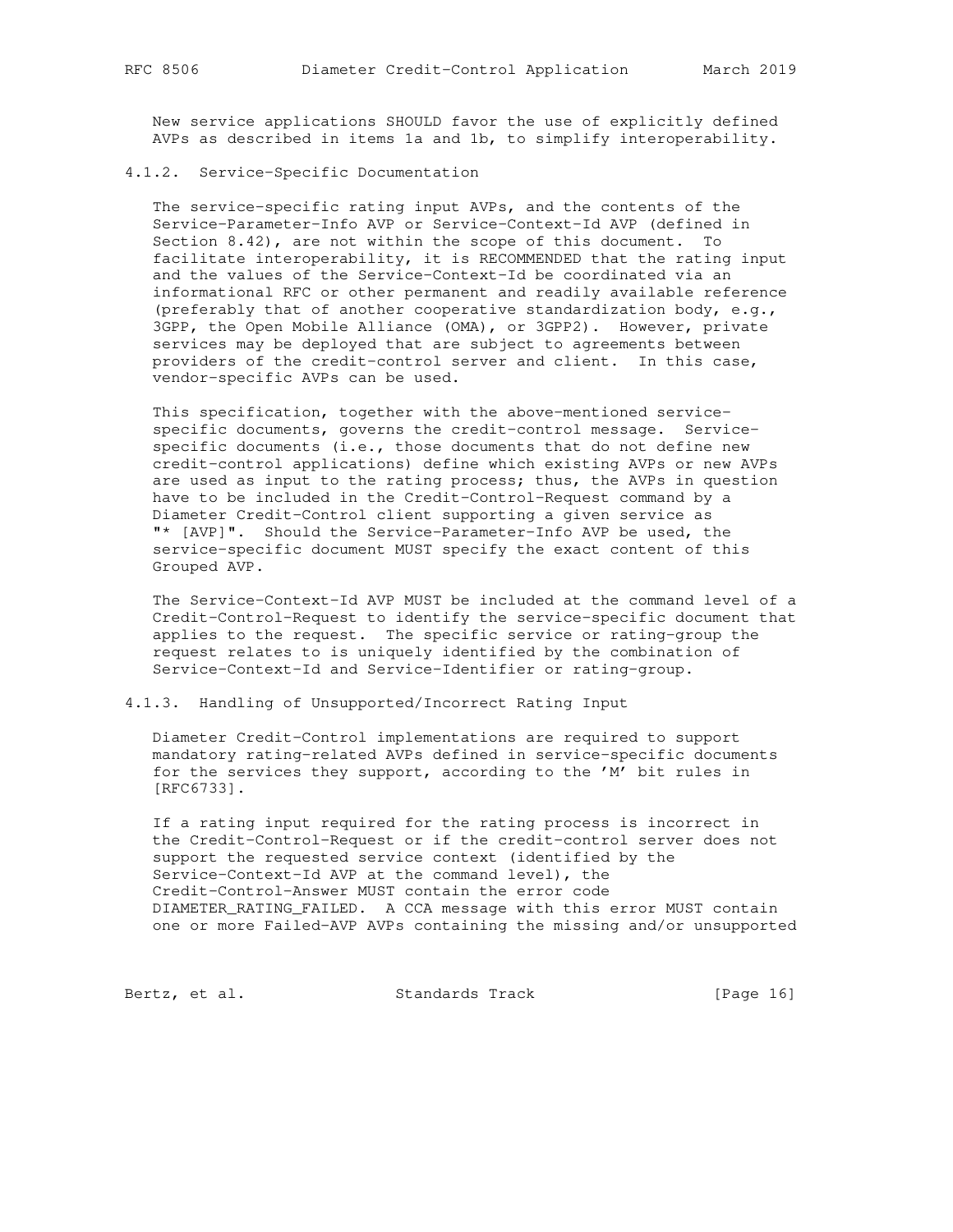AVPs that caused the failure. A Diameter Credit-Control client that receives the error code DIAMETER\_RATING\_FAILED in response to a request MUST NOT send similar requests in the future.

4.1.4. RADIUS Vendor-Specific Rating Attributes

 When service-specific documents include RADIUS vendor-specific attributes that could be used as input in the rating process, the rules described in [RFC7155] for formatting the Diameter AVP MUST be followed.

 For example, if the AVP code used is the vendor attribute type code, the Vendor-Specific flag MUST be set to 1 and the Vendor-Id MUST be set to the IANA Vendor identification value. The Diameter AVP Data field contains only the attribute value of the RADIUS attribute.

5. Session-Based Credit-Control

5.1. General Principles

 For session-based credit-control, several interrogations are needed: the first, the intermediate (optional), and the final. This is illustrated in Figures 3 and 4 (Sections 5.2.1 and 5.2.2).

 If the credit-control client performs credit reservation before granting service to the end user, it MUST use several interrogations toward the credit-control server (i.e., session-based credit-control). In this case, the credit-control server MUST maintain the credit-control session state.

 Each credit-control session MUST have a globally unique Session-Id as defined in [RFC6733]; this Session-Id MUST NOT be changed during the lifetime of a credit-control session.

 Certain applications require multiple credit-control sub-sessions. These applications would send messages with a constant Session-Id AVP but with a different CC-Sub-Session-Id AVP. If several credit sub-sessions will be used, all sub-sessions MUST be closed separately before the main session is closed so that units per sub-session may be reported. The absence of the CC-Sub-Session-Id AVP implies that no sub-sessions are in use.

Bertz, et al. Standards Track [Page 17]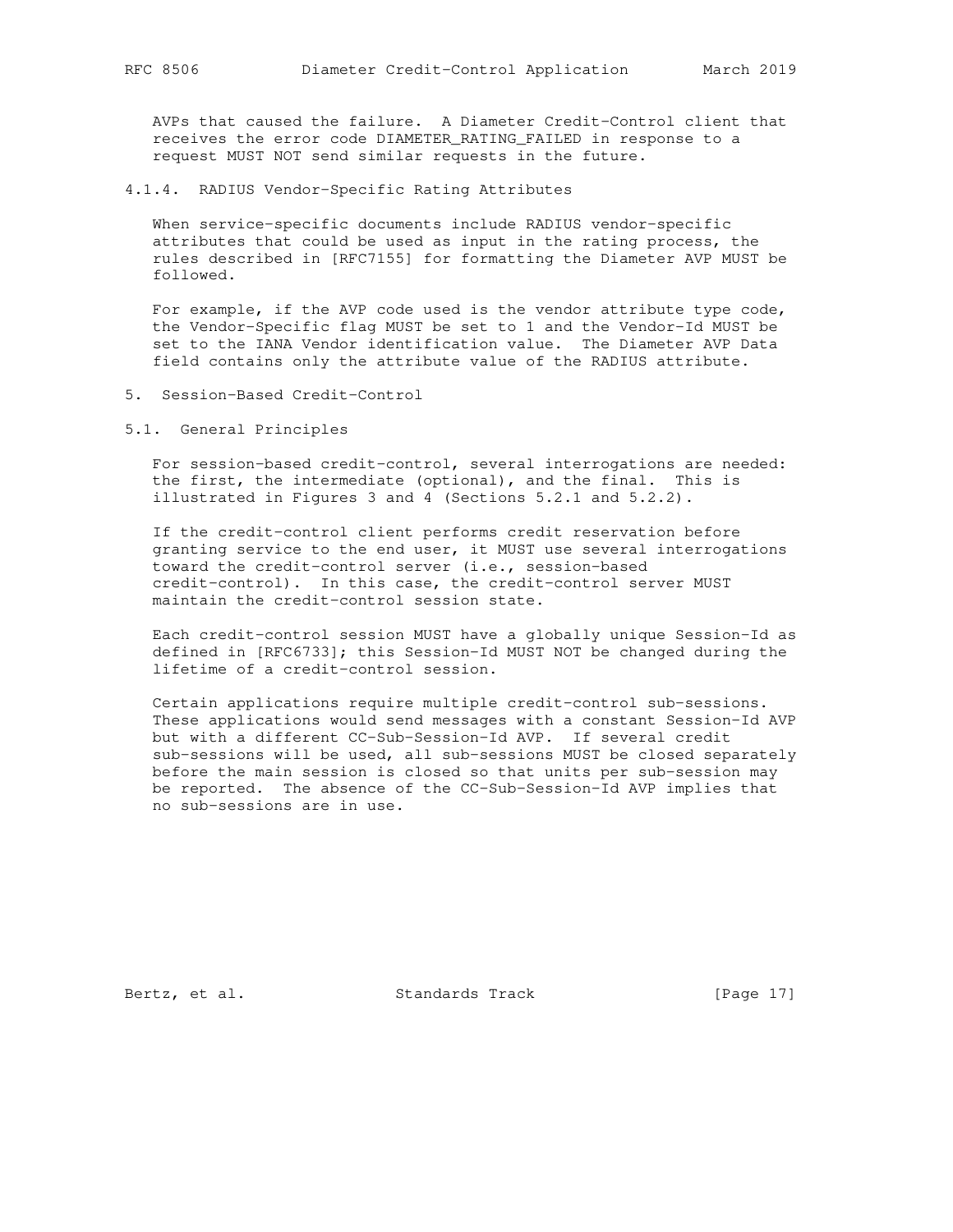Note that the Service Element might send a service-specific re-authorization message to the AAA server due to expiration of the authorization lifetime during an ongoing credit-control session. However, the service-specific re-authorization does not influence the credit authorization that is ongoing between the credit-control client and credit-control server, as credit authorization is controlled by the burning rate of the granted quota.

 If service-specific re-authorization fails, the user will be disconnected, and the credit-control client MUST send a final interrogation to the credit-control server.

 The Diameter Credit-Control server may seek to control the validity time of the granted quota and/or the production of intermediate interrogations. Thus, it MAY include the Validity-Time AVP in the Answer message to the credit-control client. Upon expiration of the Validity-Time, the credit-control client MUST generate a credit-control update request and report the used quota to the credit-control server. It is up to the credit-control server to determine the value of the Validity-Time to be used for consumption of the granted service unit(s) (G-S-U). If the Validity-Time is used, its value SHOULD be given as input to set the session supervision timer Tcc (the session supervision timer MAY be set to two times the value of the Validity-Time, as defined in Section 13). Since credit-control update requests are also produced at the expiry of granted service units and/or for mid-session service events, the omission of Validity-Time does not mean that intermediate interrogation for the purpose of credit-control is not performed.

# 5.1.1. Basic Support for Tariff Time Change

 The Diameter Credit-Control server and client MAY optionally support a tariff change mechanism. The Diameter Credit-Control server may include a Tariff-Time-Change AVP in the Answer message. Note that the granted units should be allocated based on the worst-case scenario, so that the overall reported used units would never exceed the credit reservation. For example, in the case of a forthcoming tariff change, in which the new rate is higher, the allocation should be given so it does not exceed the credit, assuming that all of it is used after the tariff changed.

 When the Diameter Credit-Control client reports the used units and a tariff change has occurred during the reporting period, the Diameter Credit-Control client MUST separately itemize the units used before and after the tariff change. If the client is unable to distinguish whether units straddling the tariff change were used before or after the tariff change, the credit-control client MUST itemize those units in a third category.

Bertz, et al. Standards Track [Page 18]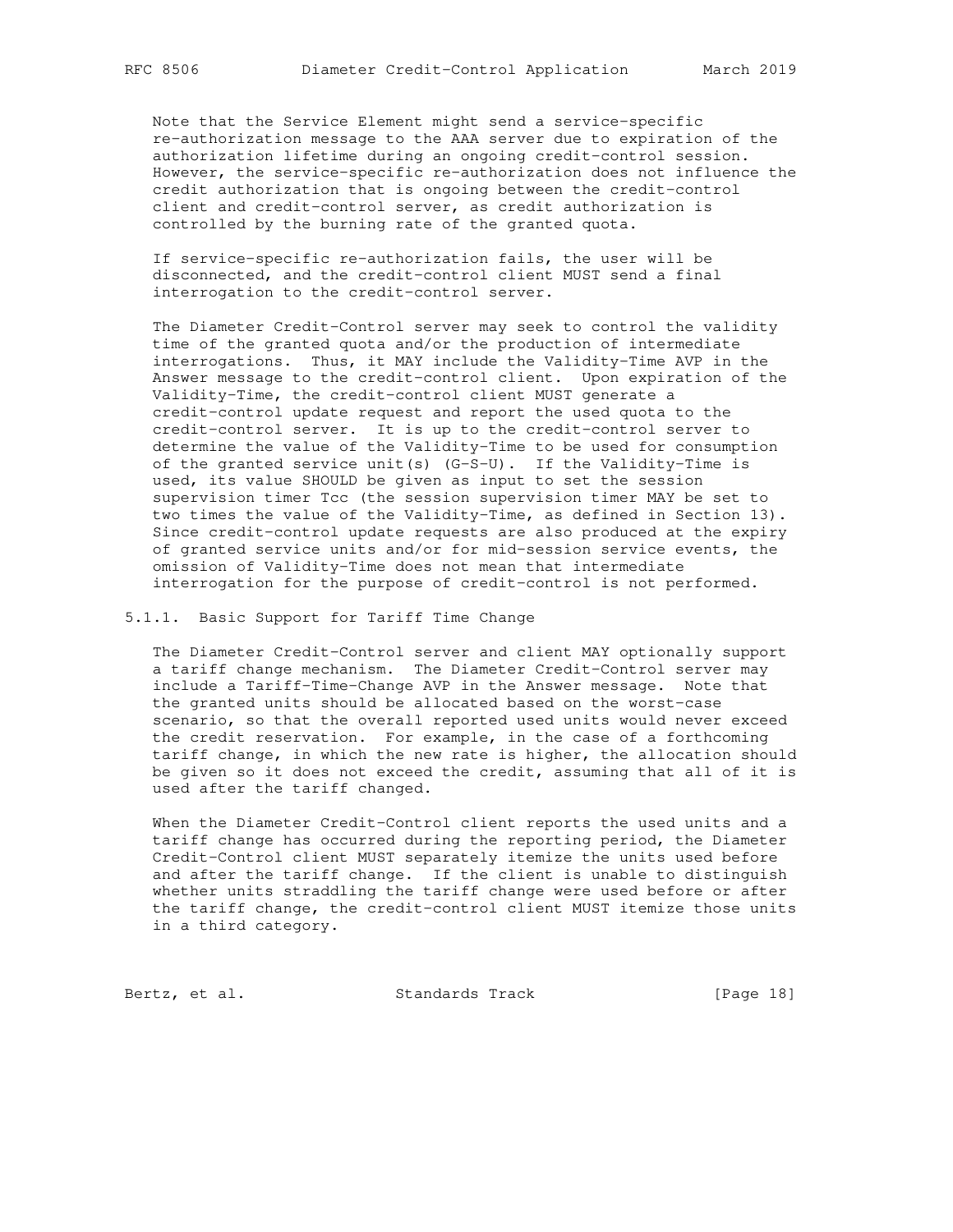If a client does not support the tariff change mechanism and it receives a CCA message carrying the Tariff-Time-Change AVP, it MUST terminate the credit-control session, giving a reason of DIAMETER\_BAD\_ANSWER in the Termination-Cause AVP.

 For time-based services, the quota is consumed at the rate of the passage of real time (ignoring leap seconds). That is, precisely 1 second of quota is consumed per second of real time. At the time when credit resources are allocated, the server already knows how many units will be consumed before the tariff time change and how many units will be consumed afterward. Similarly, the server can determine the units consumed at the "before" rate and the units consumed at the "afterward" rate in the event that the end user closes the session before the consumption of the allotted quota. There is no need for additional traffic between the client and server in the case of tariff time changes for continuous time-based service. Therefore, the tariff change mechanism is not used for such services. For time-based services in which the quota is NOT continuously consumed at a regular rate, the tariff change mechanism described for volume and event units MAY be used.

5.1.2. Credit-Control for Multiple Services within a (Sub-)Session

 When multiple services are used within the same user session and each service or group of services is subject to different cost, it is necessary to perform credit-control for each service independently. Making use of credit-control sub-sessions to achieve independent credit-control will result in increased signaling load and usage of resources in both the credit-control client and the credit-control server. For instance, during one network access session, the end user may use several HTTP-based services that could be charged with different costs. The network-access-specific attributes, such as Quality of Service (QoS), are common to all the services carried within the access bearer, but the cost of the bearer may vary, depending on its content.

 To support these scenarios optimally, the credit-control application enables independent credit-control of multiple services in a single credit-control (sub-)session. This is achieved by including the optional Multiple-Services-Credit-Control AVP in Credit-Control- Request/Credit-Control-Answer messages. It is possible to request and allocate resources as a credit pool shared between multiple services. The services can be grouped into rating-groups in order to achieve even further aggregation of credit allocation. It is also possible to request and allocate quotas on a per-service basis. Where quotas are allocated to a pool by means of the Multiple- Services-Credit-Control AVP, the quotas remain independent objects

Bertz, et al. Standards Track [Page 19]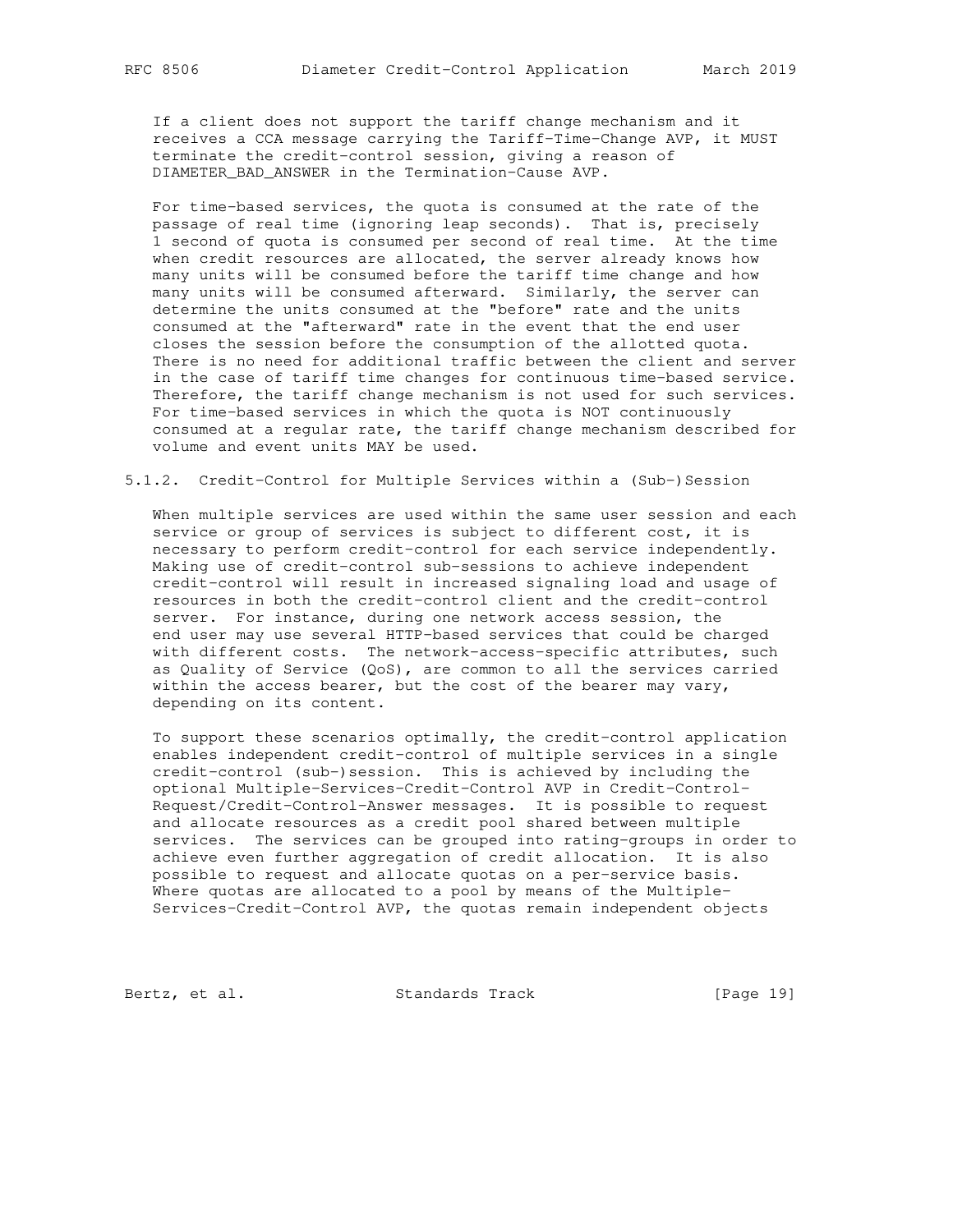that can be re-authorized independently at any time. Quotas can also be given independent result codes, validity times, and Final-Unit- Indication AVP values or QoS-Final-Unit-Indication AVP values.

 A rating-group gathers a set of services, identified by a Service- Identifier and subject to the same cost and rating type (e.g., \$0.1/minute). It is assumed that the Service Element is provided with rating-groups, service-identifiers, and their associated parameters that define what has to be metered by means outside the scope of this specification. (Examples of parameters associated to service-identifiers are IP 5-tuples and HTTP URLs.) Service identifiers enable authorization on a per-service-based credit as well as itemized reporting of service usage. It is up to the credit-control server whether to authorize credit for one or more services or for the whole rating-group. However, the client SHOULD always report used units at the finest supported level of granularity. Where a quota is allocated to a rating-group, all the services belonging to that group draw from the allotted quota. Figure 2 provides a graphical representation of the relationship between service-identifiers, rating-groups, credit pools, and credit-control (sub-)sessions.



Figure 2: Multiple-Service (Sub-) Session Example

 If independent credit-control of multiple services is used, the Validity-Time AVP, and the Final-Unit-Indication AVP or QoS-Final-Unit-Indication AVP, SHOULD be present either in the Multiple-Services-Credit-Control AVP(s) or at the command level as single AVPs. However, the Result-Code AVP MAY be present both at the command level and within the Multiple-Services-Credit-Control AVP. If the Result-Code AVP at the command level indicates a value other than SUCCESS, then the Result-Code AVP at the command level takes precedence over any other AVPs included in the Multiple-Services- Credit-Control AVP.

Bertz, et al. Standards Track [Page 20]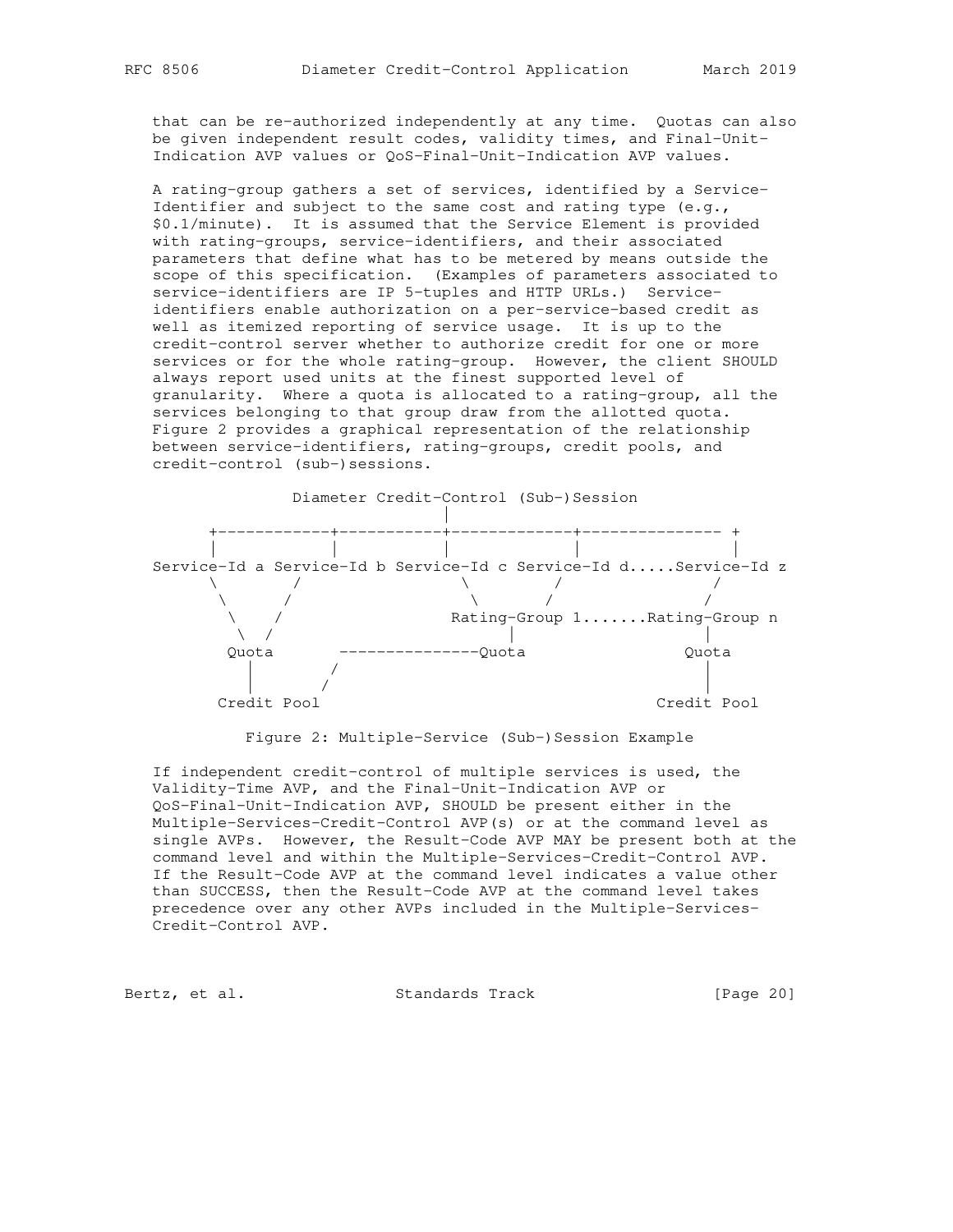The credit-control client MUST indicate support for independent credit-control of multiple services within a (sub-)session by including the Multiple-Services-Indicator AVP in the first interrogation. A credit-control server not supporting this feature MUST treat the Multiple-Services-Indicator AVP and any received Multiple-Services-Credit-Control AVPs as invalid AVPs.

 If the client indicated support for independent credit-control of multiple services, a credit-control server that wishes to use the feature MUST return the granted units within the Multiple-Services- Credit-Control AVP associated to the corresponding service-identifier and/or rating-group.

 To avoid a situation where several parallel (and typically also small) credit reservations must be made on the same account  $(i.e.,$  credit fragmentation), and also to avoid unnecessary load on the credit-control server, it is possible to provide service units as a pool that applies to multiple services or rating-groups. This is achieved by providing the service units in the form of a quota for a particular service or rating-group in the Multiple-Services-Credit- Control AVP, and also by including a reference to a credit pool for that unit type.

 The reference includes a multiplier derived from the rating parameter, which translates from service units of a specific type to the abstract service units in the pool. For instance, if the rating parameter for service 1 is \$1/MB and the rating parameter for service 2 is \$0.5/MB, the multipliers could be 10 and 5 for services 1 and 2, respectively.

If (1) S is the total service units within the pool, (2) M1, M2,  $\ldots$ , Mn are the multipliers provided for services  $1, 2, \ldots, n$ , and (3) C1, C2,  $\ldots$ , Cn are the used resources within the session, then the pool's credit is exhausted and re-authorization MUST be sought when:

 $C1*M1 + C2*M2 + ... + Cn*Mn > = S$ 

The total credit in the pool, S, is calculated from the quotas, which are currently allocated to the pool as follows:

 $S = Q1*M1 + Q2*M2 + ... + Qn*Mn$ 

 If services or rating-groups are added to or removed from the pool, then the total credit is adjusted appropriately. Note that when the total credit is adjusted because services or rating-groups are removed from the pool, the value that needs to be removed is the consumed one (i.e., Cx\*Mx).

Bertz, et al. Standards Track [Page 21]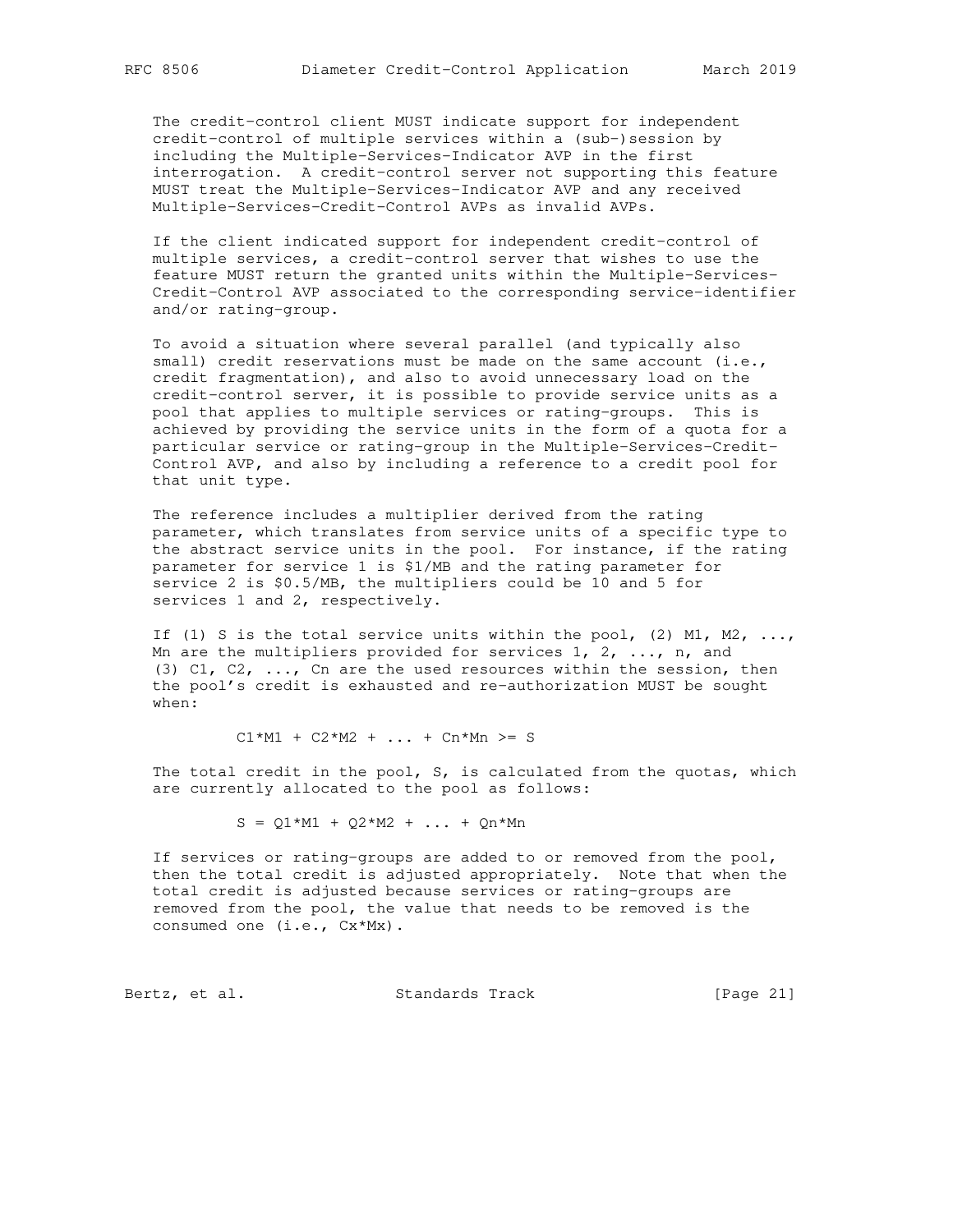Re-authorizations for an individual service or rating-group may be sought at any time -- for example, if a "non-pooled" quota is used up or the Validity-Time expires.

 Where multiple G-S-U-Pool-Reference AVPs (Section 8.30) with the same G-S-U-Pool-Identifier are provided within a Multiple-Services-Credit- Control AVP (Section 8.16) along with the Granted-Service-Unit AVP, these AVPs MUST have different CC-Unit-Type values, and they all draw from the credit pool separately. For instance, if one multiplier for time (M1t) and one multiplier for volume (M1v) are given, then the used resources from the pool yield the sum of C1t\*M1t + C1v\*M1v, where C1t is the time unit and C1v is the volume unit.

 Where service units are provided within a Multiple-Services-Credit- Control AVP without a corresponding G-S-U-Pool-Reference AVP, these units are handled independently from any credit pools and from any other services or rating-groups within the session.

 The "credit pool" concept is an optimal tool to avoid the over-reservation effect of the basic single-quota tariff time change mechanism (Section 5.1.1). Therefore, Diameter Credit-Control clients and servers implementing the independent credit-control of multiple services SHOULD leverage the credit pool concept when supporting the tariff time change. The Diameter Credit-Control server SHOULD include both the Tariff-Time-Change AVP and the Tariff-Change-Usage AVP in two quota allocations in the Answer message (i.e., two instances of the Multiple-Services-Credit-Control AVP). One of the grants is allocated to be used before the potential tariff change, while the second grant is for use after a tariff change. Both granted unit quotas MUST contain the same Service- Identifier and/or rating-group. This dual-quota mechanism ensures that the overall reported used units would never exceed the credit reservation. The Diameter Credit-Control client reports the used units both before and after the tariff change in a single instance of the Multiple-Services-Credit-Control AVP.

 Failure handling for credit-control sessions is defined in Section 5.7 and reflected in the basic credit-control state machines defined in Section 7. Credit-control clients and servers implementing the functionality of independent credit-control of multiple services in a (sub-)session MUST ensure failure handling and general behavior fully consistent with Sections 5.7 and 7 while maintaining the ability to handle parallel ongoing credit re-authorization within a (sub-)session. Therefore, it is RECOMMENDED that Diameter Credit-Control clients maintain a PendingU message queue (Section 7) and restart the Tx timer (Section 13) every time a CCR message with the value UPDATE\_REQUEST is sent while they are in PendingU state. When answers to all pending messages are

Bertz, et al. Standards Track [Page 22]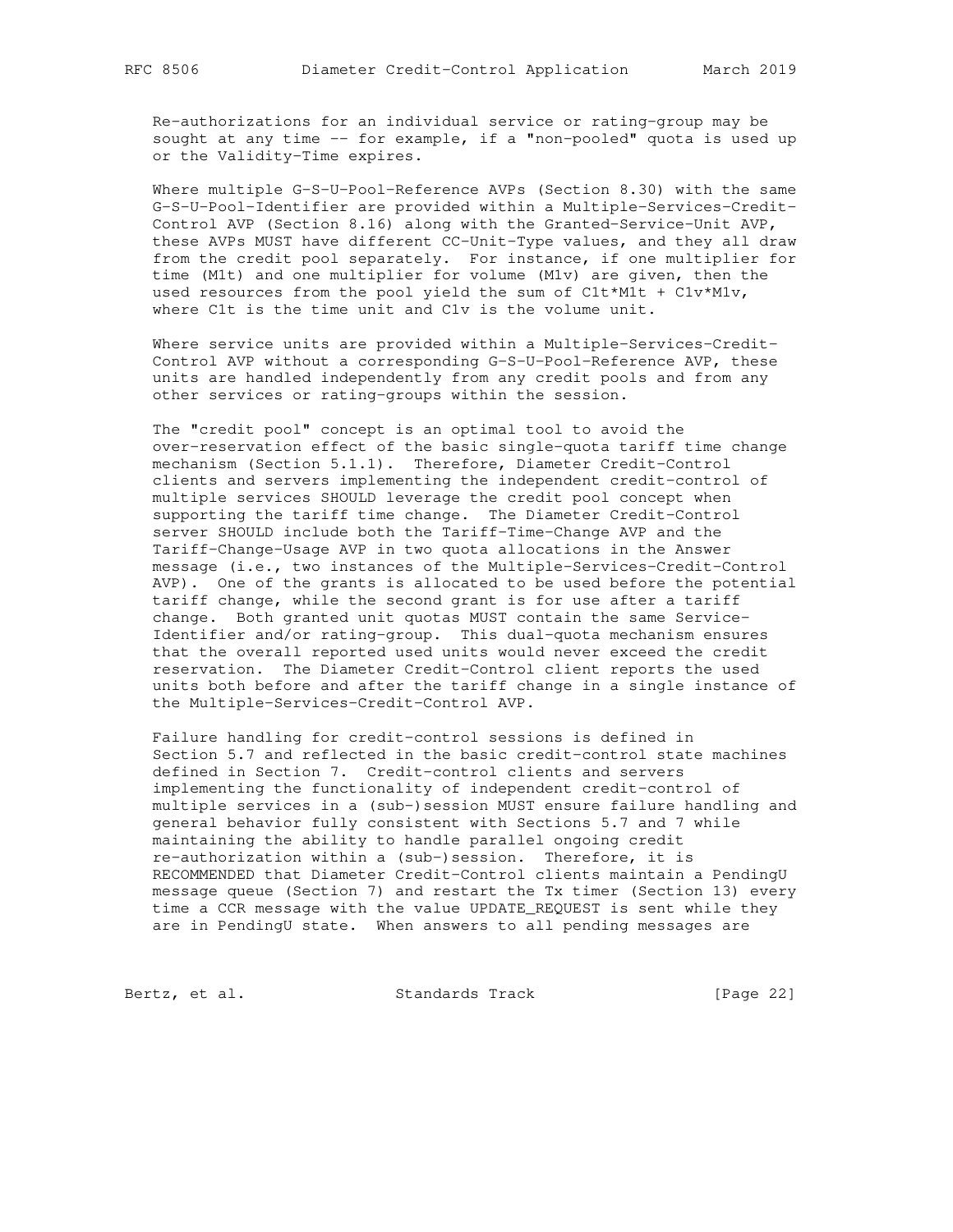received, the state machine moves to Open state, and the Tx timer is stopped. Naturally, when a problem is detected and acted upon per Section 5.7, all of the ongoing services are affected (e.g., failover to a backup server affects all of the CCR messages in the PendingU queue).

 Since the client may send CCR messages with the value UPDATE\_REQUEST while in PendingU state (i.e., without waiting for an answer to ongoing credit re-authorization), the time space between these requests may be very short, and the server may not have received the previous request(s) yet. Therefore, in this situation the server may receive out-of-sequence requests and SHOULD NOT consider this an error condition. A proper answer is to be returned to each of those requests.

# 5.2. First Interrogation

When session-based credit-control is required (e.g., the authentication server indicated a prepaid user), the first interrogation MUST be sent before the Diameter Credit-Control client allows any service events for the end user. The CC-Request-Type AVP is set to the value INITIAL\_REQUEST in the request message.

 If the Diameter Credit-Control client knows the cost of the service event (e.g., a content server delivering ringing tones may know their cost) the monetary amount to be charged is included in the Requested- Service-Unit AVP. If the Diameter Credit-Control client does not know the cost of the service event, the Requested-Service-Unit AVP MAY contain the number of requested service events. Where the Multiple-Services-Credit-Control AVP is used, it MUST contain the Requested-Service-Unit AVP to indicate that the quota for the associated service/rating-group is requested. In the case of multiple services, the Service-Identifier AVP or the Rating-Group AVP within the Multiple-Services-Credit-Control AVP always indicates the service concerned. Additional service event information to be rated MAY be sent as service-specific AVPs or MAY be sent within the Service-Parameter-Info AVP at the command level. The Service-Context-Id AVP indicates the service-specific document applicable to the request.

 The Event-Timestamp AVP SHOULD be included in the request and contains the time when the service event is requested in the Service Element. The Subscription-Id AVP or the Subscription-Id-Extension AVP SHOULD be included to identify the end user in the credit-control server. The credit-control client MAY include the User-Equipment- Info AVP or User-Equipment-Info-Extension AVP so that the

Bertz, et al. Standards Track [Page 23]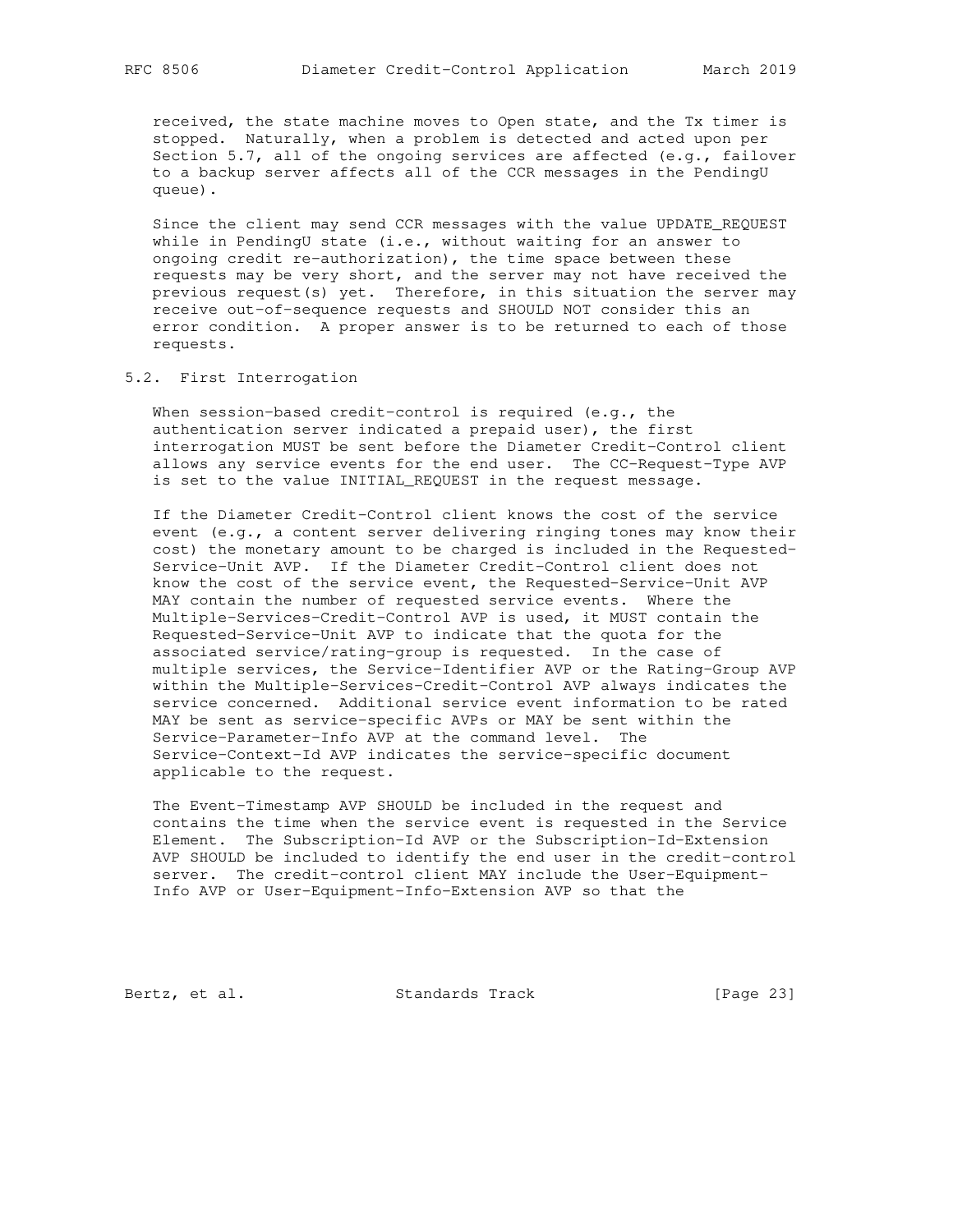credit-control server has some indication of the type and capabilities of the end-user access device. How the credit-control server uses this information is outside the scope of this document.

 The credit-control server SHOULD rate the service event and make a credit reservation from the end user's account that covers the cost of the service event. If the type of the Requested-Service-Unit AVP is "money", no rating is needed, but the corresponding monetary amount is reserved from the end user's account.

 The credit-control server returns the Granted-Service-Unit AVP in the Answer message to the Diameter Credit-Control client. The Granted- Service-Unit AVP contains the amount of service units that the Diameter Credit-Control client can provide to the end user until a new Credit-Control-Request MUST be sent to the credit-control server. If several unit types are sent in the Answer message, the credit-control client MUST handle each unit type separately. The type of the Granted-Service-Unit AVP can be time, volume, service specific, or money, depending on the type of service event. The unit type(s) SHOULD NOT be changed within an ongoing credit-control session.

 There MUST be a maximum of one instance of the same unit type in one Answer message. However, if multiple quotas are conveyed to the credit-control client in the Multiple-Services-Credit-Control AVPs, it is possible to carry two instances of the same unit type associated to a service-identifier/rating-group. This is typically the case when a tariff time change is expected and the credit-control server wants to make a distinction between the granted quota before the tariff change and the granted quota after the tariff change.

 If the credit-control server determines that no further control is needed for the service, it MAY include the result code indicating that the credit-control is not applicable (e.g., if the service is free of charge). This result code, at the command level, implies that the credit-control session is to be terminated.

 The Credit-Control-Answer message MAY also include the Final-Unit- Indication AVP or the QoS-Final-Unit-Indication AVP to indicate that the Answer message contains the final units for the service. After the end user has consumed these units, the Diameter Credit-Control client MUST behave as described in Section 5.6.

 This document defines two different approaches for performing the first interrogation to be used in different network architectures. The first approach uses credit-control messages after the user's authorization and authentication take place. The second approach uses (1) service-specific authorization messages to perform the first

Bertz, et al. Standards Track [Page 24]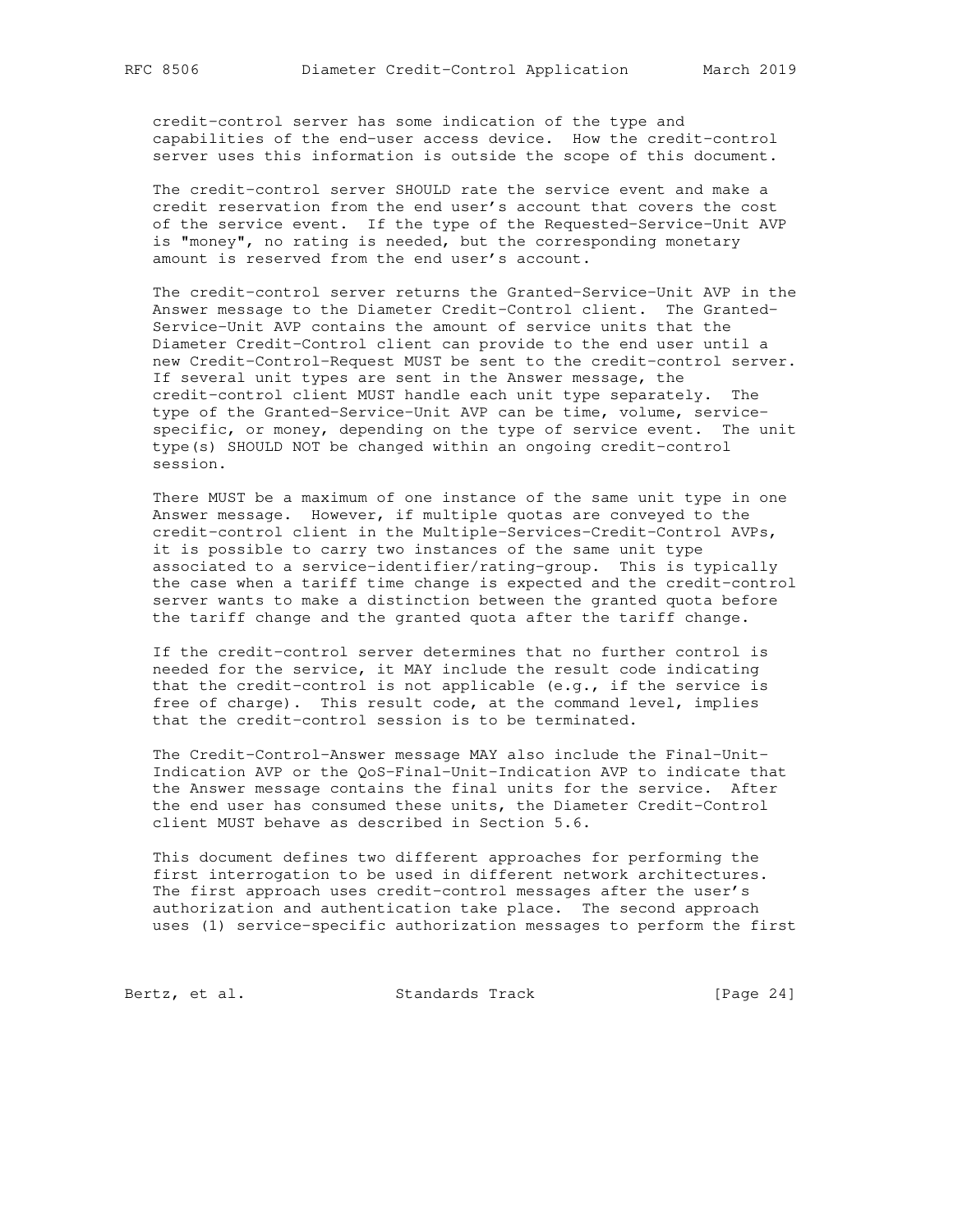interrogation during the user's authorization/authentication phase and (2) credit-control messages for the intermediate and final interrogations. If an implementation of the credit-control client supports both methods, determining which method to use SHOULD be configurable.

 In service environments such as NAS environments, it is desired to perform the first interrogation as part of the authorization/ authentication process for the sake of protocol efficiency. Further credit authorizations after the first interrogation are performed with credit-control commands defined in this specification. Implementations of credit-control clients operating in the environments mentioned in this document SHOULD support this method. If the credit-control server and AAA server are separate physical entities, the Service Element sends the request messages to the AAA server, which then issues an appropriate request or proxies the received request forward to the credit-control server.

 In other service environments, such as the 3GPP network and some SIP scenarios, there is a substantial decoupling between registration/ access to the network and the actual service request (i.e., the authentication/authorization is executed once during registration/ access to the network and is not executed for every service event requested by the subscriber). In these environments, it is more appropriate to perform the first interrogation after the user has been authenticated and authorized. The first, intermediate, and final interrogations are executed with credit-control commands defined in this specification.

 Other IETF standards or standards developed by other standardization bodies may define the most suitable method in their architectures.

5.2.1. First Interrogation after Authorization and Authentication

 The Diameter Credit-Control client in the Service Element may get information from the authorization server as to whether credit-control is required, based on its knowledge of the end user. If credit-control is required, the credit-control server needs to be contacted prior to initiating service delivery to the end user. The accounting protocol and the credit-control protocol can be used in parallel. The authorization server may also determine whether the parallel accounting stream is required.

Bertz, et al. Standards Track [Page 25]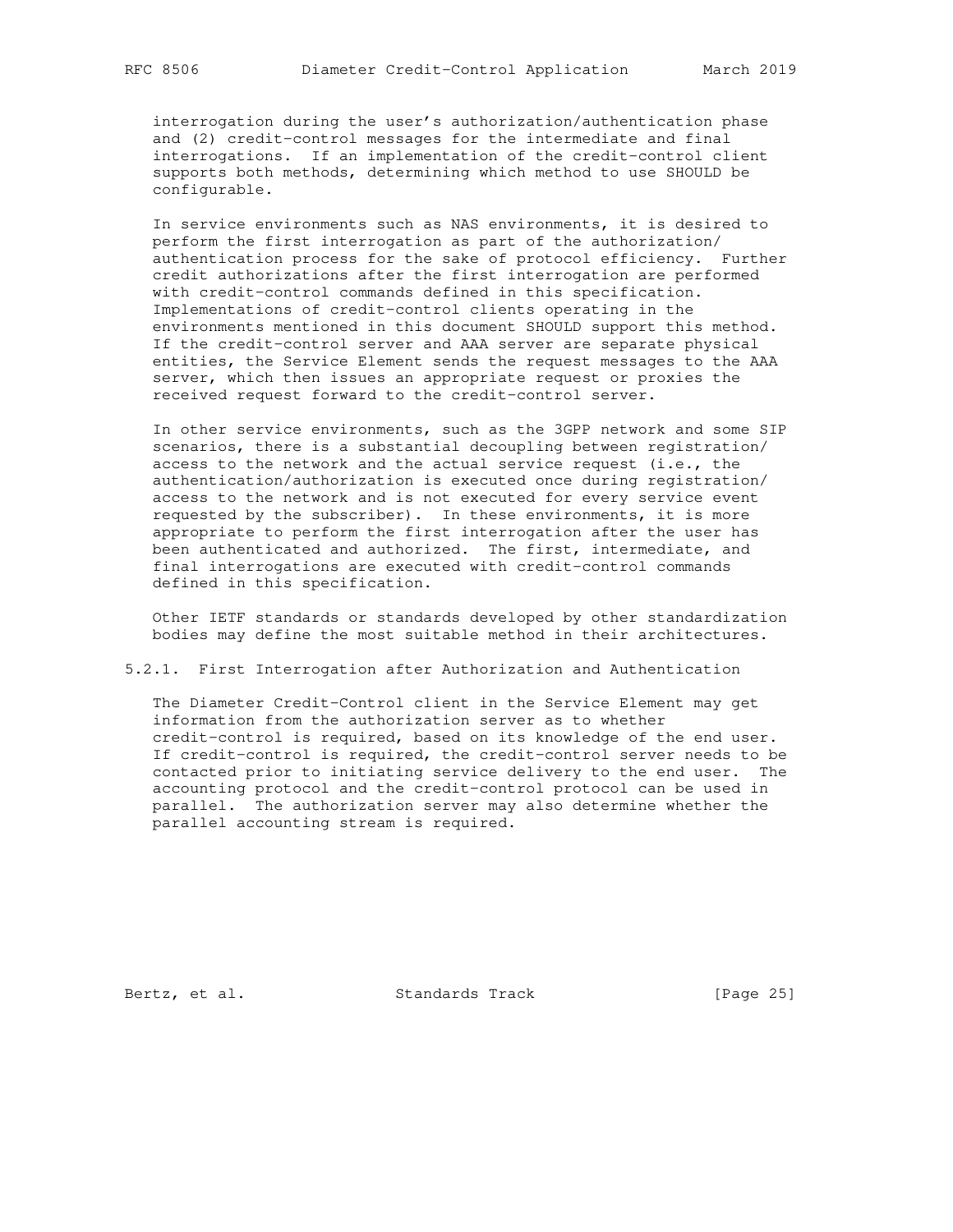Figure 3 illustrates the case where both protocols are used in parallel and the Service Element sends credit-control messages directly to the credit-control server. More credit-control sequence examples are given in Appendix A.



 ACR: Accounting-Request ACA: Accounting-Answer

> Figure 3: Protocol Example with First Interrogation after User's Authorization/Authentication

Bertz, et al. Standards Track [Page 26]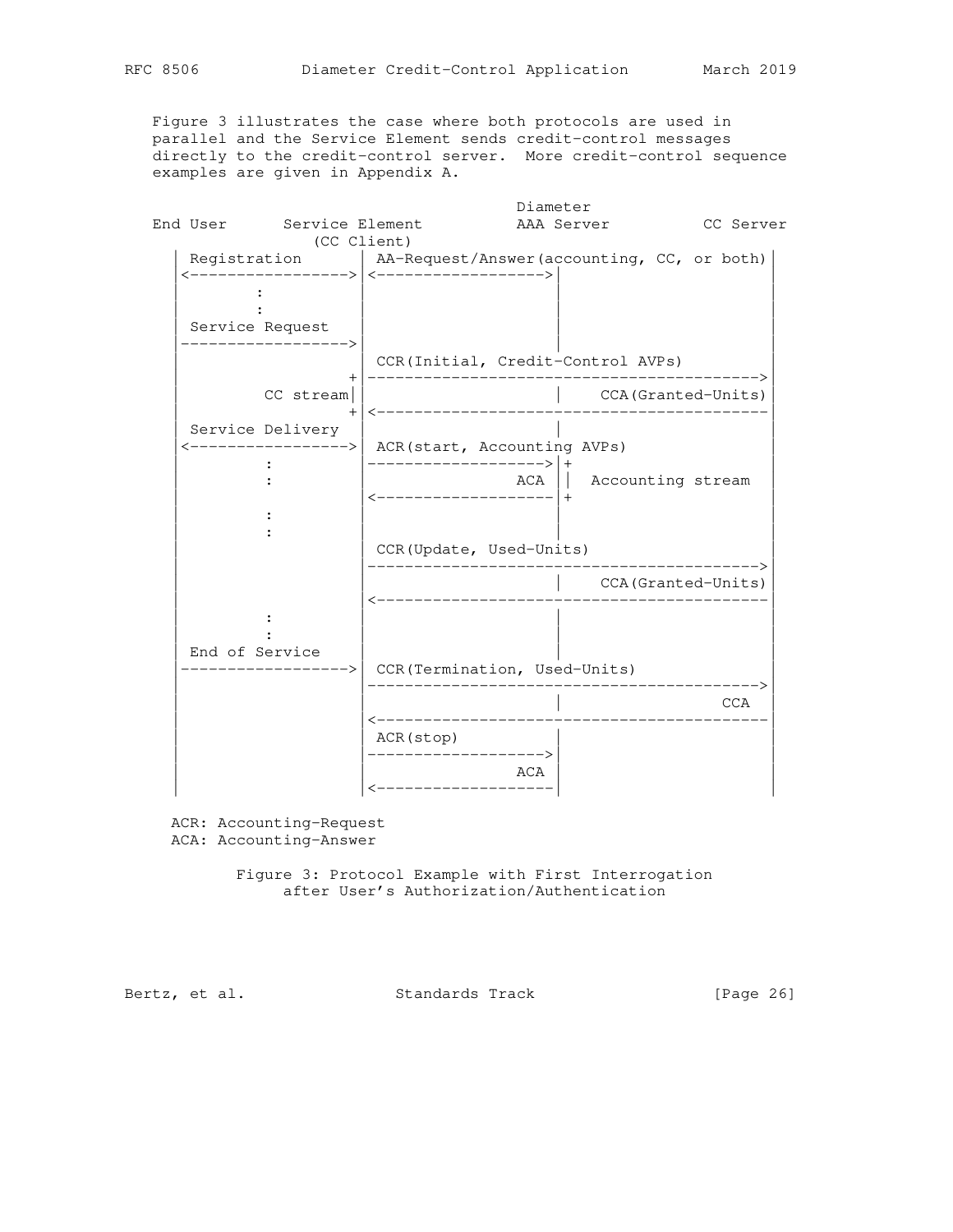### 5.2.2. First Interrogation Included with Authorization Messages

 The Diameter Credit-Control client in the Service Element MUST actively co-operate with the authorization/authentication client in the construction of the AA-Request by adding appropriate Credit-Control AVPs. The credit-control client MUST add the Credit-Control AVP to indicate credit-control capabilities and MAY add other relevant credit-control-specific AVPs to the proper authorization/authentication command to perform the first interrogation toward the home Diameter AAA server. The Auth-Application-Id is set to the appropriate value, as defined in service-specific authorization/authentication application document (e.g., [RFC7155] [RFC4004]). The home Diameter AAA server authenticates/authorizes the subscriber and determines whether credit-control is required.

 If credit-control is not required for the subscriber, the home Diameter AAA server will respond as usual, with an appropriate AA-Answer message. If credit-control is required for the subscriber and the Credit-Control AVP with the value set to CREDIT\_AUTHORIZATION was present in the authorization request, the home AAA server MUST contact the credit-control server to perform the first interrogation. If credit-control is required for the subscriber and the Credit-Control AVP was not present in the authorization request, the home AAA server MUST send an authorization reject Answer message.

 The Diameter AAA server supporting credit-control is required to send the Credit-Control-Request command (CCR) defined in this document to the credit-control server. The Diameter AAA server populates the CCR based on service-specific AVPs used for input to the rating process, and possibly on Credit-Control AVPs received in the AA-Request. The credit-control server will reserve money from the user's account, will rate the request, and will send a Credit-Control-Answer message to the home Diameter AAA server. The Answer message includes the Granted-Service-Unit AVP(s) and MAY include other credit-control specific AVPs, as appropriate. Additionally, the credit-control server MAY set the Validity-Time and MAY include the CCFH and the DDFH to determine what to do if the sending of credit-control messages to the credit-control server has been temporarily prevented.

 Upon receiving the Credit-Control-Answer message from the credit-control server, the home Diameter AAA server will populate the AA-Answer with the received Credit-Control AVPs and with the appropriate service attributes according to the authorization/ authentication-specific application (e.g., [RFC7155] [RFC4004]). It will then forward the packet to the credit-control client. If the home Diameter AAA server receives a credit-control reject message, it

Bertz, et al. Standards Track [Page 27]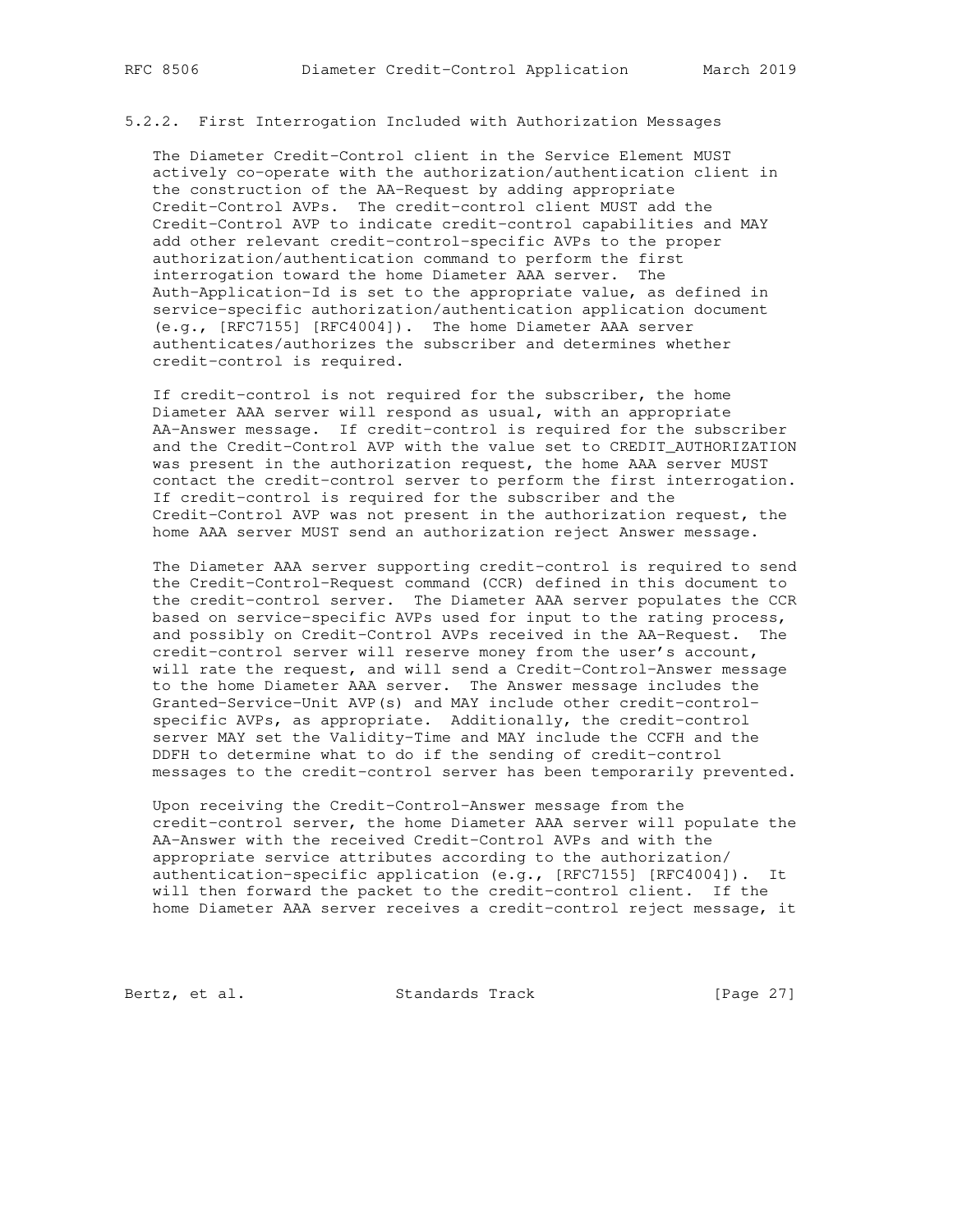will simply generate an appropriate authorization reject message to the credit-control client, including the credit-control-specific error code.

 In this model, the credit-control client sends further credit-control messages to the credit-control server via the home Diameter AAA server. Upon receiving a successful authorization Answer message with the Granted-Service-Unit AVP(s), the credit-control client will grant the service to the end user and will generate an intermediate Credit-Control-Request, if required, by using credit-control commands. The CC-Request-Number of the first UPDATE\_REQUEST MUST be set to 1 (for details regarding how to produce a unique value for the CC-Request-Number AVP, see Section 8.2).

 If service-specific re-authorization is performed (i.e., the authorization lifetime expires), the credit-control client MUST add to the service-specific re-authorization request the Credit-Control AVP with a value set to RE\_AUTHORIZATION to indicate that the credit-control server MUST NOT be contacted. When session-based credit-control is used for the subscriber, a constant credit-control message stream flows through the home Diameter AAA server. The home Diameter AAA server can make use of this credit-control message flow to deduce that the user's activity is ongoing; therefore, it is recommended to set the authorization lifetime to a reasonably high value when credit-control is used for the subscriber.

 In this scenario, the home Diameter AAA server MUST advertise support for the credit-control application to its peers during the capability exchange process.

Bertz, et al. Standards Track [Page 28]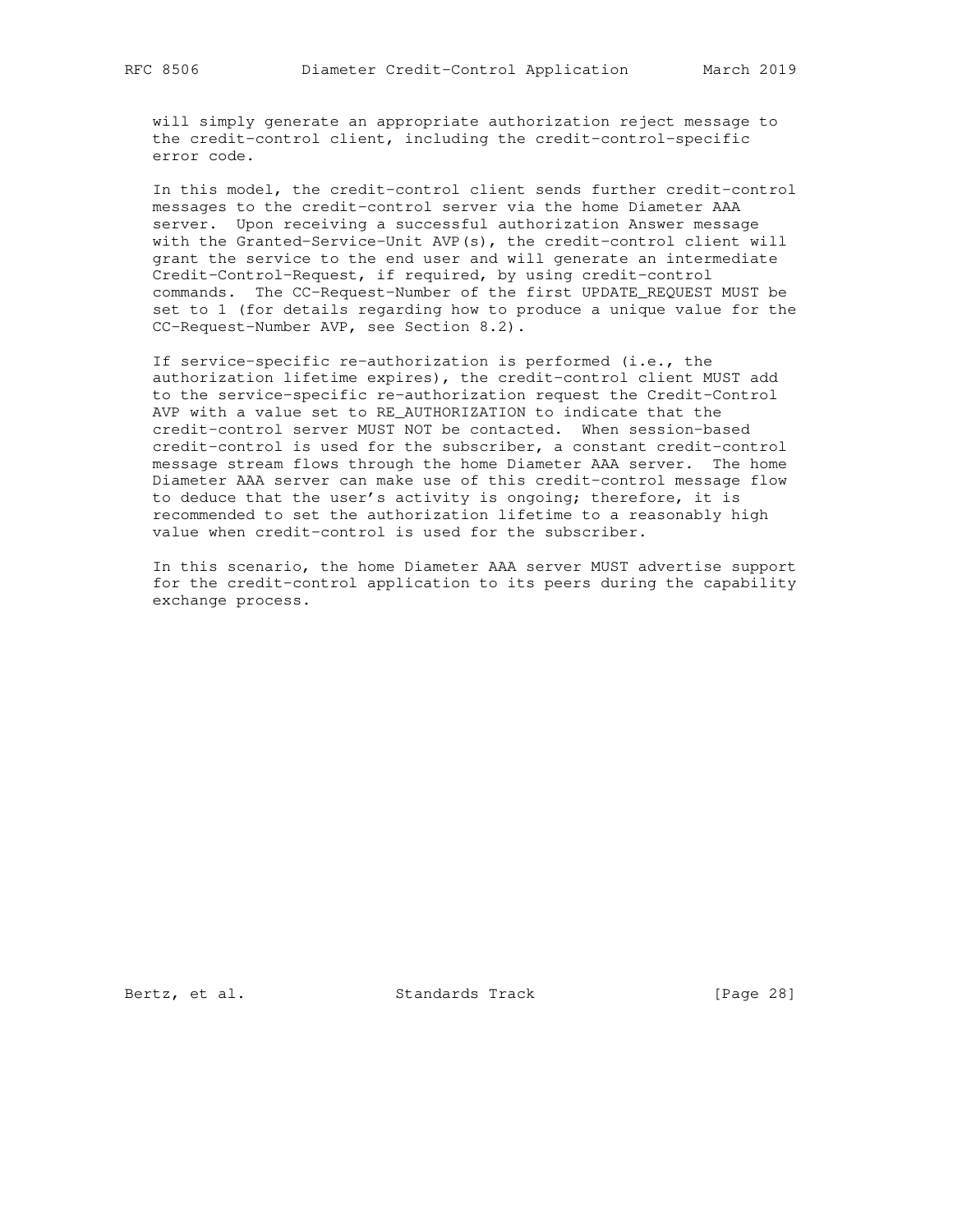Figure 4 illustrates the use of authorization/authentication messages to perform the first interrogation. The parallel accounting stream is not shown in the figure.



 Figure 4: Protocol Example with Use of Authorization Messages for the First Interrogation

## 5.3. Intermediate Interrogation

 When all the granted service units for one unit type are spent by the end user or the Validity-Time has expired, the Diameter Credit-Control client MUST send a new Credit-Control-Request to the credit-control server. In the event that credit-control for multiple services is applied in one credit-control session (i.e., units associated to Service-Identifier(s) or the rating-group are granted), a new Credit-Control-Request MUST be sent to the credit-control

Bertz, et al. Standards Track [Page 29]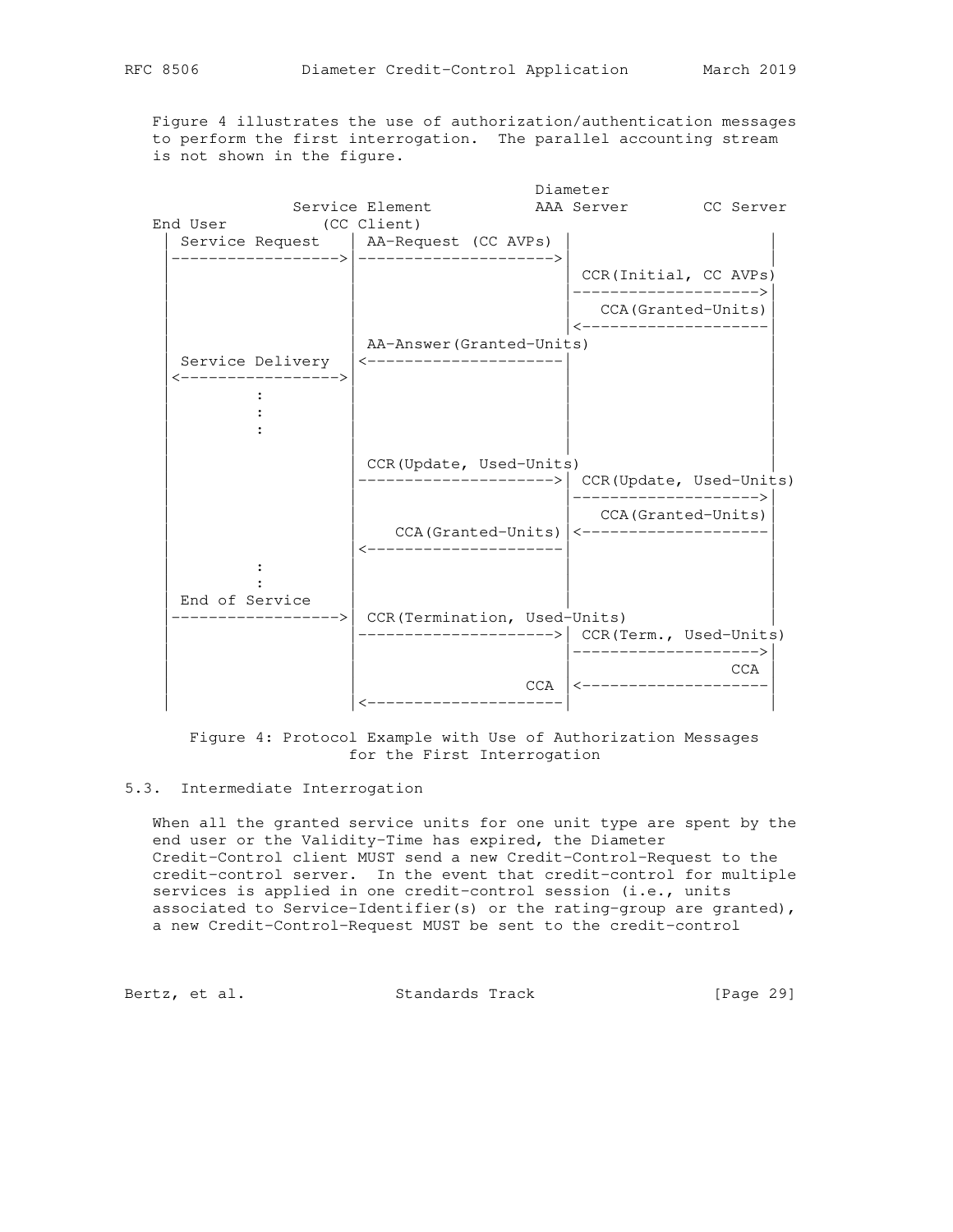server when the credit reservation has been wholly consumed or upon expiration of the Validity-Time. It is always up to the Diameter Credit-Control client to send a new request well in advance of the expiration of the previous request in order to avoid interruption in the Service Element. Even if the granted service units reserved by the credit-control server have not been spent upon expiration of the Validity-Time, the Diameter Credit-Control client MUST send a new Credit-Control-Request to the credit-control server.

 There can also be mid-session service events, which might affect the rating of the current service events. In this case, a spontaneous update (a new Credit-Control-Request) SHOULD be sent, including information related to the service event, even if all the granted service units have not been spent or the Validity-Time has not expired.

 When the used units are reported to the credit-control server, the credit-control client will not have any units in its possession before new granted units are received from the credit-control server. When the new granted units are received, these units apply from the point where the measurement of the reported used units stopped. Where independent credit-control of multiple services is supported, this process may be executed for one or more services, a single rating-group, or a pool within the (sub-)session.

 The CC-Request-Type AVP is set to the value UPDATE\_REQUEST in the intermediate request message. The Subscription-Id AVP or Subscription-Id-Extension AVP SHOULD be included in the intermediate message to identify the end user in the credit-control server. The Service-Context-Id AVP indicates the service-specific document applicable to the request.

 The Requested-Service-Unit AVP MAY contain the new amount of requested service units. Where the Multiple-Services-Credit-Control AVP is used, it MUST contain the Requested-Service-Unit AVP if a new quota is requested for the associated service/rating-group. The Used-Service-Unit AVP contains the amount of used service units measured from the point when the service became active or, if interim interrogations are used during the session, from the point when the previous measurement ended. The same unit types used in the previous message SHOULD be used. If several unit types were included in the previous Answer message, the used service units for each unit type MUST be reported.

 The Event-Timestamp AVP SHOULD be included in the request and contains the time of the event that triggered the sending of the new Credit-Control-Request.

Bertz, et al. Standards Track [Page 30]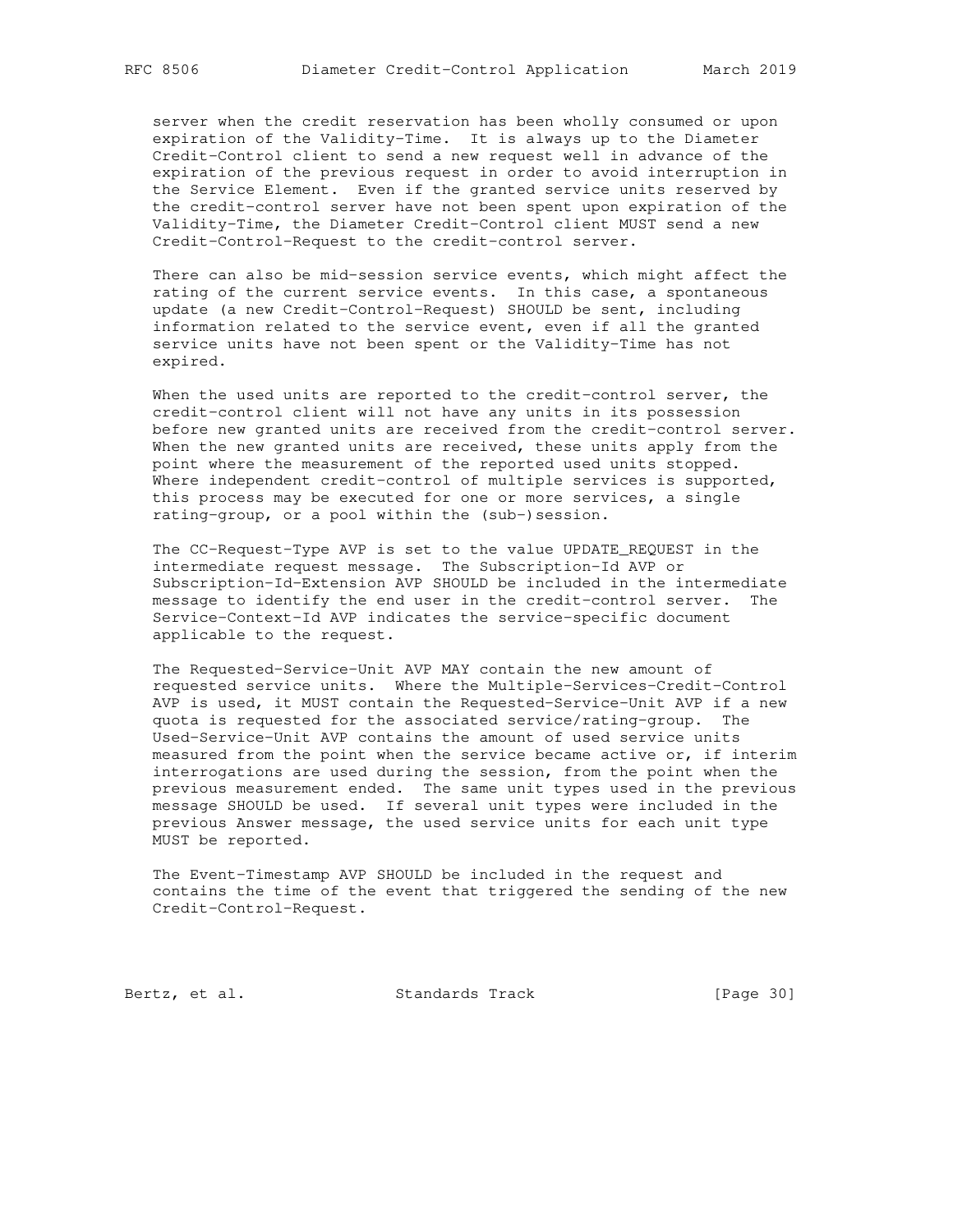The credit-control server MUST deduct the used amount from the end user's account. It MAY rate the new request and make a new credit reservation from the end user's account that covers the cost of the requested service event.

 A Credit-Control-Answer message with the CC-Request-Type AVP set to the value UPDATE\_REQUEST MAY include the Cost-Information AVP containing the accumulated cost estimation for the session, without taking any credit reservations into account.

 The Credit-Control-Answer message MAY also include the Final-Unit- Indication AVP or the QoS-Final-Unit-Indication AVP to indicate that the Answer message contains the final units for the service. After the end user has consumed these units, the Diameter Credit-Control client MUST behave as described in Section 5.6.

There can be several intermediate interrogations within a session.

#### 5.4. Final Interrogation

 When the end user terminates the service session or when graceful service termination (described in Section 5.6) takes place, the Diameter Credit-Control client MUST send a final Credit-Control- Request message to the credit-control server. The CC-Request-Type AVP is set to the value TERMINATION\_REQUEST. The Service-Context-Id AVP indicates the service-specific document applicable to the request.

 The Event-Timestamp AVP SHOULD be included in the request and contains the time when the session was terminated.

 The Used-Service-Unit AVP contains the amount of used service units measured from the point when the service became active or, if interim interrogations are used during the session, from the point when the previous measurement ended. If several unit types were included in the previous Answer message, the used service units for each unit type MUST be reported.

 After final interrogation, the credit-control server MUST refund the reserved credit amount not used to the end user's account and deduct the used monetary amount from the end user's account.

 A Credit-Control-Answer message with the CC-Request-Type AVP set to the value TERMINATION\_REQUEST MAY include the Cost-Information AVP containing the estimated total cost for the session in question.

Bertz, et al. Standards Track [Page 31]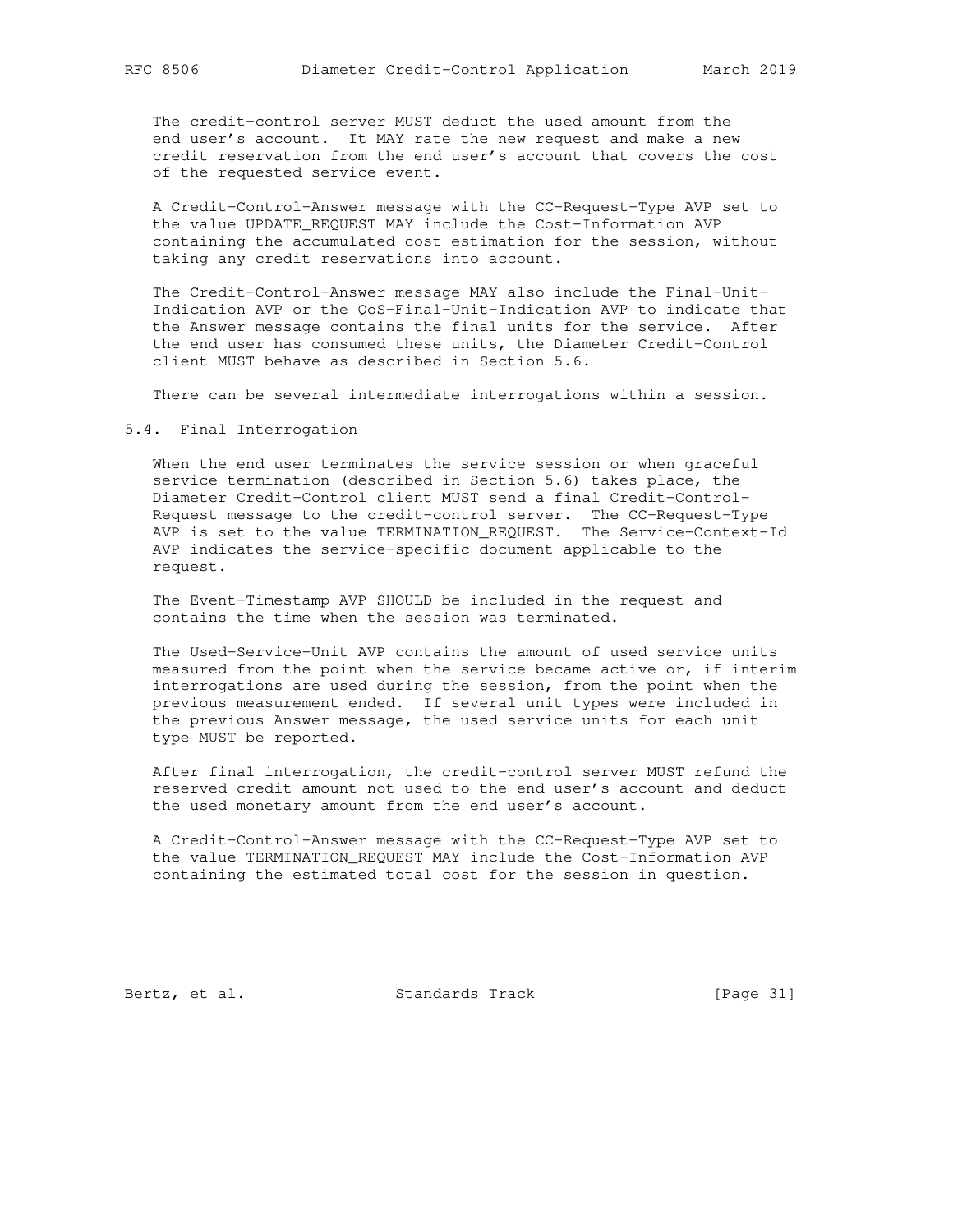If the user logs off during an ongoing credit-control session or if the user becomes logged off for some other reason (e.g., a final-unit indication causes user logoff according to local policy), the Service Element, according to application-specific policy, may send a Session-Termination-Request (STR) to the home Diameter AAA server as usual [RFC6733]. Figure 5 illustrates the case when the final-unit indication causes user logoff upon consumption of the final granted units and the generation of an STR.

 The Diameter AAA server responds with a Session-Termination-Answer (STA).

|          |                                    |                                                |                         | Service Element AAA Server                         | CC Server |
|----------|------------------------------------|------------------------------------------------|-------------------------|----------------------------------------------------|-----------|
| End User |                                    | (CC Client)                                    |                         |                                                    |           |
|          | Service Delivery                   |                                                |                         |                                                    |           |
|          | $\left\langle$ ------------------> |                                                |                         |                                                    |           |
|          |                                    |                                                |                         |                                                    |           |
|          |                                    |                                                |                         |                                                    |           |
|          |                                    |                                                |                         |                                                    |           |
|          |                                    |                                                |                         |                                                    |           |
|          |                                    |                                                | CCR(Update, Used-Units) | -------------------->   CCR(Update, Used-Units)    |           |
|          |                                    |                                                |                         | --------------------->                             |           |
|          |                                    |                                                |                         | CCA (Final-Unit, Terminate)                        |           |
|          |                                    |                                                |                         | CCA (Final-Unit, Terminate)  <-------------------- |           |
|          |                                    |                                                | <--------------------   |                                                    |           |
|          |                                    |                                                |                         |                                                    |           |
|          |                                    |                                                |                         |                                                    |           |
|          | Disconnect user                    |                                                |                         |                                                    |           |
|          |                                    | ----------------  CCR(Termination, Used-Units) |                         |                                                    |           |
|          |                                    |                                                |                         | -------------------->   CCR(Term., Used-Units)     |           |
|          |                                    |                                                |                         |                                                    |           |
|          |                                    |                                                |                         |                                                    | CCA       |
|          |                                    |                                                | CCA                     | <-------------------                               |           |
|          |                                    | -------------------                            |                         |                                                    |           |
|          |                                    | STR                                            | --------------------->  |                                                    |           |
|          |                                    |                                                | STA                     |                                                    |           |
|          |                                    |                                                | <---------------------  |                                                    |           |
|          |                                    |                                                |                         |                                                    |           |

Figure 5: User Disconnected Due to Exhausted Account

#### 5.5. Server-Initiated Credit Re-authorization

 The Diameter Credit-Control application supports server-initiated re-authorization. The credit-control server MAY optionally initiate the credit re-authorization by issuing a Re-Auth-Request (RAR) as defined in the Diameter base protocol [RFC6733]. The

Bertz, et al. Standards Track [Page 32]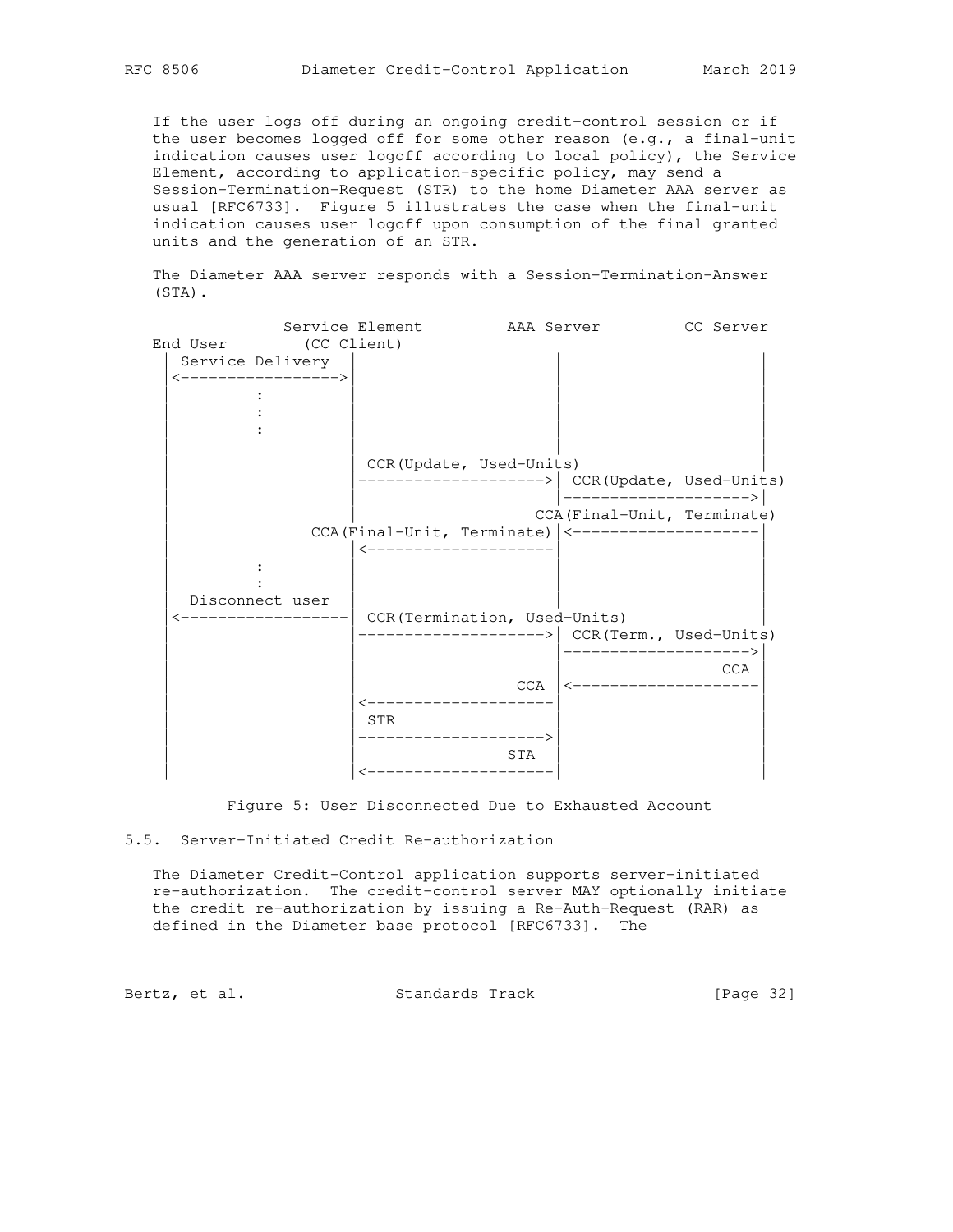Auth-Application-Id in the RAR message is set to 4 to indicate "Diameter Credit Control", and the Re-Auth-Request-Type is set to AUTHORIZE\_ONLY.

 Section 5.1.2 defines the feature to enable credit-control for multiple services within a single (sub-)session where the server can authorize credit usage at a different level of granularity. Further, the server may provide credit resources to multiple services or rating-groups as a pool (see Section 5.1.2 for details and definitions). Therefore, the server, based on its service logic and its knowledge of the ongoing session, can decide to request credit re-authorization for a whole (sub-)session, a single credit pool, a single service, or a single rating-group. To request credit re-authorization for a credit pool, the server includes in the RAR message the G-S-U-Pool-Identifier AVP indicating the affected pool. To request credit re-authorization for a service or a rating-group, the server includes in the RAR message the Service-Identifier AVP or the Rating-Group AVP, respectively. To request credit re-authorization for all the ongoing services within the (sub-)session, the server includes none of the above-mentioned AVPs in the RAR message.

 If a credit re-authorization is not already ongoing (i.e., the credit-control session is in Open state), a credit-control client that receives an RAR message with Session-Id equal to a currently active credit-control session MUST acknowledge the request by sending the Re-Auth-Answer (RAA) message and MUST initiate the credit re-authorization toward the server by sending a Credit-Control- Request message with the CC-Request-Type AVP set to the value UPDATE\_REQUEST. The Result-Code 2002 (DIAMETER\_LIMITED\_SUCCESS) SHOULD be used in the RAA message to indicate that an additional message (i.e., a CCR message with the value UPDATE\_REQUEST) is required to complete the procedure. If a quota was allocated to the service, the credit-control client MUST report the used quota in the Credit-Control-Request. Note that the end user does not need to be prompted for the credit re-authorization, since the credit re-authorization is transparent to the user (i.e., it takes place exclusively between the credit-control client and the credit-control server).

Where multiple services in a user's session are supported, the procedure in the above paragraph will be executed at the granularity requested by the server in the RAR message.

 If credit re-authorization is ongoing at the time when the RAR message is received (i.e., an RAR-CCR collision), the credit-control client successfully acknowledges the request but does not initiate a new credit re-authorization. The Result-Code 2001 (DIAMETER\_SUCCESS)

Bertz, et al. Standards Track [Page 33]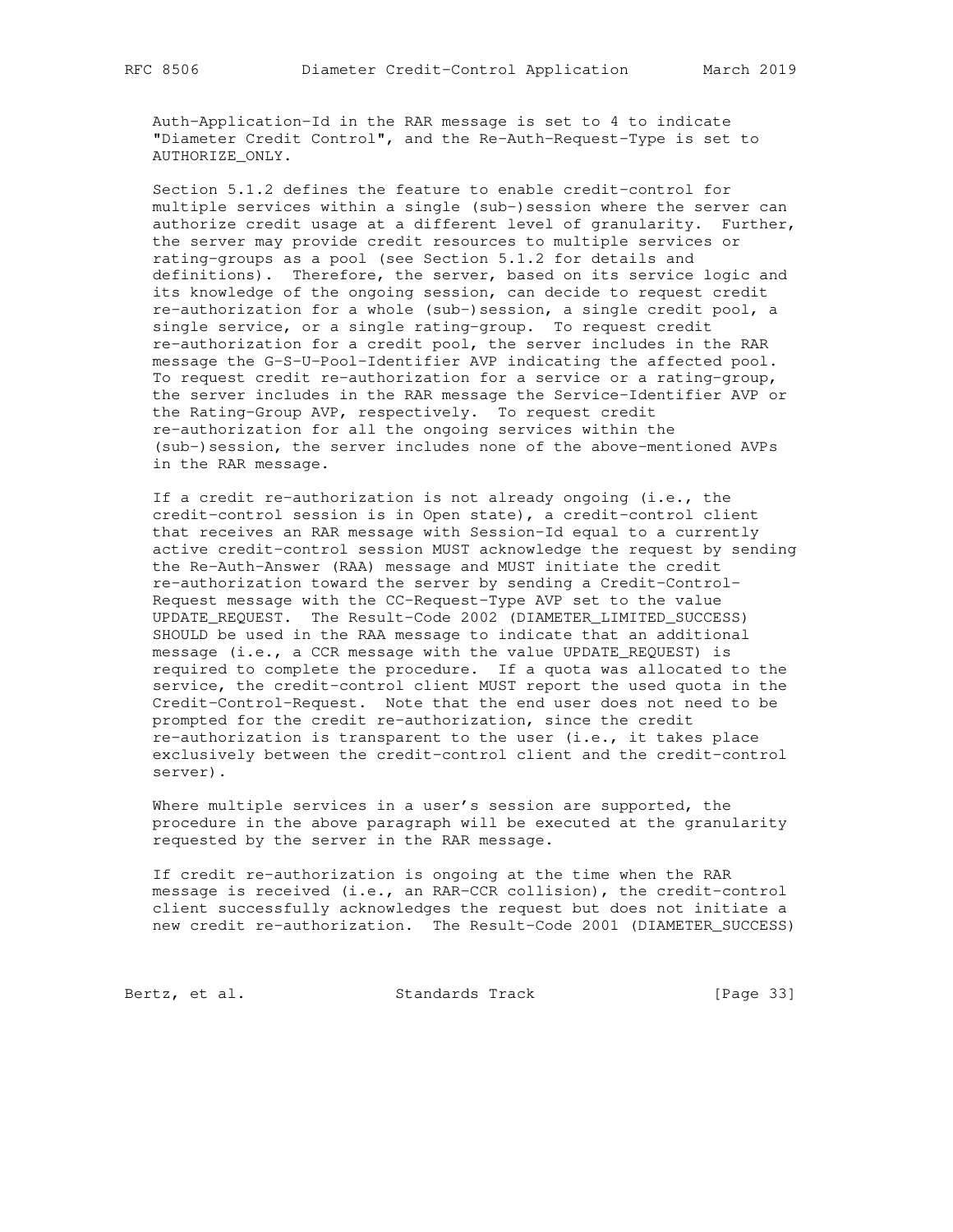SHOULD be used in the RAA message to indicate that a credit re-authorization procedure is already ongoing (i.e., the client was in PendingU state when the RAR was received). The credit-control server SHOULD process the Credit-Control-Request as if it was received in answer to the server-initiated credit re-authorization and should consider the server-initiated credit re-authorization process successful upon reception of the RAA message.

 When multiple services are supported in a user's session, the server may request credit re-authorization for a credit pool (or for the (sub-)session) while a credit re-authorization is already ongoing for some of the services or rating-groups. In this case, the client acknowledges the server request with an RAA message and MUST send a new Credit-Control-Request message to perform re-authorization for the remaining services/rating-groups. The Result-Code 2002 (DIAMETER\_LIMITED\_SUCCESS) SHOULD be used in the RAA message to indicate that an additional message (i.e., a CCR message with the value UPDATE\_REQUEST) is required to complete the procedure. The server processes the received requests and returns an appropriate answer to both requests.

 The above-defined procedures are enabled for each of the possibly active Diameter Credit-Control sub-sessions. The server MAY request re-authorization for an active sub-session by including the CC-Sub-Session-Id AVP in the RAR message in addition to the Session-Id AVP.

# 5.6. Graceful Service Termination

When the user's account runs out of money, the user may not be allowed to compile additional chargeable events. However, the home service provider may offer some services -- for instance, access to a service portal where it is possible to refill the account -- from which the user is allowed to benefit for a limited time. The length of this time is usually dependent on the home service provider policy.

 This section defines the optional graceful service termination feature. This feature MAY be supported by the credit-control server. Credit-control client implementations MUST support the Final-Unit- Indication AVP or QoS-Final-Unit-Indication AVP with at least the teardown of the ongoing service session once the subscriber has consumed all the final granted units.

Bertz, et al. Standards Track [Page 34]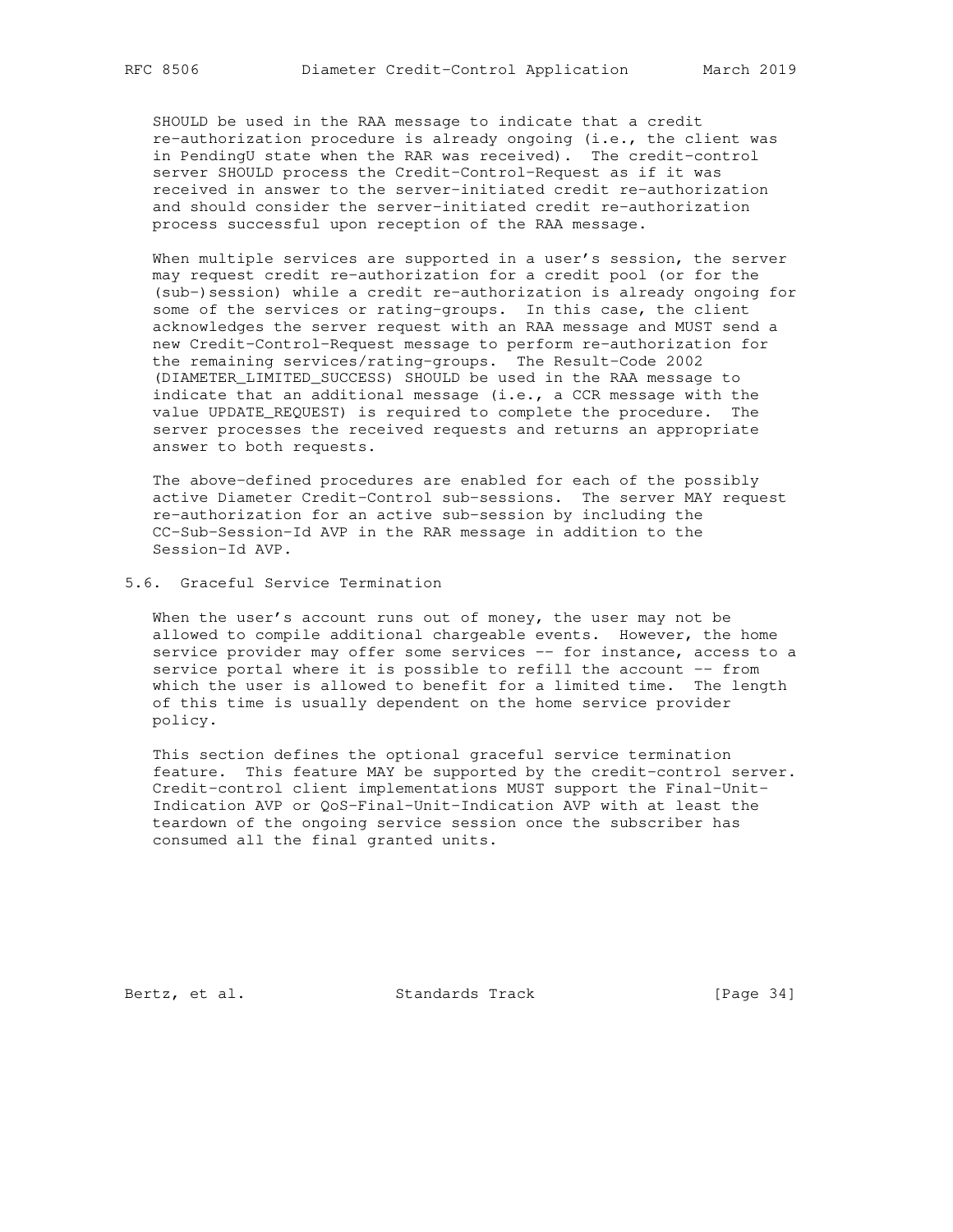Where independent credit-control of multiple services in a single credit-control (sub-)session is supported, it is possible to use graceful service termination for each of the services/rating-groups independently. Naturally, the graceful service termination process defined in the following subsections will apply to the specific service/rating-group as requested by the server.

 In some service environments (e.g., NAS), graceful service termination may be used to redirect the subscriber to a service portal for online balance refill or other services offered by the home service provider. In this case, the graceful service termination process installs a set of packet filters to restrict the user's access capability only to/from the specified destinations. All the IP packets not matching the filters will be dropped or, possibly, redirected to the service portal. The user may also be sent an appropriate notification as to why the access has been limited. These actions may be communicated explicitly from the server to the client or may be configured "per service" at the client. Explicitly signaled redirection or restriction instructions always take precedence over configured ones.

 It is also possible to use graceful service termination to connect the prepaid user to a top-up server that plays an announcement and prompts the user to replenish the account. In this case, the credit-control server sends only the address of the top-up server where the prepaid user shall be connected after the final granted units have been consumed. An example of this case is given in Appendix A.7.

 The credit-control server MAY initiate graceful service termination by including the Final-Unit-Indication AVP or the QoS-Final-Unit-Indication AVP in the Credit-Control-Answer to indicate that the message contains the final units for the service.

 When the credit-control client receives the Final-Unit-Indication AVP or the QoS-Final-Unit-Indication AVP in the answer from the server, its behavior depends on the value indicated in the Final-Unit-Action AVP. The server may request the following actions: TERMINATE, REDIRECT, or RESTRICT\_ACCESS.

 Figure 6 illustrates the graceful service termination procedure described in the following subsections.

Bertz, et al. Standards Track [Page 35]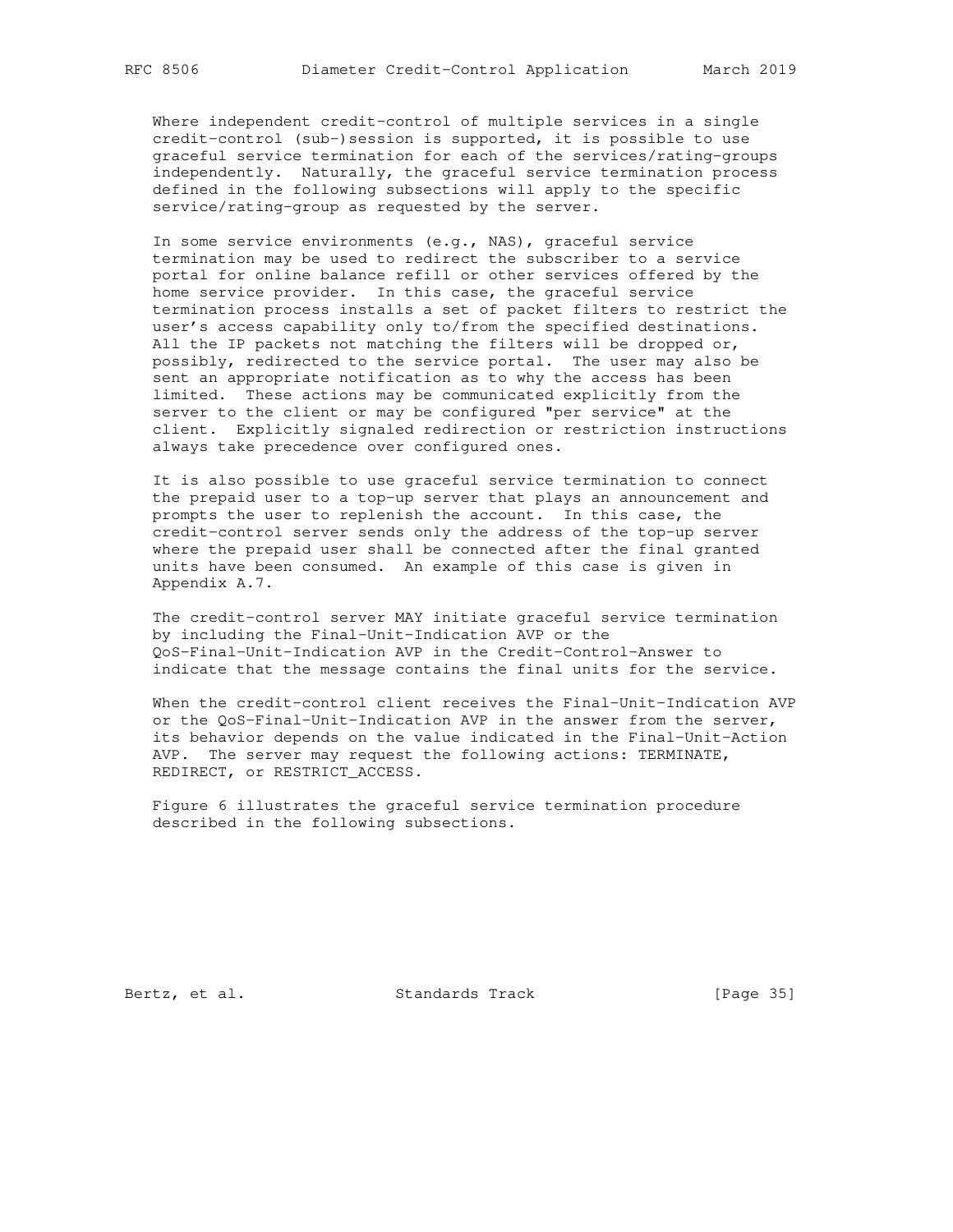

Figure 6: Optional Graceful Service Termination Procedure

Bertz, et al. Standards Track [Page 36]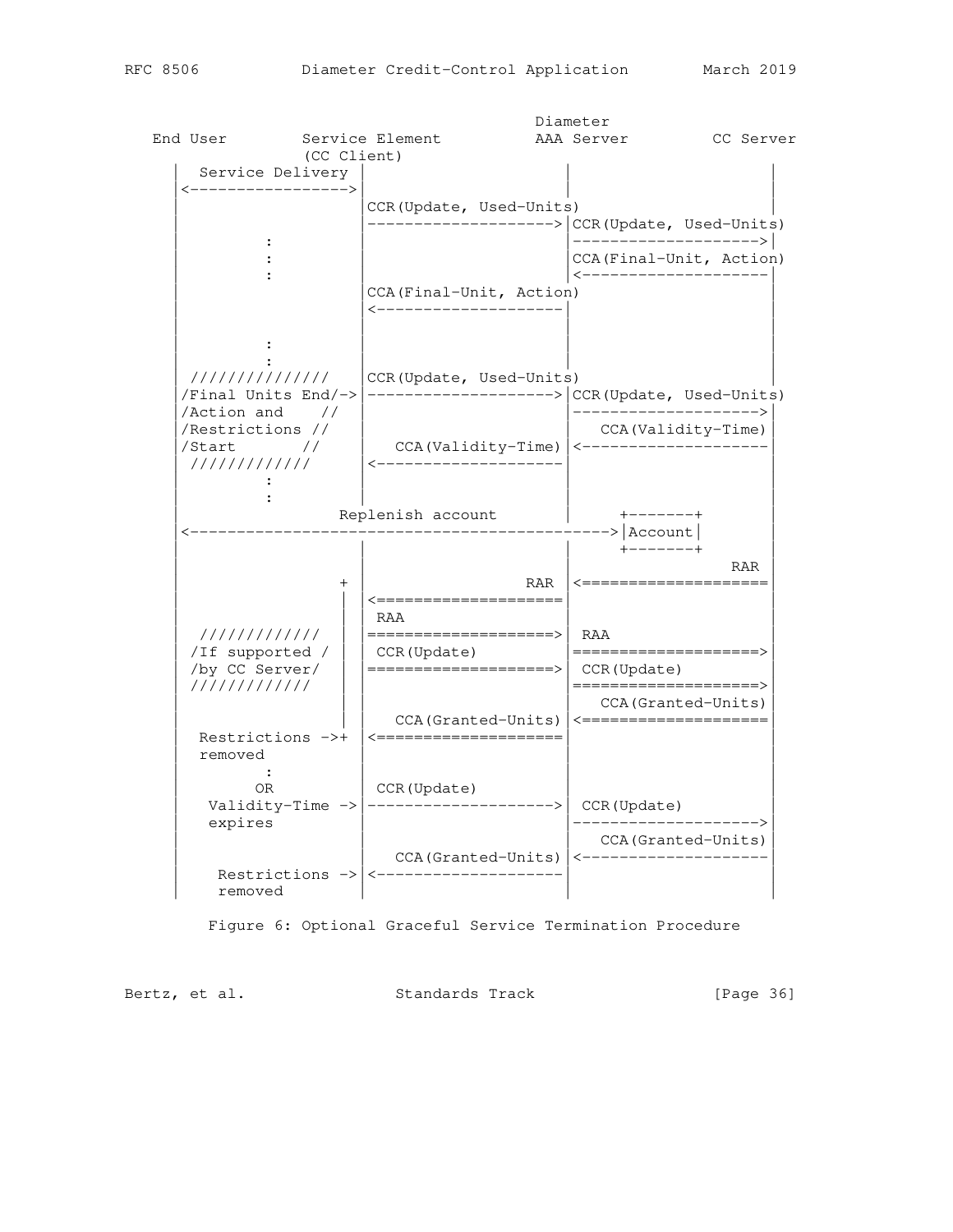In addition, the credit-control server MAY reply with the Final-Unit- Indication AVP or QoS-Final-Unit-Indication AVP holding a Granted- Service-Unit (G-S-U) with a zero grant, indicating that the service SHOULD be terminated immediately, and no further reporting is required. Figure 7 illustrates a graceful service termination procedure that applies immediately after receiving a zero grant.



Figure 7: Optional Immediate Graceful Service Termination Procedure

## 5.6.1. Terminate Action

 The Final-Unit-Indication AVP or the QoS-Final-Unit-Indication AVP with Final-Unit-Action set to TERMINATE does not include any other information. When the subscriber has consumed the final granted units, the Service Element MUST terminate the service. This is the default handling applicable whenever the credit-control client receives an unsupported Final-Unit-Action value and MUST be supported by all the Diameter Credit-Control client implementations conforming to this specification. A final Credit-Control-Request message to the credit-control server MUST be sent if the Final-Unit-Indication AVP or the QoS-Final-Unit-Indication AVP indicating action TERMINATE was present at the command level. The CC-Request-Type AVP in the request is set to the value TERMINATION\_REQUEST.

Bertz, et al. Standards Track [Page 37]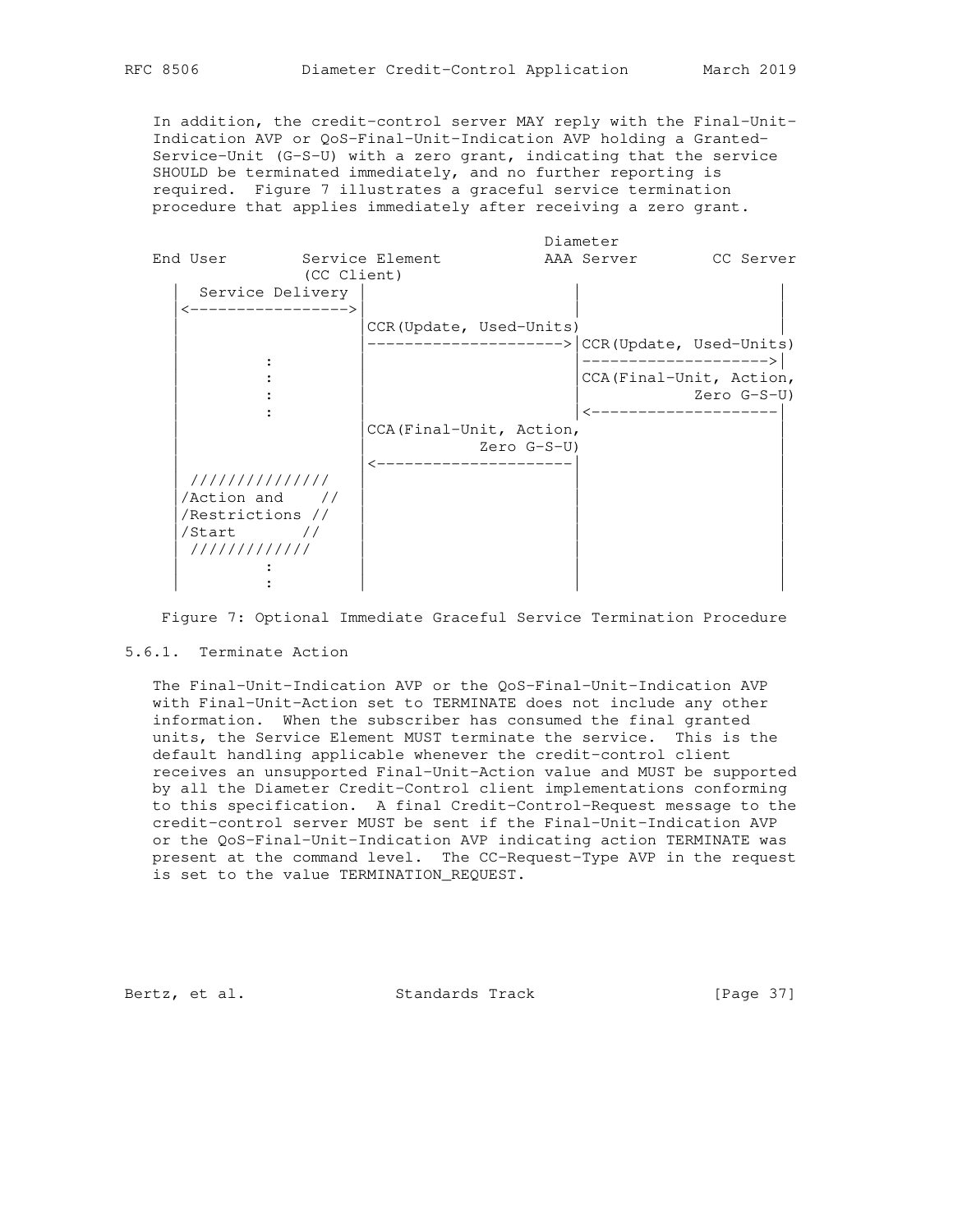## 5.6.2. Redirect Action

 The Final-Unit-Indication AVP or the QoS-Final-Unit-Indication AVP with Final-Unit-Action set to REDIRECT indicates to the Service Element supporting this action that, upon consumption of the final granted units, the user MUST be redirected to the address specified in the Redirect-Server AVP or Redirect-Server-Extension AVP as follows.

 The credit-control server sends the Redirect-Server AVP or Redirect- Server-Extension AVP in the Credit-Control-Answer message. In such a case, the Service Element MUST redirect or connect the user to the destination specified in the Redirect-Server AVP or Redirect-Server- Extension AVP, if possible. When the end user is redirected (by using protocols other than Diameter) to the specified server or connected to the top-up server, an additional authorization (and possibly authentication) may be needed before the subscriber can replenish the account; however, this scenario is out of scope for this specification.

 In addition to the Redirect-Server AVP or Redirect-Server-Extension AVP, the credit-control server MAY include one or more Restriction- Filter-Rule AVPs, one or more Filter-Rule AVPs, or one or more Filter-Id AVPs in the Credit-Control-Answer message to enable the user to access other services (for example, zero-rated services). In such a case, the access device MUST treat all packets according to the Restriction-Filter-Rule AVPs, Filter-Rule AVPs, and the rules referred to by the Filter-Id AVP. After treatment is applied according to these rules, all traffic that has not been dropped or already forwarded MUST be redirected to the destination specified in the Redirect-Server AVP or Redirect-Server-Extension AVP.

 An entity other than the credit-control server may provision the access device with appropriate IP packet filters to be used in conjunction with the Diameter Credit-Control application. This case is considered in Section 5.6.3.

 When the final granted units have been consumed, the credit-control client MUST perform an intermediate interrogation. The purpose of this interrogation is to indicate to the credit-control server that the specified action started and to report the used units. The credit-control server MUST deduct the used amount from the end user's account but MUST NOT make a new credit reservation. The credit-control client, however, may send intermediate interrogations before all the final granted units have been consumed for which rating and money reservation may be needed -- for instance, upon Validity-Time expiration or upon mid-session service events that affect the rating of the current service. Therefore, the

Bertz, et al. Standards Track [Page 38]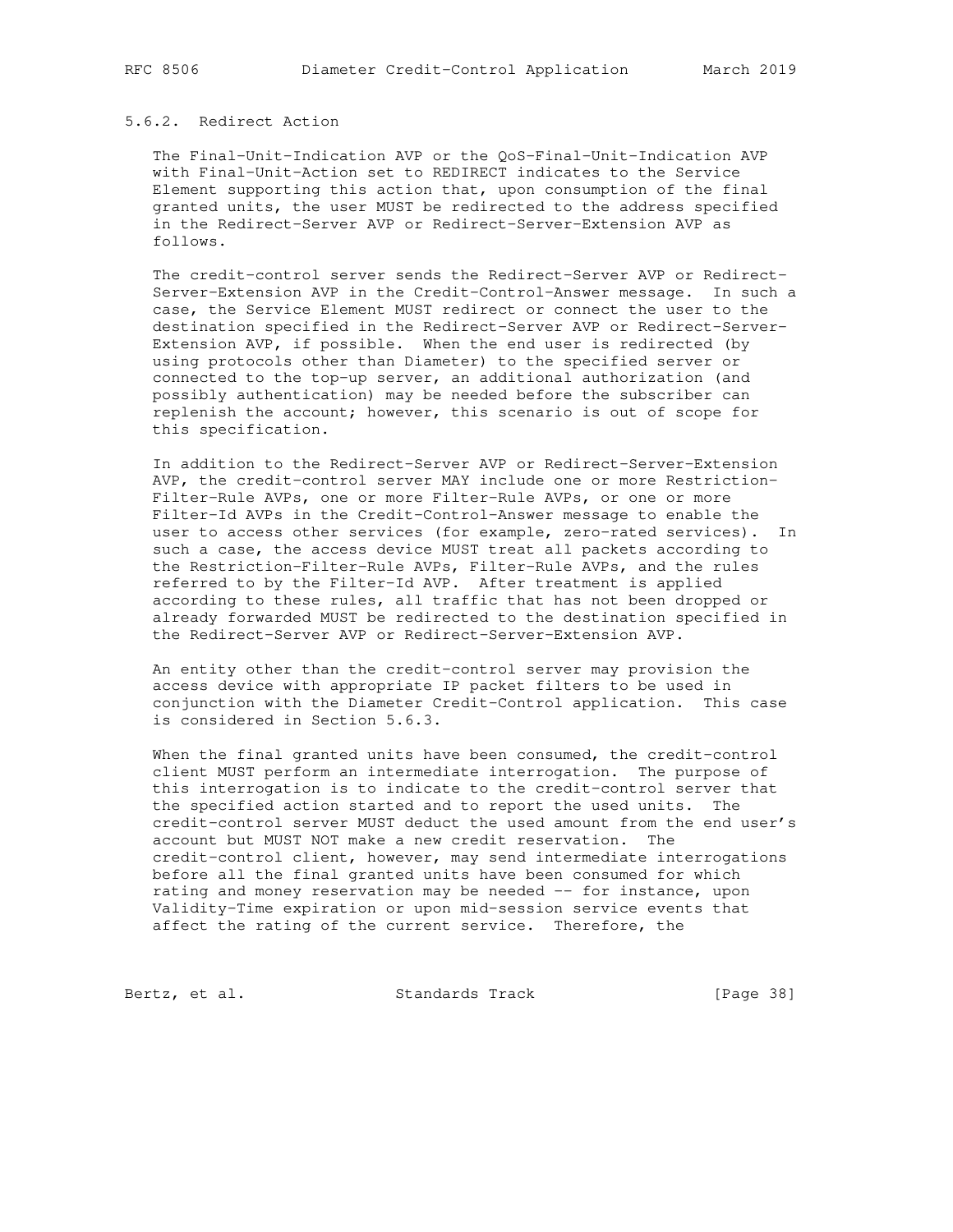credit-control client MUST NOT include any rating-related AVPs in the request sent once all the final granted units have been consumed, as an indication to the server that (1) the requested final unit action started and (2) rating and money reservation are not required (when the Multiple-Services-Credit-Control AVP is used, the Service- Identifier AVP or the Rating-Group AVP is included to indicate the services concerned). Naturally, the Credit-Control-Answer message does not contain any granted service units and MUST include the Validity-Time AVP to indicate to the credit-control client how long the subscriber is allowed to use network resources before a new intermediate interrogation is sent to the server.

 At the expiry of Validity-Time, the credit-control client sends a Credit-Control-Request (UPDATE\_REQUEST) as usual. This message does not include the Used-Service-Unit AVP, as there is no allotted quota to report. The credit-control server processes the request and MUST perform the credit reservation. If during this time the subscriber did not replenish their account, whether they will be disconnected or will be granted access to services not controlled by a credit-control server for an unlimited time is dependent on the home service provider policy. (Note: The latter option implies that the Service Element should not remove the restriction filters upon termination of the credit-control.) The server will return the appropriate Result-Code (see Section 9.1) in the Credit-Control-Answer message in order to implement the policy-defined action. Otherwise, a new quota will be returned, and the Service Element MUST remove all the possible restrictions activated by the graceful service termination process and continue the credit-control session and service session as usual.

 The credit-control client may not wait until the expiration of the Validity-Time and may send a spontaneous update (a new Credit-Control-Request) if the Service Element can determine, for instance, that communication between the end user and the top-up server took place. An example of this case is given in Appendix A.8 (Figure 18).

 Note that the credit-control server may already have initiated the above-described process for the first interrogation. However, the user's account might be empty when this first interrogation is performed. In this case, the subscriber can be offered a chance to replenish the account and continue the service. When the credit-control client receives (at either the session level or a service-specific level) a Final-Unit-Indication AVP or QoS-Final- Unit-Indication AVP, together with Validity-Time AVPs, but without a Granted-Service-Unit AVP, it immediately starts the graceful service termination process without sending any messages to the server. An example of this case is illustrated in Appendix A.8 (Figure 18).

Bertz, et al. Standards Track [Page 39]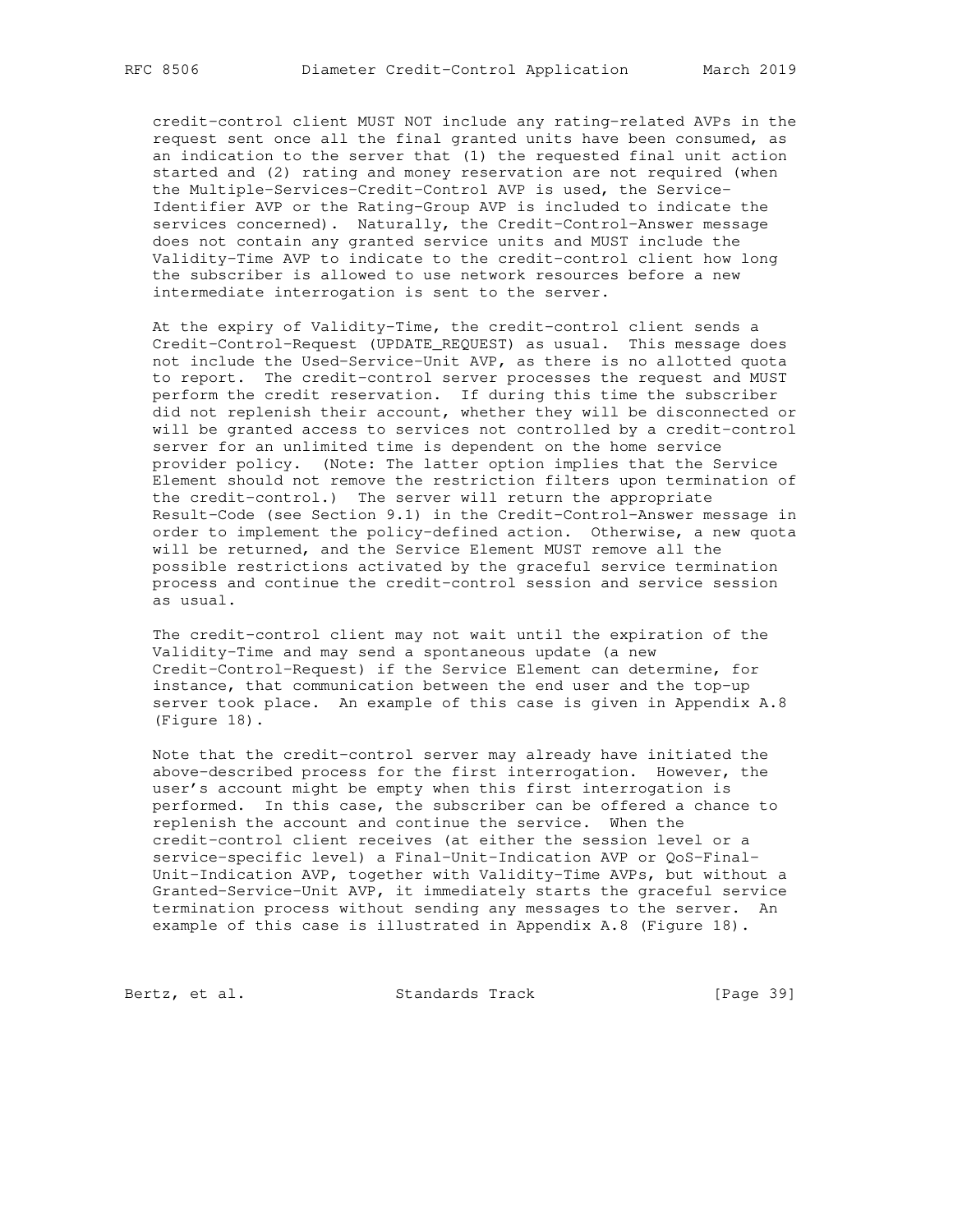# 5.6.3. Restrict Access Action

 A Final-Unit-Indication AVP with Final-Unit-Action set to RESTRICT\_ACCESS indicates to the device supporting this action that, upon consumption of the final granted units, the user's access MUST be restricted according to the IP packet filters given in the Restriction-Filter-Rule AVP(s) or according to the IP packet filters identified by the Filter-Id AVP(s). The credit-control server SHOULD include either the Restriction-Filter-Rule AVP or the Filter-Id AVP in the Final-Unit-Indication group AVP of the Credit-Control-Answer message.

 A QoS-Final-Unit-Indication AVP with Final-Unit-Action set to RESTRICT\_ACCESS indicates to the device supporting this action that, upon consumption of the final granted units, the actions specified in Filter-Rule AVP(s) MUST restrict the traffic according to the classifiers in the Filter-Rule AVP(s). If one or more Filter-Id AVPs are provided in the Credit-Control-Answer message, the credit-control client MUST restrict the traffic according to the IP packet filters identified by the Filter-Id AVP(s). The credit-control server SHOULD include either the Filter-Rule AVP or the Filter-Id AVP in the QoS-Final-Unit-Indication group AVP of the Credit-Control-Answer message.

 If both the Final-Unit-Indication AVP and the QoS-Final-Unit- Indication AVP exist in the Credit-Control-Answer message, a credit-control client that supports the QoS-Final-Unit-Indication AVP SHOULD follow the directives included in the QoS-Final-Unit- Indication AVP and SHOULD ignore the Final-Unit-Indication AVP.

 An entity other than the credit-control server may provision the access device with appropriate IP packet filters to be used in conjunction with the Diameter Credit-Control application. Such an entity may, for instance, configure the access device with IP flows to be passed when the Diameter Credit-Control application indicates RESTRICT\_ACCESS or REDIRECT. The access device passes IP packets according to the filter rules that may have been received in the Credit-Control-Answer message, in addition to those rules that may have been configured by the other entity. However, when the user's account cannot cover the cost of the requested service, the action taken is the responsibility of the credit-control server that controls the prepaid subscriber.

 If another entity working in conjunction with the Diameter Credit-Control application already provisions the access device with all the required filter rules for the end user, the credit-control server presumably need not send any additional filters. Therefore, it is RECOMMENDED that credit-control server implementations

Bertz, et al. Standards Track [Page 40]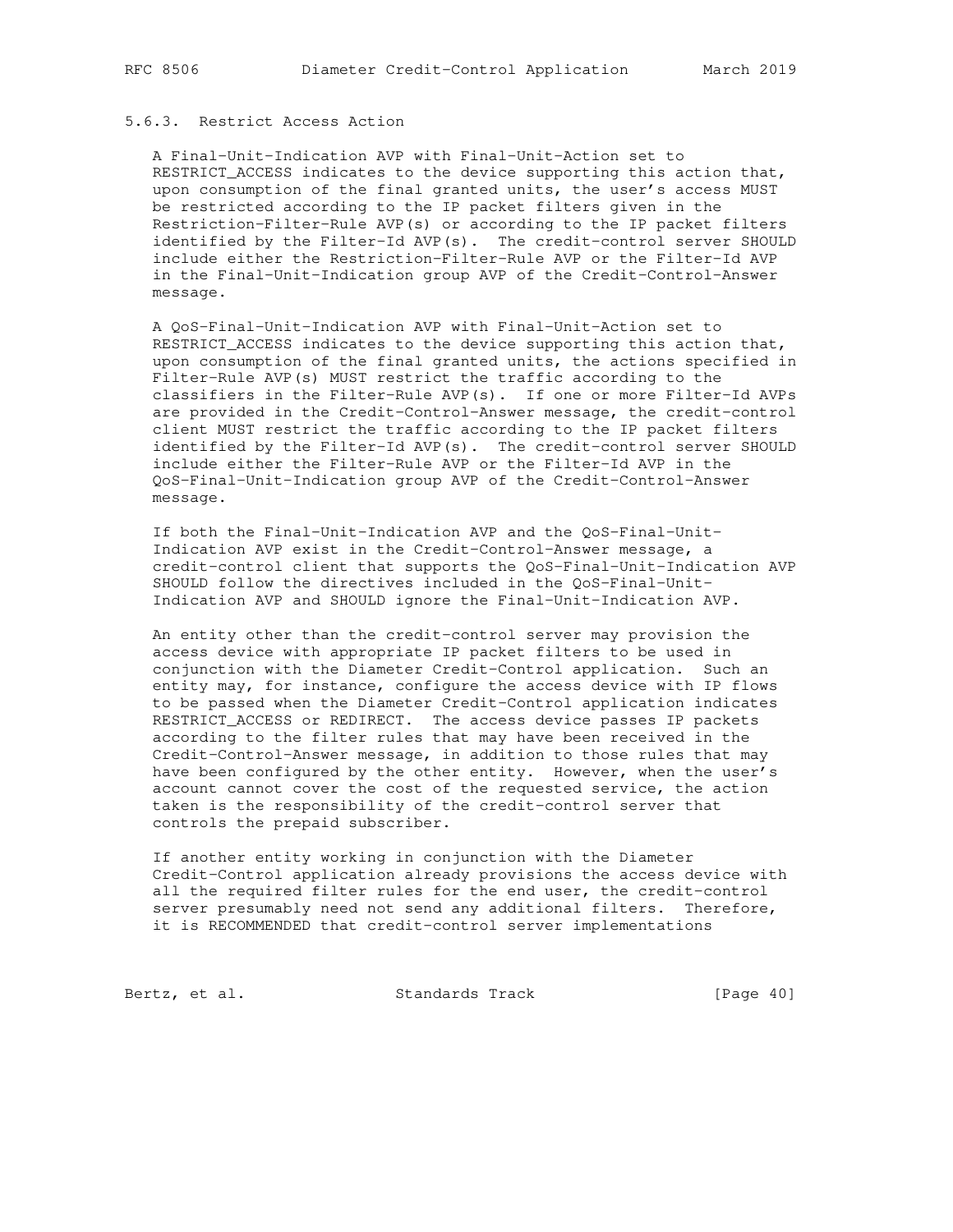supporting graceful service termination be configurable for sending the Restriction-Filter-Rule AVP, the Filter-Rule AVP, the Filter-Id AVP, or none of the above.

 When the final granted units have been consumed, the credit-control client MUST perform an intermediate interrogation. The credit-control client and the credit-control server process this intermediate interrogation and execute subsequent procedures, as specified in Section 5.6.2.

 The credit-control server may initiate graceful service termination when replying with the action RESTRICT\_ACCESS for the first interrogation. This is similar to the behavior specified in Section 5.6.2.

## 5.6.4. Usage of the Server-Initiated Credit Re-authorization

 Once the subscriber replenishes the account, they presumably expect all the restrictions applied by the graceful service termination procedure to be removed immediately and unlimited service access to be resumed. For the best user experience, the credit-control server implementation MAY support the server-initiated credit re-authorization (see Section 5.5). In such a case, upon the successful account top-up, the credit-control server sends the Re-Auth-Request (RAR) message to solicit the credit re-authorization. The credit-control client initiates the credit re-authorization by sending the Credit-Control-Request message with the CC-Request-Type AVP set to the value UPDATE\_REQUEST. The Used-Service-Unit AVP is not included in the request, as there is no allotted quota to report. The Requested-Service-Unit AVP MAY be included in the request. After the credit-control client successfully receives the Credit-Control- Answer with a new Granted-Service-Unit AVP, all the possible restrictions activated for the purpose of graceful service termination MUST be removed in the Service Element. The credit-control session and the service session continue as usual.

# 5.7. Failure Procedures

 The CCFH, as described in this section, determines the behavior of the credit-control client in fault situations. The CCFH may be (1) received from the Diameter home AAA server, (2) received from the credit-control server, or (3) configured locally. The CCFH value received from the home AAA server overrides the locally configured value. The CCFH value received from the credit-control server in the Credit-Control-Answer message always overrides any existing values.

Bertz, et al. Standards Track [Page 41]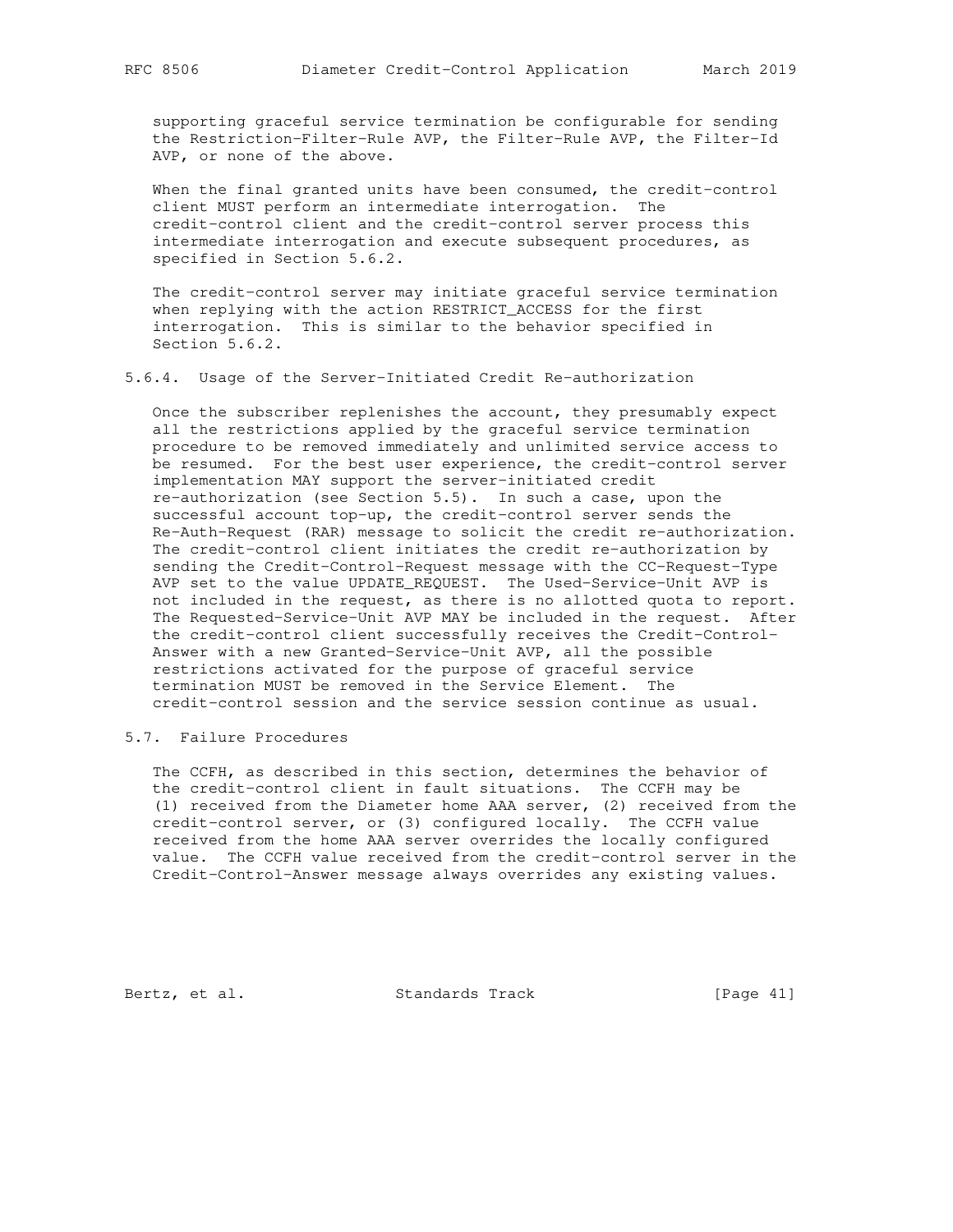The authorization server MAY include the Accounting-Realtime-Required AVP to determine what to do if the sending of accounting records to the accounting server has been temporarily prevented, as defined in [RFC6733]. It is RECOMMENDED that the client complement the credit-control failure procedures with a backup accounting flow toward an accounting server. By using different combinations of the Accounting-Realtime-Required AVP and the CCFH, different safety levels can be built. For example, by choosing a CCFH equal to CONTINUE for the credit-control flow and an Accounting-Realtime- Required AVP equal to DELIVER\_AND\_GRANT for the accounting flow, the service can be granted to the end user even if the connection to the credit-control server is down, as long as the accounting server is able to collect the accounting information and information exchange is taking place between the accounting server and credit-control server.

 As the credit-control application is based on real-time bidirectional communication between the credit-control client and the credit-control server, the usage of alternative destinations and the buffering of messages may not be sufficient in the event of communication failures. Because the credit-control server has to maintain session states, moving the credit-control message stream to a backup server requires a complex context transfer solution. Whether the credit-control message stream is moved to a backup credit-control server during an ongoing credit-control session depends on the value of the CC-Session-Failover AVP. However, failover may occur at any point in the path between the credit-control client and the credit-control server if a transport failure is detected with a peer, as described in [RFC6733]. As a consequence, the credit-control server might receive duplicate messages. These duplicate or out-of-sequence messages can be detected in the credit-control server based on the credit-control server session state machine (Section 7), Session-Id AVP, and CC-Request-Number AVP.

 If a failure occurs during an ongoing credit-control session, the credit-control client may move the credit-control message stream to an alternative server if the credit-control server indicated FAILOVER\_SUPPORTED in the CC-Session-Failover AVP. A secondary credit-control server name, either received from the home Diameter AAA server or configured locally, can be used as an address of the backup server. If the CC-Session-Failover AVP is set to FAILOVER\_NOT\_SUPPORTED, the credit-control message stream MUST NOT be moved to a backup server.

Bertz, et al. Standards Track [Page 42]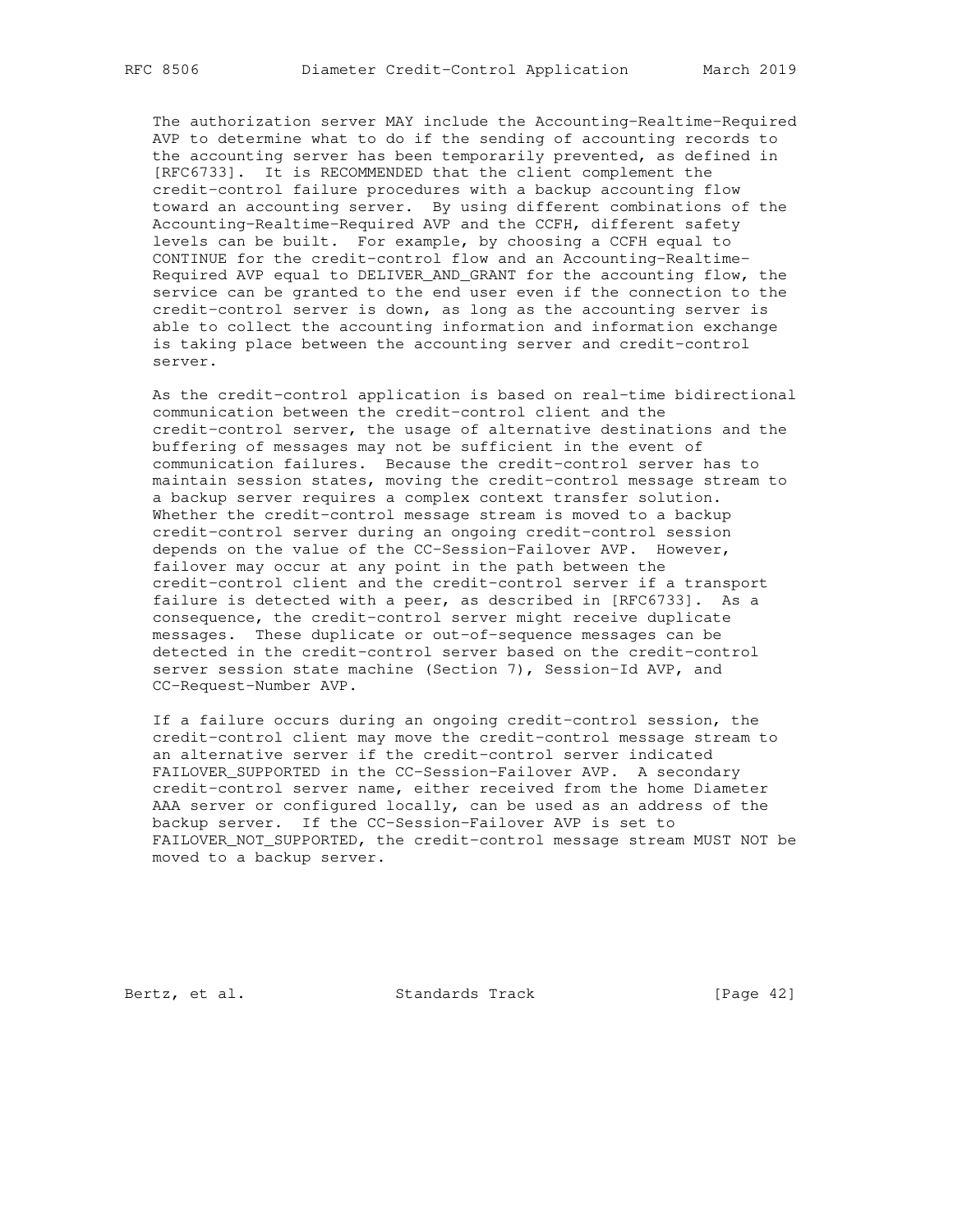For new credit-control sessions, failover to an alternative credit-control server SHOULD be performed, if possible. For instance, if an implementation of the credit-control client can determine primary credit-control server unavailability, it can establish the new credit-control sessions with a possibly available secondary credit-control server.

 The AAA transport profile [RFC3539] defines an application-layer watchdog algorithm that enables failover from a peer that has failed and is controlled by a watchdog timer (Tw) (defined in [RFC3539]). The recommended default initial value for Tw (Twinit) is 30 seconds. Twinit may be set as low as 6 seconds; however, according to [RFC3539], setting too low a value for Twinit is likely to result in an increased probability of duplicates, as well as an increase in spurious failover and failback attempts. The Diameter base protocol [RFC6733] is common to several different types of Diameter AAA applications that may be run in the same Service Element. Therefore, tuning the timer for Twinit to a lower value in order to satisfy the requirements of real-time applications, such as the Diameter Credit-Control application, will certainly cause the above-mentioned problems. For prepaid services, however, the end user expects an answer from the network in a reasonable time. Thus, the Diameter Credit-Control client will react more quickly than would the underlying base protocol. Therefore, this specification defines the Tx timer (as defined in Section 13), which is used by the credit-control client to supervise communication with the credit-control server. When the Tx timer elapses, the credit-control client takes action for the end user according to the CCFH.

 When the Tx timer expires, the Diameter Credit-Control client always terminates the service if the CCFH is set to the value TERMINATE. The credit-control session may be moved to an alternative server only if a protocol error DIAMETER\_TOO\_BUSY or DIAMETER\_UNABLE\_TO\_DELIVER is received before the Tx timer expires. Therefore, the value TERMINATE is not appropriate if proper failover behavior is desired.

 If the CCFH is set to the value CONTINUE or RETRY\_AND\_TERMINATE, the service will be granted to the end user when the Tx timer expires. An Answer message with granted units may arrive later if the base protocol transport failover occurred in the path to the credit-control server. (The Twinit default value is 3 times more than the recommended Tx timeout value.) The credit-control client SHOULD grant the service to the end user, start monitoring resource usage, and wait for the possible late answer until the timeout of the request (e.g., 120 seconds). If the request fails and the CC-Session-Failover AVP is set to FAILOVER\_NOT\_SUPPORTED, the

Bertz, et al. Standards Track [Page 43]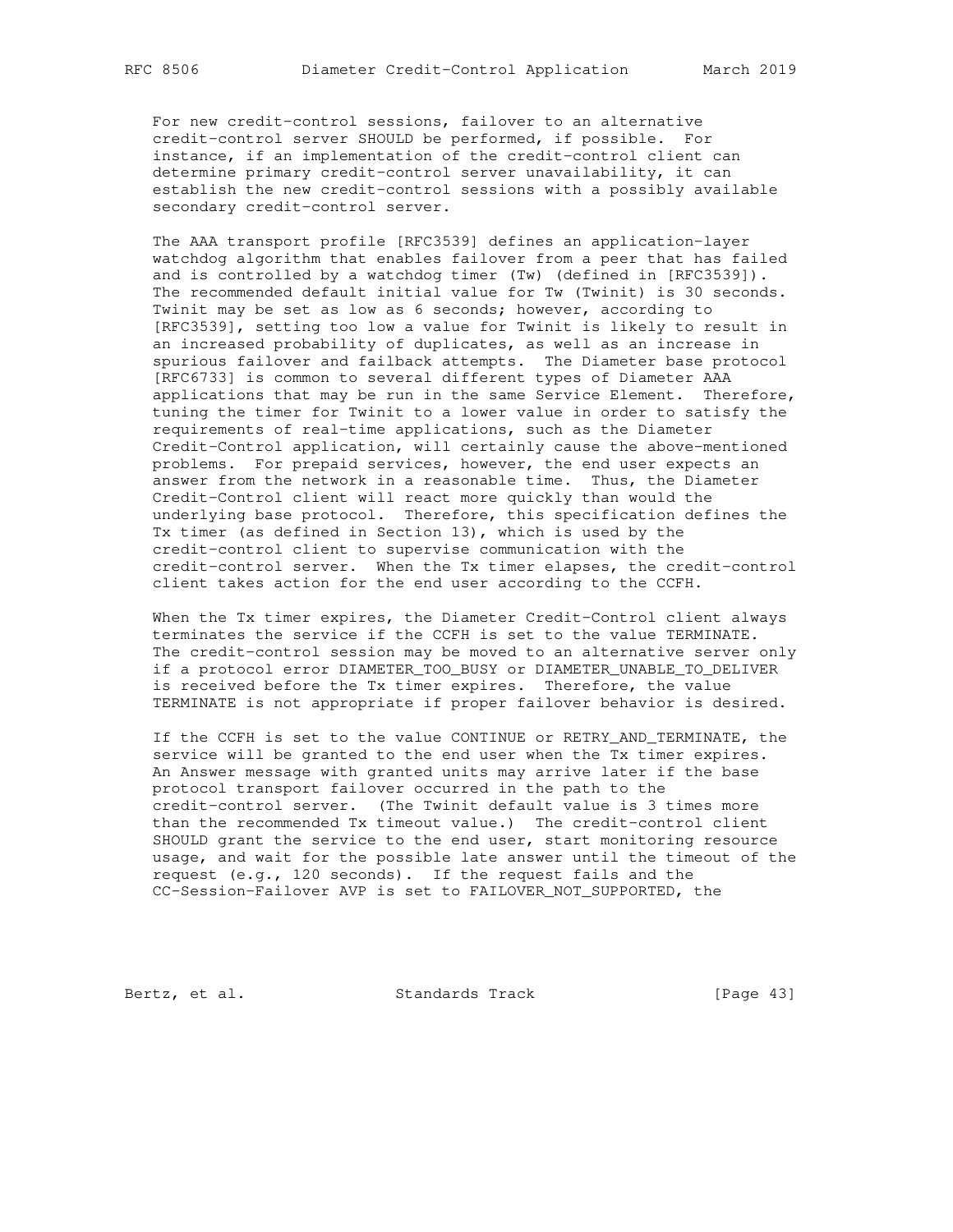credit-control client terminates or continues the service - depending on the value set in the CCFH -- and MUST free all the reserved resources for the credit-control session. If the protocol error DIAMETER\_UNABLE\_TO\_DELIVER or DIAMETER\_TOO\_BUSY is received or the request times out and the CC-Session-Failover AVP is set to FAILOVER\_SUPPORTED, the credit-control client MAY send the request to a backup server, if possible. If the credit-control client receives a successful answer from the backup server, it continues the credit-control session with such a server. If the retransmitted request also fails, the credit-control client terminates or continues the service -- depending on the value set in the CCFH -- and MUST free all the reserved resources for the credit-control session.

 If a communication failure occurs during the graceful service termination procedure, the Service Element SHOULD always terminate the ongoing service session.

 If the credit-control server detects a failure during an ongoing credit-control session, it will terminate the credit-control session and return the reserved units back to the end user's account.

 The supervision session timer Tcc (as defined in Section 13) is used in the credit-control server to supervise the credit-control session.

 In order to support failover between credit-control servers, information transfer about the credit-control session and account state SHOULD take place between the primary and secondary credit-control servers. Implementations supporting credit-control session failover MUST also ensure proper detection of duplicate or out-of-sequence messages. Communication between the servers is regarded as an implementation issue and is outside the scope of this specification.

6. One-Time Event

 The one-time event is used when there is no need to maintain any state in the Diameter Credit-Control server -- for example, inquiring about the price of the service. The use of a one-time event implies that the user has been authenticated and authorized beforehand.

Bertz, et al. Standards Track [Page 44]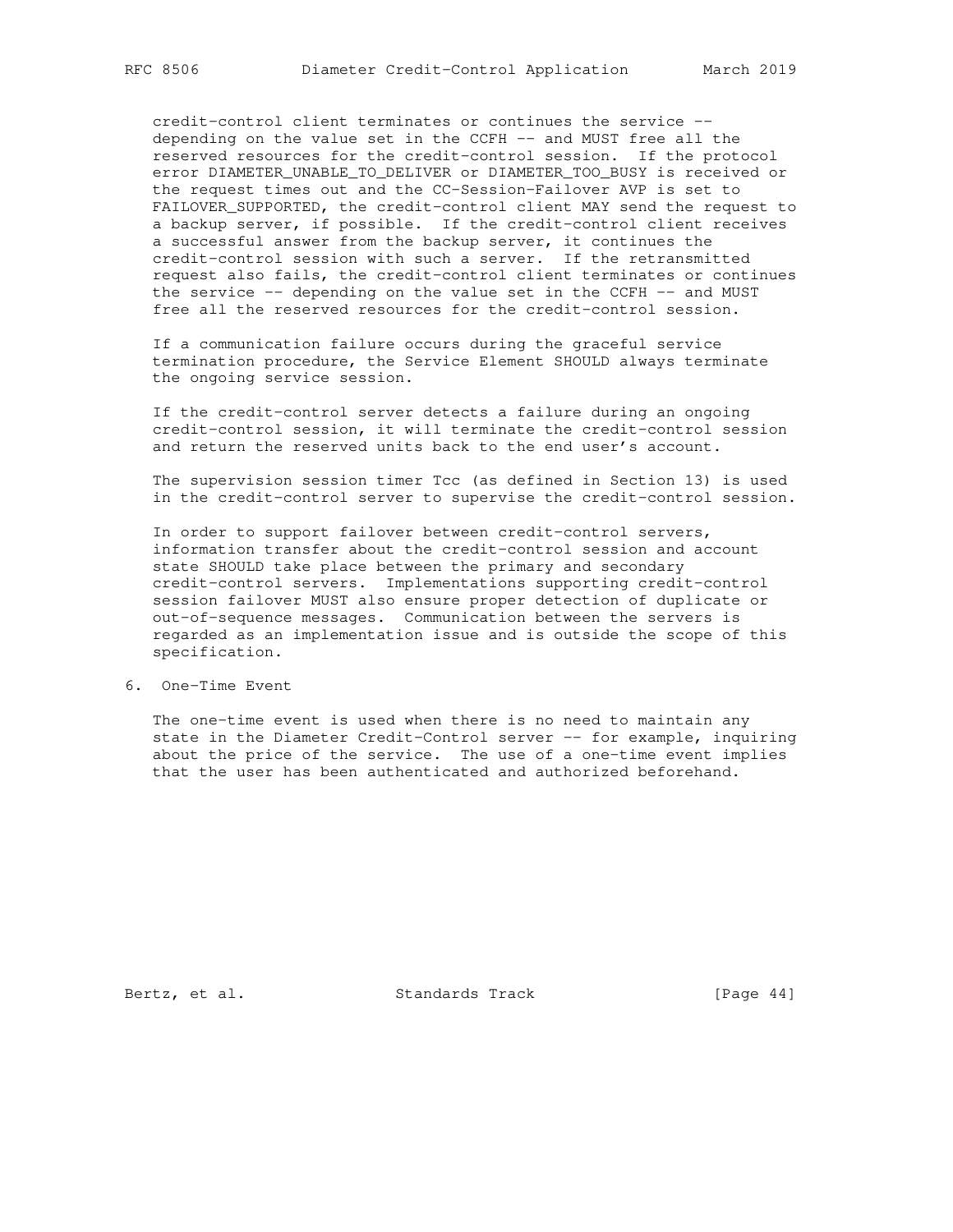The one-time event can be used when the credit-control client wants to know the cost of the service event or to check the account balance without any credit reservations. It can also be used for refunding service units on the user's account or for direct debiting without any credit reservations. The one-time event is shown in Figure 8.



Figure 8: One-Time Event

 In environments such as the 3GPP architecture, the one-time event can be sent from the Service Element directly to the credit-control server.

# 6.1. Service Price Inquiry

 The credit-control client may need to know the price of the service event. Services offered by application service providers whose prices are not known in the credit-control client might exist. The end user might also want to get an estimate of the price of a service event before requesting it.

 A Diameter Credit-Control client requesting the cost information MUST set the CC-Request-Type AVP equal to EVENT\_REQUEST, include the Requested-Action AVP set to PRICE\_ENQUIRY, and set the requested service event information in the Service-Identifier AVP in the Credit-Control-Request message. Additional service event information may be sent as service-specific AVPs or within the Service-Parameter- Info AVP. The Service-Context-Id AVP indicates the service-specific document applicable to the request.

 The credit-control server calculates the cost of the requested service event, but it does not perform any account-balance checks or credit reservations from the account.

Bertz, et al. Standards Track [Page 45]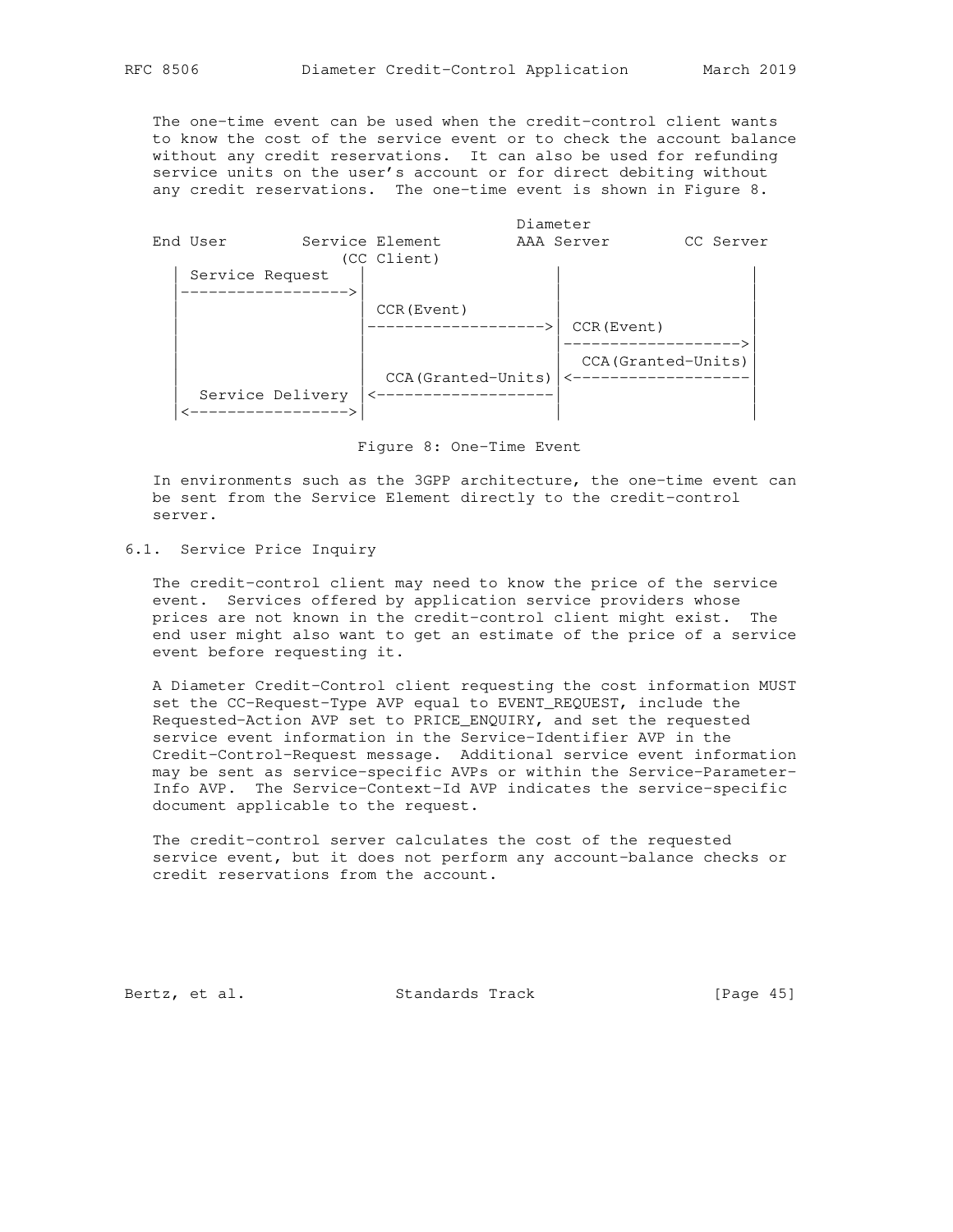The estimated cost of the requested service event is returned to the credit-control client in the Cost-Information AVP in the Credit-Control-Answer message.

### 6.2. Balance Checks

 The Diameter Credit-Control client may only have to verify that the end user's account balance covers the cost of a certain service without reserving any units from the account at the time of the inquiry. This method does not guarantee that credit would be left when the Diameter Credit-Control client requests the debiting of the account with a separate request.

 A Diameter Credit-Control client requesting a balance check MUST set the CC-Request-Type AVP equal to EVENT\_REQUEST, include a Requested- Action AVP set to CHECK\_BALANCE, and include the Subscription-Id AVP or Subscription-Id-Extension AVP in order to identify the end user in the credit-control server. The Service-Context-Id AVP indicates the service-specific document applicable to the request.

 The credit-control server makes the balance check, but it does not make any credit reservations from the account.

 The result of the balance check (ENOUGH\_CREDIT/NO\_CREDIT) is returned to the credit-control client in the Check-Balance-Result AVP in the Credit-Control-Answer message.

## 6.3. Direct Debiting

 There are certain service events for which service execution is always successful in the service environment. The delay between the service invocation and the actual service delivery to the end user can be sufficiently long that the use of session-based credit-control would lead to unreasonably long credit-control sessions. In these cases, the Diameter Credit-Control client can use the one-time event scenario for direct debiting. The Diameter Credit-Control client SHOULD be sure that the requested service event execution would be successful when this scenario is used.

 In the Credit-Control-Request message, the CC-Request-Type AVP is set to the value EVENT\_REQUEST and the Requested-Action AVP is set to DIRECT\_DEBITING. The Subscription-Id AVP or Subscription-Id- Extension AVP SHOULD be included to identify the end user in the credit-control server. The Event-Timestamp AVP SHOULD be included in the request and contain the time when the service event is requested in the Service Element. The Service-Context-Id AVP indicates the service-specific document applicable to the request.

Bertz, et al. Standards Track [Page 46]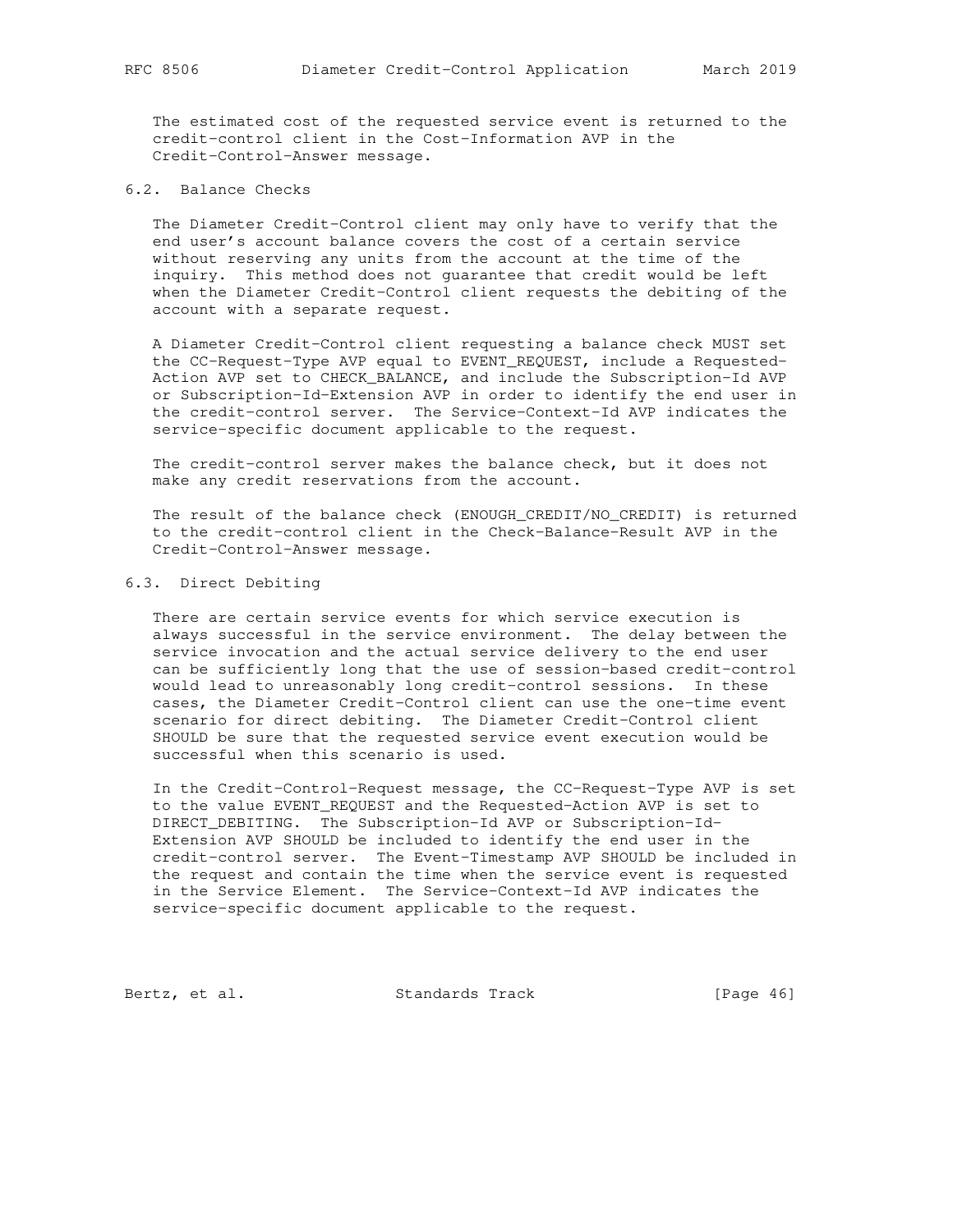If it knows the cost of the service event, the Diameter Credit-Control client MAY include in the Requested-Service-Unit AVP the monetary amount to be charged. If the Diameter Credit-Control client does not know the cost of the service event, the Requested- Service-Unit AVP MAY contain the number of requested service events. The Service-Identifier AVP always indicates the service concerned. Additional service event information to be rated MAY be sent as service-specific AVPs or within the Service-Parameter-Info AVP.

 The credit-control server SHOULD rate the service event and deduct the corresponding monetary amount from the end user's account. If the type of the Requested-Service-Unit AVP is "money", no rating is needed, but the corresponding monetary amount is deducted from the end user's account.

 The credit-control server returns the Granted-Service-Unit AVP in the Credit-Control-Answer message to the Diameter Credit-Control client. The Granted-Service-Unit AVP contains the amount of service units that the Diameter Credit-Control client can provide to the end user. The type of the Granted-Service-Unit can be time, volume, service specific, or money, depending on the type of service event.

 If the credit-control server determines that no credit-control is needed for the service, it can include the result code indicating that the credit-control is not applicable (e.g., the service is free of charge).

 For informative purposes, the Credit-Control-Answer message MAY also include the Cost-Information AVP containing the estimated total cost of the requested service.

## 6.4. Refunds

 Some services may refund service units to the end user's account - for example, gaming services.

 The credit-control client MUST set the CC-Request-Type AVP to the value EVENT\_REQUEST and the Requested-Action AVP to REFUND\_ACCOUNT in the Credit-Control-Request message. The Subscription-Id AVP or Subscription-Id-Extension AVP SHOULD be included to identify the end user in the credit-control server. The Service-Context-Id AVP indicates the service-specific document applicable to the request.

 The Diameter Credit-Control client MAY include the monetary amount to be refunded in the Requested-Service-Unit AVP. The Service- Identifier AVP always indicates the service concerned. If the Diameter Credit-Control client does not know the monetary amount to

Bertz, et al. Standards Track [Page 47]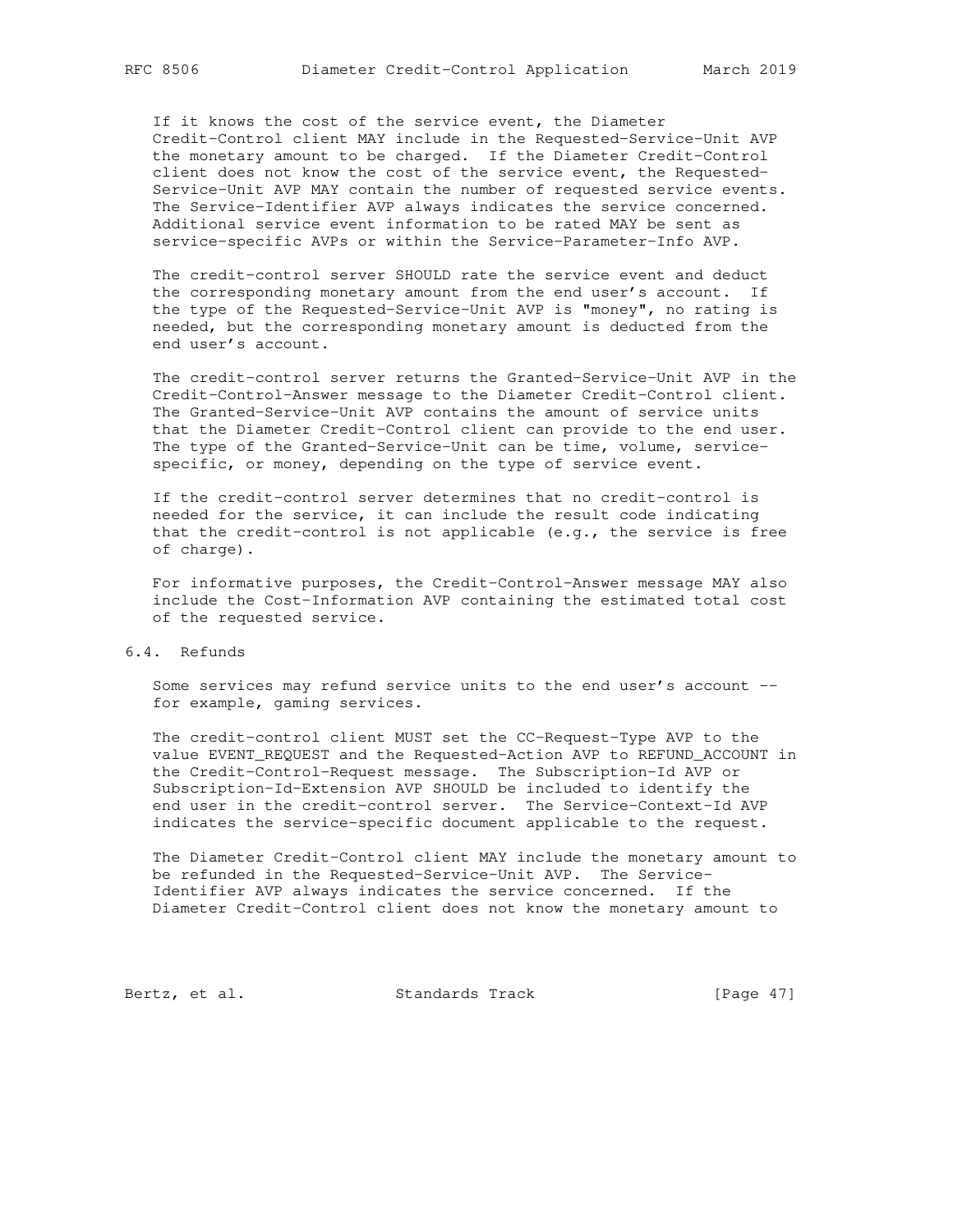be refunded, in addition to the Service-Identifier AVP it MAY send service-specific AVPs or the Service-Parameter-Info AVP containing additional service event information to be rated.

 For informative purposes, the Credit-Control-Answer message MAY also include the Cost-Information AVP containing the estimated monetary amount of refunded units.

## 6.5. Failure Procedure

 Failover to an alternative credit-control server is allowed for a one-time event, as the server is not maintaining session states. For instance, if the credit-control client receives a protocol error DIAMETER\_UNABLE\_TO\_DELIVER or DIAMETER\_TOO\_BUSY, it can resend the request to an alternative server, if possible. There MAY be protocol-transparent Diameter relays and redirect agents or Diameter Credit-Control proxies between the credit-control client and credit-control server. Failover may occur at any point in the path between the credit-control client and the credit-control server if a transport failure is detected with a peer, as described in [RFC6733]. Because there can be duplicate requests for various reasons, the credit-control server is responsible for real-time duplicate detection. Implementation issues for duplicate detection are discussed in [RFC6733], Appendix C.

 When the credit-control client detects a communication failure with the credit-control server, its behavior depends on the requested action. The Tx timer (as defined in Section 13) is used in the credit-control client to supervise communication with the credit-control server.

 If the requested action is PRICE\_ENQUIRY or CHECK\_BALANCE and a communication failure is detected, the credit-control client SHOULD forward the request messages to an alternative credit-control server, if possible. The secondary credit-control server name, if received from the home Diameter AAA server, can be used as an address of the backup server.

 If the requested action is DIRECT\_DEBITING, the DDFH controls the credit-control client's behavior. The DDFH may be received from the home Diameter AAA server or may be locally configured. The credit-control server may also send the DDFH in any CCA messages to be used for direct-debiting events compiled thereafter. The DDFH value received from the home Diameter AAA server overrides the locally configured value, and the DDFH value received from the credit-control server in a Credit-Control-Answer message always overrides any existing values.

Bertz, et al. Standards Track [Page 48]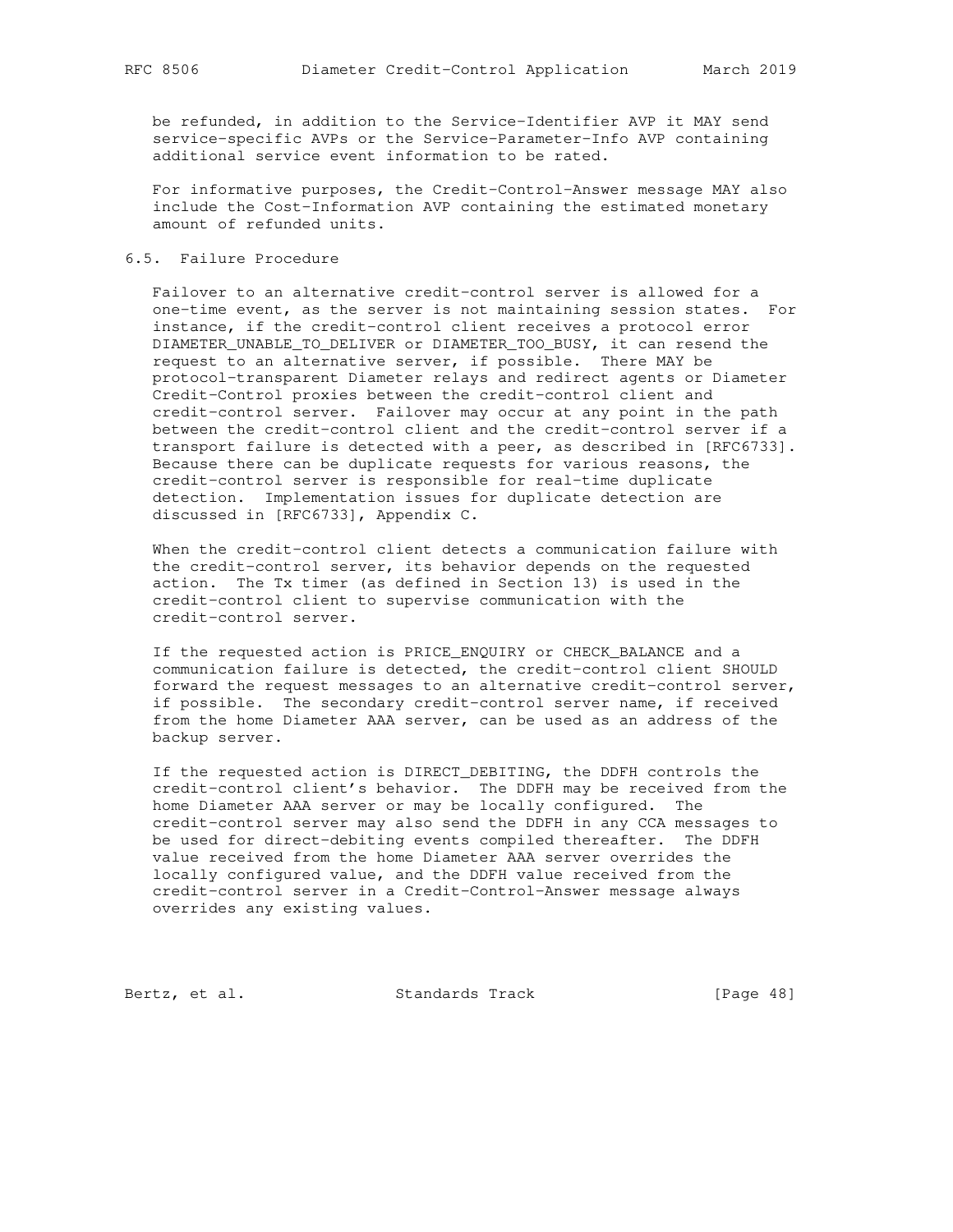If the DDFH is set to TERMINATE\_OR\_BUFFER, the credit-control client SHOULD NOT grant the service if, after a possible retransmission attempt to an alternative credit-control server, the credit-control client can eventually determine from the result code or error code in the Answer message that units have not been debited. Otherwise, the credit-control client SHOULD grant the service to the end user and store the request in credit-control application-level non-volatile storage. (Note that resending the request at a later time is not a guarantee that the service will be debited, as the user's account may be empty when the server successfully processes the request.) The credit-control client MUST mark these request messages as possible duplicates by setting the T flag in the command header as described in [RFC6733], Section 3.

 If the DDFH is set to CONTINUE, the service SHOULD be granted, even if credit-control messages cannot be delivered and messages are not buffered.

 If the Tx timer expires, the credit-control client MUST continue the service and wait for a possible late answer. If the request times out, the credit-control client retransmits the request (marked with the T flag) to a backup credit-control server, if possible. If the retransmitted request also times out or if a temporary error is received in answer, the credit-control client buffers the request if the value of the DDFH is set to TERMINATE\_OR\_BUFFER. If a failed answer is received for the retransmitted request, the credit-control client frees all the resources reserved for the event message and deletes the request regardless of the value of the DDFH.

 The Credit-Control-Request with the requested action REFUND\_ACCOUNT should always be stored in credit-control application-level non-volatile storage in case a temporary failure occurs. The credit-control client MUST mark the retransmitted request message as a possible duplicate by setting the T flag in the command header as described in [RFC6733], Section 3.

 For stored requests, the implementation may choose to limit the number of retransmission attempts and to define a retransmission interval.

 Note that only one entity in the credit-control system SHOULD be responsible for duplicate detection. If there is only one credit-control server within the given realm, the credit-control server may perform duplicate detection. If there is more than one credit-control server in a given realm, only one entity in the credit-control system should be responsible, to ensure that the end user's account is not debited or credited multiple times for the same service event.

Bertz, et al. Standards Track [Page 49]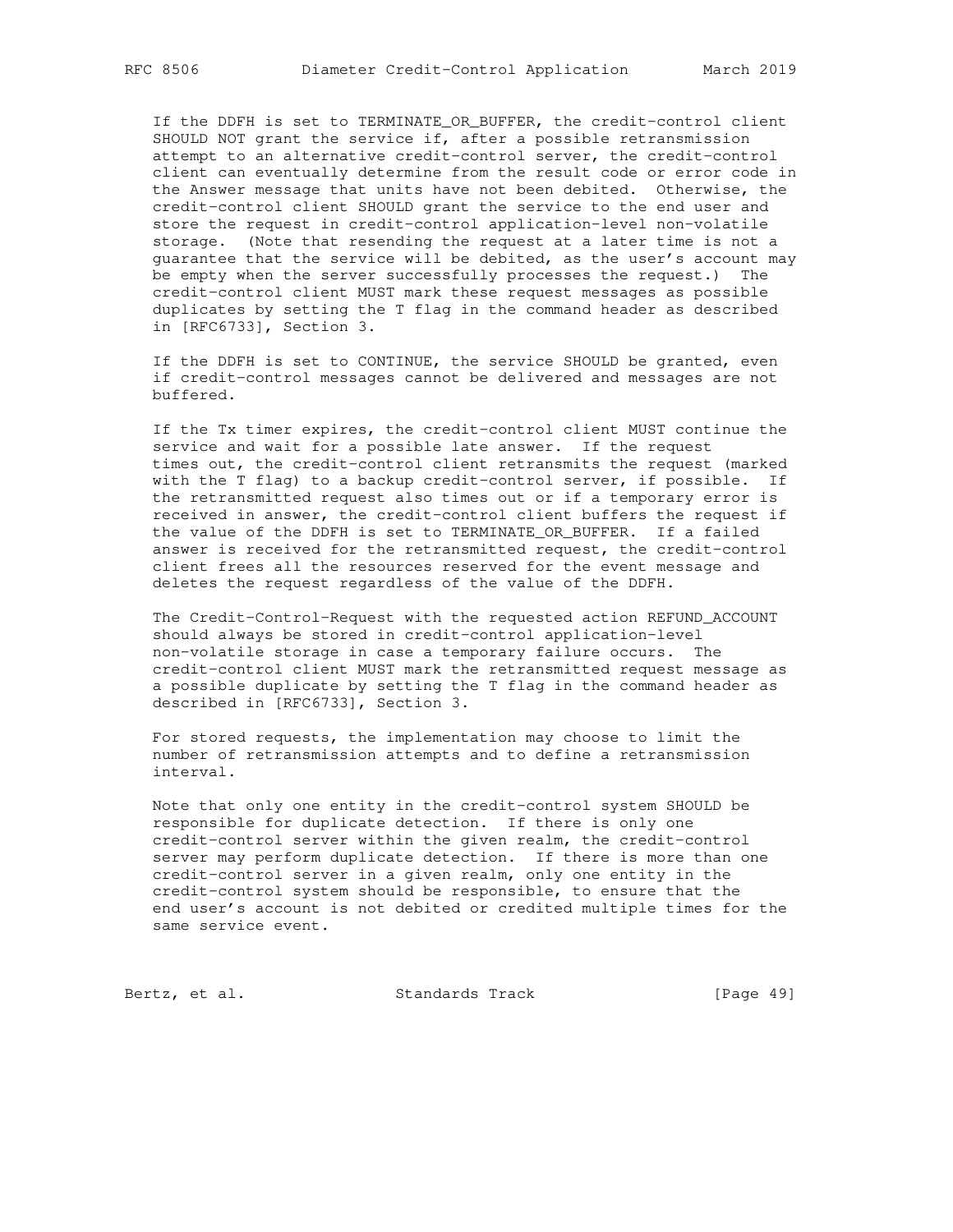7. Credit-Control Application State Machines

 This section defines five credit-control application state machines. The first four state machines are to be observed by credit-control clients.

 The first state machine describes session-based credit-control where the first interrogation is executed as part of the authorization/ authentication process. The second state machine describes session-based credit-control where the first interrogation is executed after the authorization/authentication process. The requirements regarding what has to be supported for these two state machines are discussed in Section 5.2.

 The third state machine describes session-based credit-control for the intermediate and final interrogations. The fourth state machine describes event-based credit-control. These two state machines are to be observed by all implementations that conform to this specification.

 The fifth state machine describes the credit-control session from a credit-control server's perspective.

 Any event not listed in the state machines MUST be considered an error condition, and a corresponding answer, if applicable, MUST be returned to the originator of the message.

 In Tables 3, 4, and 5, the event "failure to send" means that the Diameter Credit-Control client is unable to communicate with the desired destination or, if a failover procedure is supported, with a possibly defined alternative destination (e.g., the request times out and the Answer message is not received). This could be due to (1) the peer being down or (2) a physical link failure in the path to or from the credit-control server.

 The event "temporary error" means that the Diameter Credit-Control client received a protocol error notification (DIAMETER\_TOO\_BUSY, DIAMETER\_UNABLE\_TO\_DELIVER, or DIAMETER\_LOOP\_DETECTED) in the Result-Code AVP of the Credit-Control-Answer command. This type of notification may ultimately be received in answer to the retransmitted request to a defined alternative destination, if failover is supported.

Bertz, et al. Standards Track [Page 50]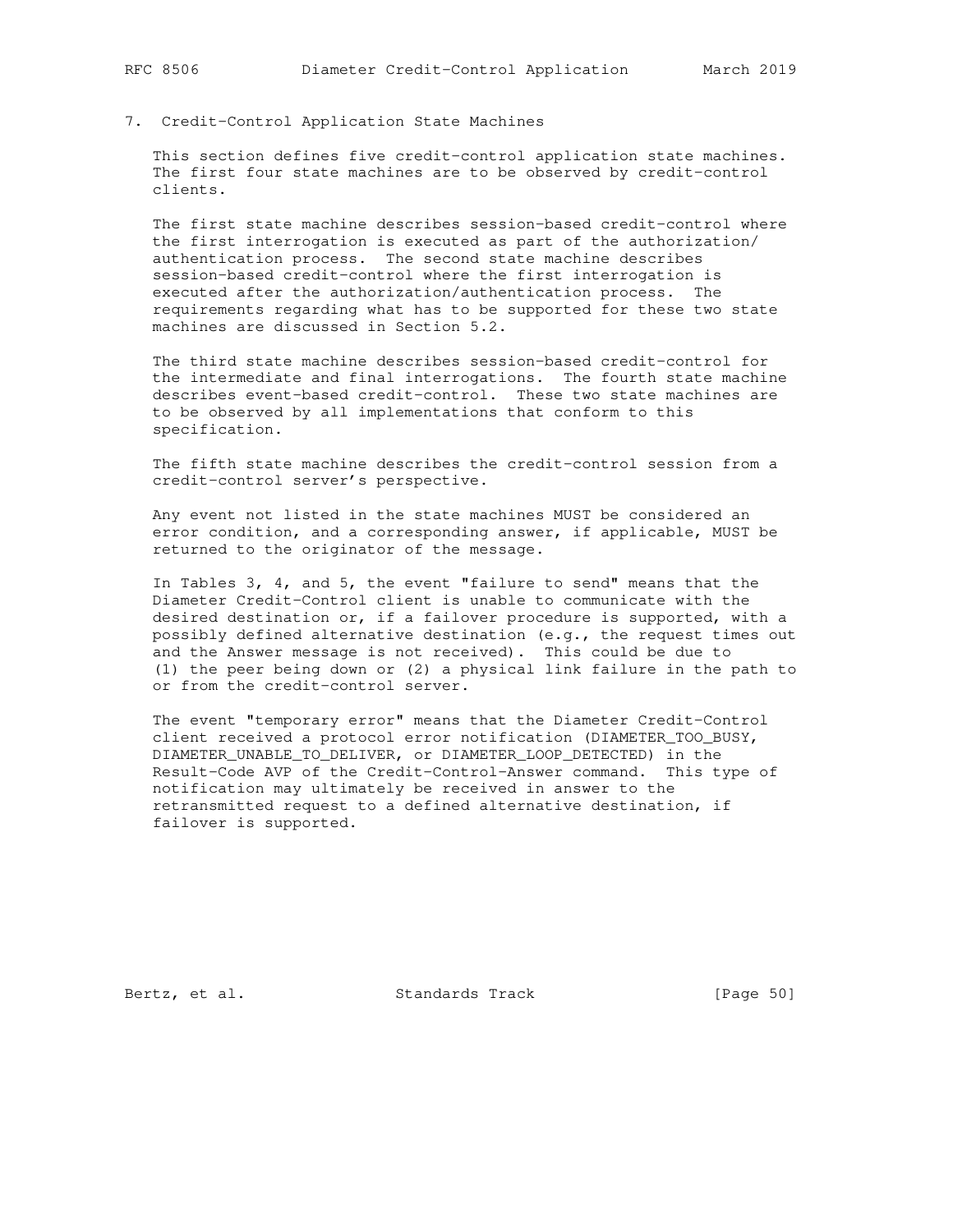The event "failed answer" means that the Diameter Credit-Control client received a non-transient failure (permanent failure) notification in the Credit-Control-Answer command. This type of notification may ultimately be received in answer to the retransmitted request to a defined alternative destination, if failover is supported.

 The action "store request" means that a request is stored in credit-control application-level non-volatile storage.

 The event "not successfully processed" means that the credit-control server could not process the message, e.g., due to an unknown end user, an account being empty, or errors defined in [RFC6733].

 The event "user service terminated" can be triggered for various reasons, e.g., normal user termination, network failure, and ASR (Abort-Session-Request). The Termination-Cause AVP contains information about the reason for termination, as specified in [RFC6733].

 The Tx timer, which is used to control the waiting time in the credit-control client in the Pending state, is stopped upon exit of the Pending state. The stopping of the Tx timer is omitted in the state machine when the new state is Idle, as moving to Idle state implies the clearing of the session and all the variables associated to it.

 The states PendingI, PendingU, PendingT, PendingE, and PendingB stand for pending states to wait for an answer to a credit-control request related to Initial, Update, Termination, Event, or Buffered request, respectively.

 In Table 2, failover to a secondary server upon "temporary error" or "failure to send" is not explicitly described. However, moving an ongoing credit-control message stream to an alternative server is possible if the CC-Session-Failover AVP is set to FAILOVER\_SUPPORTED, as described in Section 5.7.

 Resending a credit-control event to an alternative server is supported as described in Section 6.5.

Bertz, et al. Standards Track [Page 51]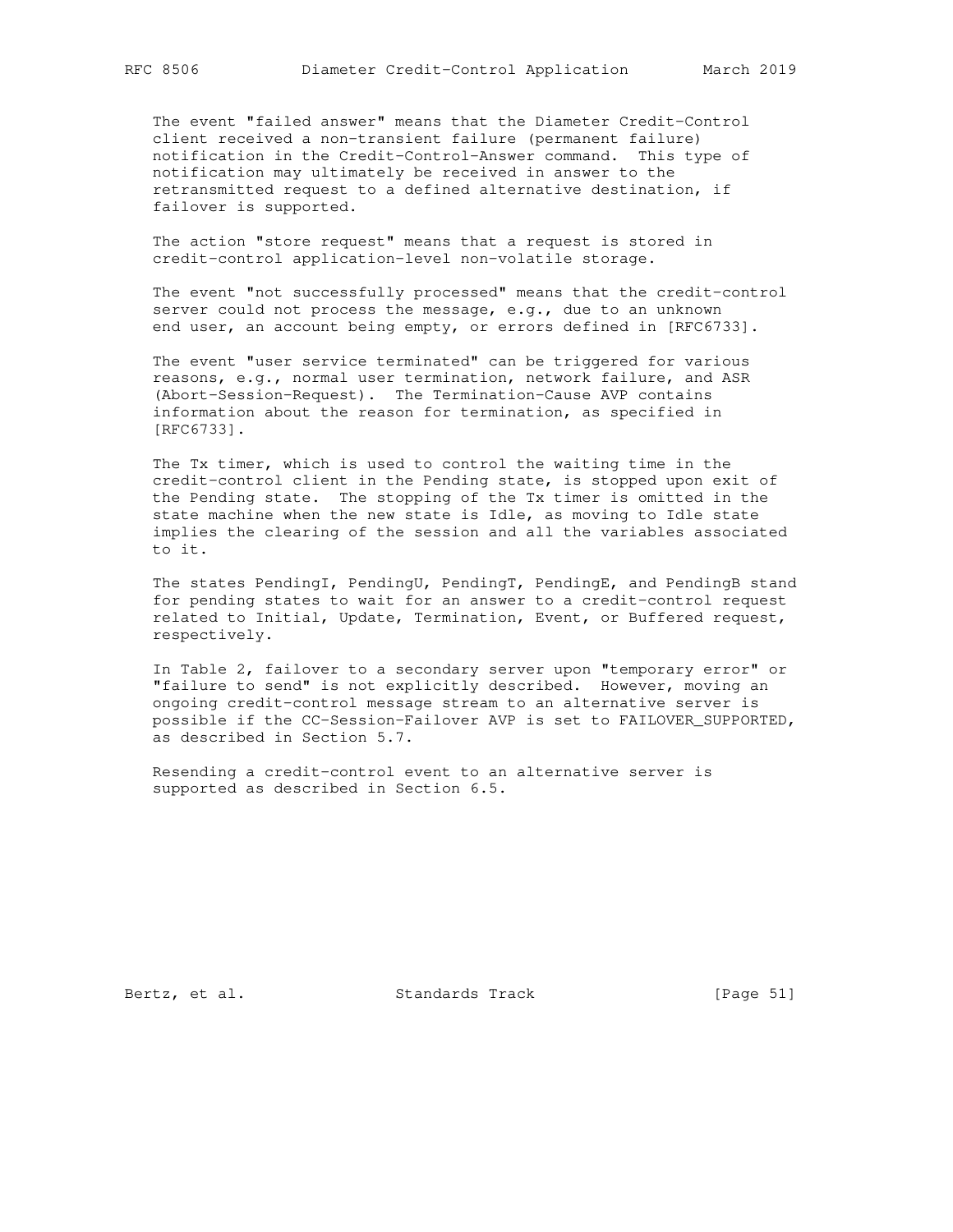| State    | Event                                                                            | Action                                                            | New<br>State |
|----------|----------------------------------------------------------------------------------|-------------------------------------------------------------------|--------------|
| Idle     | Client or device requests<br>access/service                                      | Send<br>AA-Request<br>with added<br>CC AVPs,<br>start Tx<br>timer | PendingI     |
| PendingI | Successful answer to<br>AA-Request received                                      | Grant<br>service to<br>end user,<br>stop Tx<br>timer              | Open         |
| PendingI | Tx timer expired                                                                 | Disconnect<br>user/dev                                            | Idle         |
| PendingI | Failed AA-Answer received                                                        | Disconnect<br>user/dev                                            | Idle         |
| PendingI | AA-Answer received with<br>Result-Code equal to<br>CREDIT_CONTROL_NOT_APPLICABLE | Grant<br>service to<br>end user                                   | Idle         |
| PendingI | User service terminated                                                          | Oueue<br>termination<br>event                                     | PendingI     |
| PendingI | Change in rating condition                                                       | Queue<br>changed<br>rating<br>condition<br>event                  | PendingI     |

 Table 2: Session-Based Client State Machine for the First Interrogation with AA-Request

Bertz, et al. Standards Track [Page 52]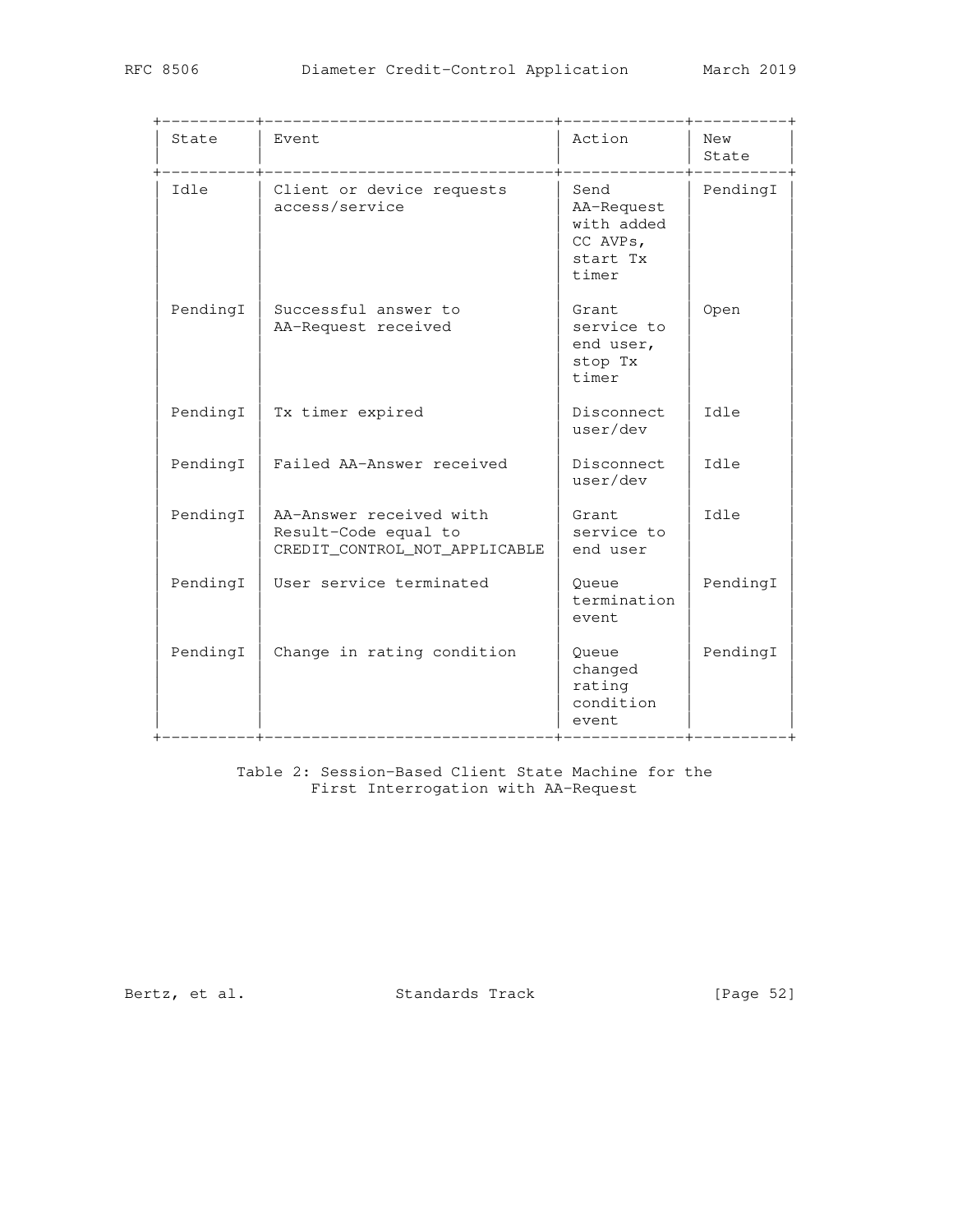| State    | Event                                                                                                    | Action                                        | New<br>State |
|----------|----------------------------------------------------------------------------------------------------------|-----------------------------------------------|--------------|
| Idle     | Client or device requests<br>access/service                                                              | Send CC<br>initial<br>req., start<br>Tx timer | PendingI     |
| PendingI | Successful CC initial answer<br>received                                                                 | Stop Tx<br>timer                              | Open         |
| PendingI | Failure to send, or temporary<br>error and CCFH equal to<br>CONTINUE                                     | Grant<br>service to<br>end user               | Idle         |
| PendingI | Failure to send, or temporary<br>error and CCFH equal to<br>TERMINATE or to<br>RETRY_AND_TERMINATE       | Terminate<br>end user's<br>service            | Idle         |
| PendingI | Tx timer expired and CCFH<br>equal to TERMINATE                                                          | Terminate<br>end user's<br>service            | Idle         |
| PendingI | Tx timer expired and CCFH<br>equal to CONTINUE or to<br>RETRY_AND_TERMINATE                              | Grant<br>service to<br>end user               | PendingI     |
| PendingI | CC initial answer received<br>with Result-Code equal to<br>END_USER_SERVICE_DENIED or to<br>USER_UNKNOWN | Terminate<br>end user's<br>service            | Idle         |
| PendingI | CC initial answer received<br>with Result-Code equal to<br>CREDIT_CONTROL_NOT_APPLICABLE                 | Grant<br>service to<br>end user               | Idle         |
| PendingI | Failed CC initial answer<br>received and CCFH equal to<br>CONTINUE                                       | Grant<br>service to<br>end user               | Idle         |
| PendingI | Failed CC initial answer<br>received and CCFH equal to<br>TERMINATE or to<br>RETRY_AND_TERMINATE         | Terminate<br>end user's<br>service            | Idle         |

Bertz, et al. Standards Track [Page 53]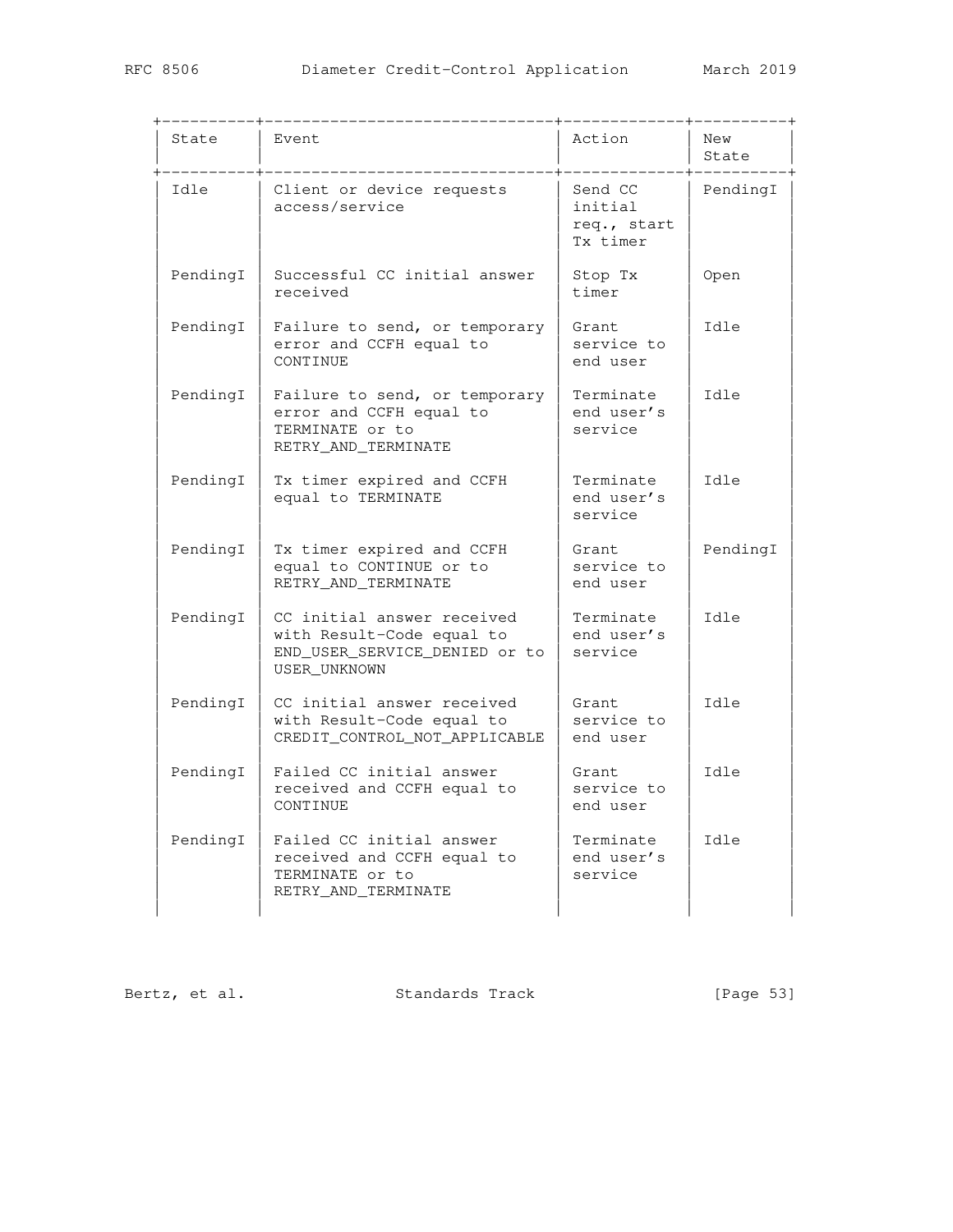| PendingI | User service terminated    | Oueue<br>termination<br>event.                   | PendingI |
|----------|----------------------------|--------------------------------------------------|----------|
| PendingI | Change in rating condition | Oueue<br>changed<br>rating<br>condition<br>event | PendingI |

# Table 3: Session-Based Client State Machine for the First Interrogation with CCR

| State | Event.                                                                       | Action                                                                | New<br>State |
|-------|------------------------------------------------------------------------------|-----------------------------------------------------------------------|--------------|
| Open  | Granted unit elapses and no<br>final-unit indication<br>received             | Send CC<br>update<br>req., start<br>Tx timer                          | PendingU     |
| Open  | Granted unit elapses and<br>final unit action equal to<br>TERMINATE received | Terminate<br>end user's<br>service,<br>send CC<br>termination<br>req. | PendingT     |
| Open  | Change in rating condition in<br>queue                                       | Send CC<br>update<br>req., start<br>Tx timer                          | PendingU     |
| Open  | Service terminated in queue                                                  | Send CC<br>termination<br>req.                                        | PendingT     |
| Open  | Change in rating condition or<br>Validity-Time elapses                       | Send CC<br>update<br>req., start<br>Tx timer                          | PendingU     |
| Open  | User service terminated                                                      | Send CC<br>termination<br>req.                                        | PendingT     |

Bertz, et al. Standards Track [Page 54]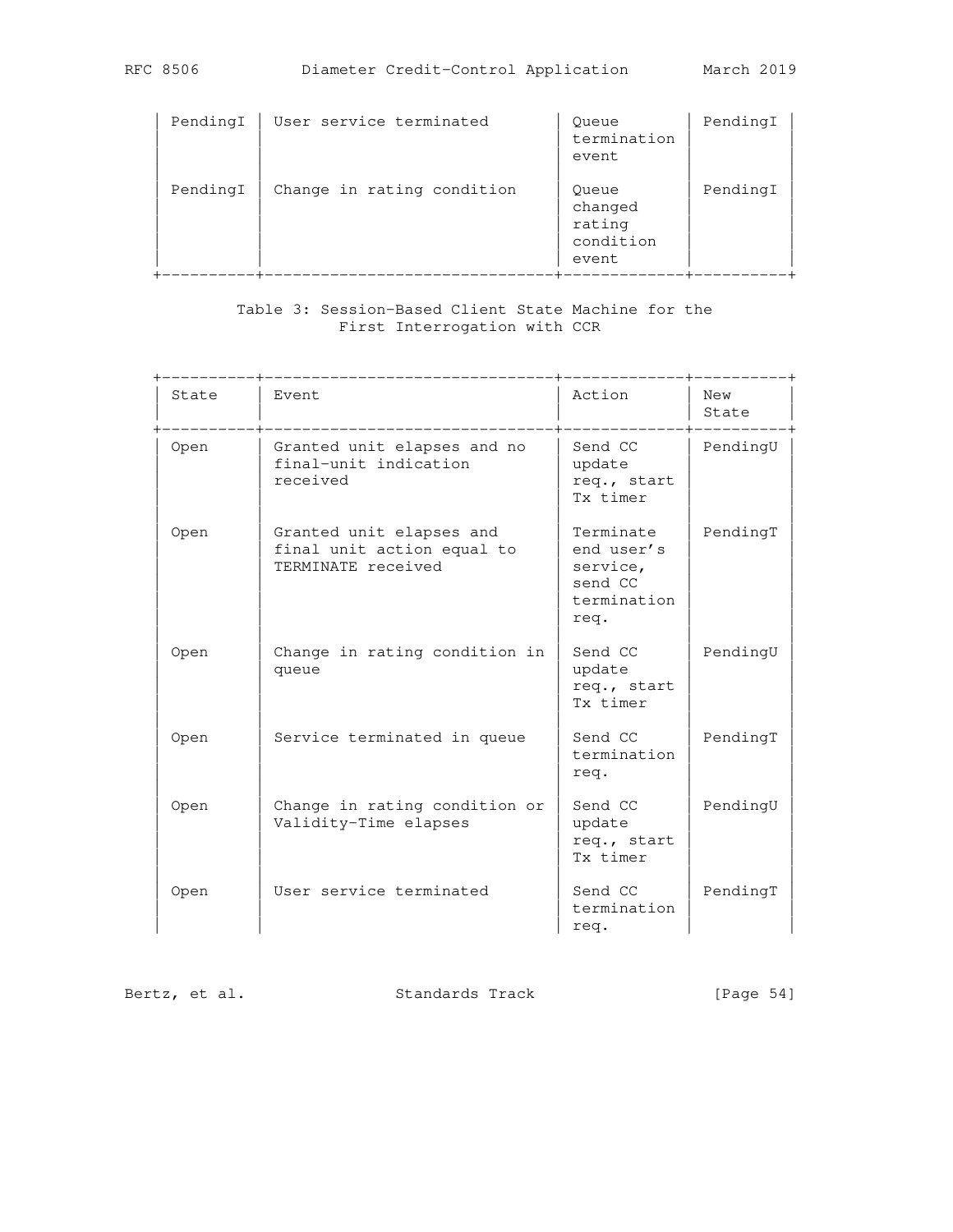| Open     | RAR received                                                                                       | Send RAA<br>followed by<br>CC update<br>req., start<br>Tx timer | PendingU |
|----------|----------------------------------------------------------------------------------------------------|-----------------------------------------------------------------|----------|
| PendingU | Successful CC update answer<br>received                                                            | Stop Tx<br>timer                                                | Open     |
| PendingU | Failure to send, or temporary<br>error and CCFH equal to<br>CONTINUE                               | Grant<br>service to<br>end user                                 | Idle     |
| PendingU | Failure to send, or temporary<br>error and CCFH equal to<br>TERMINATE or to<br>RETRY_AND_TERMINATE | Terminate<br>end user's<br>service                              | Idle     |
| PendingU | Tx timer expired and CCFH<br>equal to TERMINATE                                                    | Terminate<br>end user's<br>service                              | Idle     |
| PendingU | Tx timer expired and CCFH<br>equal to CONTINUE or to<br>RETRY_AND_TERMINATE                        | Grant<br>service to<br>end user                                 | PendingU |
| PendingU | CC update answer received<br>with Result-Code equal to<br>END_USER_SERVICE_DENIED                  | Terminate<br>end user's<br>service                              | Idle     |
| PendingU | CC update answer received<br>with Result-Code equal to<br>CREDIT_CONTROL_NOT_APPLICABLE            | Grant<br>service to<br>end user                                 | Idle     |
| PendingU | Failed CC update answer<br>received and CCFH equal to<br>CONTINUE                                  | Grant<br>service to<br>end user                                 | Idle     |
| PendingU | Failed CC update answer<br>received and CCFH equal to<br>TERMINATE or to<br>RETRY_AND_TERMINATE    | Terminate<br>end user's<br>service                              | Idle     |
| PendingU | User service terminated                                                                            | Queue<br>termination<br>event                                   | PendingU |

Bertz, et al. Standards Track [Page 55]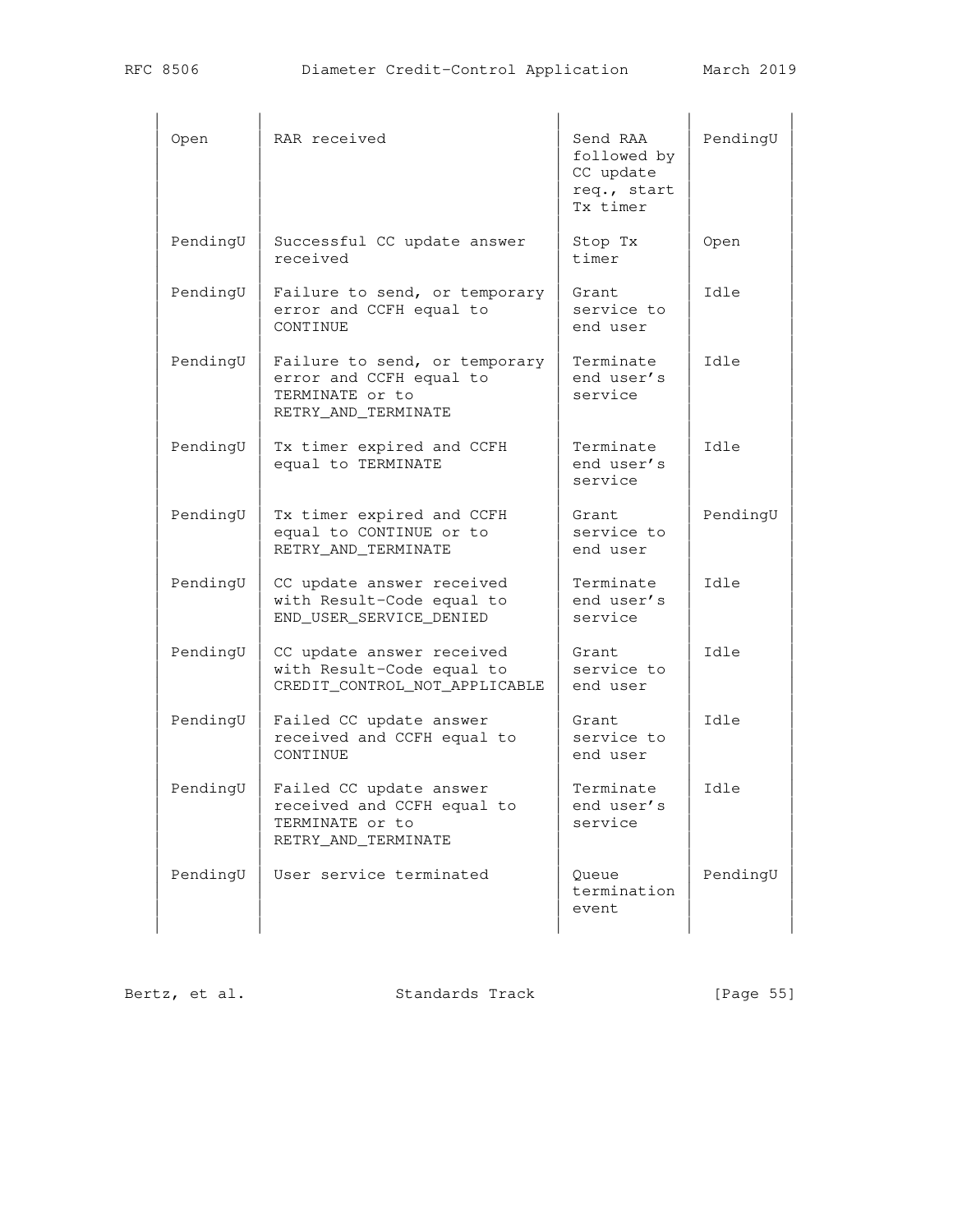| PendingU | Change in rating condition                            | Oueue<br>changed<br>rating<br>condition<br>event | PendingU |
|----------|-------------------------------------------------------|--------------------------------------------------|----------|
| PendingU | RAR received                                          | Send RAA                                         | PendingU |
| PendingT | Successful CC termination<br>answer received          |                                                  | AlbT     |
| PendingT | Failure to send, temporary<br>error, or failed answer |                                                  | Idle     |
| PendingT | Change in rating condition                            |                                                  | PendingT |

 Table 4: Session-Based Client State Machine for Intermediate and Final Interrogations

| State    | Event.                                                                                                                                              | Action                                        | New<br>State |
|----------|-----------------------------------------------------------------------------------------------------------------------------------------------------|-----------------------------------------------|--------------|
| Idle     | Client or device requests a<br>one-time service                                                                                                     | Send CC<br>event<br>req.<br>start Tx<br>timer | PendingE     |
| Idle     | Request in storage                                                                                                                                  | Send<br>stored<br>request                     | PendingB     |
| PendingE | Successful CC event answer<br>received                                                                                                              | Grant<br>service to<br>end user               | Idle         |
| PendingE | Failure to send, temporary<br>error, failed CC event answer<br>received, or Tx timer expired;<br>requested action CHECK_BALANCE<br>or PRICE ENOUIRY | Indicate<br>service<br>error                  | e [bT        |

Bertz, et al. Standards Track [Page 56]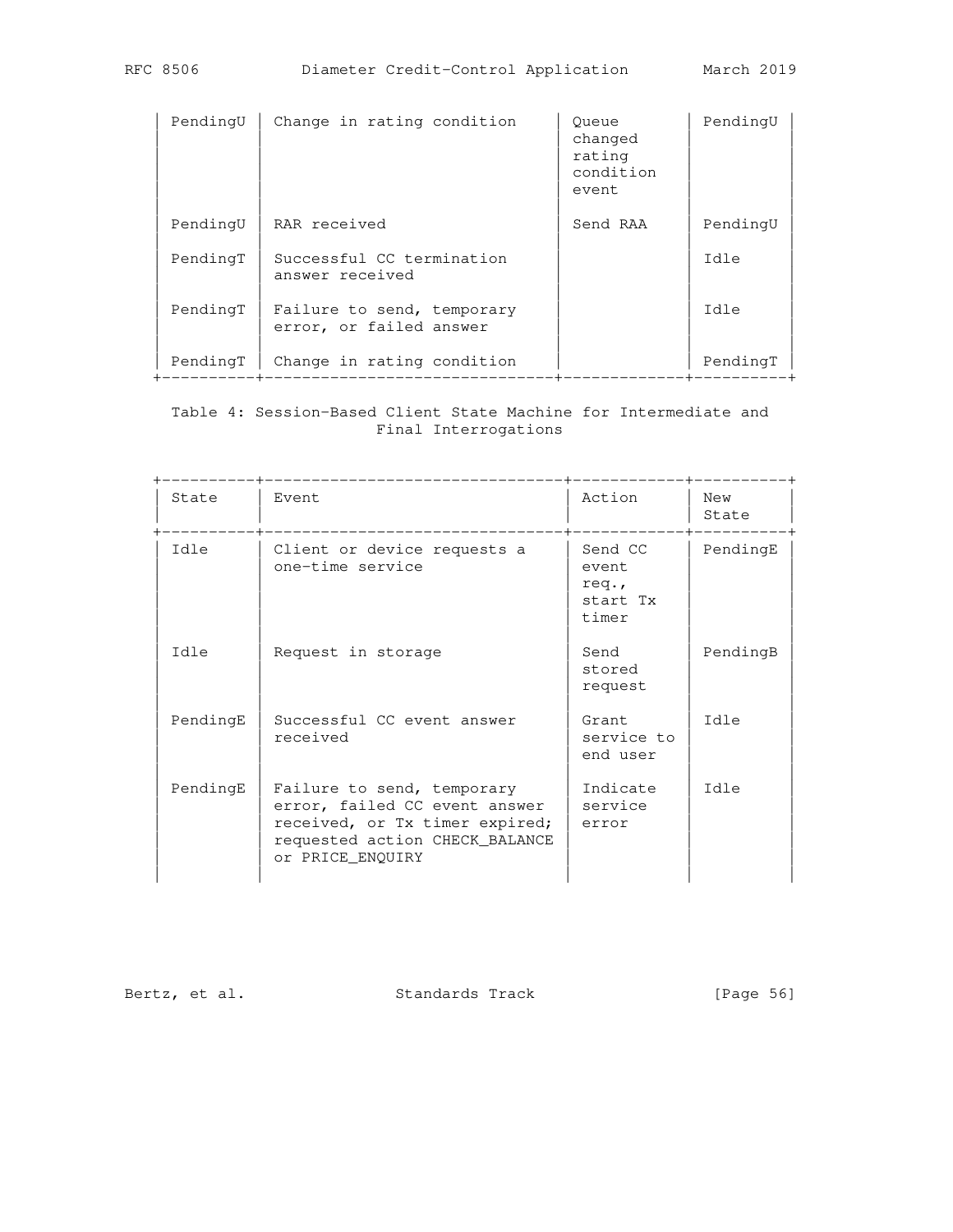| PendingE | CC event answer received with<br>Result-Code equal to<br>END_USER_SERVICE_DENIED or to<br>USER_UNKNOWN and Tx timer<br>running                                              | Terminate<br>end user's<br>service | Idle     |
|----------|-----------------------------------------------------------------------------------------------------------------------------------------------------------------------------|------------------------------------|----------|
| PendingE | CC event answer received with<br>Result-Code equal to<br>CREDIT_CONTROL_NOT_APPLICABLE;<br>requested action<br>DIRECT DEBITING                                              | Grant<br>service to<br>end user    | Idle     |
| PendingE | Failure to send, temporary<br>error, or failed CC event<br>answer received; requested<br>action DIRECT_DEBITING; DDFH<br>equal to CONTINUE                                  | Grant<br>service to<br>end user    | Idle     |
| PendingE | Failed CC event answer<br>received or temporary error;<br>requested action<br>DIRECT_DEBITING; DDFH equal to<br>TERMINATE OR BUFFER and Tx<br>timer running                 | Terminate<br>end user's<br>service | Idle     |
| PendingE | Tx timer expired; requested<br>action DIRECT_DEBITING                                                                                                                       | Grant<br>service to<br>end user    | PendingE |
| PendingE | Failure to send; requested<br>action DIRECT_DEBITING; DDFH<br>equal to TERMINATE_OR_BUFFER                                                                                  | Store<br>request<br>with<br>T flaq | Idle     |
| PendingE | Temporary error; requested<br>action DIRECT_DEBITING; DDFH<br>equal to TERMINATE OR BUFFER;<br>Tx timer expired                                                             | Store<br>request                   | Idle     |
| PendingE | Failed answer or answer<br>received with Result-Code<br>equal to END_USER_SERVICE<br>DENIED or to USER_UNKNOWN;<br>requested action<br>DIRECT_DEBITING; Tx timer<br>expired |                                    | Idle     |

Bertz, et al. Standards Track [Page 57]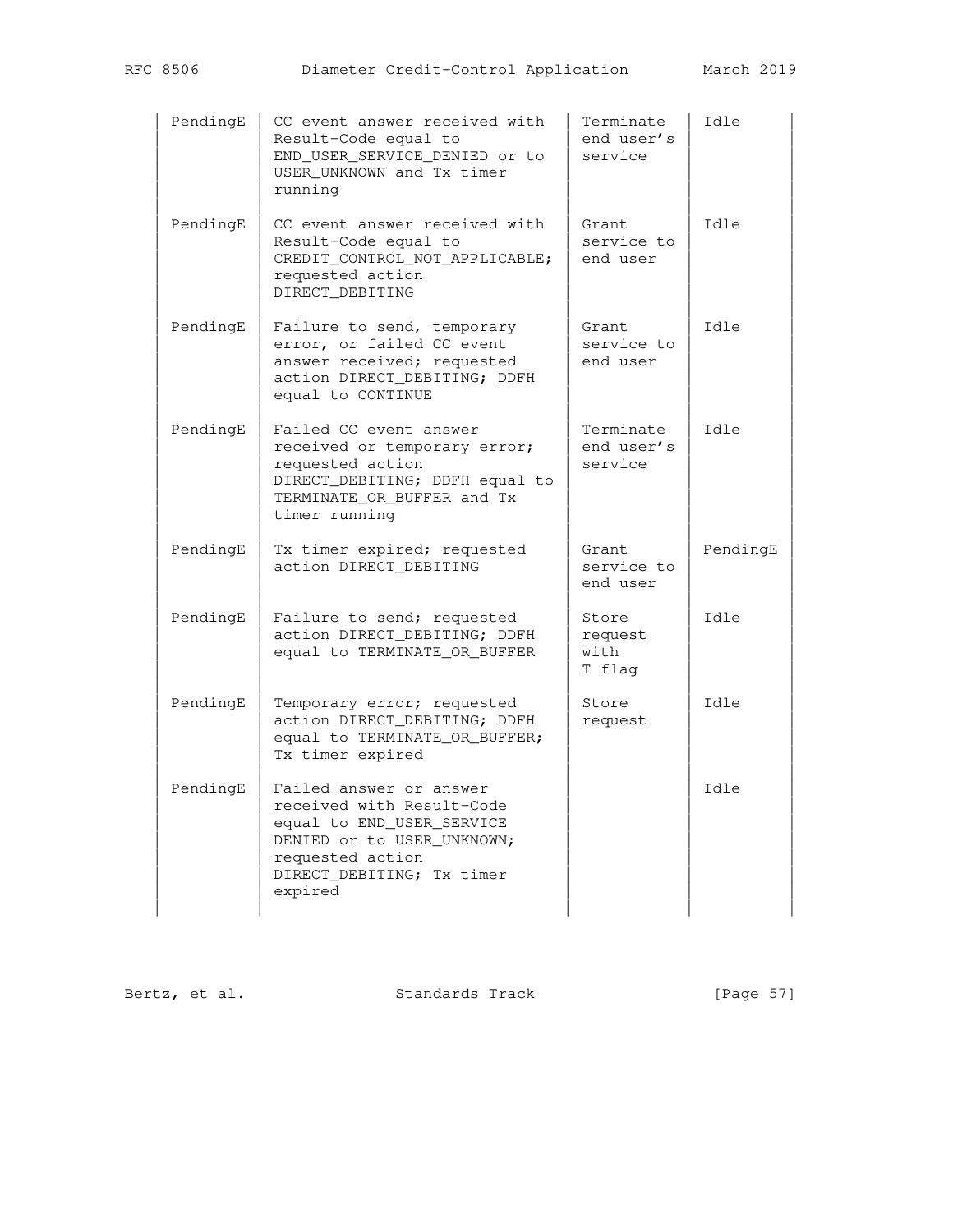| PendingE | Failed CC event answer<br>received; requested action<br>REFUND ACCOUNT     | Indicate<br>service<br>error and<br>delete<br>request | Idle |
|----------|----------------------------------------------------------------------------|-------------------------------------------------------|------|
| PendingE | Failure to send or Tx timer<br>expired; requested action<br>REFUND ACCOUNT | Store<br>request<br>with<br>T flag                    | Idle |
| PendingE | Temporary error; requested<br>action REFUND_ACCOUNT                        | Store<br>request                                      | Idle |
| PendingB | Successful CC answer received                                              | Delete<br>request                                     | Idle |
| PendingB | Failed CC answer received                                                  | Delete<br>request                                     | Idle |
| PendingB | Failure to send or temporary<br>error                                      |                                                       | Idle |

Table 5: One-Time Event Client State Machine

| State | Event                                                            | Action                                                            | New<br>State |
|-------|------------------------------------------------------------------|-------------------------------------------------------------------|--------------|
| Idle  | CC initial request<br>received and<br>successfully processed     | Send CC initial answer,<br>reserve units, start Tcc               | Open         |
| Idle  | CC initial request<br>received but not<br>successfully processed | Send CC initial answer<br>with $Result-Code$ !=<br><b>SUCCESS</b> | Idle         |
| Idle  | CC event request<br>received and<br>successfully processed       | Send CC event answer                                              | Idle         |
| Idle  | CC event request<br>received but not<br>successfully processed   | Send CC event answer<br>with $Result-Code$ ! =<br><b>SUCCESS</b>  | Idle         |

| Standards Track<br>Bertz, et al. | [Page 58] |
|----------------------------------|-----------|
|----------------------------------|-----------|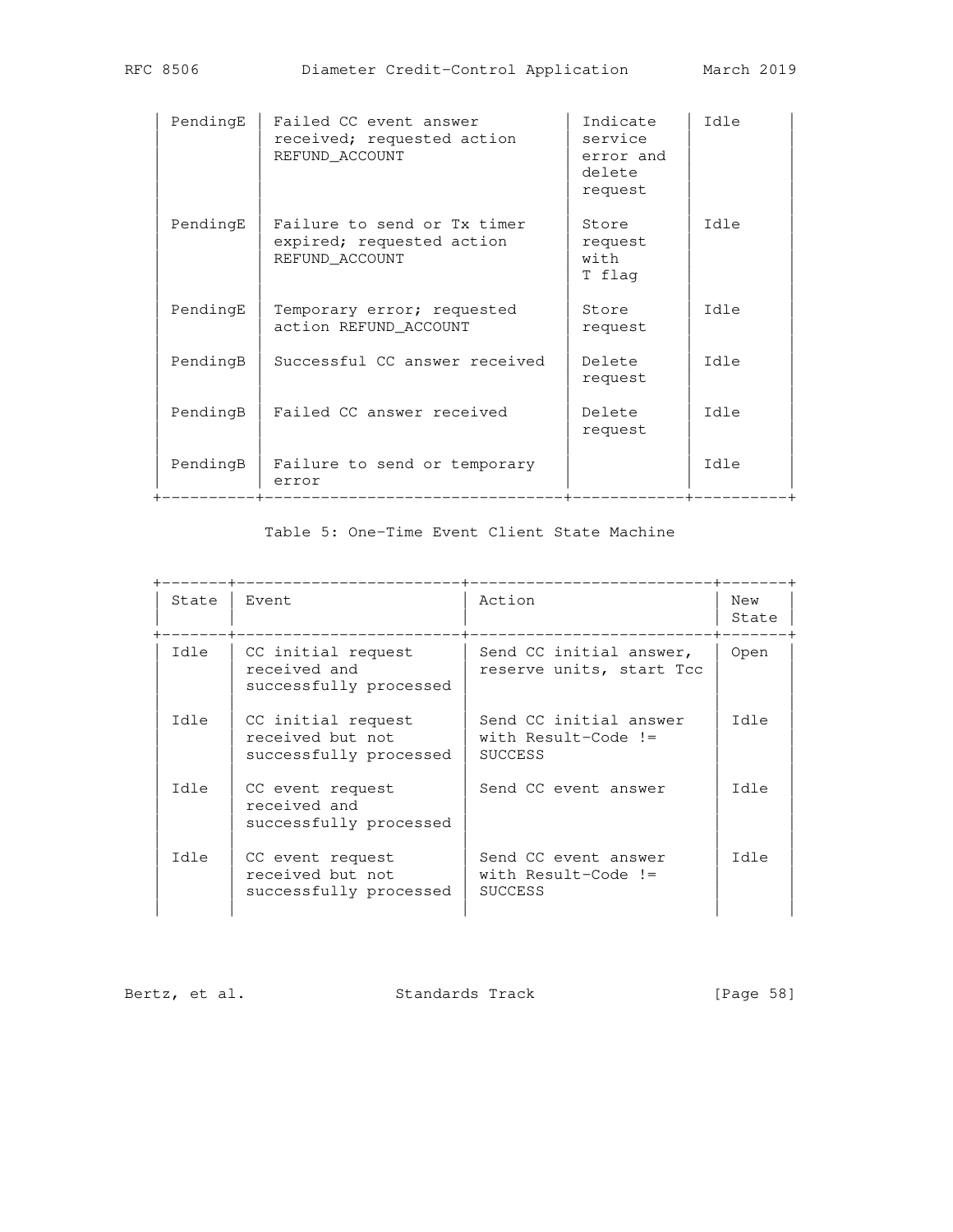| Open | CC update request<br>received and<br>successfully processed          | Send CC update answer,<br>debit used units,<br>reserve new units,<br>restart Tcc | Open |
|------|----------------------------------------------------------------------|----------------------------------------------------------------------------------|------|
| Open | CC update request<br>received but not<br>successfully processed      | Send CC update answer<br>with Result-Code !=<br>SUCCESS, debit used<br>units     | Idle |
| Open | CC termination request<br>received and<br>successfully processed     | Send CC termin. answer,<br>stop Tcc, debit used<br>units                         | Idle |
| Open | CC termination request<br>received but not<br>successfully processed | Send CC termin. answer<br>with Result-Code $!=$<br>SUCCESS, debit used<br>units  | Idle |
| Open | Session supervision<br>timer Tcc expired                             | Release reserved units                                                           | Idle |

Table 6: Session-Based and Event-Based Server State Machine

#### 8. Credit-Control AVPs

 This section defines the Credit-Control AVPs that are specific to the Diameter Credit-Control application and that MAY be included in the Diameter Credit-Control messages.

 The AVPs defined in this section MAY also be included in authorization commands defined in authorization-specific applications, such as [RFC7155] and [RFC4004], if the first interrogation is performed as part of the authorization/ authentication process, as described in Section 5.2.

 The Diameter AVP rules are defined in [RFC6733], Section 4. These AVP rules are observed in AVPs defined in this section.

 The following table describes the Diameter AVPs defined in the credit-control application, their AVP Code values, types, and possible flag values. The AVP Flag rules ('M', 'V') are explained in [RFC6733], Section 4.1.

Bertz, et al. Standards Track [Page 59]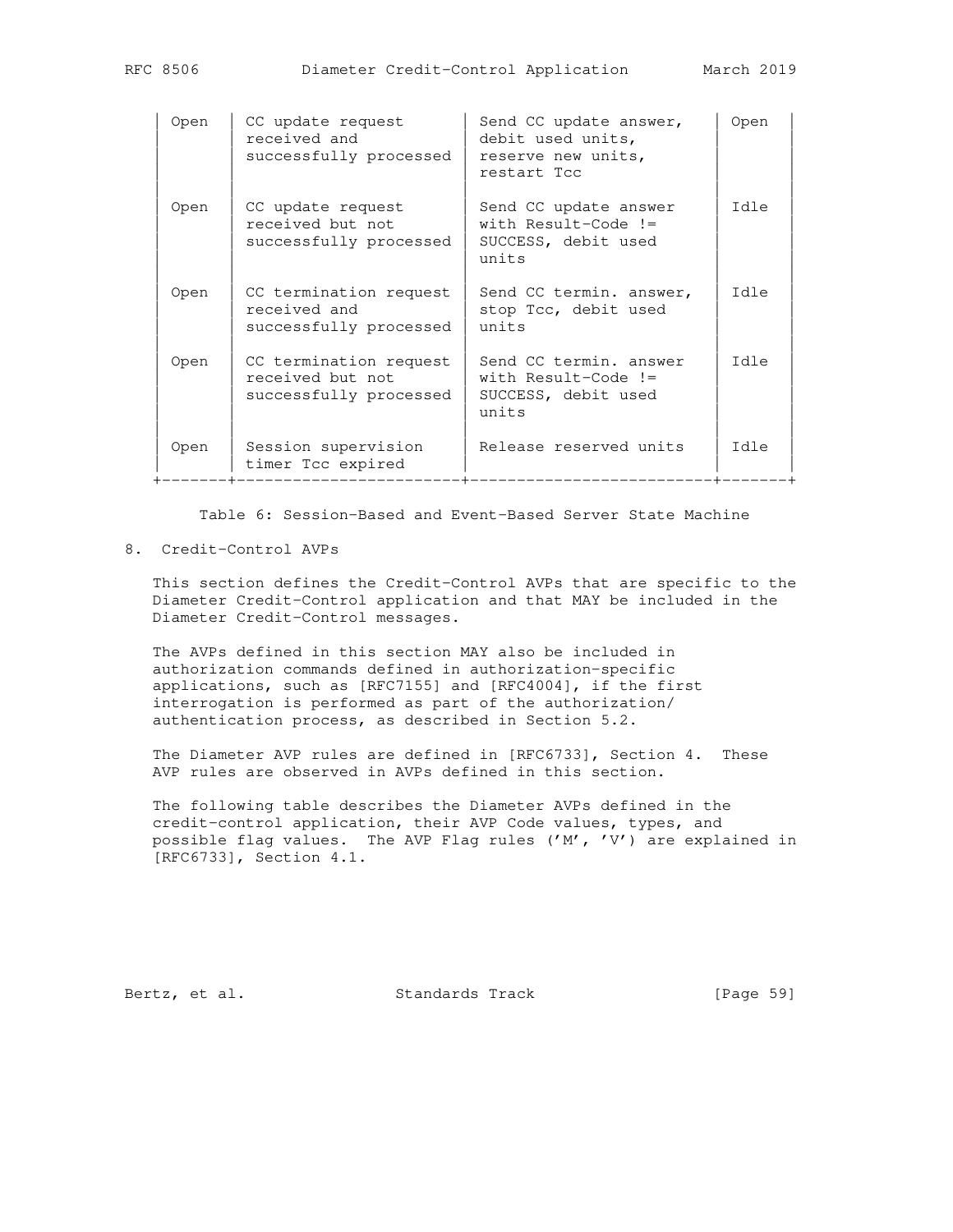| 8506 | Diamete |
|------|---------|
|      |         |

|                                      |             |               |                   | AVP Flag Rules |     |             |
|--------------------------------------|-------------|---------------|-------------------|----------------|-----|-------------|
| Attribute Name                       | AVP<br>Code | Defined<br>in | Section Data Type | MUST           | MAY | MUST<br>NOT |
| CC-Correlation-Id                    | 411         | 8.1           | OctetString       |                | М   | V           |
| CC-Input-Octets                      | 412         | 8.24          | Unsigned64        | М              |     | V           |
| CC-Money                             | 413         | 8.22          | Grouped           | М              |     | V           |
| CC-Output-Octets                     | 414         | 8.25          | Unsigned64        | М              |     | V           |
| CC-Request-Number                    | 415         | 8.2           | Unsigned32        | М              |     | V           |
| CC-Request-Type                      | 416         | 8.3           | Enumerated        | М              |     | V           |
| CC-Service-Specific-<br>Units        | 417         | 8.26          | Unsigned64        | M              |     | V           |
| CC-Session-Failover                  | 418         | 8.4           | Enumerated        | М              |     | V           |
| CC-Sub-Session-Id                    | 419         | 8.5           | Unsigned64        | М              |     | V           |
| $CC-Time$                            | 420         | 8.21          | Unsigned32        | М              |     | V           |
| CC-Total-Octets                      | 421         | 8.23          | Unsigned64        | М              |     | V           |
| CC-Unit-Type                         | 454         | 8.32          | Enumerated        | М              |     | V           |
| Check-Balance-Result                 | 422         | 8.6           | Enumerated        | М              |     | V           |
| Cost-Information                     | 423         | 8.7           | Grouped           | М              |     | V           |
| Cost-Unit                            | 424         | 8.12          | UTF8String        | М              |     | V           |
| Credit-Control                       | 426         | 8.13          | Enumerated        | М              |     | V           |
| Credit-Control-<br>Failure-Handling  | 427         | 8.14          | Enumerated        | M              |     | V           |
| Currency-Code                        | 425         | 8.11          | Unsigned32        | М              |     | V           |
| Direct-Debiting-<br>Failure-Handling | 428         | 8.15          | Enumerated        | М              |     | V           |
| Exponent                             | 429         | 8.9           | Integer32         | М              |     | V           |
| Final-Unit-Action                    | 449         | 8.35          | Enumerated        | М              |     | V           |
| Final-Unit-Indication                | 430         | 8.34          | Grouped           | М              |     | V           |
| QoS-Final-Unit-Indication 669        |             | 8.68          | Grouped           |                | М   | V           |
| Granted-Service-Unit                 | 431         | 8.17          | Grouped           | М              |     | V           |
| G-S-U-Pool-Identifier                | 453         | 8.31          | Unsigned32        | М              |     | V           |
| G-S-U-Pool-Reference                 | 457         | 8.30          | Grouped           | М              |     | V           |
| Multiple-Services-<br>Credit-Control | 456         | 8.16          | Grouped           | M              |     | V           |
| Multiple-Services-<br>Indicator      | 455         | 8.40          | Enumerated        | М              |     | V           |
| Rating-Group                         | 432         | 8.29          | Unsigned32        | М              |     | V           |
| Redirect-Address-Type                | 433         | 8.38          | Enumerated        | M              |     | V           |
| Redirect-Server                      | 434         | 8.37          | Grouped           | М              |     | V           |
| Redirect-Server-Address              | 435         | 8.39          | UTF8String        | М              |     | V           |
| Redirect-Server-Extension 665        |             | 8.64          | Grouped           |                | М   | V           |
| Redirect-Address-<br>IPAddress       | 666         | 8.65          | Address           |                | М   | V           |
| Redirect-Address-URL                 | 667         | 8.66          | UTF8String        |                | М   | V           |
| Redirect-Address-SIP-URI             | 668         | 8.67          | UTF8String        |                | М   | V           |

Bertz, et al. Standards Track (Page 60)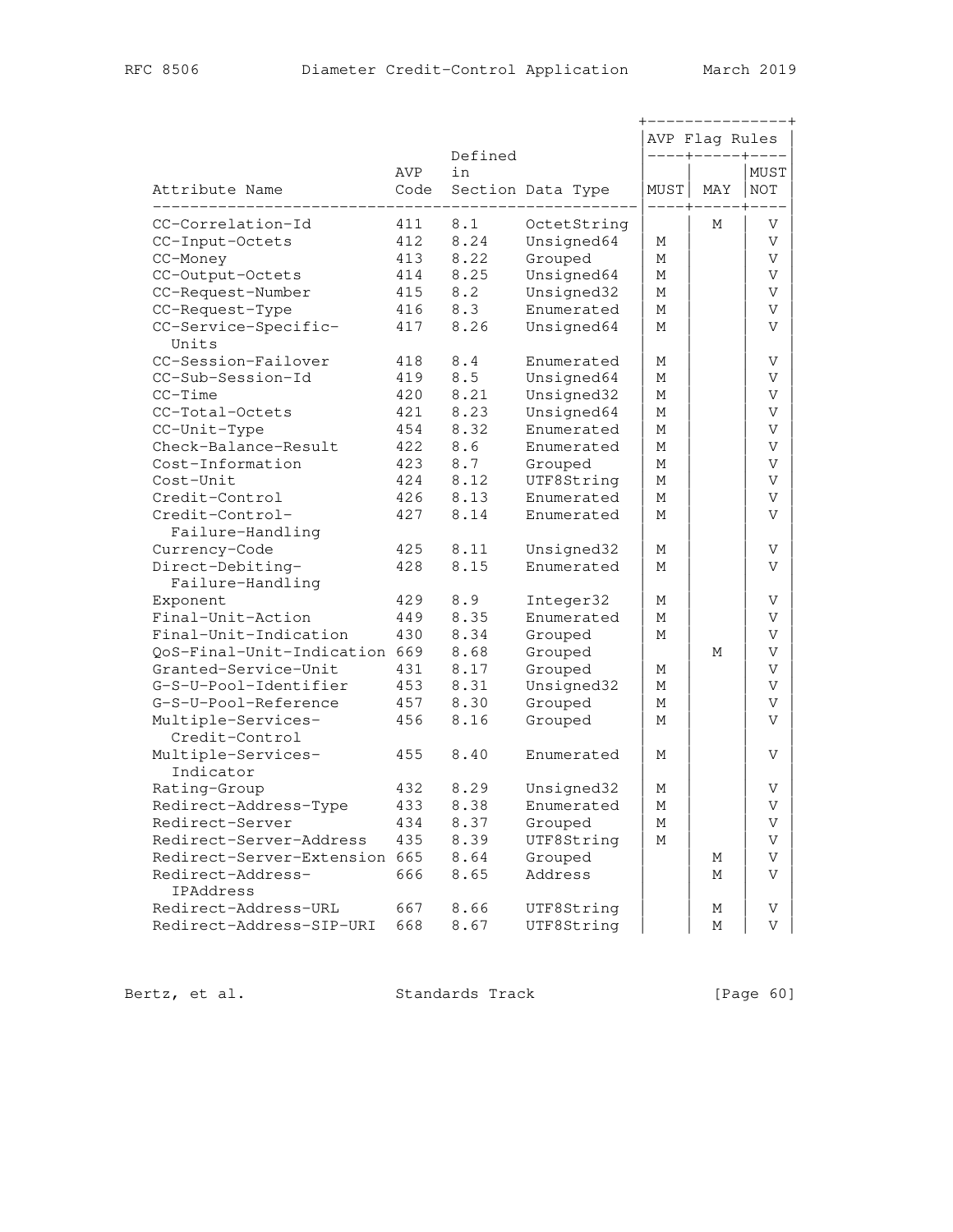| Requested-Action          | 436 | 8.41 | Enumerated   | М |   | V              |
|---------------------------|-----|------|--------------|---|---|----------------|
| Requested-Service-Unit    | 437 | 8.18 | Grouped      | M |   | $\overline{V}$ |
| Restriction-Filter-Rule   | 438 | 8.36 | IPFilterRule | M |   | $\overline{V}$ |
| Service-Context-Id        | 461 | 8.42 | UTF8String   | M |   | V              |
| Service-Identifier        | 439 | 8.28 | Unsigned32   | М |   | $\overline{V}$ |
| Service-Parameter-Info    | 440 | 8.43 | Grouped      |   | М | $\overline{V}$ |
| Service-Parameter-Type    | 441 | 8.44 | Unsigned32   |   | M | $\overline{V}$ |
| Service-Parameter-Value   | 442 | 8.45 | OctetString  |   | M | $\overline{V}$ |
| Subscription-Id           | 443 | 8.46 | Grouped      | М |   | V              |
| Subscription-Id-Data      | 444 | 8.48 | UTF8String   | M |   | $\overline{V}$ |
| Subscription-Id-Type      | 450 | 8.47 | Enumerated   | M |   | $\overline{V}$ |
| Subscription-Id-Extension | 659 | 8.58 | Grouped      |   | М | $\overline{V}$ |
| Subscription-Id-E164      | 660 | 8.59 | UTF8String   |   | М | $\overline{V}$ |
| Subscription-Id-IMSI      | 661 | 8.60 | UTF8String   |   | М | $\overline{V}$ |
| Subscription-Id-SIP-URI   | 662 | 8.61 | UTF8String   |   | М | $\overline{V}$ |
| Subscription-Id-NAI       | 663 | 8.62 | UTF8String   |   | М | $\overline{V}$ |
| Subscription-Id-Private   | 664 | 8.63 | UTF8String   |   | М | V              |
| Tariff-Change-Usage       | 452 | 8.27 | Enumerated   | М |   | V              |
| Tariff-Time-Change        | 451 | 8.20 | Time         | M |   | $\overline{V}$ |
| Unit-Value                | 445 | 8.8  | Grouped      | M |   | $\overline{V}$ |
| Used-Service-Unit         | 446 | 8.19 | Grouped      | M |   | $\overline{V}$ |
| User-Equipment-Info       | 458 | 8.49 | Grouped      |   | М | $\mathbf{V}$   |
| User-Equipment-Info-Type  | 459 | 8.50 | Enumerated   |   | М | $\overline{V}$ |
| User-Equipment-Info-Value | 460 | 8.51 | OctetString  |   | М | V              |
| User-Equipment-Info-      | 653 | 8.52 | Grouped      |   | M | $\overline{V}$ |
| Extension                 |     |      |              |   |   |                |
| User-Equipment-Info-      | 654 | 8.53 | OctetString  |   | М | V              |
| IMEISV                    |     |      |              |   |   |                |
| User-Equipment-Info-MAC   | 655 | 8.54 | OctetString  |   | М | $\overline{V}$ |
| User-Equipment-Info-EUI64 | 656 | 8.55 | OctetString  |   | M | $\overline{V}$ |
| User-Equipment-Info-      | 657 | 8.56 | OctetString  |   | М | V              |
| ModifiedEUI64             |     |      |              |   |   |                |
| User-Equipment-Info-IMEI  | 658 | 8.57 | OctetString  |   | М | V              |
| Value-Digits              | 447 | 8.10 | Integer64    | М |   | $\overline{V}$ |
| Validity-Time             | 448 | 8.33 | Unsigned32   | М |   | $\overline{V}$ |

8.1. CC-Correlation-Id AVP

 The CC-Correlation-Id AVP (AVP Code 411) is of type OctetString and contains information to correlate credit-control requests generated for different components of the service, e.g., transport and service level. Whoever allocates the Service-Context-Id (i.e., a unique identifier of a service-specific document) is also responsible for defining the content and encoding of the CC-Correlation-Id AVP.

Bertz, et al. Standards Track [Page 61]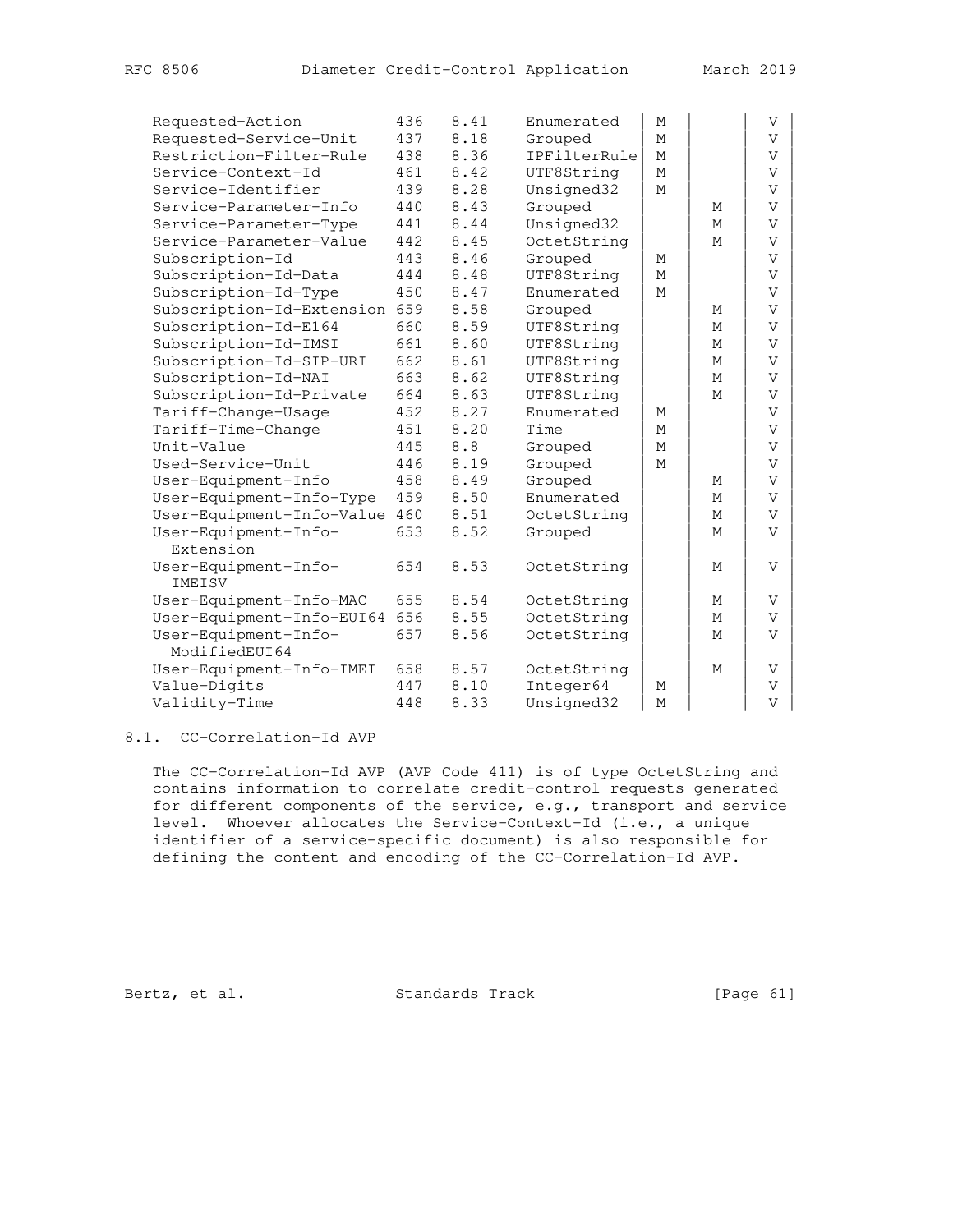### 8.2. CC-Request-Number AVP

 The CC-Request-Number AVP (AVP Code 415) is of type Unsigned32 and identifies this request within one session. As Session-Id AVPs are globally unique, the combination of the Session-Id AVP and the CC-Request-Number AVP is also globally unique and can be used in matching credit-control messages with confirmations. An easy way to produce unique numbers is to set the value of the CC-Request-Number AVP to 0 for a credit-control request with a CC-Request-Type AVP of INITIAL\_REQUEST (the initial request in a session). The value of the CC-Request-Number AVP should be set to 1 for the first UPDATE\_REQUEST, to 2 for the second, and so on until the value for TERMINATION\_REQUEST is one more than the value for the last UPDATE\_REQUEST. In the case of event charging (when the CC-Request- Type AVP has the value EVENT\_REQUEST), the CC-Request-Number AVP should be set to 0 for a credit-control request.

### 8.3. CC-Request-Type AVP

 The CC-Request-Type AVP (AVP Code 416) is of type Enumerated and contains the reason for sending the Credit-Control-Request message. It MUST be present in all Credit-Control-Request messages. The following values are defined for the CC-Request-Type AVP (the value of 0 (zero) is reserved):

INITIAL\_REQUEST 1

 This request is used to initiate a credit-control session. It contains credit-control information that is relevant to the initiation.

UPDATE\_REQUEST 2

 This request contains credit-control information for an existing credit-control session. Credit-control requests of this type SHOULD be sent every time a credit-control re-authorization is needed at the expiry of the allocated quota or validity time. Further, additional service-specific events MAY trigger a spontaneous UPDATE\_REQUEST.

### TERMINATION\_REQUEST 3

 This request is sent to terminate a credit-control session. It contains credit-control information relevant to the existing session.

Bertz, et al. Standards Track [Page 62]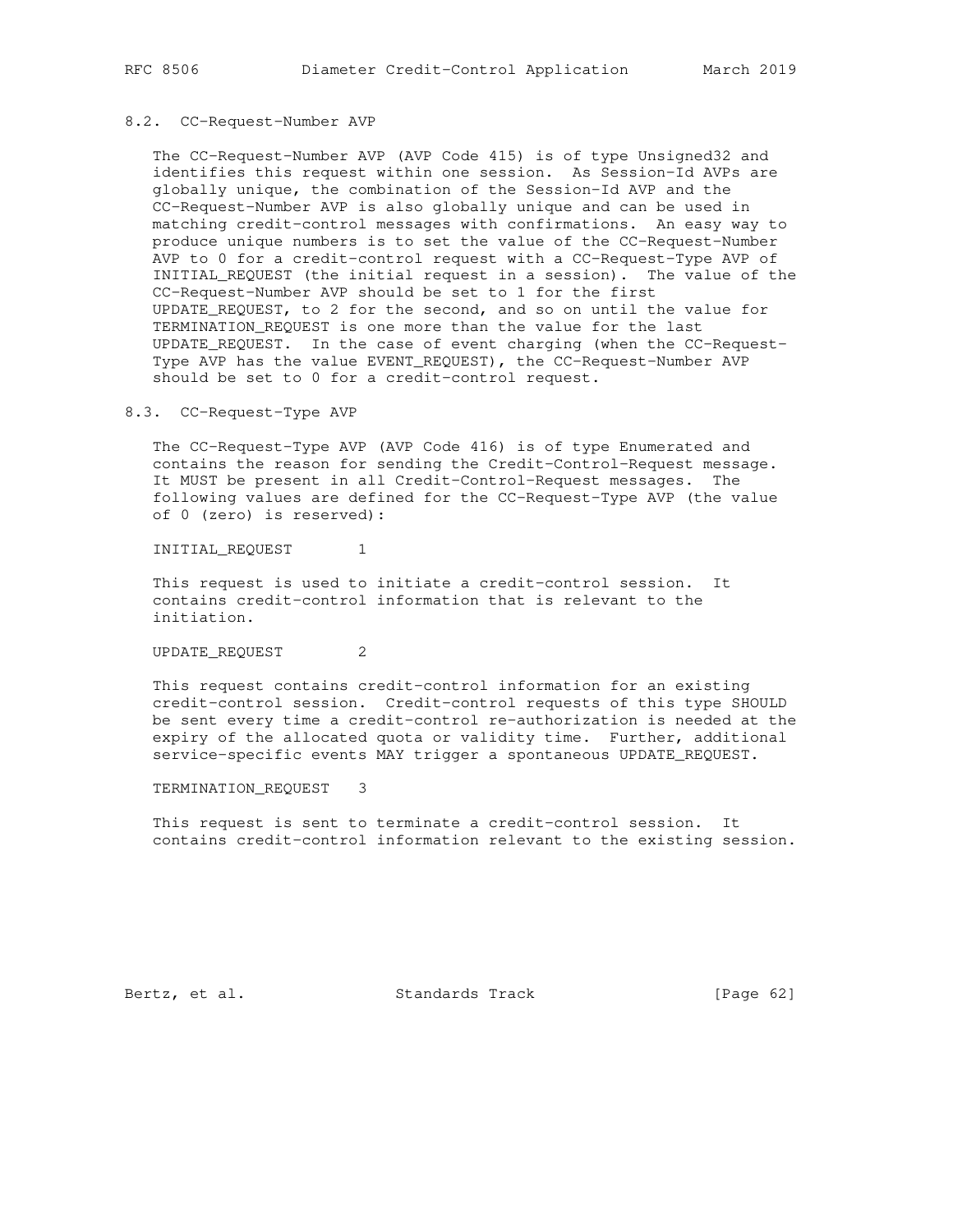## EVENT\_REQUEST 4

 This request is used when there is no need to maintain any credit-control session state in the credit-control server. It contains all information relevant to the service and is the only request of the service. The reason for this request is further detailed in the Requested-Action AVP. The Requested-Action AVP MUST be included in the Credit-Control-Request message when CC-Request- Type is set to EVENT\_REQUEST.

## 8.4. CC-Session-Failover AVP

 The CC-Session-Failover AVP (AVP Code 418) is of type Enumerated and contains information as to whether moving the credit-control message stream to a backup server during an ongoing credit-control session is supported. In the case of communication failures, the credit-control message streams can be moved to an alternative destination if the credit-control server supports failover to an alternative server. The secondary credit-control server name, if received from the home Diameter AAA server, can be used as an address of the backup server. An implementation is not required to support moving a credit-control message stream to an alternative server, as this also requires moving information related to the credit-control session to the backup server.

The following values are defined for the CC-Session-Failover AVP:

### FAILOVER\_NOT\_SUPPORTED 0

 When the CC-Session-Failover AVP is set to FAILOVER\_NOT\_SUPPORTED, the credit-control message stream MUST NOT be moved to an alternative destination in the case of a communication failure. This is the default behavior if the AVP isn't included in the reply from the authorization or credit-control server.

### FAILOVER\_SUPPORTED 1

 When the CC-Session-Failover AVP is set to FAILOVER\_SUPPORTED, the credit-control message stream SHOULD be moved to an alternative destination in the case of a communication failure. Moving the credit-control message stream to a backup server MAY require that information related to the credit-control session should also be forwarded to an alternative server.

Bertz, et al. Standards Track [Page 63]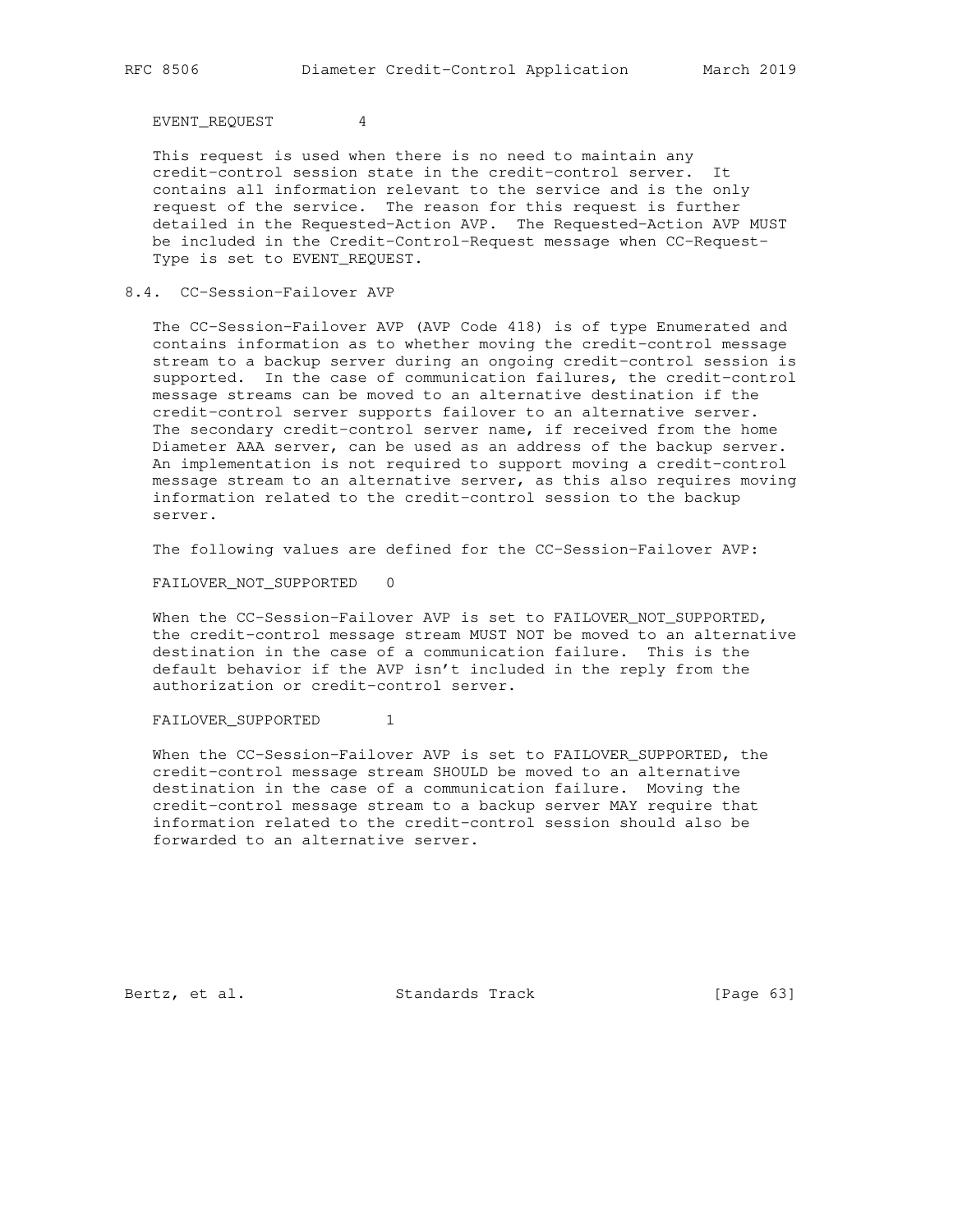8.5. CC-Sub-Session-Id AVP

 The CC-Sub-Session-Id AVP (AVP Code 419) is of type Unsigned64 and contains the credit-control sub-session identifier. The combination of the Session-Id AVP and this AVP MUST be unique per sub-session, and the value of this AVP MUST be monotonically increased by one for all new sub-sessions. The absence of this AVP implies that no sub-sessions are in use.

8.6. Check-Balance-Result AVP

 The Check-Balance-Result AVP (AVP Code 422) is of type Enumerated and contains the result of the balance check. This AVP is applicable only when the Requested-Action AVP indicates CHECK\_BALANCE in the Credit-Control-Request command. The following values are defined for the Check-Balance-Result AVP:

ENOUGH CREDIT 0

There is enough credit in the account to cover the requested service.

NO\_CREDIT 1

 There isn't enough credit in the account to cover the requested service.

8.7. Cost-Information AVP

 The Cost-Information AVP (AVP Code 423) is of type Grouped, and it is used to return the cost information of a service, which the credit-control client can transfer transparently to the end user. The included Unit-Value AVP contains the cost estimate (always of type "money") of the service in the case of price inquiries, or the accumulated cost estimation in the case of a credit-control session.

 The Currency-Code AVP specifies in which currency the cost was given. The Cost-Unit AVP specifies the unit when the service cost is a cost per unit (e.g., cost for the service is \$1 per minute).

 When the Requested-Action AVP with the value PRICE\_ENQUIRY is included in the Credit-Control-Request command, the Cost-Information AVP sent in the succeeding Credit-Control-Answer command contains the cost estimation for the requested service, without any reservations being made.

Bertz, et al. Standards Track [Page 64]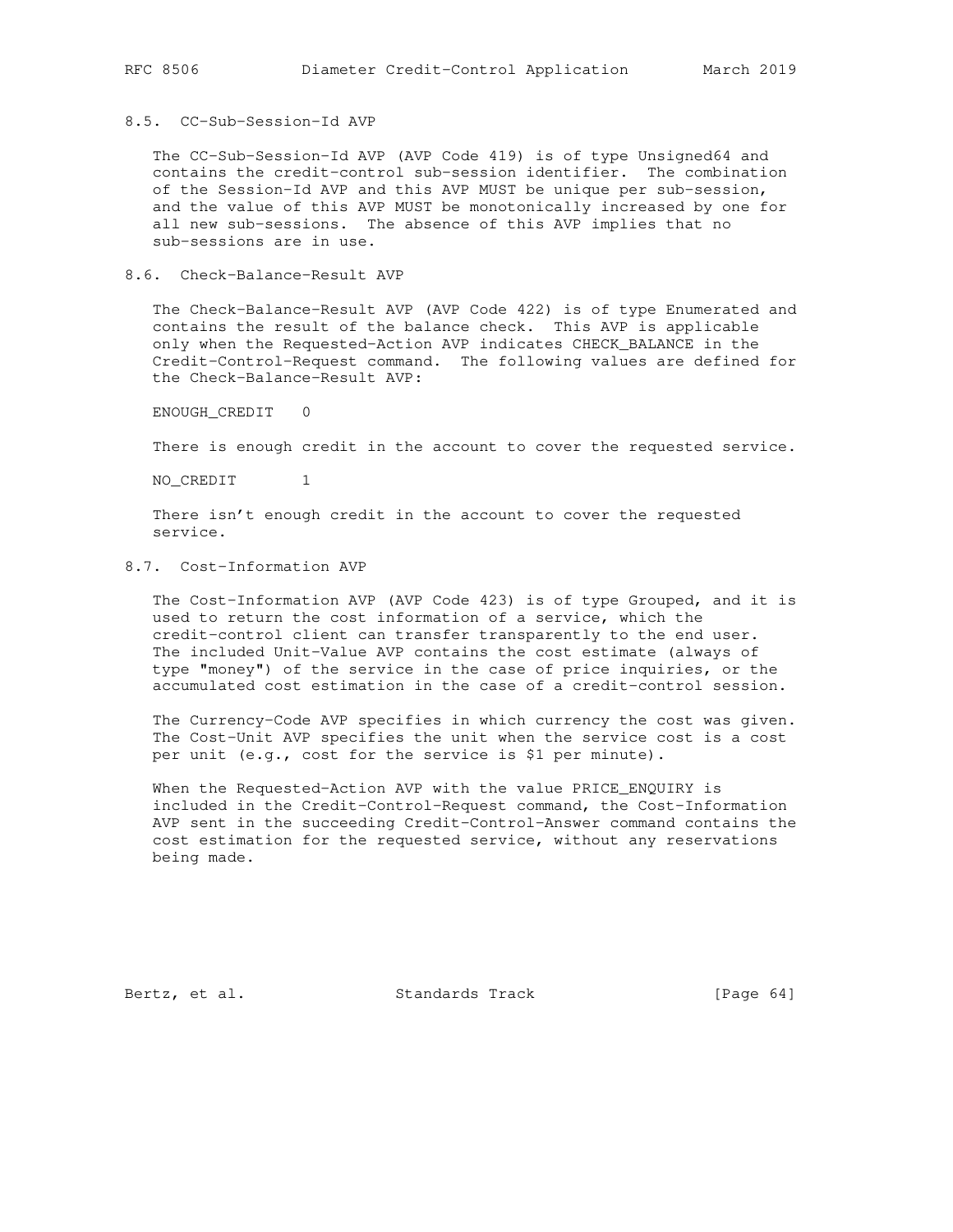The Cost-Information AVP included in the Credit-Control-Answer command with the CC-Request-Type set to UPDATE\_REQUEST contains the accumulated cost estimation for the session, without taking any credit reservations into account.

 The Cost-Information AVP included in the Credit-Control-Answer command with the CC-Request-Type set to EVENT\_REQUEST or TERMINATION\_REQUEST contains the estimated total cost for the requested service.

 The Cost-Information AVP is defined as follows (per grouped-avp-def as defined in [RFC6733]):

```
 Cost-Information ::= < AVP Header: 423 >
           { Unit-Value }
           { Currency-Code }
           [ Cost-Unit ]
```
# 8.8. Unit-Value AVP

 The Unit-Value AVP is of type Grouped (AVP Code 445) and specifies the cost as a floating-point value. The Unit-Value is a significand with an exponent; i.e., Unit-Value = Value-Digits AVP \*  $10^{\circ}$ Exponent. This representation avoids unwanted rounding off. For example, the value of 2,3 is represented as Value-Digits = 23 and Exponent =  $-1$ . The absence of the exponent part MUST be interpreted as an exponent equal to zero.

 The Unit-Value AVP is defined as follows (per grouped-avp-def as defined in [RFC6733]):

> Unit-Value ::= < AVP Header: 445 > { Value-Digits } [ Exponent ]

8.9. Exponent AVP

 The Exponent AVP is of type Integer32 (AVP Code 429) and contains the exponent value to be applied for the Value-Digits AVP within the Unit-Value AVP.

Bertz, et al. Standards Track [Page 65]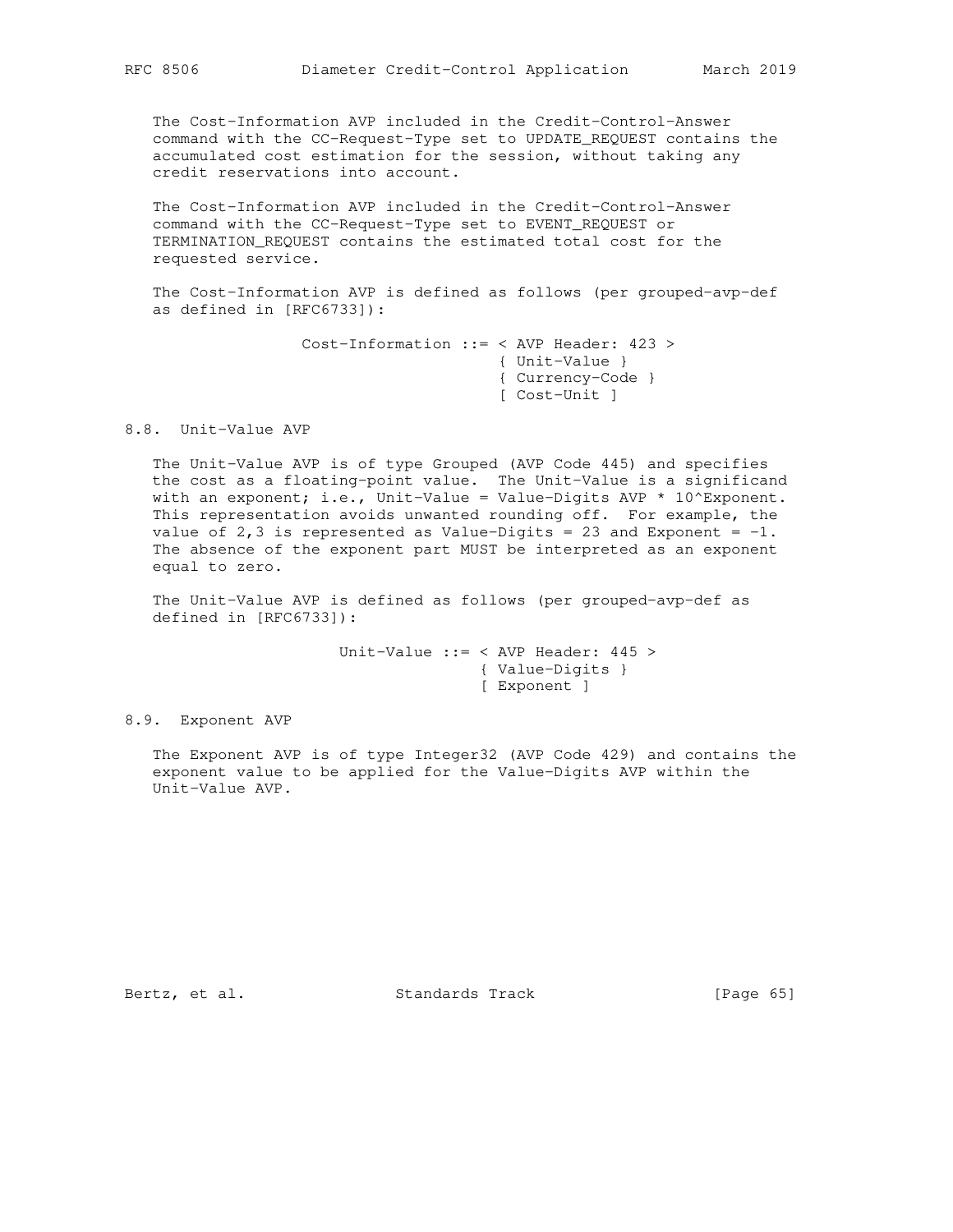### 8.10. Value-Digits AVP

 The Value-Digits AVP is of type Integer64 (AVP Code 447) and contains the significant digits of the number. If decimal values are needed to present the units, the scaling MUST be indicated with the related Exponent AVP. For example, for the monetary amount \$0.05, the value of the Value-Digits AVP MUST be set to 5, and the scaling MUST be indicated with the Exponent AVP set to  $-2$ .

## 8.11. Currency-Code AVP

 The Currency-Code AVP (AVP Code 425) is of type Unsigned32 and contains a currency code that specifies in which currency the values of AVPs containing monetary units were given. It is specified by using the numeric values defined in the ISO 4217 standard [ISO4217].

#### 8.12. Cost-Unit AVP

 The Cost-Unit AVP (AVP Code 424) is of type UTF8String, and it is used to display a human-readable string to the end user. It specifies the applicable unit to the Cost-Information AVP when the service cost is a cost per unit (e.g., cost of the service is \$1 per minute). The Cost-Unit setting can be minutes, hours, days, kilobytes, megabytes, etc.

### 8.13. Credit-Control AVP

 The Credit-Control AVP (AVP Code 426) is of type Enumerated and MUST be included in AA-Request messages when the Service Element has credit-control capabilities. The following values are defined for the Credit-Control AVP:

### CREDIT\_AUTHORIZATION 0

 If the home Diameter AAA server determines that the user has a prepaid subscription, this value indicates that the credit-control server MUST be contacted to perform the first interrogation. The value of the Credit-Control AVP MUST always be set to 0 in an AA-Request sent to perform the first interrogation and to initiate a new credit-control session.

# RE\_AUTHORIZATION 1

 This value indicates to the Diameter AAA server that a credit-control session is ongoing for the subscriber and that the credit-control server MUST NOT be contacted. The Credit-Control AVP set to the value of 1 is to be used only when the first interrogation has been successfully performed and the credit-control session is ongoing

Bertz, et al. Standards Track [Page 66]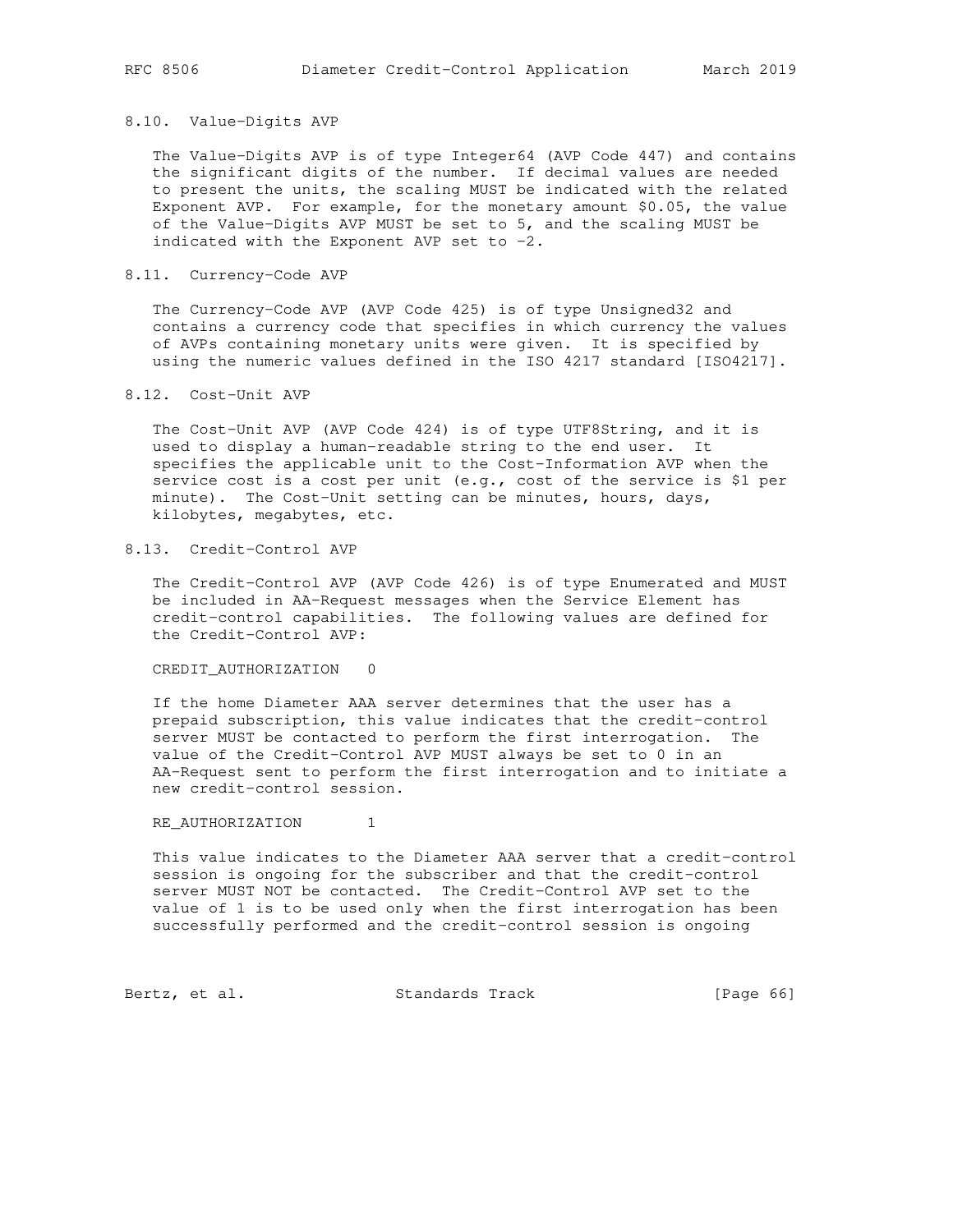(i.e., re-authorization triggered by authorization lifetime). This value MUST NOT be used in an AA-Request sent to perform the first interrogation.

### 8.14. Credit-Control-Failure-Handling AVP (CCFH)

 The CCFH (AVP Code 427) is of type Enumerated. The credit-control client uses information in this AVP to decide what to do if sending credit-control messages to the credit-control server has been, for instance, temporarily prevented due to a network problem. Depending on the service logic, the credit-control server can order the client to terminate the service immediately when there is a reason to believe that the service cannot be charged, or to try failover to an alternative server, if possible. The server could then either terminate or grant the service, should the alternative connection also fail.

The following values are defined for the CCFH:

### TERMINATE 0

 When the CCFH is set to TERMINATE, the service MUST only be granted for as long as there is a connection to the credit-control server. If the credit-control client does not receive any Credit-Control- Answer messages before the Tx timer (as defined in Section 13) expires, the credit-control request is regarded as failed, and the end user's service session is terminated.

 This is the default behavior if the AVP isn't included in the reply from the authorization or credit-control server.

#### CONTINUE 1

 When the CCFH is set to CONTINUE, the credit-control client SHOULD resend the request to an alternative server in the case of transport or temporary failures, provided that (1) a failover procedure is supported in the credit-control server and the credit-control client and (2) an alternative server is available. Otherwise, the service SHOULD be granted, even if credit-control messages can't be delivered.

# RETRY AND TERMINATE 2

 When the CCFH is set to RETRY\_AND\_TERMINATE, the credit-control client SHOULD resend the request to an alternative server in the case of transport or temporary failures, provided that (1) a failover procedure is supported in the credit-control server and the credit-control client and (2) an alternative server is available.

Bertz, et al. Standards Track [Page 67]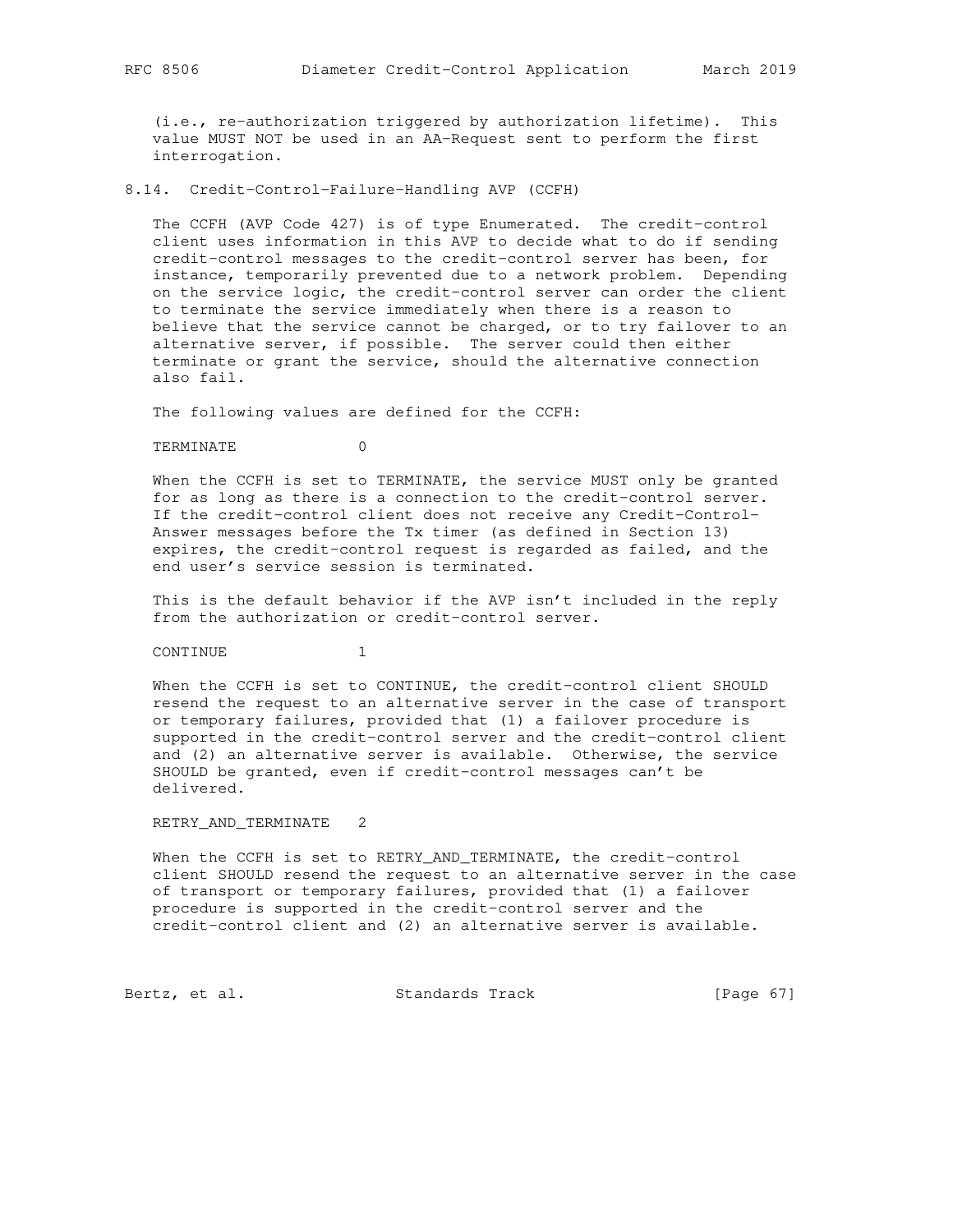Otherwise, the service SHOULD NOT be granted when the credit-control messages can't be delivered.

8.15. Direct-Debiting-Failure-Handling AVP (DDFH)

 The DDFH (AVP Code 428) is of type Enumerated. The credit-control client uses information in this AVP to decide what to do if sending credit-control messages (Requested-Action AVP set to DIRECT\_DEBITING) to the credit-control server has been, for instance, temporarily prevented due to a network problem.

The following values are defined for the DDFH:

## TERMINATE\_OR\_BUFFER 0

 When the DDFH is set to TERMINATE\_OR\_BUFFER, the service MUST be granted for as long as there is a connection to the credit-control server. If the credit-control client does not receive any Credit-Control-Answer messages before the Tx timer (as defined in Section 13) expires, the credit-control request is regarded as failed. The client SHOULD terminate the service if it can determine from the failed answer that units have not been debited. Otherwise, the credit-control client SHOULD grant the service, store the request in application-level non-volatile storage, and try to resend the request. These requests MUST be marked as possible duplicates by setting the T flag in the command header as described in [RFC6733], Section 3. This is the default behavior if the AVP isn't included in the reply from the authorization server.

CONTINUE 1

When the DDFH is set to CONTINUE, the service SHOULD be granted, even if credit-control messages can't be delivered, and the request should be deleted.

8.16. Multiple-Services-Credit-Control AVP

 The Multiple-Services-Credit-Control AVP (AVP Code 456) is of type Grouped and contains the AVPs related to the independent credit-control of multiple services. Note that each instance of this AVP carries units related to one or more services or related to a single rating-group.

 The Service-Identifier AVP and the Rating-Group AVP are used to associate the granted units to a given service or rating-group. If both the Service-Identifier AVP and the Rating-Group AVP are included, the target of the service units is always the service(s) indicated by the value of the Service-Identifier AVP(s). If only the

Bertz, et al. Standards Track [Page 68]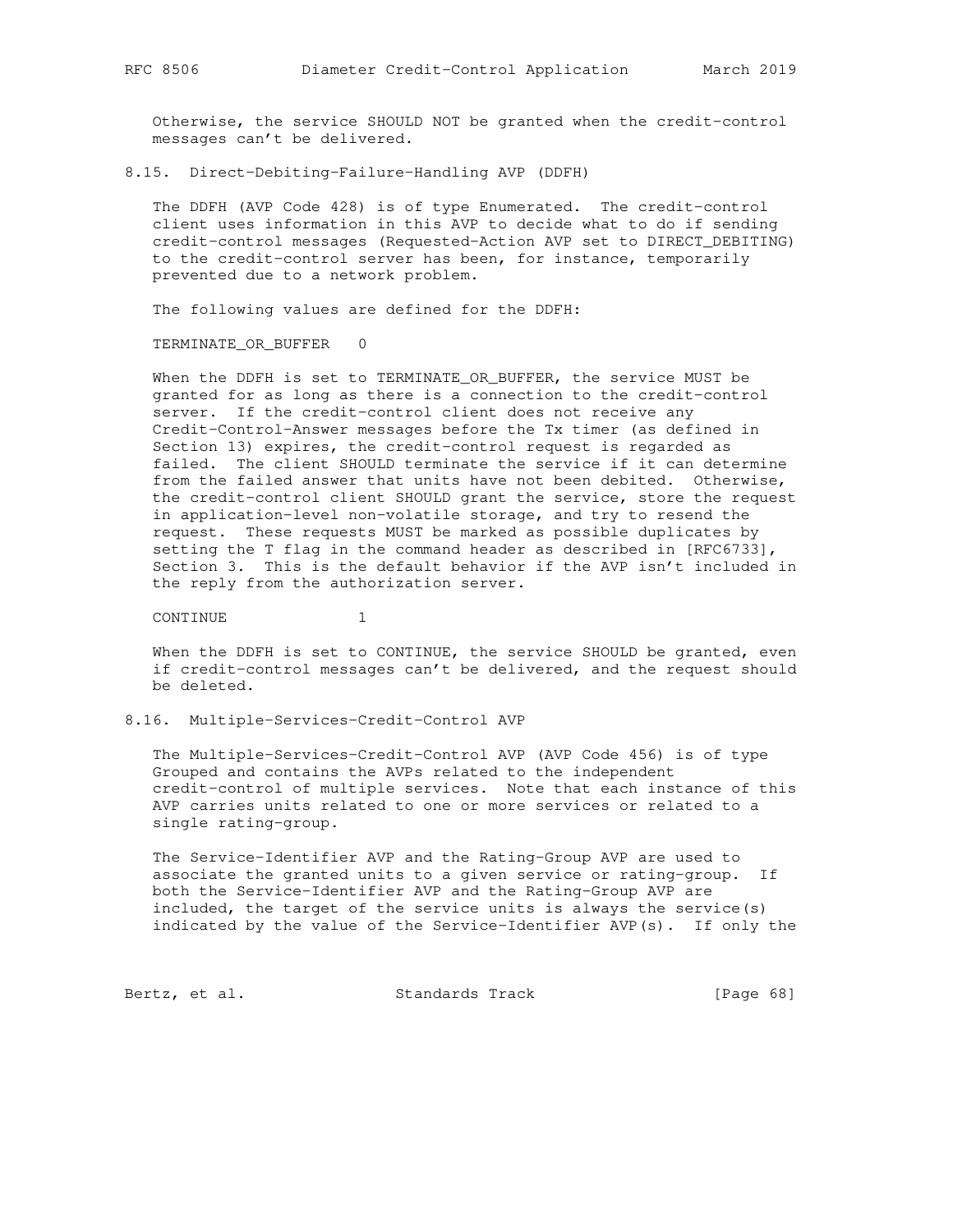Rating-Group AVP is present, the Multiple-Services-Credit-Control AVP relates to all the services that belong to the specified rating-group.

 The G-S-U-Pool-Reference AVP allows the server to specify a G-S-U-Pool-Identifier identifying a credit pool within which the units of the specified type are considered pooled. If a G-S-U-Pool- Reference AVP is present, then actual service units of the specified type MUST also be present. For example, if the G-S-U-Pool-Reference AVP specifies a CC-Unit-Type value of TIME (Section 8.32), then the CC-Time AVP MUST be present.

 The Requested-Service-Unit AVP MAY contain the amount of requested service units or the requested monetary value. It MUST be present in the initial interrogation and within the intermediate interrogations in which a new quota is requested. If the credit-control client does not include the Requested-Service-Unit AVP in a request command - because, for instance, it has determined that the end user terminated the service -- the server MUST debit the used amount from the user's account but MUST NOT return a new quota in the corresponding answer. The Validity-Time, Result-Code, and Final-Unit-Indication or QoS-Final-Unit-Indication AVPs MAY be present in a Credit-Control- Answer command as defined in Sections 5.1.2 and 5.6 for graceful service termination.

 When both the Tariff-Time-Change AVP and the Tariff-Change-Usage AVP are present, the server MUST include two separate instances of the Multiple-Services-Credit-Control AVP with the Granted-Service-Unit AVP associated to the same service-identifier and/or rating-group. Where the two quotas are associated to the same pool or to different pools, the credit-pooling mechanism defined in Section 5.1.2 applies. When the client is reporting used units before and after the tariff time change, it MUST use the Tariff-Change-Usage AVP inside the Used-Service-Unit AVP.

 A server not implementing the independent credit-control of multiple services MUST treat the Multiple-Services-Credit-Control AVP as an invalid AVP.

Bertz, et al. Standards Track [Page 69]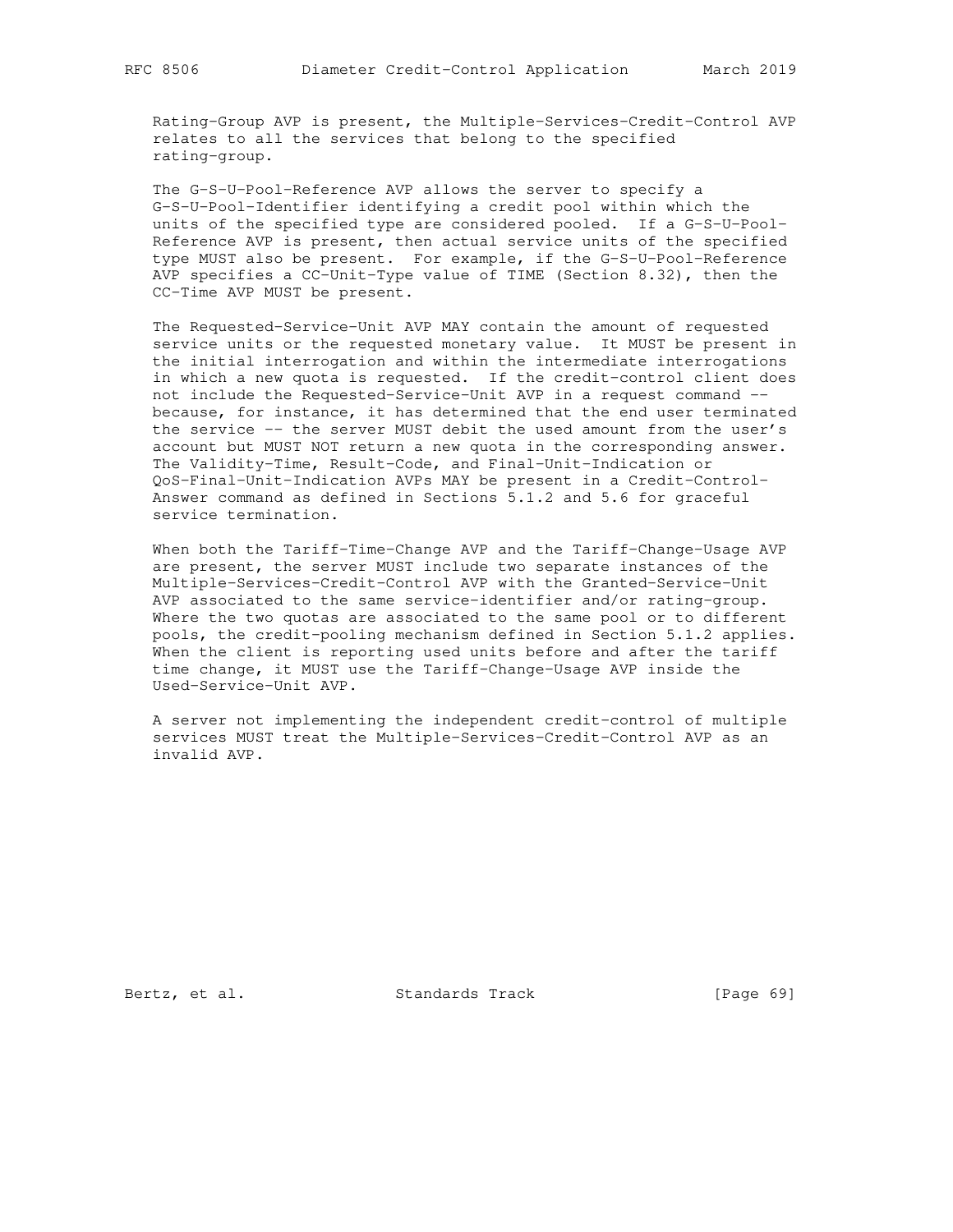The Multiple-Services-Credit-Control AVP is defined as follows (per grouped-avp-def as defined in [RFC6733]):

 Multiple-Services-Credit-Control ::= < AVP Header: 456 > [ Granted-Service-Unit ] [ Requested-Service-Unit ] \*[ Used-Service-Unit ] [ Tariff-Change-Usage ] \*[ Service-Identifier ] [ Rating-Group ] \*[ G-S-U-Pool-Reference ] [ Validity-Time ] [ Result-Code ] [ Final-Unit-Indication ] [ QoS-Final-Unit-Indication ]  $*$  [ AVP ]

8.17. Granted-Service-Unit AVP

 The Granted-Service-Unit AVP (AVP Code 431) is of type Grouped and contains the amount of units that the Diameter Credit-Control client can provide to the end user until the service must be released or the new Credit-Control-Request must be sent. A client is not required to implement all the unit types, and it must treat unknown or unsupported unit types in the Answer message as an incorrect CCA. In this case, the client MUST terminate the credit-control session and indicate the reason as DIAMETER\_BAD\_ANSWER in the Termination-Cause AVP.

 The Granted-Service-Unit AVP is defined as follows (per grouped-avp-def as defined in [RFC6733]):

```
 Granted-Service-Unit ::= < AVP Header: 431 >
               [ Tariff-Time-Change ]
               [ CC-Time ]
               [ CC-Money ]
               [ CC-Total-Octets ]
               [ CC-Input-Octets ]
               [ CC-Output-Octets ]
               [ CC-Service-Specific-Units ]
              *[ AVP ]
```
Bertz, et al. Standards Track [Page 70]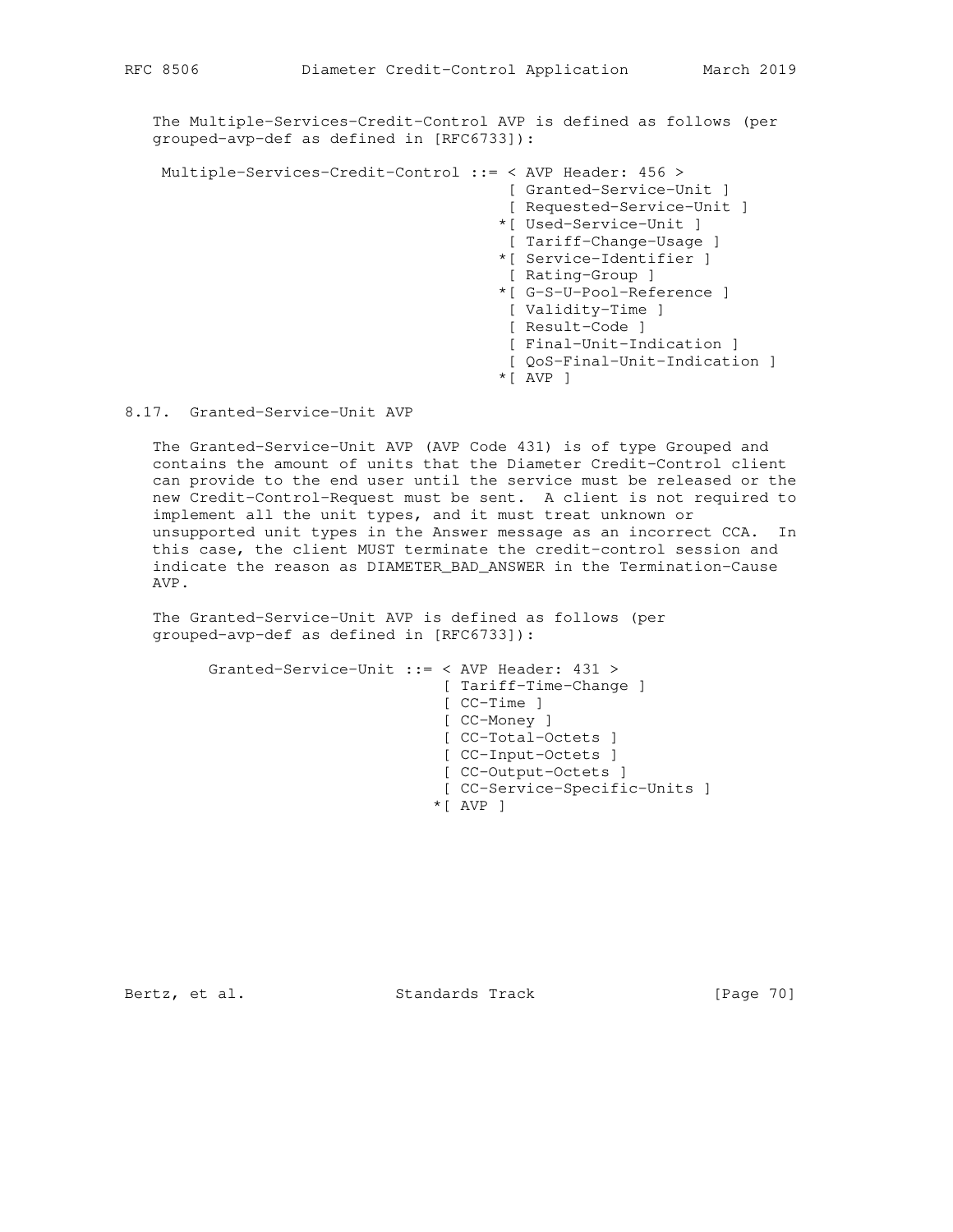## 8.18. Requested-Service-Unit AVP

 The Requested-Service-Unit AVP (AVP Code 437) is of type Grouped and contains the amount of requested units specified by the Diameter Credit-Control client. A server is not required to implement all the unit types, and it must treat unknown or unsupported unit types as invalid AVPs.

 The Requested-Service-Unit AVP is defined as follows (per grouped-avp-def as defined in [RFC6733]):

```
 Requested-Service-Unit ::= < AVP Header: 437 >
                 [ CC-Time ]
                  [ CC-Money ]
                 [ CC-Total-Octets ]
                 [ CC-Input-Octets ]
                 [ CC-Output-Octets ]
                 [ CC-Service-Specific-Units ]
               * [ AVP ]
```
## 8.19. Used-Service-Unit AVP

 The Used-Service-Unit AVP is of type Grouped (AVP Code 446) and contains the amount of used units measured from the point when the service became active or, if interim interrogations are used during the session, from the point when the previous measurement ended. Note: The value reported in a Used-Service-Unit AVP is not necessarily related to the grant provided in a Granted-Service-Unit AVP, e.g., the value in this AVP may exceed the value in the grant.

 The Used-Service-Unit AVP is defined as follows (per grouped-avp-def as defined in [RFC6733]):

```
 Used-Service-Unit ::= < AVP Header: 446 >
            [ Tariff-Change-Usage ]
            [ CC-Time ]
            [ CC-Money ]
            [ CC-Total-Octets ]
            [ CC-Input-Octets ]
            [ CC-Output-Octets ]
            [ CC-Service-Specific-Units ]
          * [ AVP ]
```
Bertz, et al. Standards Track [Page 71]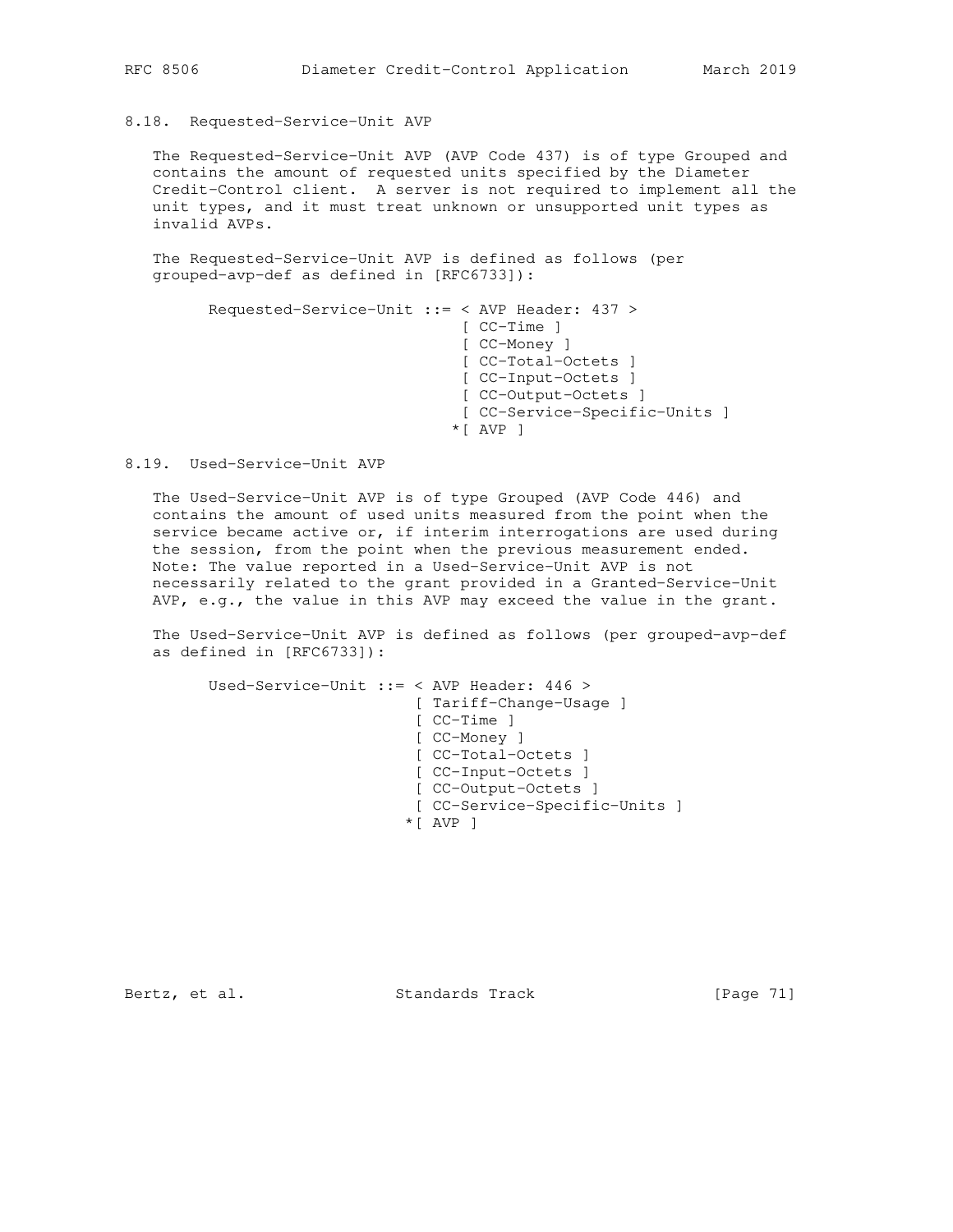## 8.20. Tariff-Time-Change AVP

 The Tariff-Time-Change AVP (AVP Code 451) is of type Time. It is sent from the server to the client and includes the time in seconds since January 1, 1900, 00:00 UTC, when the tariff of the service will be changed.

The tariff change mechanism is optional for the client and server, and it is not used for time-based services (Section 5). If a client does not support the tariff time change mechanism, it MUST treat the Tariff-Time-Change AVP in the Answer message as an incorrect CCA. In this case, the client terminates the credit-control session and indicates the reason as DIAMETER\_BAD\_ANSWER in the Termination-Cause AVP.

Omission of this AVP means that no tariff change is to be reported.

8.21. CC-Time AVP

 The CC-Time AVP (AVP Code 420) is of type Unsigned32 and indicates the length of the requested, granted, or used time in seconds.

8.22. CC-Money AVP

 The CC-Money AVP (AVP Code 413) is of type Grouped and specifies the monetary amount in the given currency. The Currency-Code AVP SHOULD be included. The CC-Money AVP is defined as follows (per grouped-avp-def as defined in [RFC6733]):

 CC-Money ::= < AVP Header: 413 > { Unit-Value } [ Currency-Code ]

## 8.23. CC-Total-Octets AVP

 The CC-Total-Octets AVP (AVP Code 421) is of type Unsigned64 and contains the total number of requested, granted, or used octets regardless of the direction (sent or received).

8.24. CC-Input-Octets AVP

 The CC-Input-Octets AVP (AVP Code 412) is of type Unsigned64 and contains the number of requested, granted, or used octets that can be / have been received from the end user.

Bertz, et al. Standards Track [Page 72]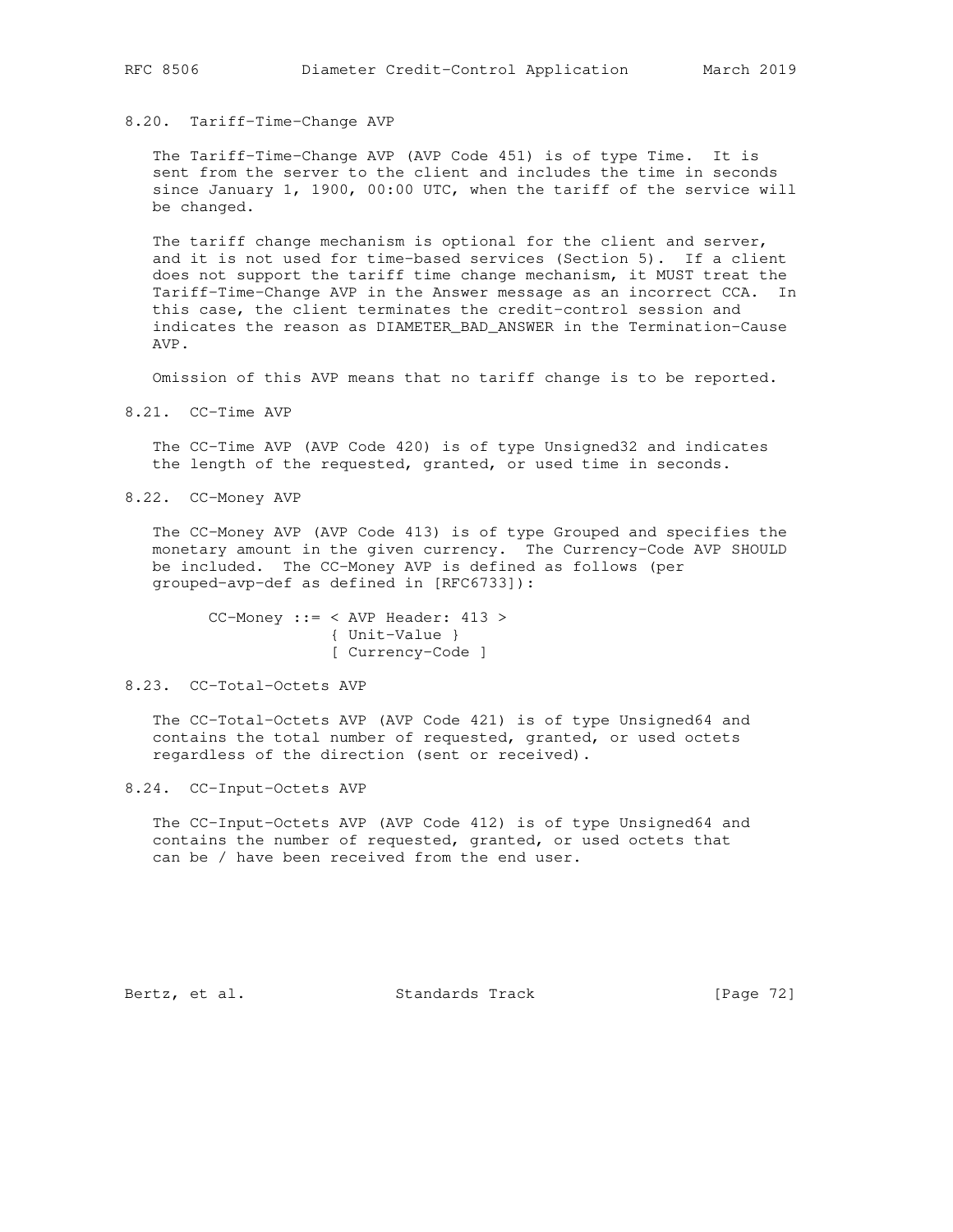8.25. CC-Output-Octets AVP

 The CC-Output-Octets AVP (AVP Code 414) is of type Unsigned64 and contains the number of requested, granted, or used octets that can be / have been sent to the end user.

8.26. CC-Service-Specific-Units AVP

 The CC-Service-Specific-Units AVP (AVP Code 417) is of type Unsigned64 and specifies the number of service-specific units  $(e.g.,$  number of events, points) given in a selected service. The service specific units always refer to the service identified in the Service- Identifier AVP (or Rating-Group AVP when the Multiple-Services- Credit-Control AVP is used).

8.27. Tariff-Change-Usage AVP

 The Tariff-Change-Usage AVP (AVP Code 452) is of type Enumerated and defines whether units are used before or after a tariff change, or whether the units straddled a tariff change during the reporting period. Omission of this AVP means that no tariff change has occurred.

 In addition, when present in Answer messages as part of the Multiple- Services-Credit-Control AVP, this AVP defines whether units are allocated to be used before or after a tariff change event.

 When the Tariff-Time-Change AVP is present, omission of this AVP in Answer messages means that the single-quota mechanism applies.

Tariff-Change-Usage can be set to one of the following values:

UNIT\_BEFORE\_TARIFF\_CHANGE 0

 When present in the Multiple-Services-Credit-Control AVP, this value indicates the amount of units allocated for use before a tariff change occurs.

 When present in the Used-Service-Unit AVP, this value indicates the amount of resource units used before a tariff change had occurred.

Bertz, et al. Standards Track [Page 73]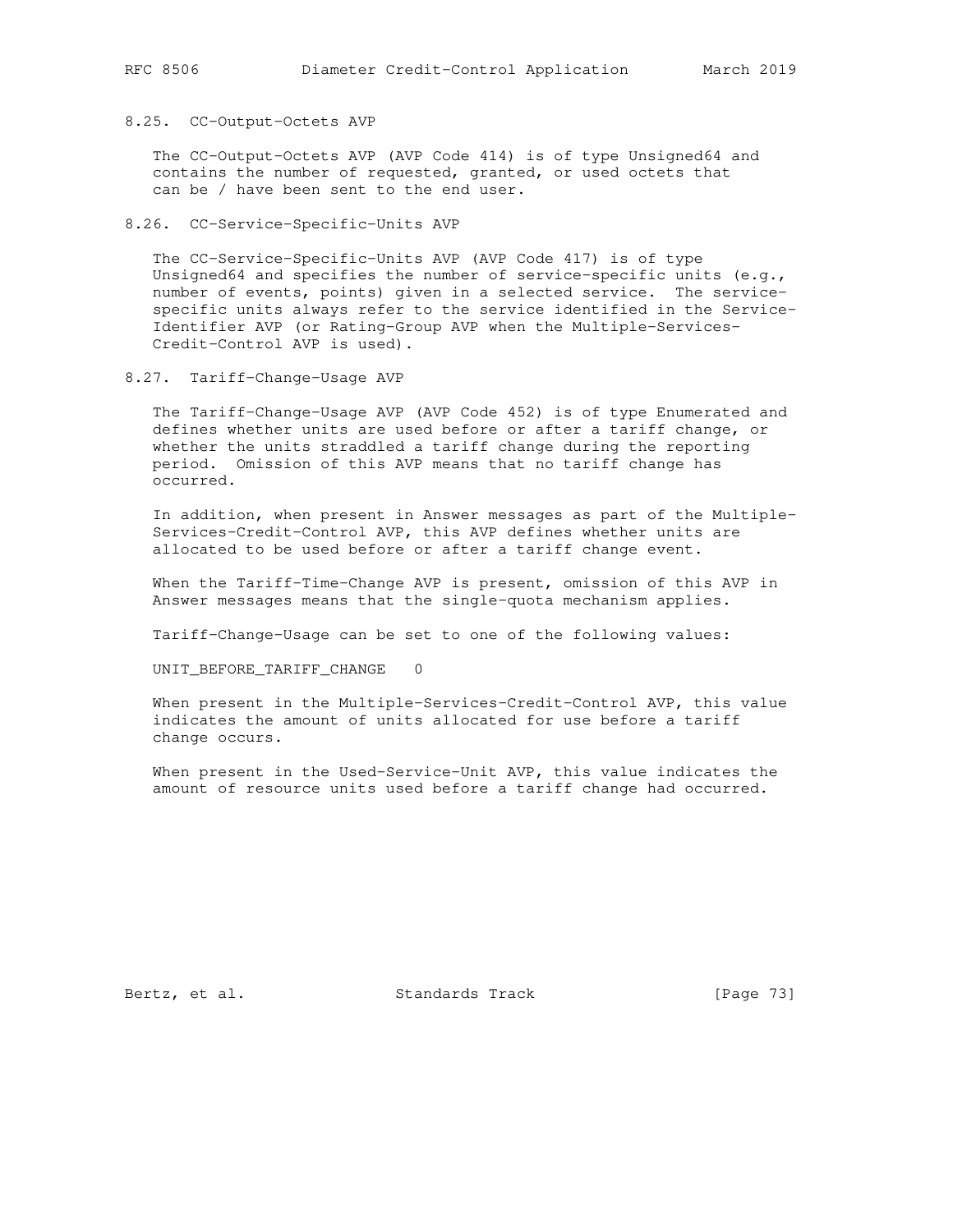UNIT\_AFTER\_TARIFF\_CHANGE 1

 When present in the Multiple-Services-Credit-Control AVP, this value indicates the amount of units allocated for use after a tariff change occurs.

 When present in the Used-Service-Unit AVP, this value indicates the amount of resource units used after a tariff change had occurred.

UNIT\_INDETERMINATE 2

 This value is to be used only in the Used-Service-Unit AVP and indicates the amount of resource units that straddle the tariff change (e.g., the metering process reports to the credit-control client in blocks of n octets, and one block straddled the tariff change).

8.28. Service-Identifier AVP

 The Service-Identifier AVP is of type Unsigned32 (AVP Code 439) and contains the identifier of a service. The specific service the request relates to is uniquely identified by the combination of the Service-Context-Id AVP and the Service-Identifier AVP.

A usage example of this AVP is illustrated in Appendix A.9.

8.29. Rating-Group AVP

 The Rating-Group AVP is of type Unsigned32 (AVP Code 432) and contains the identifier of a rating-group. All the services subject to the same rating type are part of the same rating-group. The specific rating-group the request relates to is uniquely identified by the combination of the Service-Context-Id AVP and the Rating-Group AVP.

A usage example of this AVP is illustrated in Appendix A.9.

8.30. G-S-U-Pool-Reference AVP

 The G-S-U-Pool-Reference AVP (AVP Code 457) is of type Grouped. It is used in the Credit-Control-Answer message and associates the Granted-Service-Unit AVP within which it appears with a credit pool within the session.

 The G-S-U-Pool-Identifier AVP specifies the credit pool from which credit is drawn for this unit type.

Bertz, et al. Standards Track [Page 74]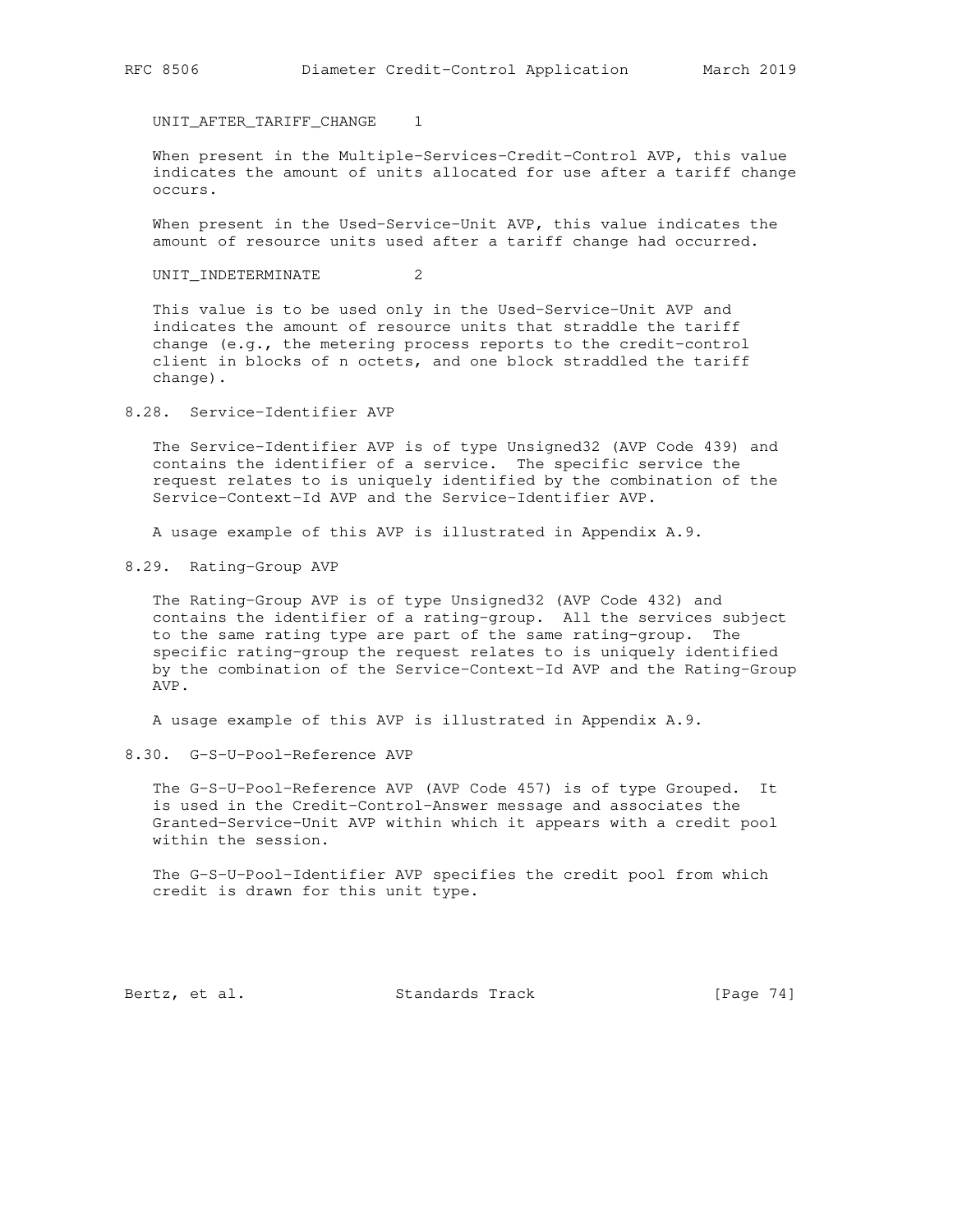The CC-Unit-Type AVP specifies the type of units for which credit is pooled.

 The Unit-Value AVP specifies the multiplier, which converts between service units of type CC-Unit-Type and abstract service units within the credit pool (and thus to service units of any other services or rating-groups associated with the same pool).

 The G-S-U-Pool-Reference AVP is defined as follows (per grouped-avp-def as defined in [RFC6733]):

```
 G-S-U-Pool-Reference ::= < AVP Header: 457 >
               { G-S-U-Pool-Identifier }
               { CC-Unit-Type }
               { Unit-Value }
```
8.31. G-S-U-Pool-Identifier AVP

 The G-S-U-Pool-Identifier AVP (AVP Code 453) is of type Unsigned32 and identifies a credit pool within the session.

8.32. CC-Unit-Type AVP

 The CC-Unit-Type AVP (AVP Code 454) is of type Enumerated and specifies the type of units considered to be pooled into a credit pool.

The following values are defined for the CC-Unit-Type AVP:

| TTMF.                  |   |
|------------------------|---|
| MONEY                  |   |
| TOTAL-OCTETS           | 2 |
| INPUT-OCTETS           | २ |
| OUTPUT-OCTETS          | 4 |
| SERVICE-SPECIFIC-UNITS | 5 |

8.33. Validity-Time AVP

 The Validity-Time AVP is of type Unsigned32 (AVP Code 448). It is sent from the credit-control server to the credit-control client. The Validity-Time AVP contains the validity time of the granted service units. The measurement of the Validity-Time is started upon receipt of the Credit-Control-Answer message containing this AVP. If the granted service units have not been consumed within the validity time specified in this AVP, the credit-control client MUST send a Credit-Control-Request message to the server, with CC-Request-Type set to UPDATE\_REQUEST. The value field of the Validity-Time AVP is given in seconds.

Bertz, et al. Standards Track [Page 75]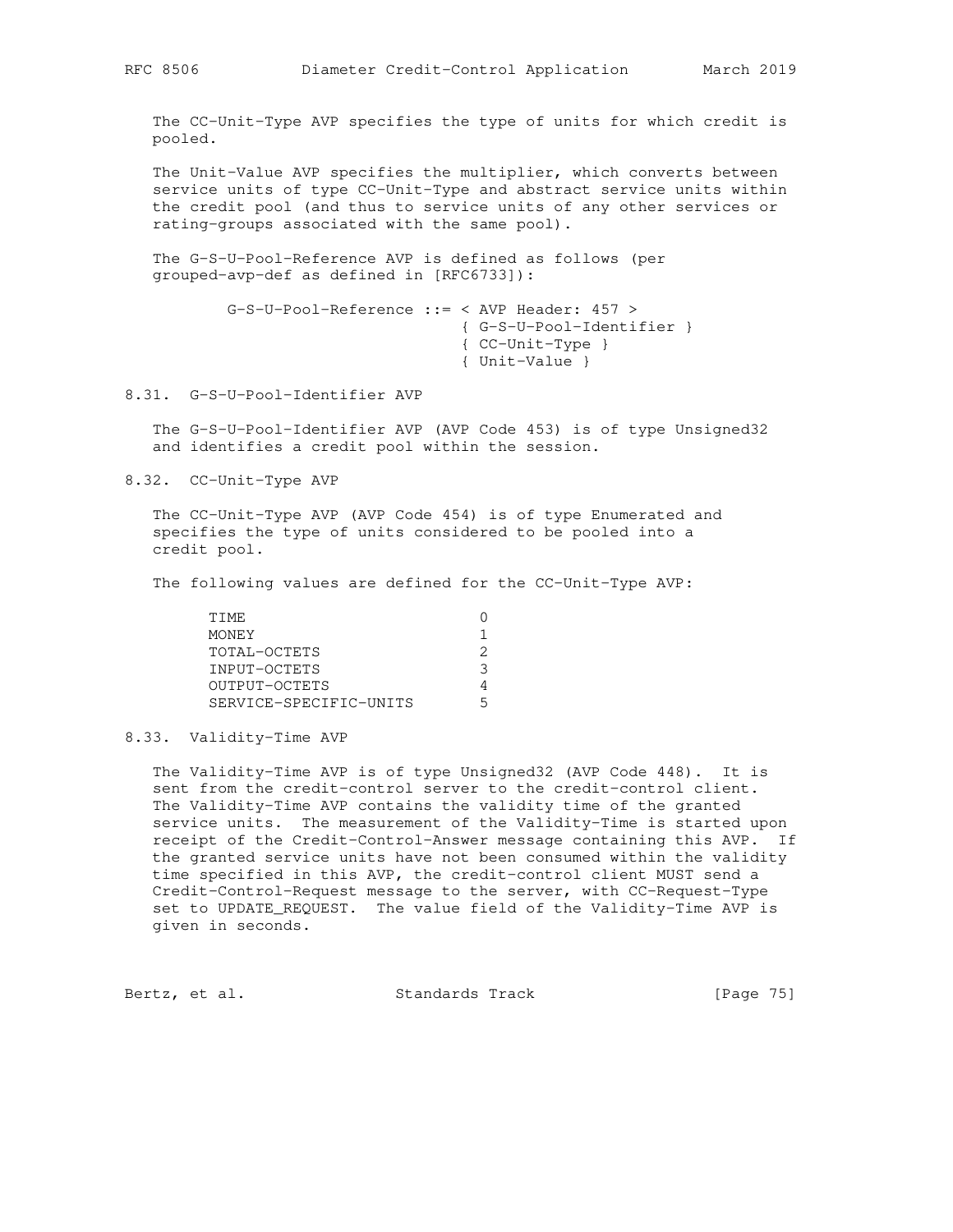The Validity-Time AVP is also used for graceful service termination (see Section 5.6) to indicate to the credit-control client how long the subscriber is allowed to use network resources after the specified action (i.e., REDIRECT or RESTRICT\_ACCESS) started. When the Validity-Time elapses, a new intermediate interrogation is sent to the server.

## 8.34. Final-Unit-Indication AVP

 The Final-Unit-Indication AVP (AVP Code 430) is of type Grouped and indicates that the Granted-Service-Unit AVP in the Credit-Control- Answer or in the AA-Answer contains the final units for the service. After these units have expired, the Diameter Credit-Control client is responsible for executing the action indicated in the Final-Unit- Action AVP (see Section 5.6).

 If more than one unit type is received in the Credit-Control-Answer, the unit type that first expired SHOULD cause the credit-control client to execute the specified action.

 In the first interrogation, the Final-Unit-Indication AVP with Final-Unit-Action set to REDIRECT or RESTRICT\_ACCESS can also be present with no Granted-Service-Unit AVP in the Credit-Control-Answer or in the AA-Answer. This indicates to the Diameter Credit-Control client that the client is to execute the specified action immediately. If the home service provider policy is to terminate the service, naturally, the server SHOULD return the appropriate transient failure (see Section 9.1) in order to implement the policy defined action.

 The Final-Unit-Action AVP defines the behavior of the Service Element when the user's account cannot cover the cost of the service and MUST always be present if the Final-Unit-Indication AVP is included in a command.

 If the Final-Unit-Action AVP is set to TERMINATE, the Final-Unit- Indication group AVP MUST NOT contain any other AVPs.

 If the Final-Unit-Action AVP is set to REDIRECT, the Redirect-Server AVP or the Redirect-Server-Extension AVP (at least one) MUST be present. The Restriction-Filter-Rule AVP or the Filter-Id AVP MAY be present in the Credit-Control-Answer message if the user is also allowed to access other services that are not accessible through the address given in the Redirect-Server AVP.

 If the Final-Unit-Action AVP is set to RESTRICT\_ACCESS, either the Restriction-Filter-Rule AVP or the Filter-Id AVP SHOULD be present.

Bertz, et al. Standards Track [Page 76]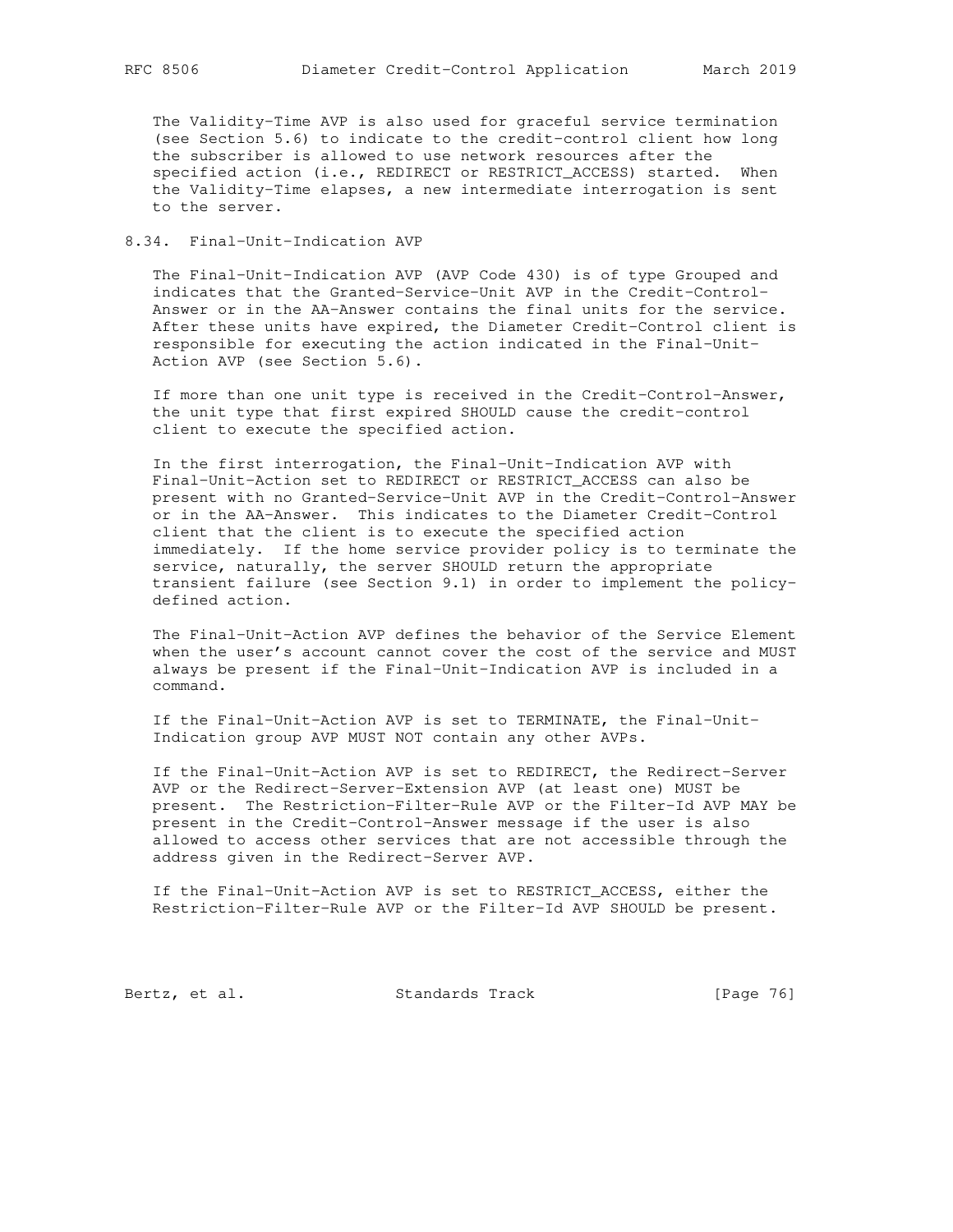The Filter-Id AVP is defined in [RFC7155]. The Filter-Id AVP can be used to reference an IP filter list installed in the access device by means other than the Diameter Credit-Control application, e.g., locally configured or configured by another entity.

 If the Final-Unit-Action AVP is set to REDIRECT and the type of server is not one of the enumerations in the Redirect-Address-Type AVP, then the QoS-Final-Unit-Indication AVP SHOULD be used together with the Redirect-Server-Extension AVP instead of the Final-Unit- Indication AVP.

 If the Final-Unit-Action AVP is set to RESTRICT\_ACCESS or REDIRECT and the classification of the restricted traffic cannot be expressed using an IPFilterRule, or if actions (e.g., QoS) other than just allowing traffic need to be enforced, then the QoS-Final-Unit- Indication AVP SHOULD be used instead of the Final-Unit-Indication AVP. However, if the credit-control server wants to preserve backward compatibility with credit-control clients that support only [RFC4006], the Final-Unit-Indication AVP SHOULD be used together with the Filter-Id AVP.

 The Final-Unit-Indication AVP is defined as follows (per grouped-avp-def as defined in [RFC6733]):

```
 Final-Unit-Indication ::= < AVP Header: 430 >
                { Final-Unit-Action }
               *[ Restriction-Filter-Rule ]
               *[ Filter-Id ]
                [ Redirect-Server ]
```
8.35. Final-Unit-Action AVP

 The Final-Unit-Action AVP (AVP Code 449) is of type Enumerated and indicates to the credit-control client the action to be taken when the user's account cannot cover the service cost.

Final-Unit-Action can be set to one of the following values:

TERMINATE 0

 The credit-control client MUST terminate the service session. This is the default handling, applicable whenever the credit-control client receives an unsupported Final-Unit-Action value, and it MUST be supported by all the Diameter Credit-Control client implementations conforming to this specification.

Bertz, et al. Standards Track [Page 77]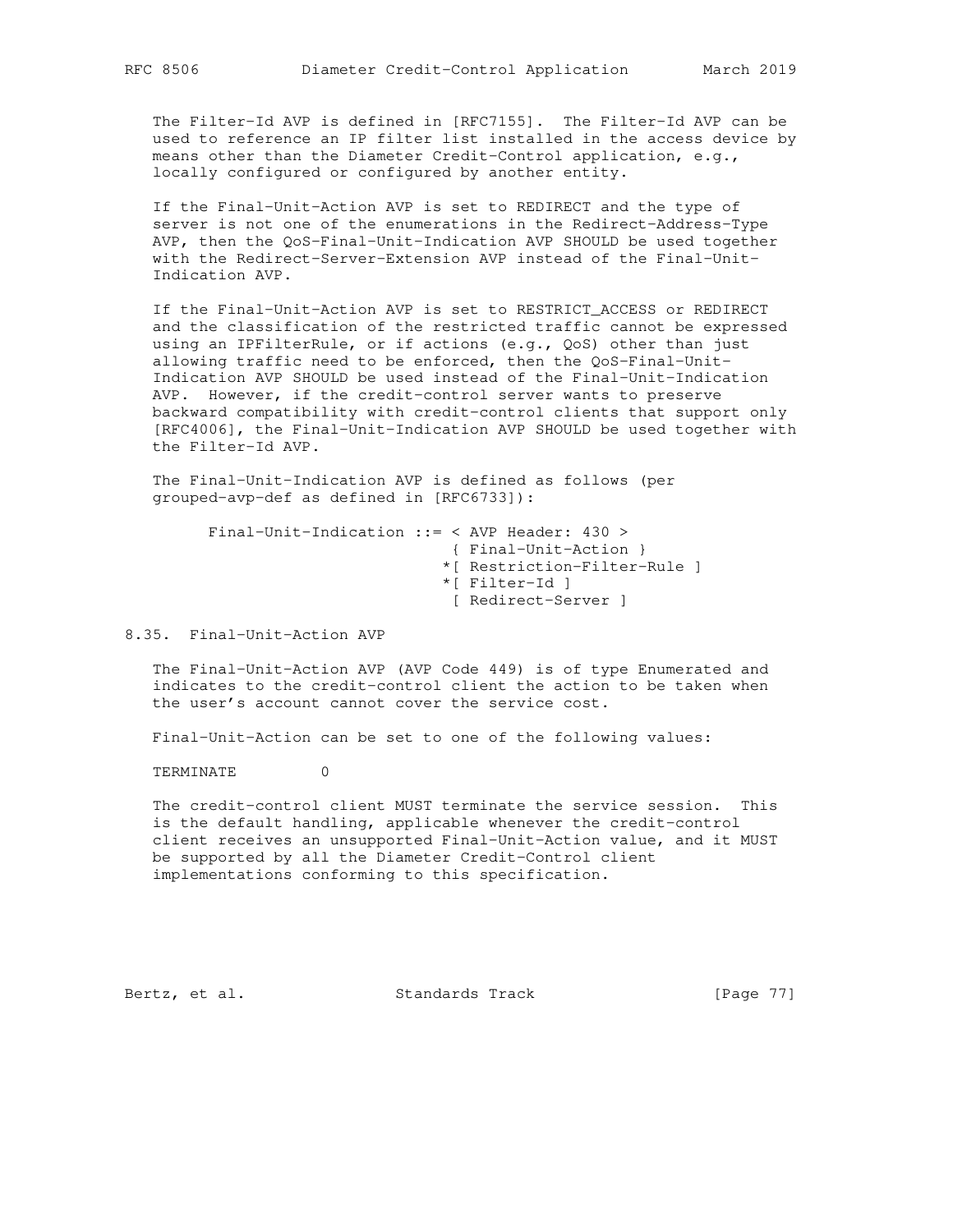REDIRECT 1

 The Service Element MUST redirect the user to the address specified in the Redirect-Server-Address AVP or one of the AVPs included in the Redirect-Server-Extension AVP. The redirect action is defined in Section 5.6.2.

RESTRICT\_ACCESS 2

 The access device MUST restrict the user's access according to the filter AVPs contained in the applied Grouped AVP: according to IP packet filters defined in the Restriction-Filter-Rule AVP, according to the packet classifier filters defined in the Filter-Rule AVP, or according to the packet filters identified by the Filter-Id AVP. All of the packets not matching any restriction filters (see Section 5.6.3) MUST be dropped.

8.36. Restriction-Filter-Rule AVP

 The Restriction-Filter-Rule AVP (AVP Code 438) is of type IPFilterRule and provides filter rules corresponding to services that are to remain accessible even if there are no more service units granted. The access device has to configure the specified filter rules for the subscriber and MUST drop all the packets not matching these filters. Zero, one, or more such AVPs MAY be present in a Credit-Control-Answer message or in an AA-Answer message.

8.37. Redirect-Server AVP

 The Redirect-Server AVP (AVP Code 434) is of type Grouped and contains the address information of the redirect server (e.g., HTTP redirect server, SIP Server) with which the end user is to be connected when the account cannot cover the service cost. It MUST be present when the Final-Unit-Action AVP is set to REDIRECT.

 The Redirect-Server AVP is defined as follows (per grouped-avp-def as defined in [RFC6733]):

 Redirect-Server ::= < AVP Header: 434 > { Redirect-Address-Type } { Redirect-Server-Address }

Bertz, et al. Standards Track [Page 78]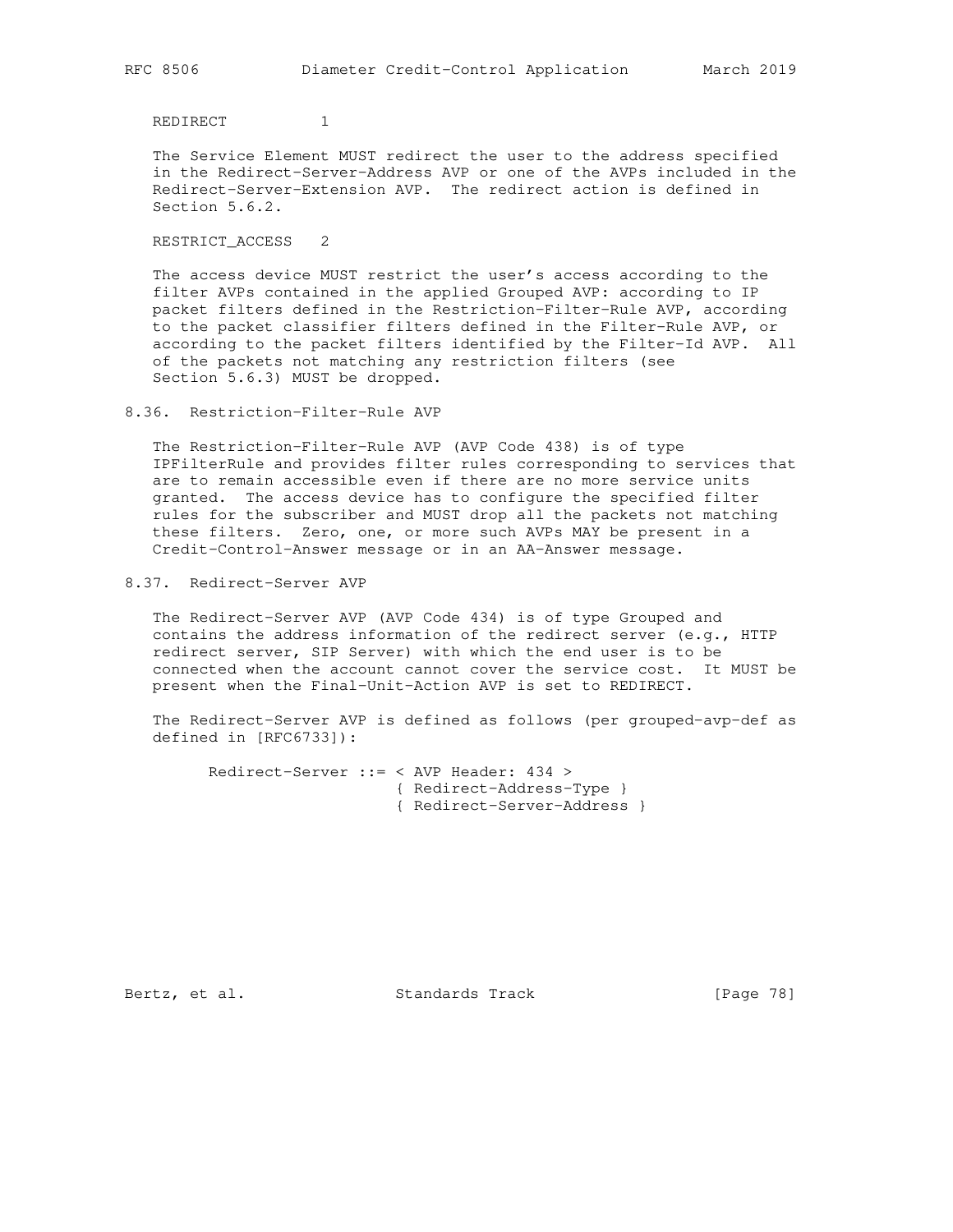8.38. Redirect-Address-Type AVP

 The Redirect-Address-Type AVP (AVP Code 433) is of type Enumerated and defines the address type of the address given in the Redirect- Server-Address AVP.

Redirect-Address-Type can be set to one of the following values:

IPv4 Address 0

 The address type is in the form of a "dotted-decimal" IPv4 address, as defined in [RFC791].

IPv6 Address 1

 The address type is in the form of an IPv6 address, as defined in [RFC4291]. The address MUST conform to the textual representation of the address according to [RFC5952].

 Because [RFC5952] is more restrictive than the "RFC 3513" format required by [RFC4006], some legacy implementations may not be compliant with the new requirements. Accordingly, implementations receiving this AVP MAY be liberal in the textual IPv6 representations that are accepted, without raising an error.

URL 2

 The address type is in the form of a Uniform Resource Locator, as defined in [RFC3986].

SIP URI 3

 The address type is in the form of a SIP Uniform Resource Identifier, as defined in [RFC3261].

8.39. Redirect-Server-Address AVP

 The Redirect-Server-Address AVP (AVP Code 435) is of type UTF8String and defines the address of the redirect server (e.g., HTTP redirect server, SIP Server) with which the end user is to be connected when the account cannot cover the service cost.

Bertz, et al. Standards Track [Page 79]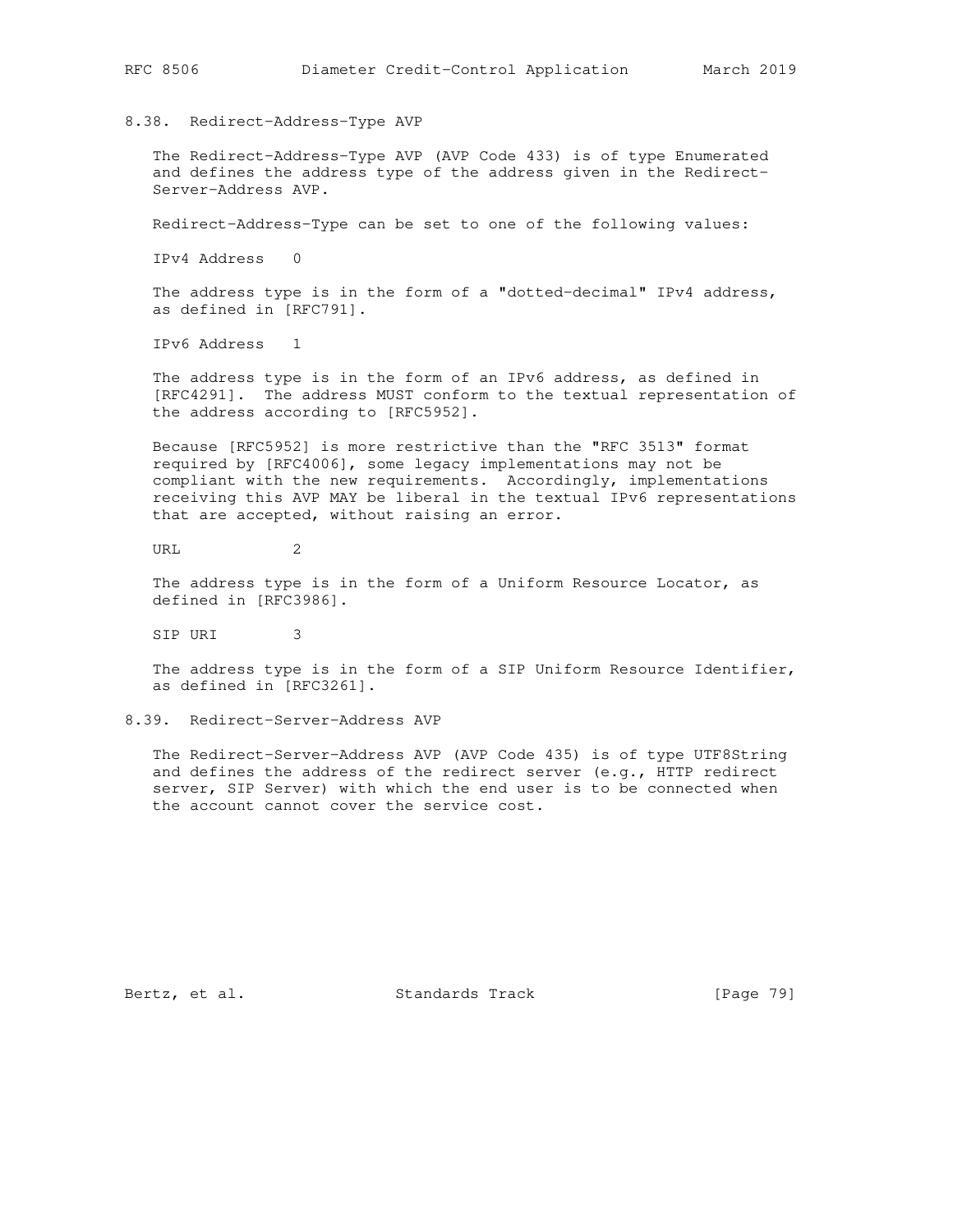### 8.40. Multiple-Services-Indicator AVP

 The Multiple-Services-Indicator AVP (AVP Code 455) is of type Enumerated and indicates whether the Diameter Credit-Control client is capable of handling multiple services independently within a (sub-)session. The absence of this AVP means that independent credit-control of multiple services is not supported.

 A server not implementing the independent credit-control of multiple services MUST treat the Multiple-Services-Indicator AVP as an invalid AVP.

 The following values are defined for the Multiple-Services-Indicator AVP:

MULTIPLE\_SERVICES\_NOT\_SUPPORTED 0

 The client does not support independent credit-control of multiple services within a (sub-)session.

MULTIPLE\_SERVICES\_SUPPORTED 1

 The client supports independent credit-control of multiple services within a (sub-)session.

8.41. Requested-Action AVP

 The Requested-Action AVP (AVP Code 436) is of type Enumerated and contains the requested action being sent in a Credit-Control-Request command where the CC-Request-Type is set to EVENT\_REQUEST. The following values are defined for the Requested-Action AVP:

DIRECT\_DEBITING 0

 This indicates a request to decrease the end user's account according to information specified in the Requested-Service-Unit AVP and/or Service-Identifier AVP (additional rating information may be included in service-specific AVPs or in the Service-Parameter-Info AVP). The Granted-Service-Unit AVP in the Credit-Control-Answer command contains the debited units.

Bertz, et al. Standards Track [Page 80]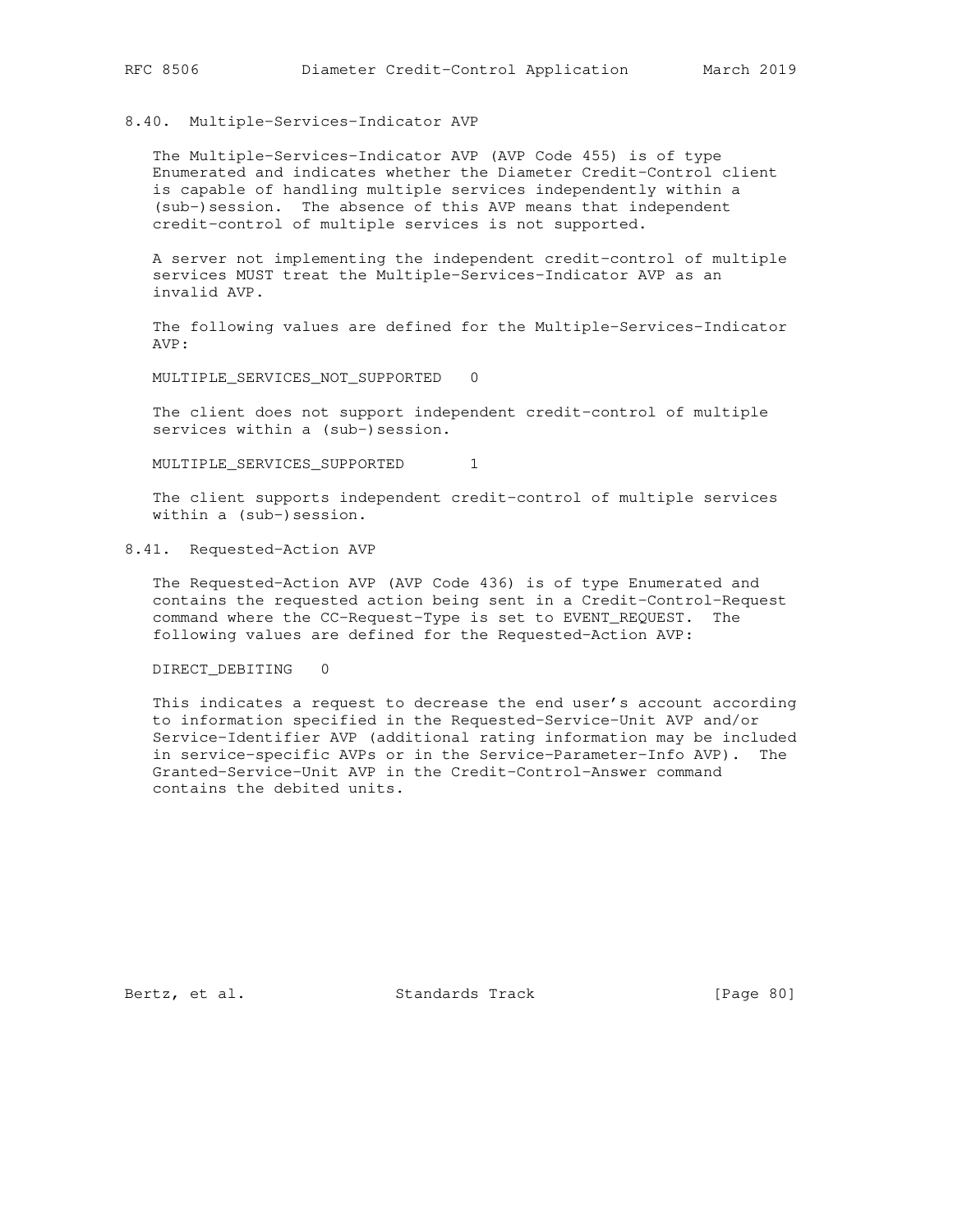REFUND\_ACCOUNT 1

 This indicates a request to increase the end user's account according to information specified in the Requested-Service-Unit AVP and/or Service-Identifier AVP (additional rating information may be included in service-specific AVPs or in the Service-Parameter-Info AVP). The Granted-Service-Unit AVP in the Credit-Control-Answer command contains the refunded units.

CHECK\_BALANCE 2

 This indicates a balance-check request. In this case, the checking of the account balance is done without any credit reservations from the account. The Check-Balance-Result AVP in the Credit-Control- Answer command contains the result of the balance check.

PRICE\_ENQUIRY 3

 This indicates a price-inquiry request. In this case, neither checking of the account balance nor reservation from the account will be done; only the price of the service will be returned in the Cost-Information AVP in the Credit-Control-Answer command.

8.42. Service-Context-Id AVP

 The Service-Context-Id AVP is of type UTF8String (AVP Code 461) and contains a unique identifier of the Diameter Credit-Control service specific document (as defined in Section 4.1.2) that applies to the request. This is an identifier allocated by the service provider, the Service Element manufacturer, or a standardization body, and MUST uniquely identify a given Diameter Credit-Control service-specific document. The format of the Service-Context-Id is:

"service-context" "@" "domain"

service-context = Token

The Token is an arbitrary string of characters and digits.

 "domain" represents the entity that allocated the Service-Context-Id. It can be ietf.org, 3gpp.org, etc. if the identifier is allocated by a standardization body, or it can be the Fully Qualified Domain Name (FQDN) of the service provider (e.g., provider.example.com) or the vendor (e.g., vendor.example.com) if the identifier is allocated by a private entity.

 This AVP SHOULD be placed as close to the Diameter header as possible.

Bertz, et al. Standards Track [Page 81]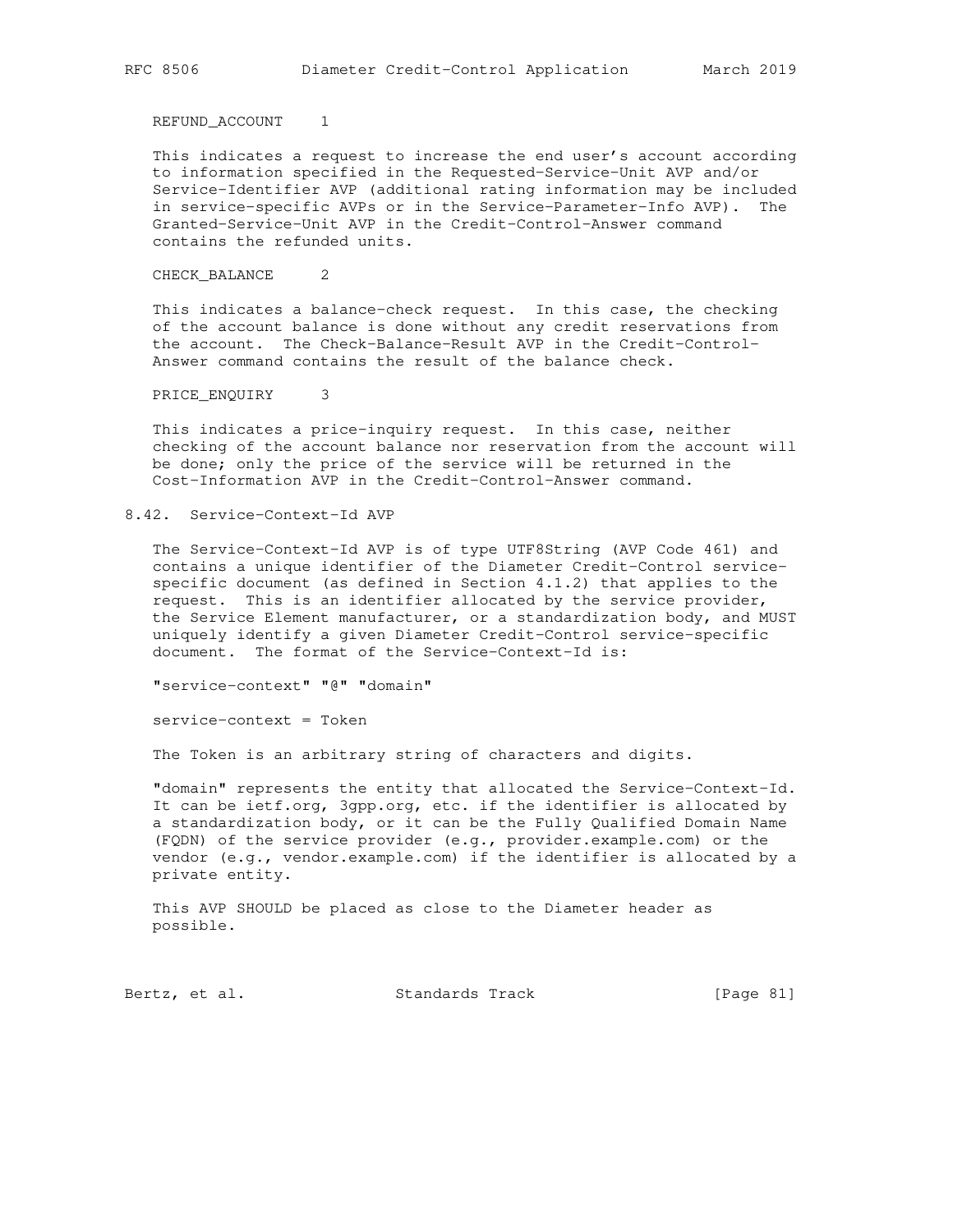Service-specific documents that are for private use only (i.e., for one provider's own use, where no interoperability is deemed useful) may define private identifiers without a need for coordination. However, when interoperability is desired, coordination of the identifiers via, for example, publication of an informational RFC is RECOMMENDED in order to make the Service-Context-Id AVP globally available.

# 8.43. Service-Parameter-Info AVP

 The Service-Parameter-Info AVP (AVP Code 440) is of type Grouped and contains service-specific information used for price calculation or rating. The Service-Parameter-Type AVP defines the service parameter type, and the Service-Parameter-Value AVP contains the parameter value. The actual contents of these AVPs are not within the scope of this document and SHOULD be defined in another Diameter application, in standards written by other standardization bodies, or in service specific documentation.

 In the case of an unknown service request (e.g., unknown Service- Parameter-Type), the corresponding Answer message MUST contain the error code DIAMETER\_RATING\_FAILED. A Credit-Control-Answer message with this error MUST contain one or more Failed-AVP AVPs containing the Service-Parameter-Info AVPs that caused the failure.

 The Service-Parameter-Info AVP is defined as follows (per grouped-avp-def as defined in [RFC6733]):

> Service-Parameter-Info ::= < AVP Header: 440 > { Service-Parameter-Type } { Service-Parameter-Value }

#### 8.44. Service-Parameter-Type AVP

 The Service-Parameter-Type AVP is of type Unsigned32 (AVP Code 441) and defines the type of the service-event-specific parameter  $(e,q, r)$  it can be the end-user location or service name). The different parameters and their types are service specific, and the meanings of these parameters are not defined in this document. Whoever allocates the Service-Context-Id (i.e., a unique identifier of a service specific document) is also responsible for assigning Service- Parameter-Type values for the service and ensuring their uniqueness within the given service. The Service-Parameter-Value AVP contains the value associated with the service parameter type.

Bertz, et al. Standards Track [Page 82]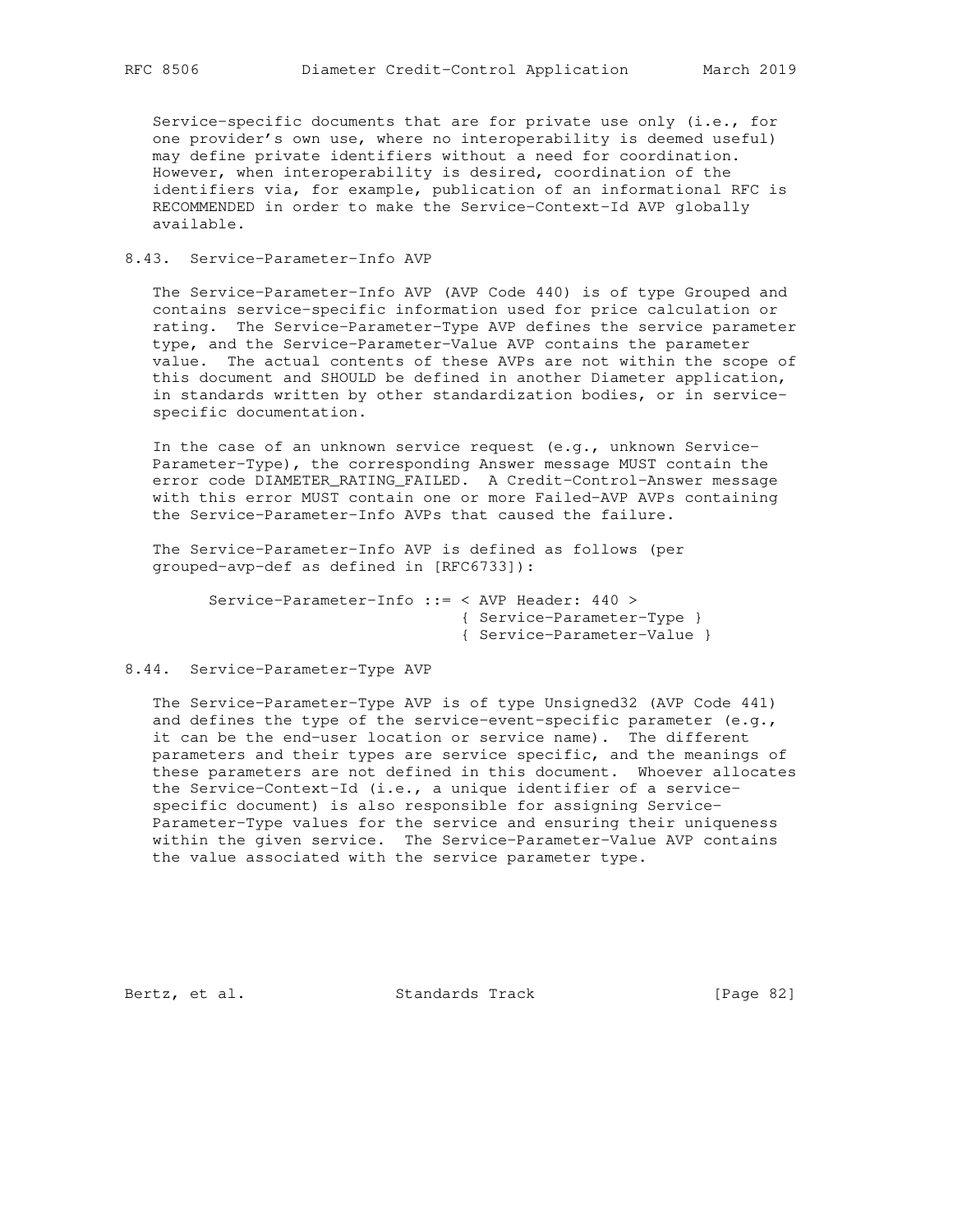8.45. Service-Parameter-Value AVP

 The Service-Parameter-Value AVP is of type OctetString (AVP Code 442) and contains the value of the service parameter type.

8.46. Subscription-Id AVP

 The Subscription-Id AVP (AVP Code 443) is used to identify the end user's subscription and is of type Grouped. The Subscription-Id AVP includes a Subscription-Id-Data AVP that holds the identifier and a Subscription-Id-Type AVP that defines the identifier type.

 The Subscription-Id AVP is defined as follows (per grouped-avp-def as defined in [RFC6733]):

```
 Subscription-Id ::= < AVP Header: 443 >
         { Subscription-Id-Type }
          { Subscription-Id-Data }
```
8.47. Subscription-Id-Type AVP

 The Subscription-Id-Type AVP (AVP Code 450) is of type Enumerated, and it is used to determine which type of identifier is carried by the Subscription-Id AVP.

 This specification defines the following subscription identifiers. However, new Subscription-Id-Type values can be assigned by IANA as defined in Section 12. A server MUST implement all the Subscription- Id-Type values required to perform credit authorization for the services it supports, including possible future values. Unknown or unsupported Subscription-Id-Type values MUST be treated according to the 'M' flag rule, as defined in [RFC6733].

END\_USER\_E164 0

The identifier is in international E.164 format (e.g., MSISDN), according to the ITU-T E.164 numbering plan defined in [E164] and [CE164].

END\_USER\_IMSI 1

 The identifier is in IMSI format, according to the ITU-T E.212 identification plan as defined in [E212] and [CE212].

END\_USER\_SIP\_URI 2

The identifier is in the form of a SIP URI, as defined in [RFC3261].

Bertz, et al. Standards Track [Page 83]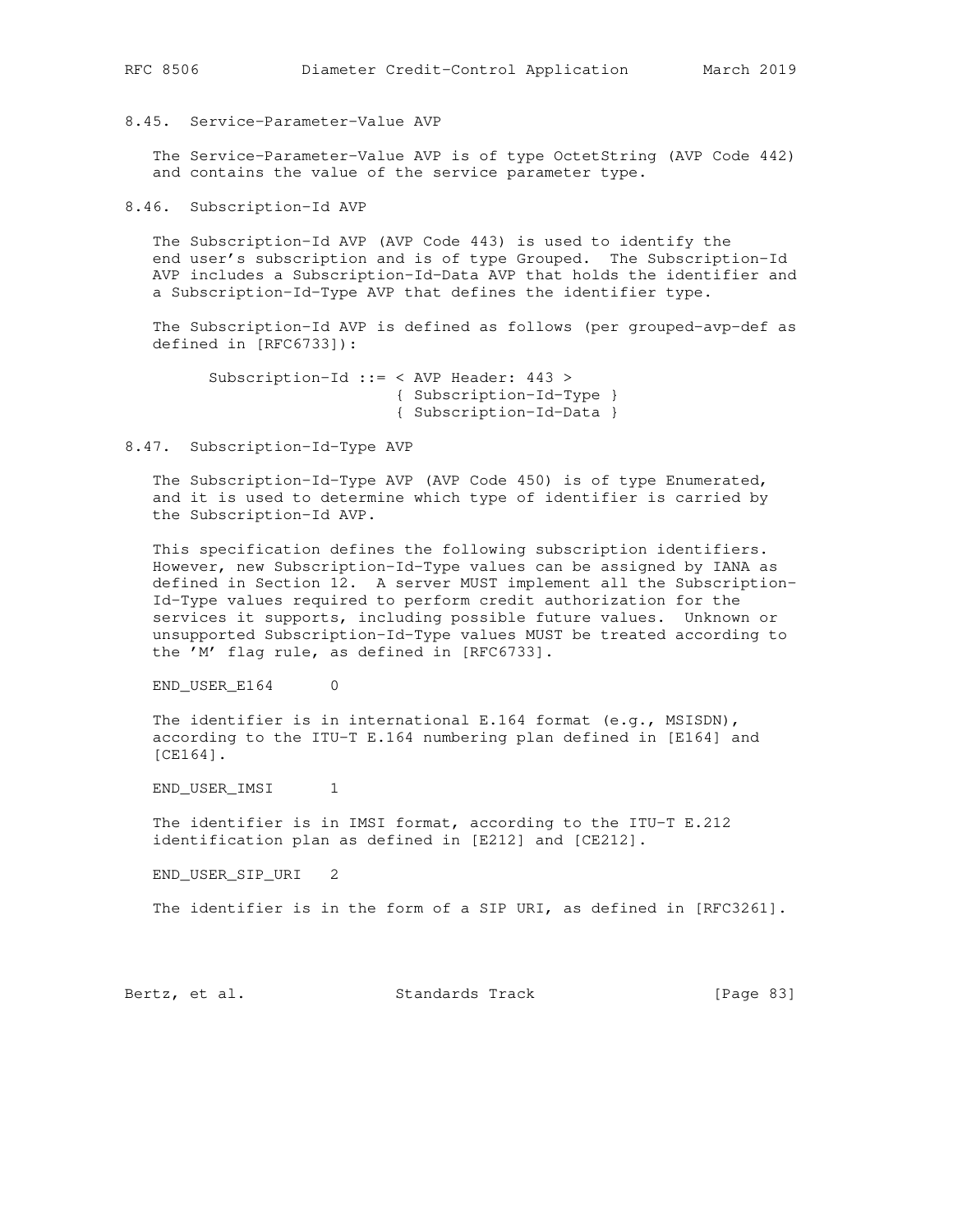END\_USER\_NAI 3

 The identifier is in the form of a Network Access Identifier, as defined in [RFC7542].

END\_USER\_PRIVATE 4

The identifier is a credit-control server private identifier.

8.48. Subscription-Id-Data AVP

 The Subscription-Id-Data AVP (AVP Code 444) is used to identify the end user and is of type UTF8String. The Subscription-Id-Type AVP defines which type of identifier is used.

8.49. User-Equipment-Info AVP

 The User-Equipment-Info AVP (AVP Code 458) is of type Grouped and allows the credit-control client to indicate the identity and capability of the terminal the subscriber is using for the connection to the network.

 The User-Equipment-Info AVP is defined as follows (per grouped-avp-def as defined in [RFC6733]):

> User-Equipment-Info ::= < AVP Header: 458 > { User-Equipment-Info-Type } { User-Equipment-Info-Value }

8.50. User-Equipment-Info-Type AVP

 The User-Equipment-Info-Type AVP is of type Enumerated (AVP Code 459) and defines the type of user equipment information contained in the User-Equipment-Info-Value AVP.

 This specification defines the following user equipment types. However, new User-Equipment-Info-Type values can be assigned by IANA as defined in Section 12.

IMEISV 0

 The identifier contains the International Mobile Equipment Identifier and Software Version (IMEISV) in the IMEISV format according to 3GPP TS 23.003 [TGPPIMEI].

Bertz, et al. Standards Track [Page 84]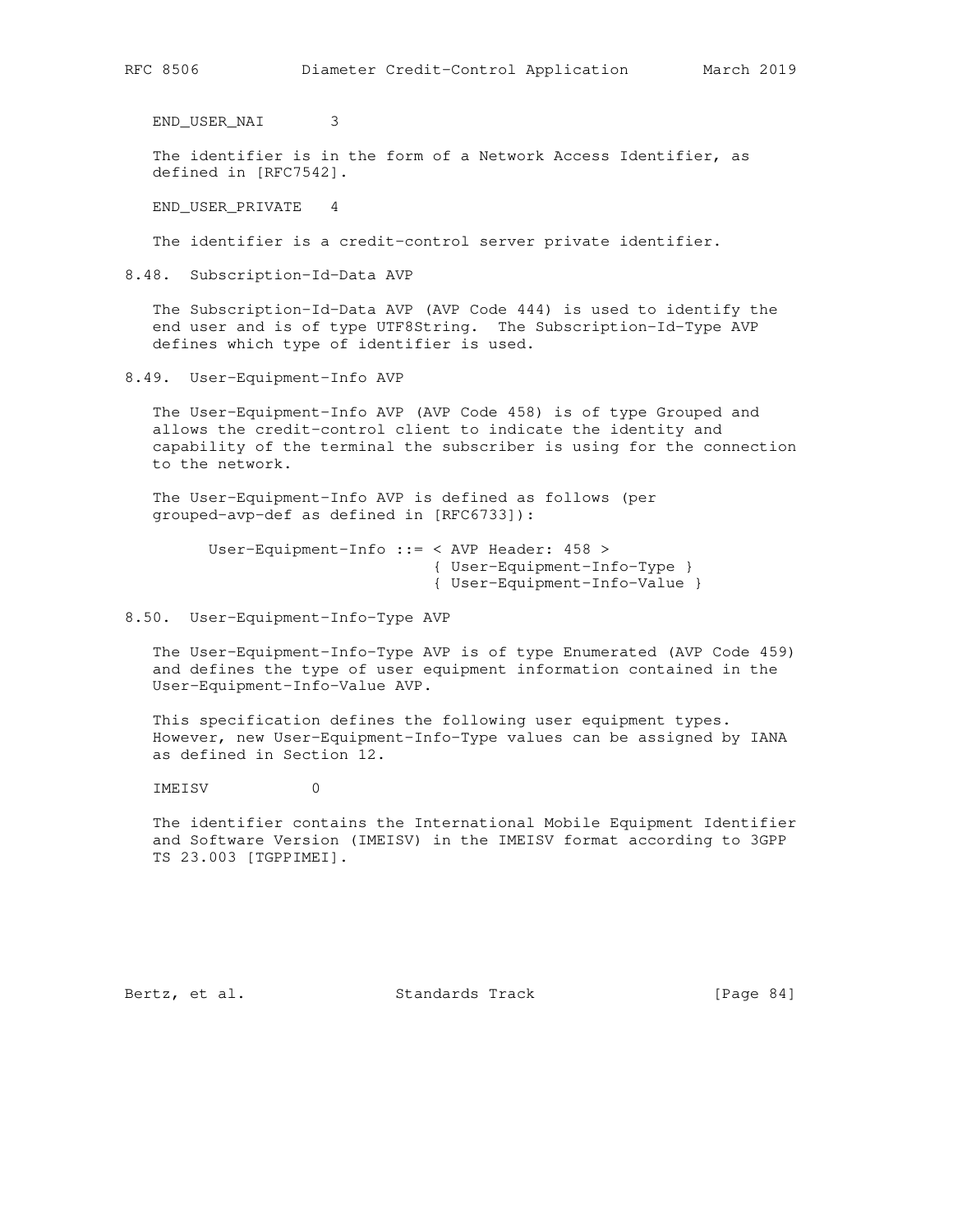MAC 1

 The 48-bit Media Access Control (MAC) address is formatted as described in Section 3.21 of [RFC3580].

EUI64 2

 The 64-bit identifier used to identify the hardware instance of the product, as defined in [EUI64].

MODIFIED\_EUI64 3

 There are a number of types of terminals that have identifiers other than the International Mobile Equipment Identifier (IMEI), IEEE 802 MACs, or EUI-64. These identifiers can be converted to modified EUI-64 format as described in [RFC4291] or by using some other methods referred to in the service-specific documentation.

8.51. User-Equipment-Info-Value AVP

 The User-Equipment-Info-Value AVP (AVP Code 460) is of type OctetString. The User-Equipment-Info-Type AVP defines which type of identifier is used.

### 8.52. User-Equipment-Info-Extension AVP

 The User-Equipment-Info-Extension AVP (AVP Code 653) is of type Grouped and allows the credit-control client to indicate the identity and capability of the terminal the subscriber is using for the connection to the network. If the type of the equipment is one of the enumerated User-Equipment-Info-Type AVP values, then the credit-control client SHOULD send the information in the User-Equipment-Info AVP, in addition to or instead of the User-Equipment-Info-Extension AVP. This is done in order to preserve backward compatibility with credit-control servers that support only [RFC4006]. Exactly one AVP MUST be included inside the User-Equipment-Info-Extension AVP.

Bertz, et al. Standards Track [Page 85]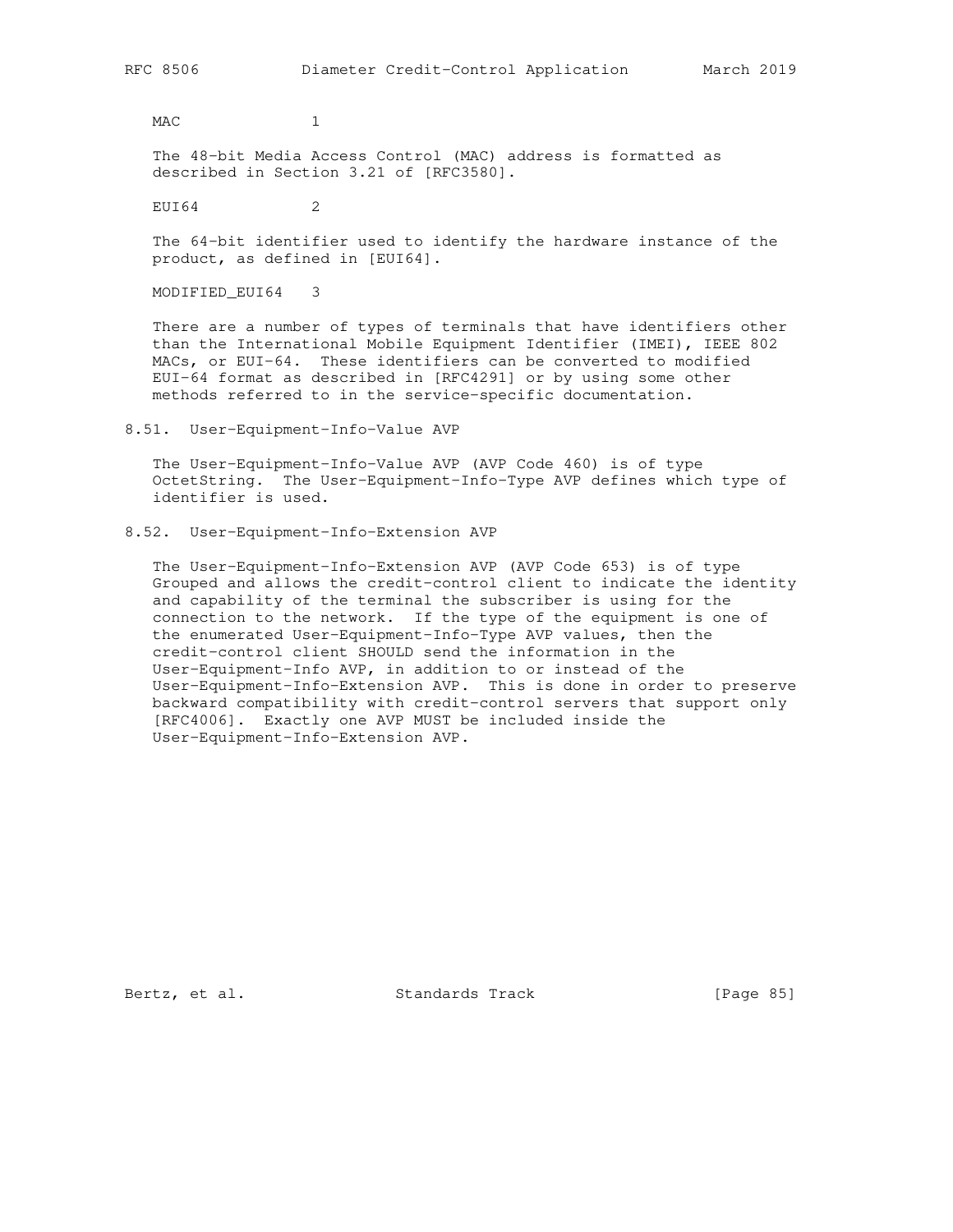The User-Equipment-Info-Extension AVP is defined as follows (per grouped-avp-def as defined in [RFC6733]):

 User-Equipment-Info-Extension ::= < AVP Header: 653 > [ User-Equipment-Info-IMEISV ] [ User-Equipment-Info-MAC ] [ User-Equipment-Info-EUI64 ] [ User-Equipment-Info-ModifiedEUI64 ] [ User-Equipment-Info-IMEI ] [ AVP ]

8.53. User-Equipment-Info-IMEISV AVP

 The User-Equipment-Info-IMEISV AVP (AVP Code 654) is of type OctetString. The User-Equipment-Info-IMEISV AVP contains the International Mobile Equipment Identifier and Software Version in the IMEISV format according to 3GPP TS 23.003 [TGPPIMEI].

8.54. User-Equipment-Info-MAC AVP

 The User-Equipment-Info-MAC AVP (AVP Code 655) is of type OctetString. The User-Equipment-Info-MAC AVP contains the 48-bit MAC address; the MAC address is formatted as described in Section 4.1.7.8 of [RFC5777].

8.55. User-Equipment-Info-EUI64 AVP

 The User-Equipment-Info-EUI64 AVP (AVP Code 656) is of type OctetString. The User-Equipment-Info-EUI64 AVP contains the 64-bit identifier used to identify the hardware instance of the product, as defined in [EUI64].

8.56. User-Equipment-Info-ModifiedEUI64 AVP

 The User-Equipment-Info-ModifiedEUI64 AVP (AVP Code 657) is of type OctetString. There are a number of types of terminals that have identifiers other than IMEI, IEEE 802 MACs, or EUI-64. These identifiers can be converted to modified EUI-64 format as described in [RFC4291] or by using some other methods referred to in the service-specific documentation. The User-Equipment-Info- ModifiedEUI64 AVP contains such identifiers.

8.57. User-Equipment-Info-IMEI AVP

 The User-Equipment-Info-IMEI AVP (AVP Code 658) is of type OctetString. The User-Equipment-Info-IMEI AVP contains the International Mobile Equipment Identifier in the IMEI format according to 3GPP TS 23.003 [TGPPIMEI].

Bertz, et al. Standards Track [Page 86]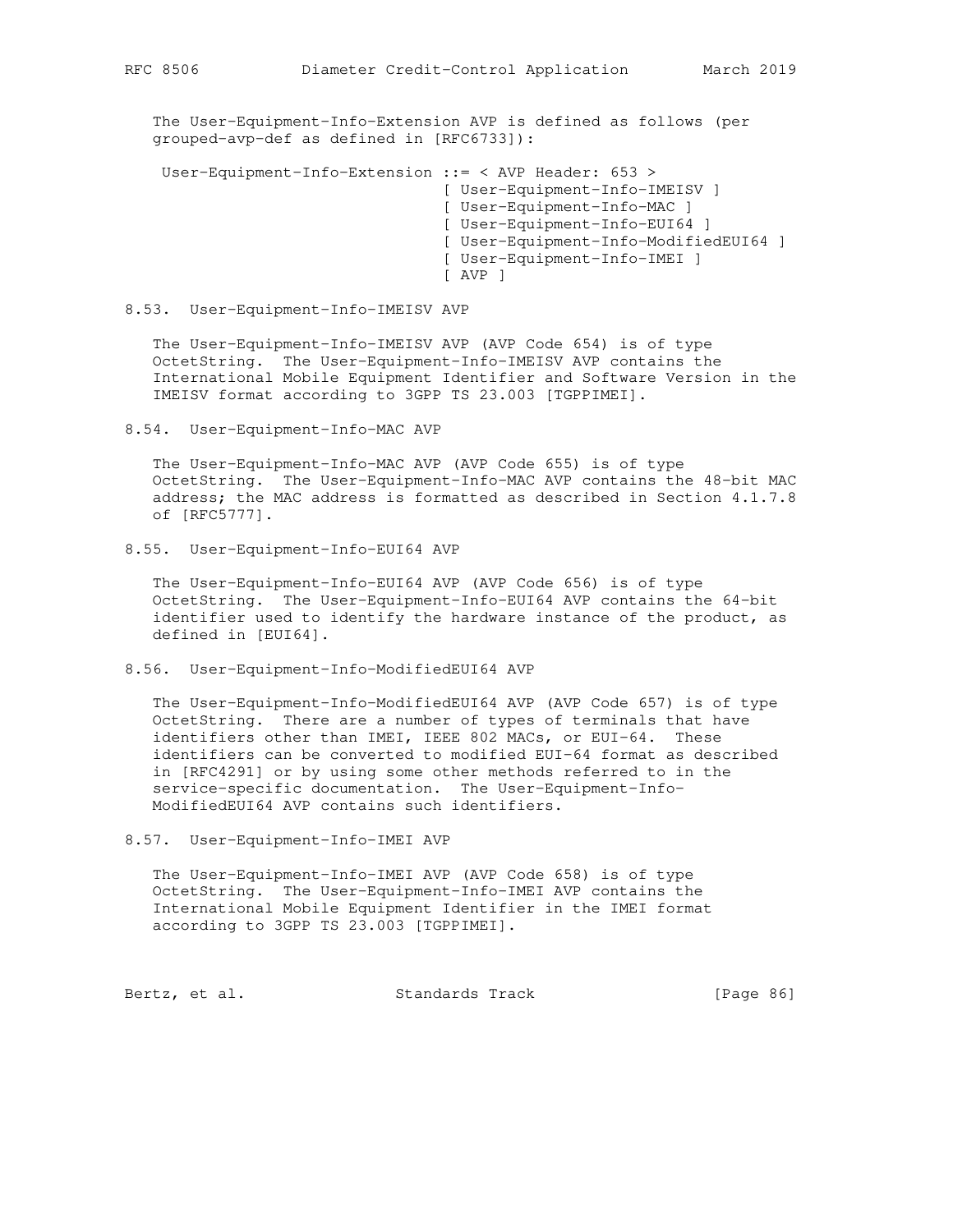# 8.58. Subscription-Id-Extension AVP

 The Subscription-Id-Extension AVP (AVP Code 659) is used to identify the end user's subscription and is of type Grouped. The Subscription-Id-Extension group AVP MUST include an AVP holding the subscription identifier. The type of this included AVP indicates the type of the subscription identifier. For each of the enumerated values of the Subscription-Id-Type AVP, there is a corresponding sub-AVP for use within the Subscription-Id-Extension group AVP. If a new identifier type is required, a corresponding new sub-AVP SHOULD be defined for use within the Subscription-Id-Extension group AVP.

 If full backward compatibility with [RFC4006] is required, then the Subscription-Id AVP MUST be used to indicate identifier types enumerated in the Subscription-Id-Type AVP, whereas the Subscription- Id-Extension AVP MUST be used only for newly defined identifier types. If full backward compatibility with [RFC4006] is not required, then the Subscription-Id-Extension AVP MAY be used to carry the existing identifier types. In this case, the Subscription-Id- Extension AVP MAY be sent together with the Subscription-Id AVP.

 Exactly one sub-AVP MUST be included inside the Subscription-Id- Extension AVP.

 The Subscription-Id-Extension AVP is defined as follows (per grouped-avp-def as defined in [RFC6733]):

> Subscription-Id-Extension ::= < AVP Header: 659 > [ Subscription-Id-E164 ] [ Subscription-Id-IMSI ] [ Subscription-Id-SIP-URI ] [ Subscription-Id-NAI ] [ Subscription-Id-Private ] [ AVP ]

8.59. Subscription-Id-E164 AVP

 The Subscription-Id-E164 AVP (AVP Code 660) is of type UTF8String. The Subscription-Id-E164 AVP contains the international E.164 format (e.g., MSISDN), according to the ITU-T E.164 numbering plan defined in [E164] and [CE164].

8.60. Subscription-Id-IMSI AVP

 The Subscription-Id-IMSI AVP (AVP Code 661) is of type UTF8String. The Subscription-Id-IMSI AVP contains the IMSI format, according to the ITU-T E.212 identification plan as defined in [E212] and [CE212].

Bertz, et al. Standards Track [Page 87]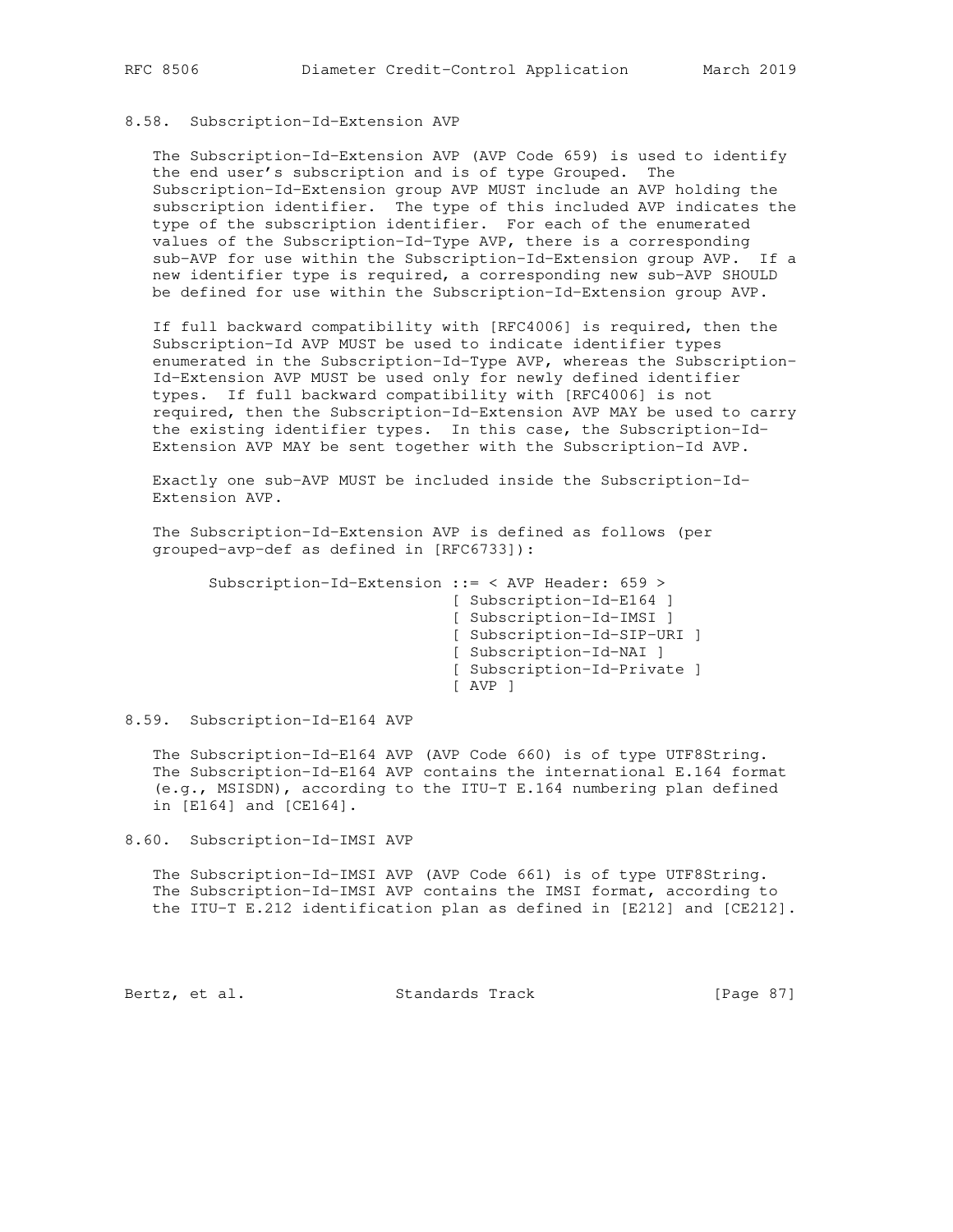8.61. Subscription-Id-SIP-URI AVP

 The Subscription-Id-SIP-URI AVP (AVP Code 662) is of type UTF8String. The Subscription-Id-SIP-URI AVP contains the identifier in the form of a SIP URI, as defined in [RFC3261].

8.62. Subscription-Id-NAI AVP

 The Subscription-Id-NAI AVP (AVP Code 663) is of type UTF8String. The Subscription-Id-NAI AVP contains the identifier in the form of a Network Access Identifier, as defined in [RFC7542].

8.63. Subscription-Id-Private AVP

 The Subscription-Id-Private AVP (AVP Code 664) is of type UTF8String. The Subscription-Id-Private AVP contains a credit-control server private identifier.

8.64. Redirect-Server-Extension AVP

 The Redirect-Server-Extension AVP (AVP Code 665) is of type Grouped and contains the address information of the redirect server (e.g., HTTP redirect server, SIP Server) with which the end user is to be connected when the account cannot cover the service cost. It MUST be present inside the QoS-Final-Unit-Indication AVP when the Final-Unit- Action AVP is set to REDIRECT. If the type of the redirect server is one of the enumerated values of the Redirect-Address-Type AVP, then the credit-control server SHOULD send the information in the Redirect-Server AVP, in addition to or instead of the Redirect- Server-Extension AVP. This is done in order to preserve backward compatibility with credit-control clients that support only [RFC4006]. Exactly one AVP MUST be included inside the Redirect- Server-Extension AVP.

 The Redirect-Server-Extension AVP is defined as follows (per grouped-avp-def as defined in [RFC6733]):

 Redirect-Server-Extension ::= < AVP Header: 665 > [ Redirect-Address-IPAddress ] [ Redirect-Address-URL ] [ Redirect-Address-SIP-URI ] [ AVP ]

Bertz, et al. Standards Track [Page 88]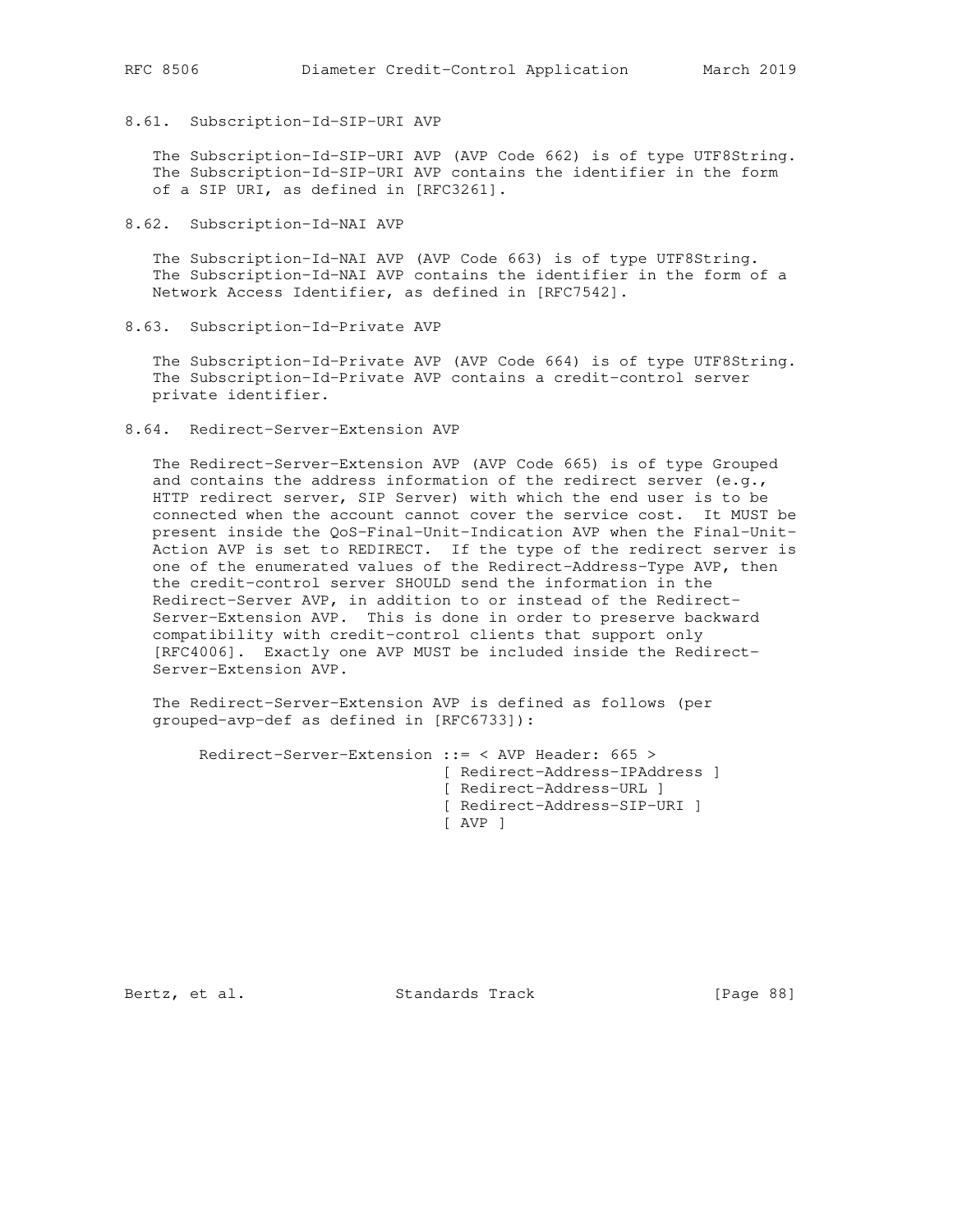# 8.65. Redirect-Address-IPAddress AVP

 The Redirect-Address-IPAddress AVP (AVP Code 666) is of type Address and defines the IPv4 or IPv6 address of the redirect server with which the end user is to be connected when the account cannot cover the service cost.

When encoded as an IPv6 address in 16 bytes, the IPv4-mapped IPv6 format [RFC4291] MAY be used to indicate an IPv4 address.

 The interpretation of Redirect-Address-IPAddress by the Diameter Credit-Control client is a matter of local policy.

8.66. Redirect-Address-URL AVP

 The Redirect-Address-URL AVP (AVP Code 667) is of type UTF8String and defines the address of the redirect server with which the end user is to be connected when the account cannot cover the service cost. The address type is in the form of a Uniform Resource Locator, as defined in [RFC3986]. Note that individual URL schemes may restrict the contents of the UTF8String.

8.67. Redirect-Address-SIP-URI AVP

 The Redirect-Address-SIP-URI AVP (AVP Code 668) is of type UTF8String and defines the address of the redirect server with which the end user is to be connected when the account cannot cover the service cost. The address type is in the form of a SIP Uniform Resource Identifier, as defined in [RFC3261].

## 8.68. QoS-Final-Unit-Indication AVP

 The QoS-Final-Unit-Indication AVP (AVP Code 669) is of type Grouped and indicates that the Granted-Service-Unit AVP in the Credit-Control-Answer or in the AA-Answer contains the final units for the service. After these units have expired, the Diameter Credit-Control client is responsible for executing the action indicated in the Final-Unit-Action AVP (see Section 5.6).

 If more than one unit type is received in the Credit-Control-Answer, the unit type that first expired SHOULD cause the credit-control client to execute the specified action.

 In the first interrogation, the QoS-Final-Unit-Indication AVP with Final-Unit-Action set to REDIRECT or RESTRICT\_ACCESS can also be present with no Granted-Service-Unit AVP in the Credit-Control-Answer or in the AA-Answer. This indicates to the Diameter Credit-Control client that the client is to execute the specified action

Bertz, et al. Standards Track [Page 89]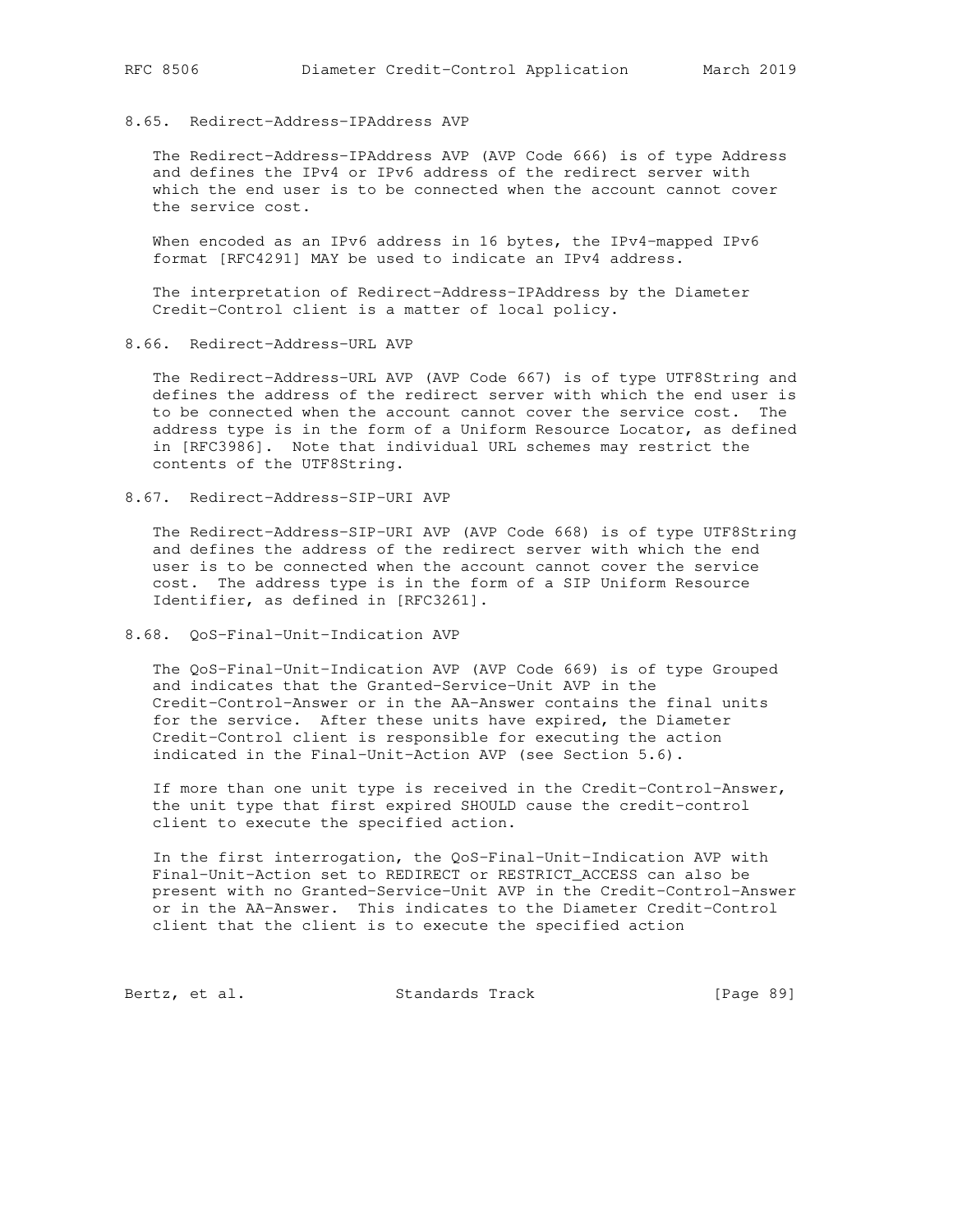immediately. If the home service provider policy is to terminate the service, naturally, the server SHOULD return the appropriate transient failure (see Section 9.1) in order to implement the policy-defined action.

 The Final-Unit-Action AVP defines the behavior of the Service Element when the user's account cannot cover the cost of the service and MUST always be present if the QoS-Final-Unit-Indication AVP is included in a command.

 If the Final-Unit-Action AVP is set to TERMINATE, the QoS-Final-Unit- Indication group AVP MUST NOT contain any other AVPs.

 If the Final-Unit-Action AVP is set to REDIRECT, then the Redirect- Server-Extension AVP MUST be present. The Filter-Rule AVP or the Filter-Id AVP MAY be present in the Credit-Control-Answer message if the user is also allowed to access other services that are not accessible through the address given in the Redirect-Server-Extension AVP or if access to these services needs to be limited in some way  $(e.g., QoS)$ .

 If the Final-Unit-Action AVP is set to RESTRICT\_ACCESS, either the Filter-Rule AVP or the Filter-Id AVP SHOULD be present.

 The Filter-Rule AVP is defined in [RFC5777]. The Filter-Rule AVP can be used to define a specific combination of a condition and an action. If used only with traffic conditions, it should define which traffic should be allowed when no more service units are granted. However, if QoS or treatment information exists in the AVP, these actions should be executed, e.g., limiting the allowed traffic with certain QoS information. When multiple Filter-Rule AVPs exist, precedence should be determined as defined in [RFC5777].

 The Filter-Id AVP is defined in [RFC7155]. The Filter-Id AVP can be used to reference an IP filter list installed in the access device by means other than the Diameter Credit-Control application, e.g., locally configured or configured by another entity.

 If the Final-Unit-Action AVP is (1) set to TERMINATE, (2) set to RESTRICT\_ACCESS and the action required is to allow only traffic that could be classified using an IPFilterRule, or (3) set to REDIRECT using a type that is one of the types in the Redirect-Address-Type AVP, then the credit-control server SHOULD send the information in the Final-Unit-Indication AVP, in addition to or instead of the QoS-Final-Unit-Indication AVP. This is done in order to preserve backward compatibility with credit-control clients that support only [RFC4006].

Bertz, et al. Standards Track [Page 90]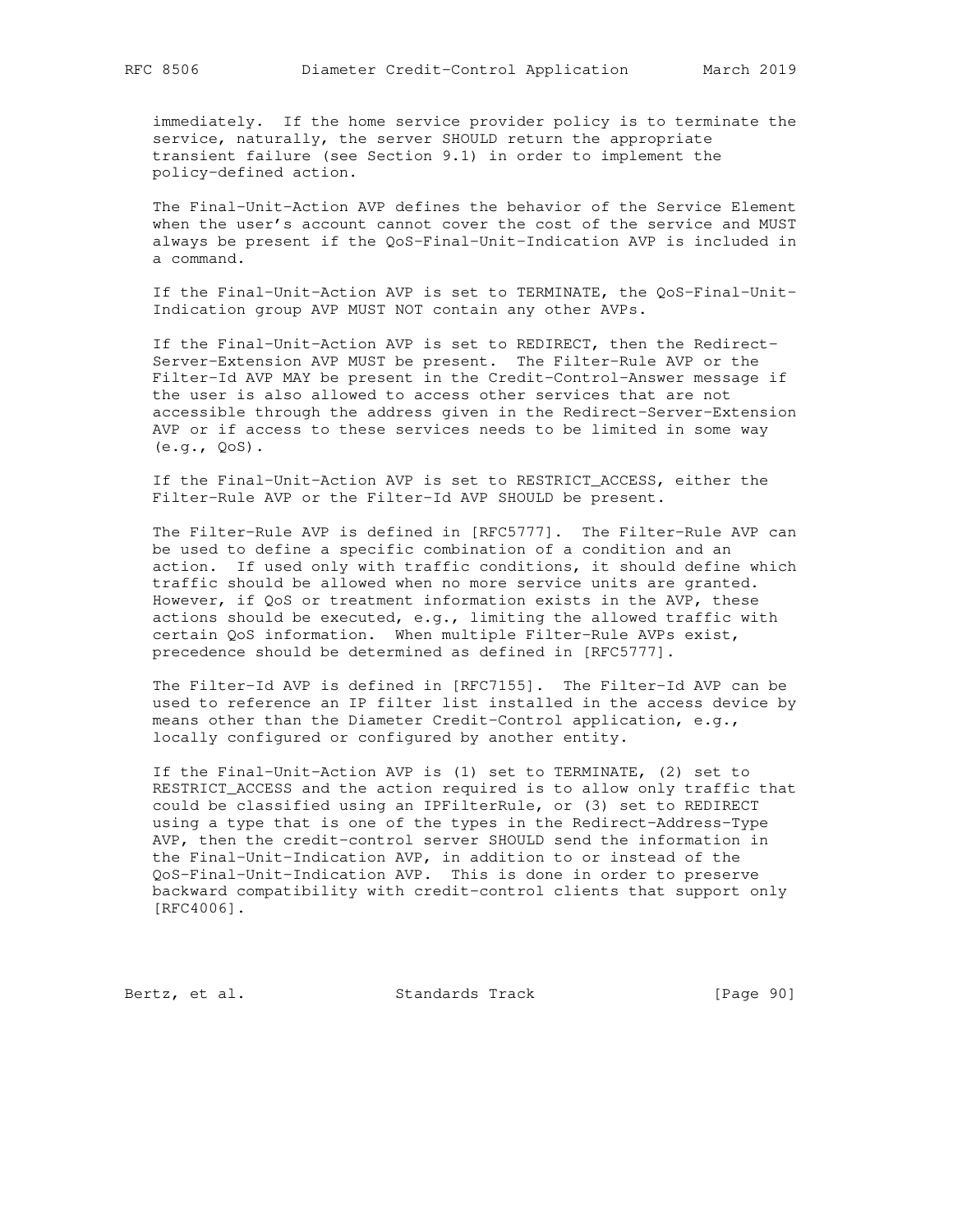The QoS-Final-Unit-Indication AVP is defined as follows (per grouped-avp-def as defined in [RFC6733]):

 QoS-Final-Unit-Indication ::= < AVP Header: 669 > { Final-Unit-Action } \*[ Filter-Rule ] \*[ Filter-Id ] [ Redirect-Server-Extension ]  $*$  [ AVP ]

# 9. Result-Code AVP Values

 This section defines new Result-Code AVP [RFC6733] values that must be supported by all Diameter implementations that conform to this specification.

 The Credit-Control-Answer message includes the Result-Code AVP, which may indicate that an error was present in the Credit-Control-Request message. A rejected Credit-Control-Request message SHOULD cause the user's session to be terminated.

# 9.1. Transient Failures

 Errors that fall within the category of transient failures are used to inform the peer that the request could not be satisfied at the time it was received but that the request MAY be able to be satisfied in the future.

DIAMETER\_END\_USER\_SERVICE\_DENIED 4010

 The credit-control server denies the service request due to service restrictions. If the CCR contained used service units, they are deducted, if possible.

DIAMETER\_CREDIT\_CONTROL\_NOT\_APPLICABLE 4011

 The credit-control server determines that the service can be granted to the end user but that no further credit-control is needed for the service (e.g., the service is free of charge).

DIAMETER\_CREDIT\_LIMIT\_REACHED 4012

 The credit-control server denies the service request because the end user's account could not cover the requested service. If the CCR contained used service units, they are deducted, if possible.

Bertz, et al. Standards Track [Page 91]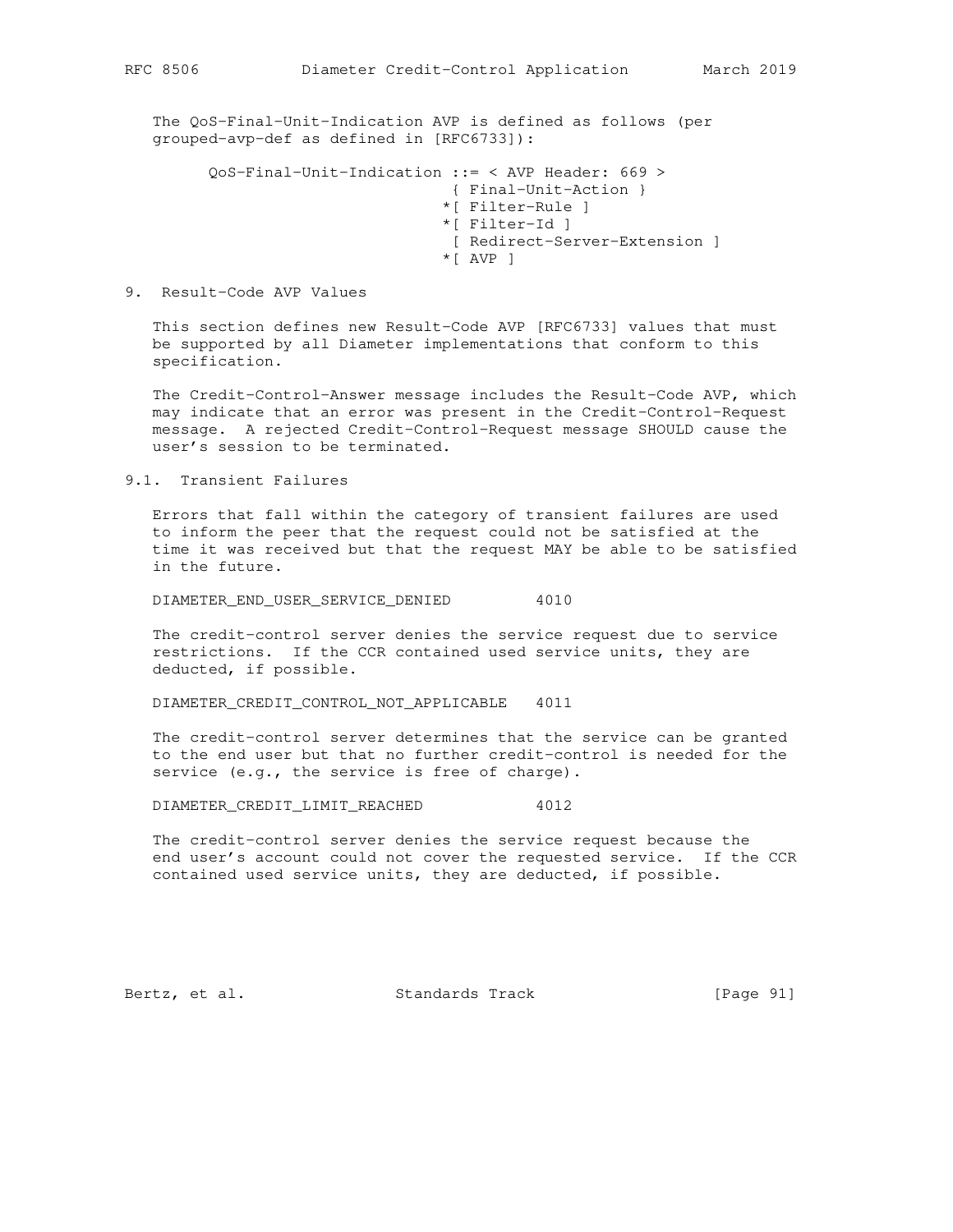# 9.2. Permanent Failures

 Errors that fall within the category of permanent failures are used to inform the peer that the request failed and should not be attempted again.

DIAMETER\_USER\_UNKNOWN 5030

The specified end user is unknown in the credit-control server.

DIAMETER\_RATING\_FAILED 5031

 This error code is used to inform the credit-control client that the credit-control server cannot rate the service request due to insufficient rating input, an incorrect AVP combination, or an AVP or AVP value that is not recognized or supported in the rating. The Failed-AVP AVP MUST be included and contain (1) a copy of the entire AVP or AVPs that could not be processed successfully or (2) an example of the missing AVP, complete with the Vendor-Id if applicable. The value field of the missing AVP should be of correct minimum length and contain zeros.

10. AVP Occurrence Table

 The table in Section 10.1 presents the AVPs defined in this document and specifies in which Diameter messages they MAY or MUST NOT be present. Note that AVPs that can only be present within a Grouped AVP are not represented in the table.

The table uses the following symbols:

- 0 The AVP MUST NOT be present in the message.
- 0+ Zero or more instances of the AVP MAY be present in the message.
- 0-1 Zero or one instance of the AVP MAY be present in the message. It is considered an error if there is more than one instance of the AVP.
- 1 One instance of the AVP MUST be present in the message.

Bertz, et al. Standards Track [Page 92]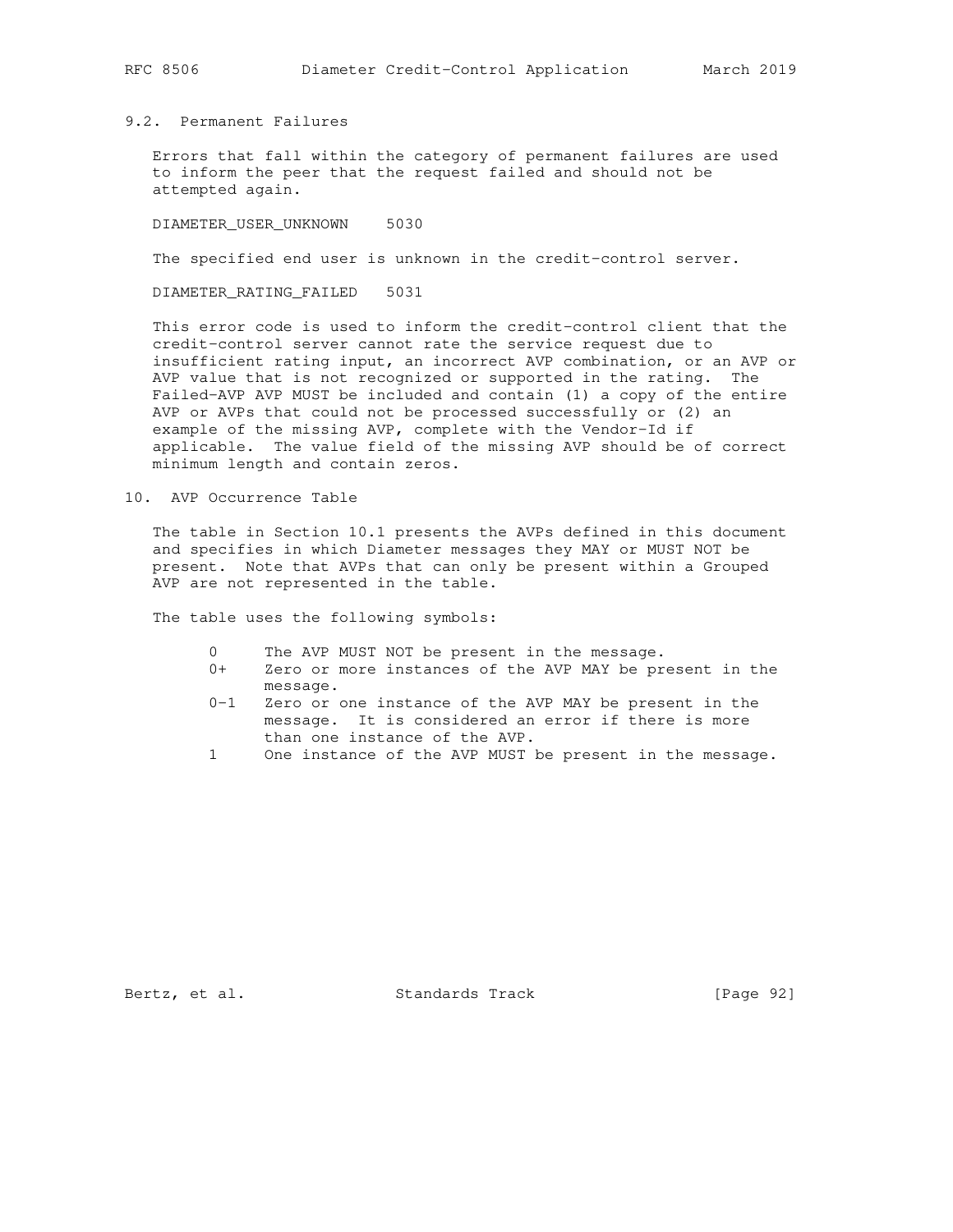# 10.1. Credit-Control AVP Table

 The table in this section is used to represent which credit-control application-specific AVPs defined in this document are to be present in the credit-control messages.

|                                  |              | Command<br>Code |  |
|----------------------------------|--------------|-----------------|--|
| Attribute Name                   | CCR          | CCA             |  |
| Acct-Multi-Session-Id            | $0 - 1$      | $0 - 1$         |  |
| Auth-Application-Id              | 1            | $\mathbf{1}$    |  |
| CC-Correlation-Id                | $0 - 1$      | 0               |  |
| CC-Session-Failover              | 0            | $0 - 1$         |  |
| CC-Request-Number                | 1            | $\mathbf{1}$    |  |
| CC-Request-Type                  | $\mathbf{1}$ | $\mathbf{1}$    |  |
| CC-Sub-Session-Id                | $0 - 1$      | $0 - 1$         |  |
| Check-Balance-Result             | 0            | $0 - 1$         |  |
| Cost-Information                 | 0            | $0 - 1$         |  |
| Credit-Control-Failure-Handling  | $\mathbf{0}$ | $0 - 1$         |  |
| Destination-Host                 | $0 - 1$      | 0               |  |
| Destination-Realm                | 1            | 0               |  |
| Direct-Debiting-Failure-Handling | 0            | $0 - 1$         |  |
| Event-Timestamp                  | $0 - 1$      | $0 - 1$         |  |
| Failed-AVP                       | 0            | $0+$            |  |
| Final-Unit-Indication            | 0            | $0 - 1$         |  |
| OoS-Final-Unit-Indication        | $\Omega$     | $0 - 1$         |  |
| Granted-Service-Unit             | $\Omega$     | $0 - 1$         |  |
| Multiple-Services-Credit-Control | $0+$         | $0+$            |  |
| Multiple-Services-Indicator      | $0 - 1$      | 0               |  |
| Origin-Host                      | $\mathbf{1}$ | $\mathbf{1}$    |  |
| Origin-Realm                     | $\mathbf{1}$ | $\mathbf{1}$    |  |
| Origin-State-Id                  | $0 - 1$      | $0 - 1$         |  |
| Proxy-Info                       | $0+$         | $0+$            |  |
| Redirect-Host                    | 0            | $0+$            |  |
| Redirect-Host-Usage              | 0            | $0 - 1$         |  |
| Redirect-Max-Cache-Time          | $\Omega$     | $0 - 1$         |  |
| Requested-Action                 | $0 - 1$      | 0               |  |
| Requested-Service-Unit           | $0 - 1$      | 0               |  |
| Route-Record                     | $0+$         | $0+$            |  |
| Result-Code                      | 0            | $\mathbf 1$     |  |
| Service-Context-Id               | $\mathbf{1}$ | 0               |  |
| Service-Identifier               | $0 - 1$      | 0               |  |
| Service-Parameter-Info           | $0+$         | 0               |  |
| Session-Id                       | $\mathbf{1}$ | $\mathbf 1$     |  |
| Subscription-Id                  | $0+$         | 0               |  |

Bertz, et al. Standards Track [Page 93]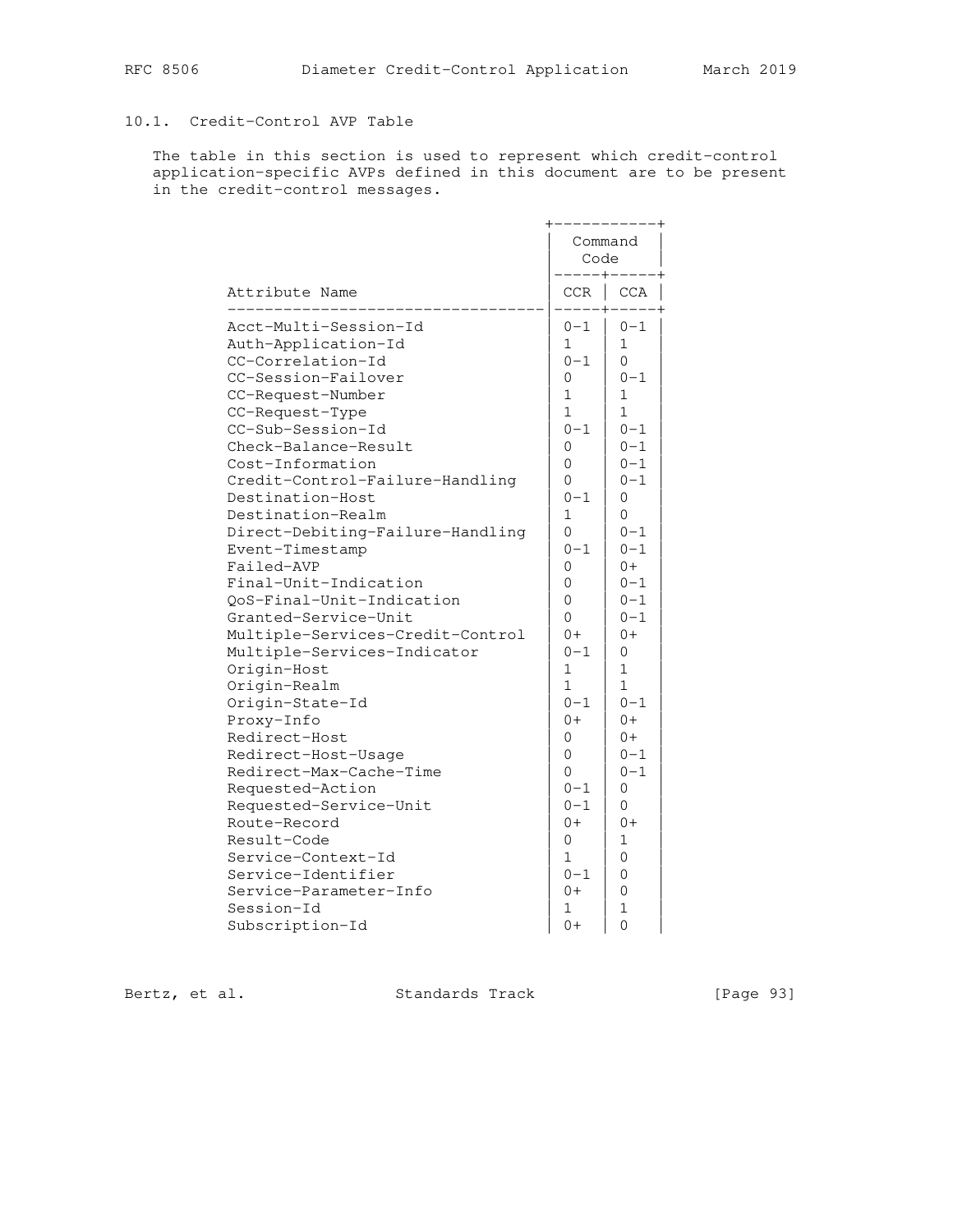| Subscription-Id-Extension     | 0+       |         |
|-------------------------------|----------|---------|
| Termination-Cause             | $() - 1$ |         |
| User-Equipment-Info           | $0 - 1$  |         |
| User-Equipment-Info-Extension | $() - 1$ |         |
| Used-Service-Unit             | $() +$   |         |
| User-Name                     | $() - 1$ | $0 - 1$ |
| Validity-Time                 |          |         |
|                               |          |         |

# 10.2. Re-Auth-Request/Re-Auth-Answer AVP Table

 This section defines AVPs that are specific to the Diameter Credit-Control application and that MAY be included in the Diameter Re-Auth-Request/Re-Auth-Answer (RAR/RAA) message [RFC6733].

The RAR/RAA command MAY include the following additional AVPs:

|                                                                                  |                                             | Command Code                              |  |
|----------------------------------------------------------------------------------|---------------------------------------------|-------------------------------------------|--|
| Attribute Name                                                                   | RAR                                         | RAA                                       |  |
| CC-Sub-Session-Id<br>G-S-U-Pool-Identifier<br>Service-Identifier<br>Rating-Group | $() - 1$<br>$() - 1$<br>$() - 1$<br>$0 - 1$ | $0 - 1$<br>$0 - 1$<br>$0 - 1$<br>$() - 1$ |  |

## 11. RADIUS/Diameter Credit-Control Interworking Model

 This section defines the basic principles for the Diameter Credit-Control / RADIUS prepaid interworking model -- that is, a message translation between a RADIUS-based prepaid solution and a Diameter Credit-Control application. A complete description of the protocol translations between RADIUS and the Diameter Credit-Control application is beyond the scope of this specification and SHOULD be addressed in another appropriate document.

 The Diameter Credit-Control architecture may have a Translation Agent capable of translation between RADIUS prepaid and Diameter Credit-Control protocols. A AAA server (usually the home AAA server) may act as a Translation Agent and as a Diameter Credit-Control client for Service Elements that use credit-control mechanisms other than Diameter Credit-Control -- for instance, RADIUS prepaid. In this case, the home AAA server contacts the Diameter Credit-Control server as part of the authorization process. The interworking architecture is illustrated in Figure 9, and an interworking flow is illustrated in Figure 10. In a roaming situation, the Service

Bertz, et al. Standards Track [Page 94]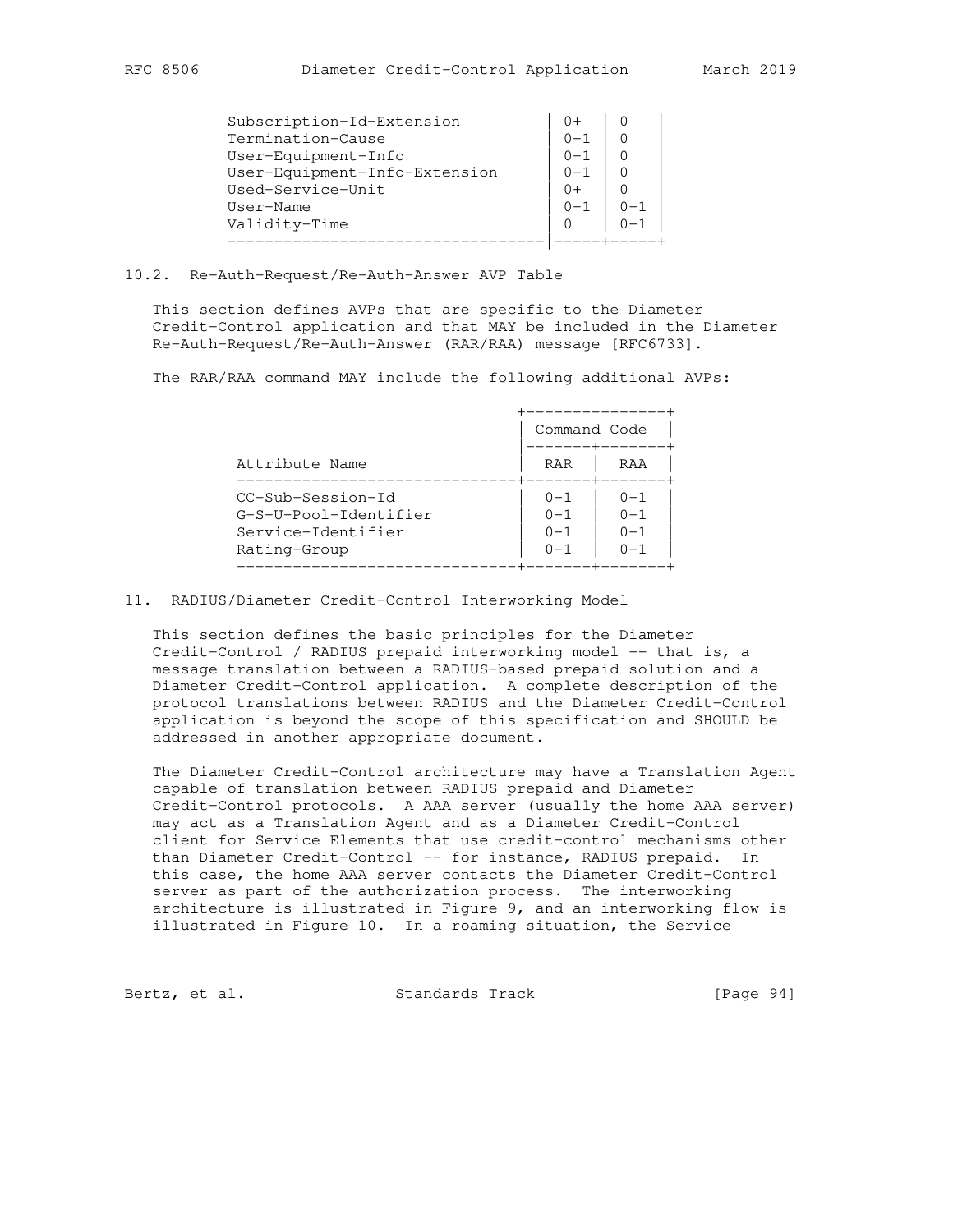Element (e.g., the NAS) may be located in the visited network, and a visited AAA server is usually contacted. The visited AAA server then connects to the home AAA server.



 Figure 9: Credit-Control Architecture with Service Element Containing Translation Agent, Translating RADIUS Prepaid to Diameter Credit-Control Protocol

 When the AAA server acting as a Translation Agent receives an initial RADIUS Access-Request message from a Service Element (e.g., NAS access), it performs regular authentication and authorization. If the RADIUS Access-Request message indicates that the Service Element is capable of credit-control and if the home AAA server finds that the subscriber is a prepaid subscriber, then a Diameter Credit-Control-Request SHOULD be sent toward the credit-control server to perform credit authorization and to establish a credit-control session. After the Diameter Credit-Control server checks the end user's account balance, rates the service, and reserves credit from the end user's account, the reserved quota is returned to the home AAA server in the Diameter Credit-Control- Answer. The home AAA server then sends the reserved quota to the Service Element in the RADIUS Access-Accept.

 At the expiry of the allocated quota, the Service Element sends a new RADIUS Access-Request containing the units used thus far to the home AAA server. The home AAA server shall map a RADIUS Access-Request containing the reported units to the Diameter Credit-Control server in a Diameter Credit-Control-Request (UPDATE\_REQUEST). The Diameter Credit-Control server debits the used units from the end user's account and allocates a new quota that is returned to the home AAA server in the Diameter Credit-Control-Answer. The quota is transferred to the Service Element in the RADIUS Access-Accept. When the end user terminates the service or when the entire quota has been

Bertz, et al. Standards Track [Page 95]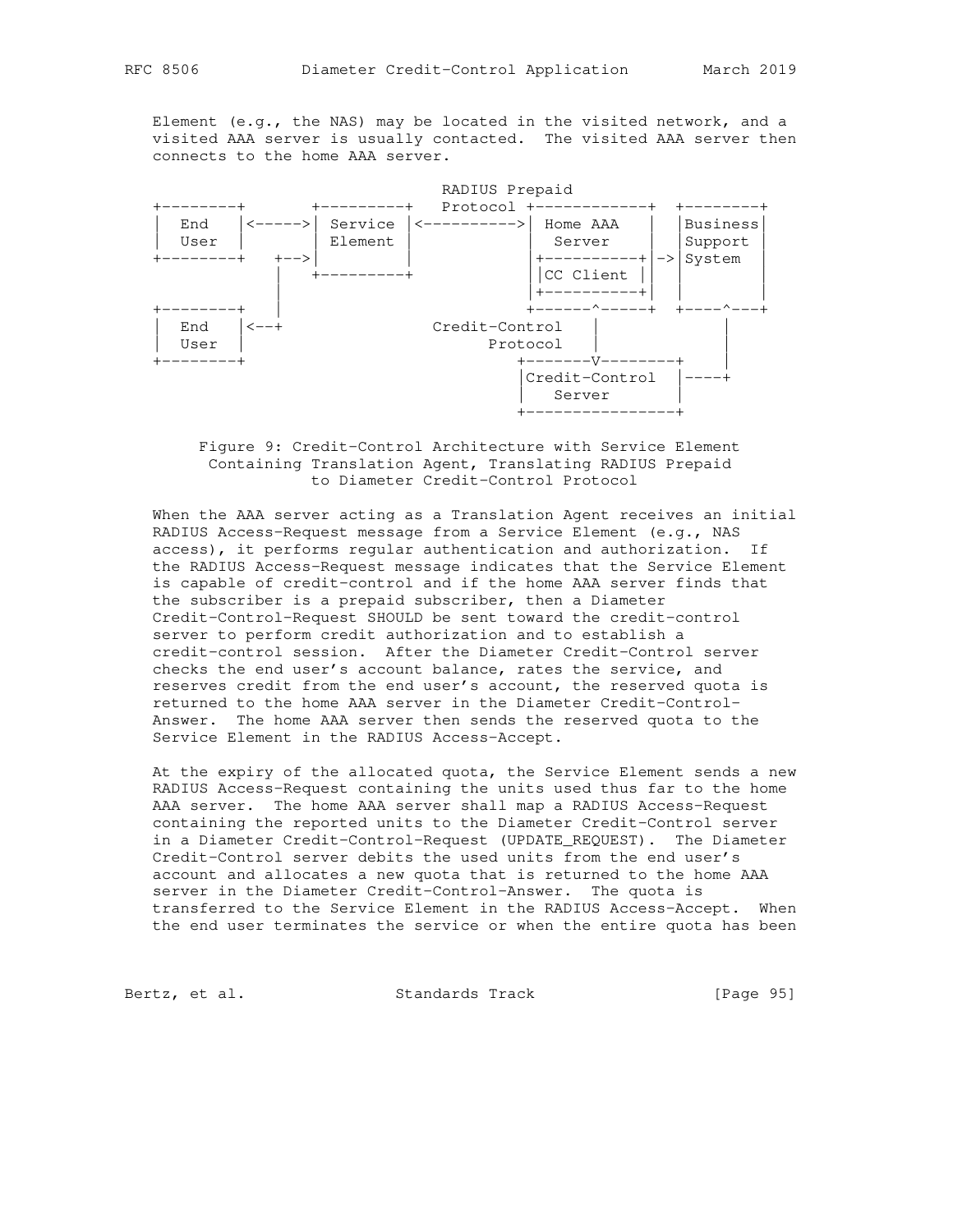used, the Service Element sends a RADIUS Access-Request. To debit the used units from the end user's account and to stop the credit-control session, the home AAA server sends a Diameter Credit-Control-Request (TERMINATION\_REQUEST) to the credit-control server. The Diameter Credit-Control server acknowledges the session termination by sending a Diameter Credit-Control-Answer to the home AAA server. The RADIUS Access-Accept is sent to the NAS.

 Figure 10 illustrates a Diameter Credit-Control / RADIUS prepaid interworking sequence.

| Service Element |                                  | Translation Agent |     |                                |           |
|-----------------|----------------------------------|-------------------|-----|--------------------------------|-----------|
| (e.g., NASA)    |                                  | (CC Client)       |     |                                | CC Server |
|                 | Access-Request                   |                   |     |                                |           |
|                 |                                  |                   |     | CCR (Initial)                  |           |
|                 |                                  |                   |     | CCA (Granted-Units)            |           |
|                 | Access-Accept                    |                   |     |                                |           |
|                 | (Granted-Units)                  |                   |     |                                |           |
|                 |                                  |                   |     |                                |           |
|                 | Access-Request<br>(Used-Units)   |                   |     |                                |           |
|                 |                                  |                   |     | CCR (Update,<br>Used-Units)    |           |
|                 |                                  |                   |     | CCA (Granted-Units)            |           |
|                 | Access-Accept<br>(Granted-Units) |                   |     |                                |           |
|                 | Access-Request                   |                   |     |                                |           |
|                 |                                  |                   |     | CCR (Terminate,<br>Used-Units) |           |
|                 |                                  |                   | CCA |                                |           |
|                 | Access-Accept                    |                   |     |                                |           |
|                 |                                  |                   |     |                                |           |

 Figure 10: Message Flow Example with Diameter Credit-Control / RADIUS Prepaid Interworking

Bertz, et al. Standards Track [Page 96]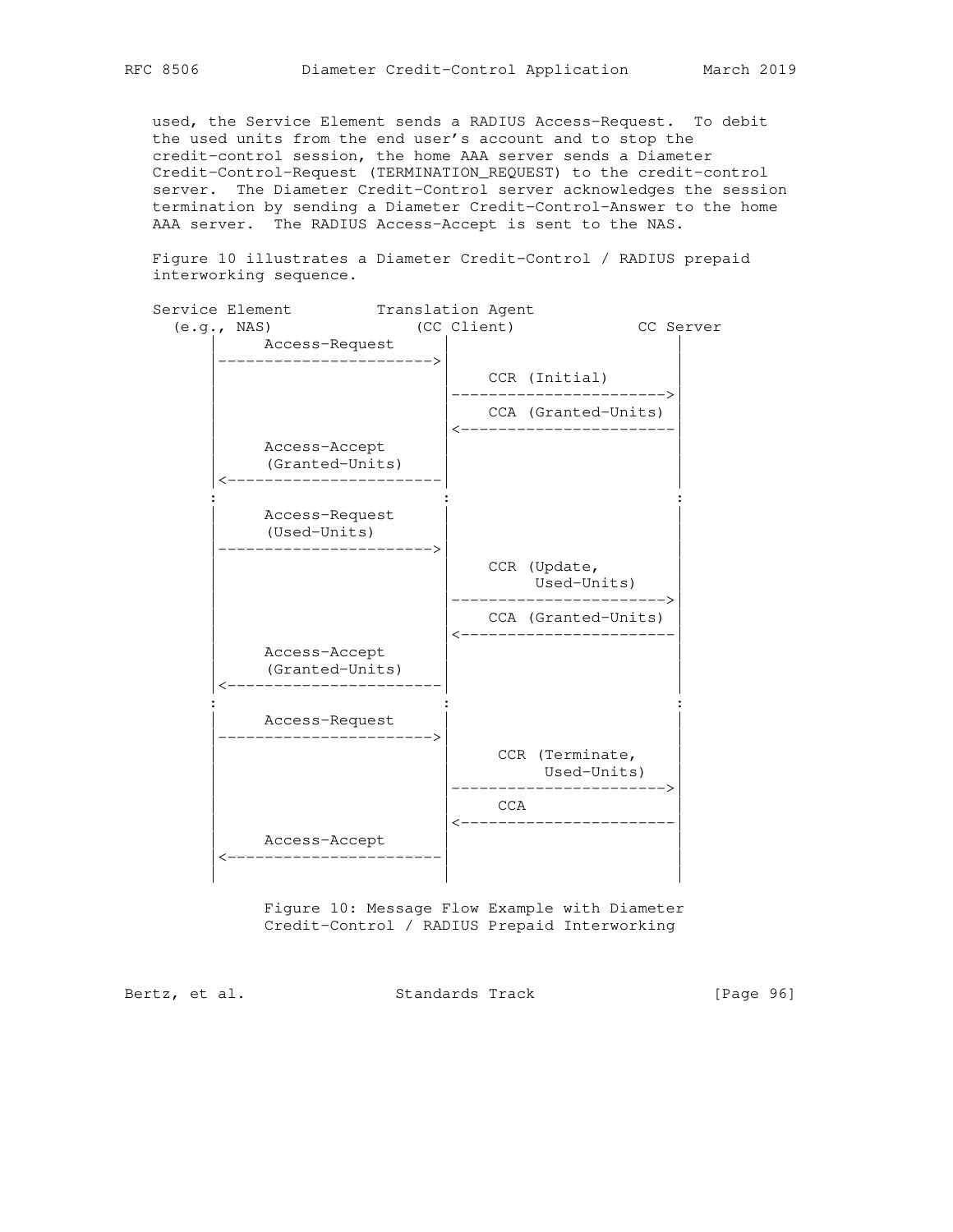## 12. IANA Considerations

 This document uses several registries that were originally created in [RFC4006] or the values assigned to existing namespaces managed by IANA. IANA has updated these registries to reference this document. The registries and their allocation policies are specified below.

12.1. Application Identifier

 This specification assigns the value 4, "Diameter Credit Control", to the "Application IDs" namespace defined in [RFC6733]. See Section 1.3 for more information.

12.2. Command Codes

 This specification uses the value 272 from the "Command Codes" namespace defined in [RFC6733] for the Credit-Control-Request (CCR) and Credit-Control-Answer (CCA) commands.

12.3. AVP Codes

See Section 8 for the assignments in this specification.

 This document describes new AVP codes beyond those described in [RFC4006]. IANA has allocated codes for the AVPs listed in Table 7.

Bertz, et al. Standards Track [Page 97]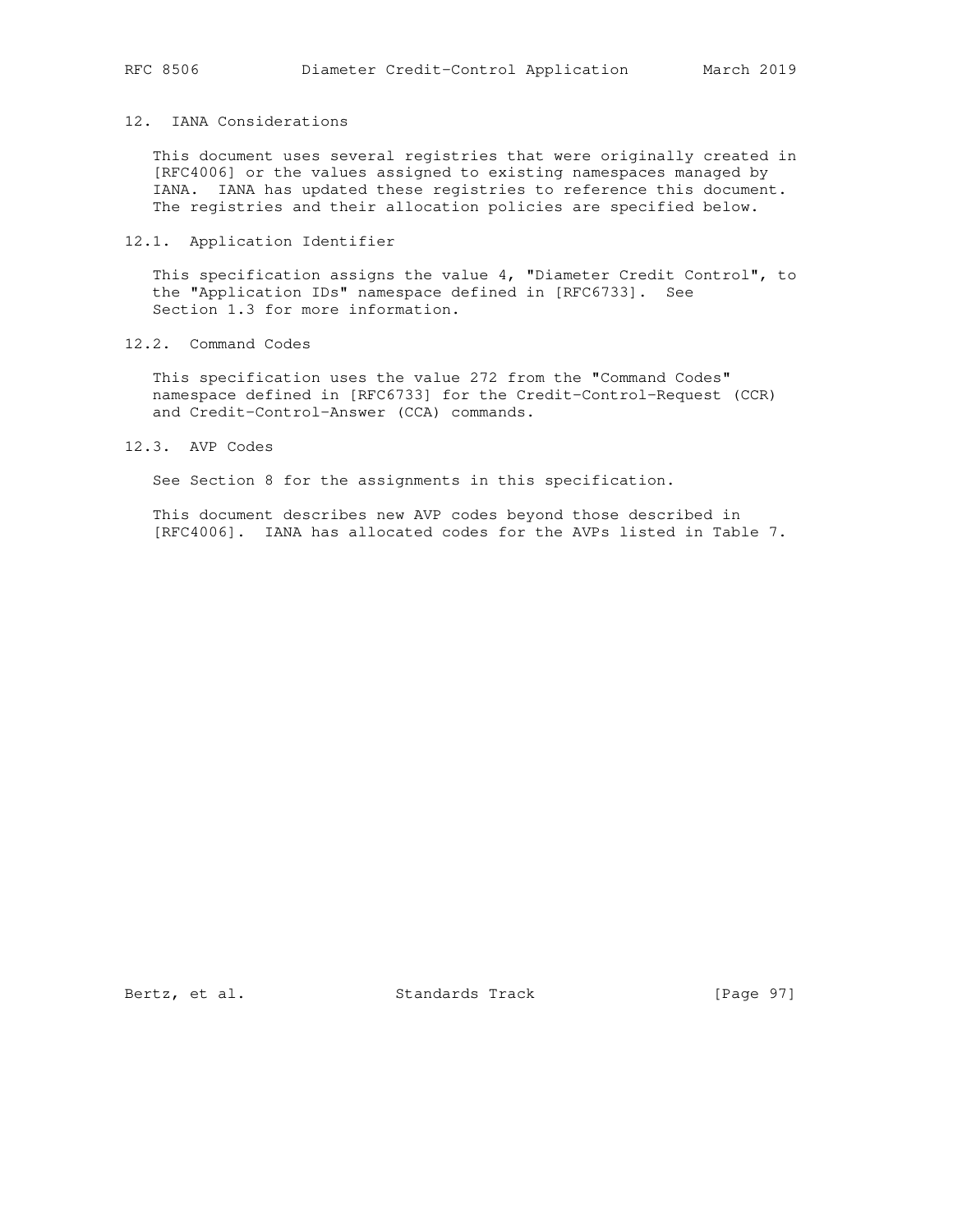| Attribute Name                    | Code | Defined in   |
|-----------------------------------|------|--------------|
| User-Equipment-Info-Extension     | 653  | Section 8.52 |
| User-Equipment-Info-IMEISV        | 654  | Section 8.53 |
| User-Equipment-Info-MAC           | 655  | Section 8.54 |
| User-Equipment-Info-EUI64         | 656  | Section 8.55 |
| User-Equipment-Info-ModifiedEUI64 | 657  | Section 8.56 |
| User-Equipment-Info-IMEI          | 658  | Section 8.57 |
| Subscription-Id-Extension         | 659  | Section 8.58 |
| Subscription-Id-E164              | 660  | Section 8.59 |
| Subscription-Id-IMSI              | 661  | Section 8.60 |
| Subscription-Id-SIP-URI           | 662  | Section 8.61 |
| Subscription-Id-NAI               | 663  | Section 8.62 |
| Subscription-Id-Private           | 664  | Section 8.63 |
| Redirect-Server-Extension         | 665  | Section 8.64 |
| Redirect-Address-IPAddress        | 666  | Section 8.65 |
| Redirect-Address-URL              | 667  | Section 8.66 |
| Redirect-Address-SIP-URI          | 668  | Section 8.67 |
| OoS-Final-Unit-Indication         | 669  | Section 8.68 |
|                                   |      |              |

### Table 7: Requested AVP Assignments

# 12.4. Result-Code AVP Values

 This specification assigns the values 4010, 4011, and 4012 in the "Result-Code AVP Values (code 268) - Transient Failures" namespace and values 5030 and 5031 in the "Result-Code AVP Values (code 268) - Permanent Failure" namespace, both of which were defined by [RFC6733]. See Section 9 for the assignments in this specification.

# 12.5. CC-Request-Type AVP

 As defined in Section 8.3, the CC-Request-Type AVP includes Enumerated type values  $1-4$ . IANA has created and is maintaining a namespace for this AVP. The definition of new values is subject to the Specification Required policy [RFC8126] and conditions for enumerated values described in [RFC7423], Section 5.6.

## 12.6. CC-Session-Failover AVP

 As defined in Section 8.4, the CC-Session-Failover AVP includes Enumerated type values 0-1. IANA has created and is maintaining a namespace for this AVP. The definition of new values is subject to the Specification Required policy [RFC8126] and conditions for enumerated values described in [RFC7423], Section 5.6.

Bertz, et al. Standards Track [Page 98]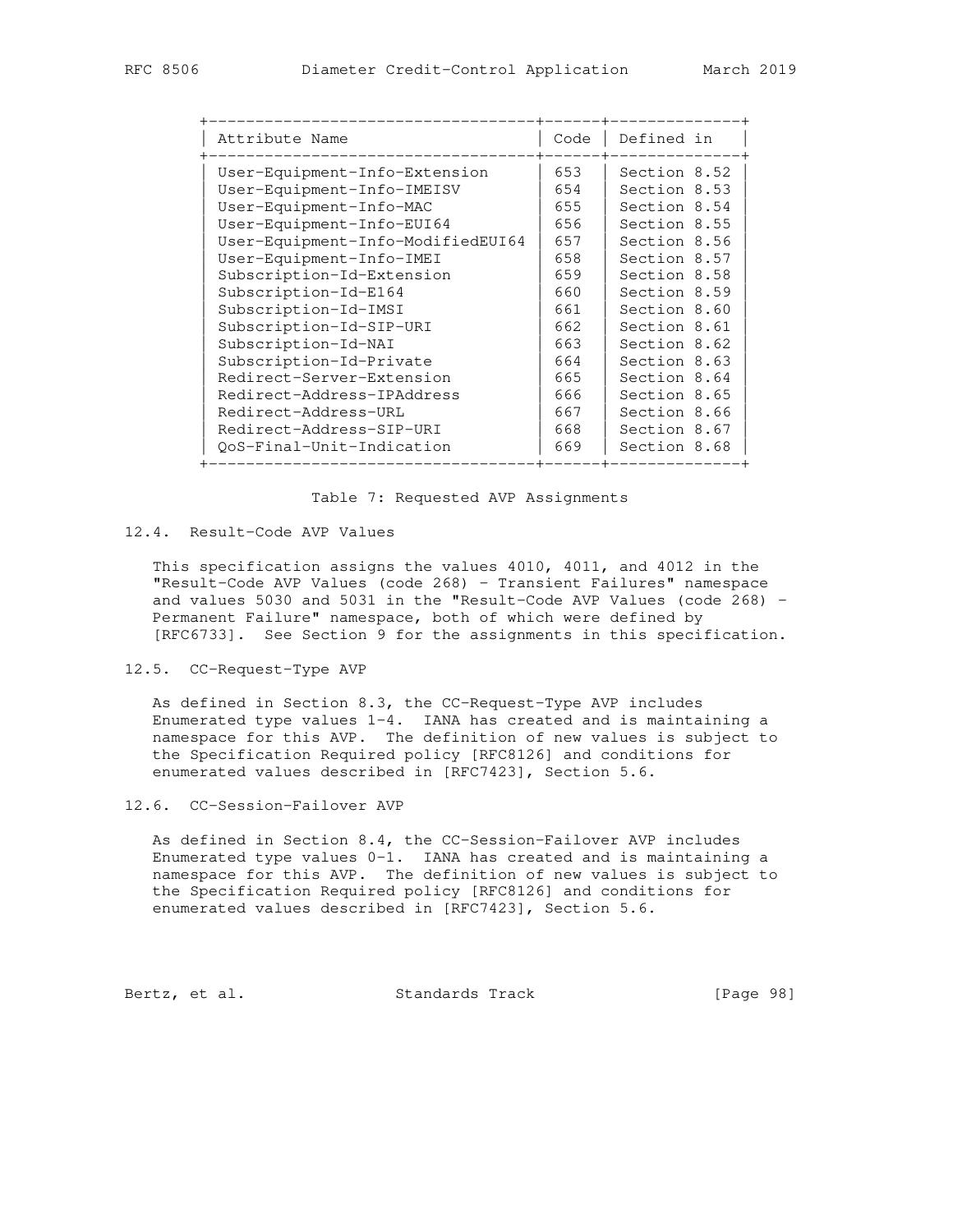#### 12.7. CC-Unit-Type AVP

 As defined in Section 8.32, the CC-Unit-Type AVP includes Enumerated type values 0-5. IANA has created and is maintaining a namespace for this AVP. The definition of new values is subject to the Specification Required policy [RFC8126] and conditions for enumerated values described in [RFC7423], Section 5.6.

# 12.8. Check-Balance-Result AVP

 As defined in Section 8.6, the Check-Balance-Result AVP includes Enumerated type values 0-1. IANA has created and is maintaining a namespace for this AVP. The definition of new values is subject to the Specification Required policy [RFC8126] and conditions for enumerated values described in [RFC7423], Section 5.6.

#### 12.9. Credit-Control AVP

 As defined in Section 8.13, the Credit-Control AVP includes Enumerated type values  $0-1$ . IANA has created and is maintaining a namespace for this AVP. The definition of new values is subject to the Specification Required policy [RFC8126] and conditions for enumerated values described in [RFC7423], Section 5.6.

12.10. Credit-Control-Failure-Handling AVP

 As defined in Section 8.14, the Credit-Control-Failure-Handling AVP includes Enumerated type values 0-2. IANA has created and is maintaining a namespace for this AVP. The definition of new values is subject to the Specification Required policy [RFC8126] and conditions for enumerated values described in [RFC7423], Section 5.6.

### 12.11. Direct-Debiting-Failure-Handling AVP

 As defined in Section 8.15, the Direct-Debiting-Failure-Handling AVP includes Enumerated type values 0-1. IANA has created and is maintaining a namespace for this AVP. The definition of new values is subject to the Specification Required policy [RFC8126] and conditions for enumerated values described in [RFC7423], Section 5.6.

## 12.12. Final-Unit-Action AVP

 As defined in Section 8.35, the Final-Unit-Action AVP includes Enumerated type values 0-2. IANA has created and is maintaining a namespace for this AVP. The definition of new values is subject to the Specification Required policy [RFC8126] and conditions for enumerated values described in [RFC7423], Section 5.6.

Bertz, et al. Standards Track [Page 99]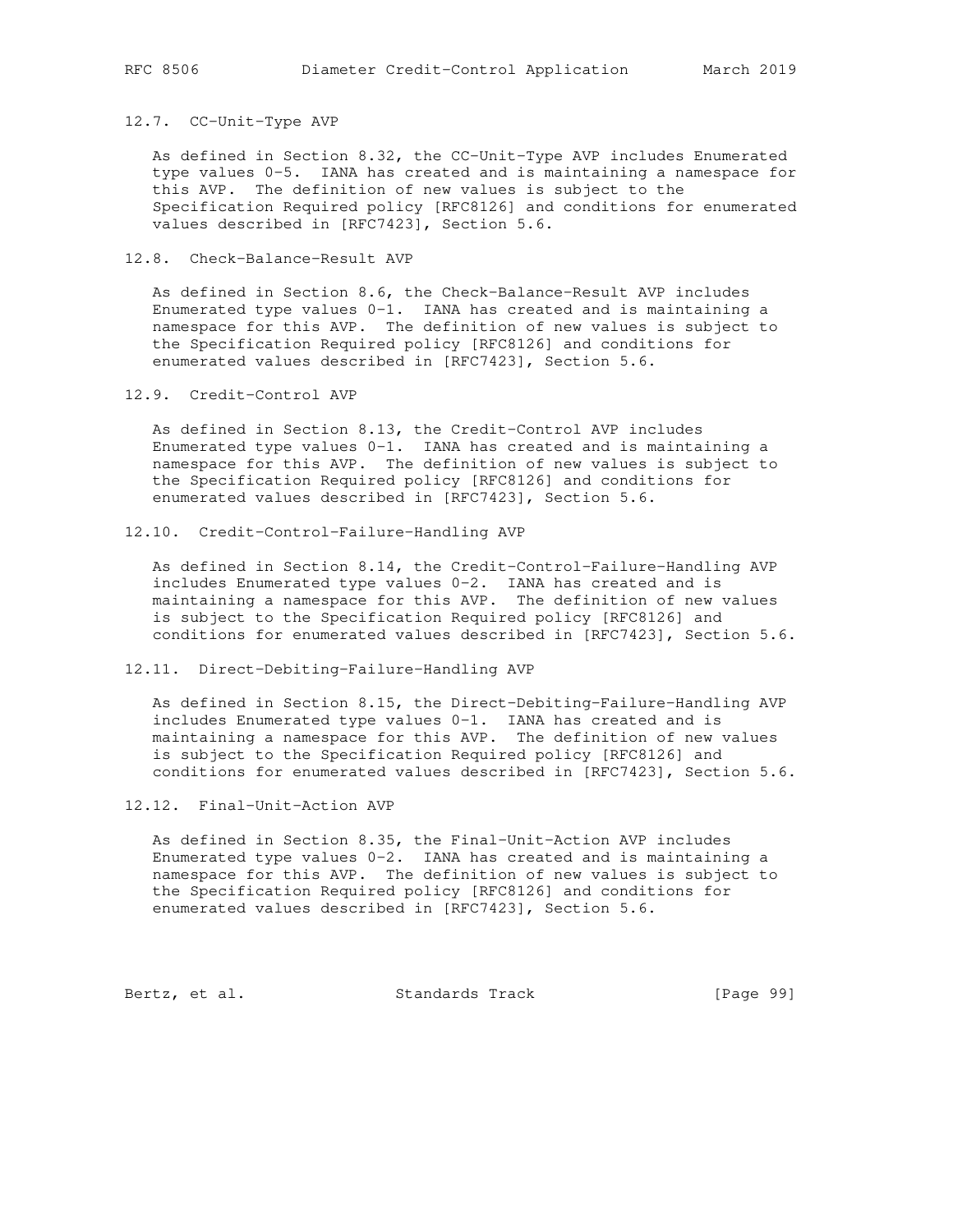### 12.13. Multiple-Services-Indicator AVP

 As defined in Section 8.40, the Multiple-Services-Indicator AVP includes Enumerated type values 0-1. IANA has created and is maintaining a namespace for this AVP. The definition of new values is subject to the Specification Required policy [RFC8126] and conditions for enumerated values described in [RFC7423], Section 5.6.

# 12.14. Redirect-Address-Type AVP

 As defined in Section 8.38, the Redirect-Address-Type AVP includes Enumerated type values 0-3. IANA has created and is maintaining a namespace for this AVP. The definition of new values is subject to the Specification Required policy [RFC8126] and conditions for enumerated values described in [RFC7423], Section 5.6.

### 12.15. Requested-Action AVP

 As defined in Section 8.41, the Requested-Action AVP includes Enumerated type values 0-3. IANA has created and is maintaining a namespace for this AVP. The definition of new values is subject to the Specification Required policy [RFC8126] and conditions for enumerated values described in [RFC7423], Section 5.6.

# 12.16. Subscription-Id-Type AVP

 As defined in Section 8.47, the Subscription-Id-Type AVP includes Enumerated type values 0-4. IANA has created and is maintaining a namespace for this AVP. The definition of new values is subject to the Specification Required policy [RFC8126] and conditions for enumerated values described in [RFC7423], Section 5.6.

### 12.17. Tariff-Change-Usage AVP

 As defined in Section 8.27, the Tariff-Change-Usage AVP includes Enumerated type values 0-2. IANA has created and is maintaining a namespace for this AVP. The definition of new values is subject to the Specification Required policy [RFC8126] and conditions for enumerated values described in [RFC7423], Section 5.6.

#### 12.18. User-Equipment-Info-Type AVP

 As defined in Section 8.50, the User-Equipment-Info-Type AVP includes Enumerated type values 0-3. IANA has created and is maintaining a namespace for this AVP. The definition of new values is subject to the Specification Required policy [RFC8126] and conditions for enumerated values described in [RFC7423], Section 5.6.

Bertz, et al. Standards Track [Page 100]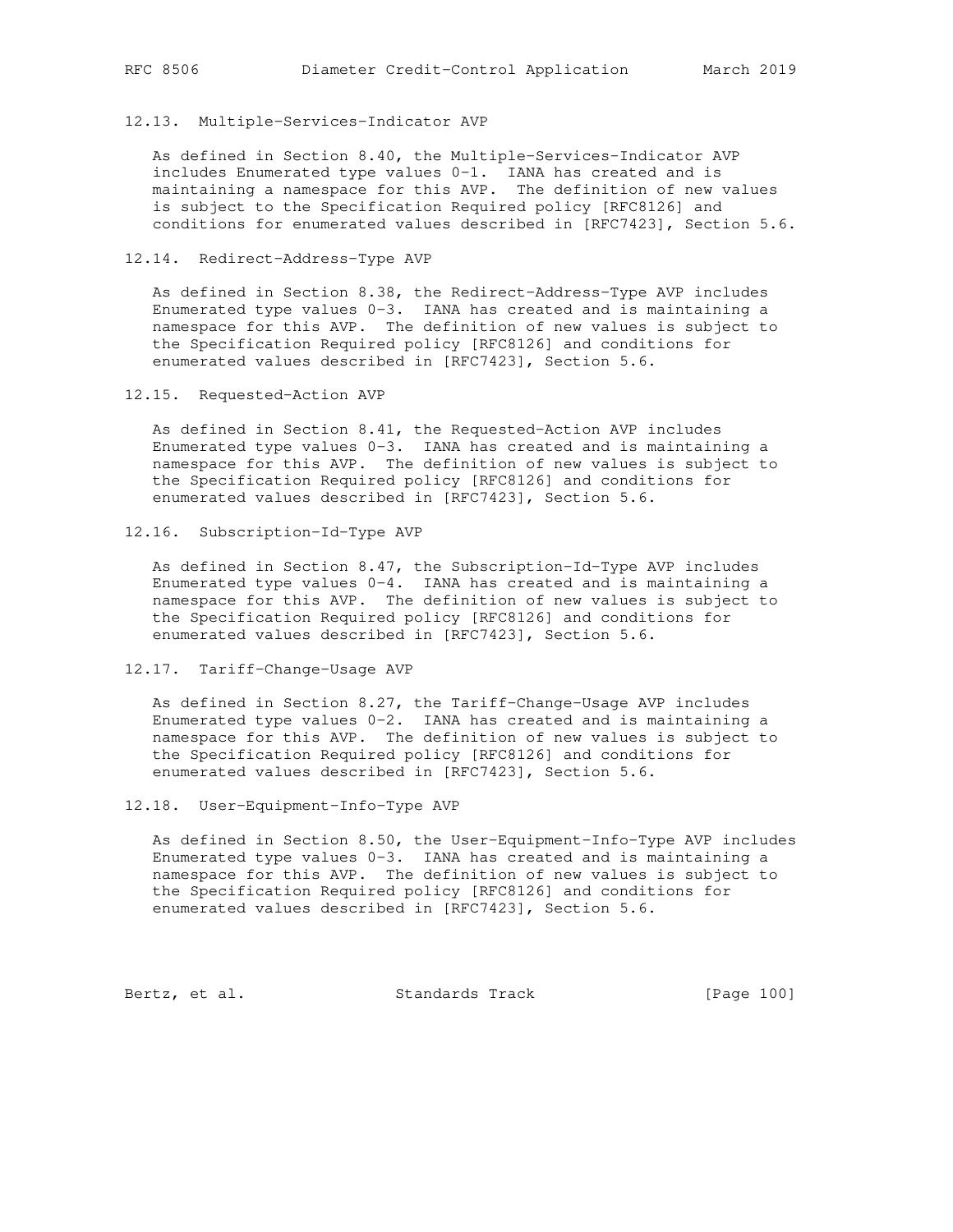13. Parameters Related to the Credit-Control Application

#### Tx timer

 When real-time credit-control is required, the credit-control client contacts the credit-control server before and while the service is provided to an end user. Due to the real-time nature of the application, communication delays SHOULD be minimized, e.g., to avoid an overly long service setup time experienced by the end user. The Tx timer is introduced to control the waiting time in the client in the Pending state. When the Tx timer elapses, the credit-control client takes action for the end user according to the value of the CCFH or the DDFH. The recommended value is 10 seconds.

Tcc timer

 The Tcc timer supervises an ongoing credit-control session in the credit-control server. It is RECOMMENDED to use the Validity-Time as input to set the Tcc timer value. In the case of transient failures in the network, the Diameter Credit-Control server might change to Idle state. To avoid this, the Tcc timer MAY be set so that Tcc is equal to 2 x Validity-Time.

Credit-Control-Failure-Handling and Direct-Debiting-Failure-Handling

 Client implementations may offer the possibility of locally configuring these AVPs. In such a case, their values and behavior are defined in Sections 5.7 and 6.5, respectively.

## 14. Security Considerations

 Security considerations regarding the Diameter protocol itself are discussed in [RFC6733]. The use of this application of Diameter MUST take into consideration the security issues and requirements of the base protocol.

 This application includes a mechanism for application-layer replay protection by means of (1) the Session-Id AVP as specified in [RFC6733] and (2) the CC-Request-Number AVP, which is specified in this document. The Diameter Credit-Control application is often used within one domain, and there may be a single hop between the peers. In these environments, the use of TLS/TCP, DTLS/SCTP (Datagram Transport Layer Security / Stream Control Transmission Protocol), or IPsec is sufficient. The details of security considerations related to TLS/TCP, DTLS/SCTP, and IPsec are discussed in [RFC6733].

Bertz, et al. Standards Track [Page 101]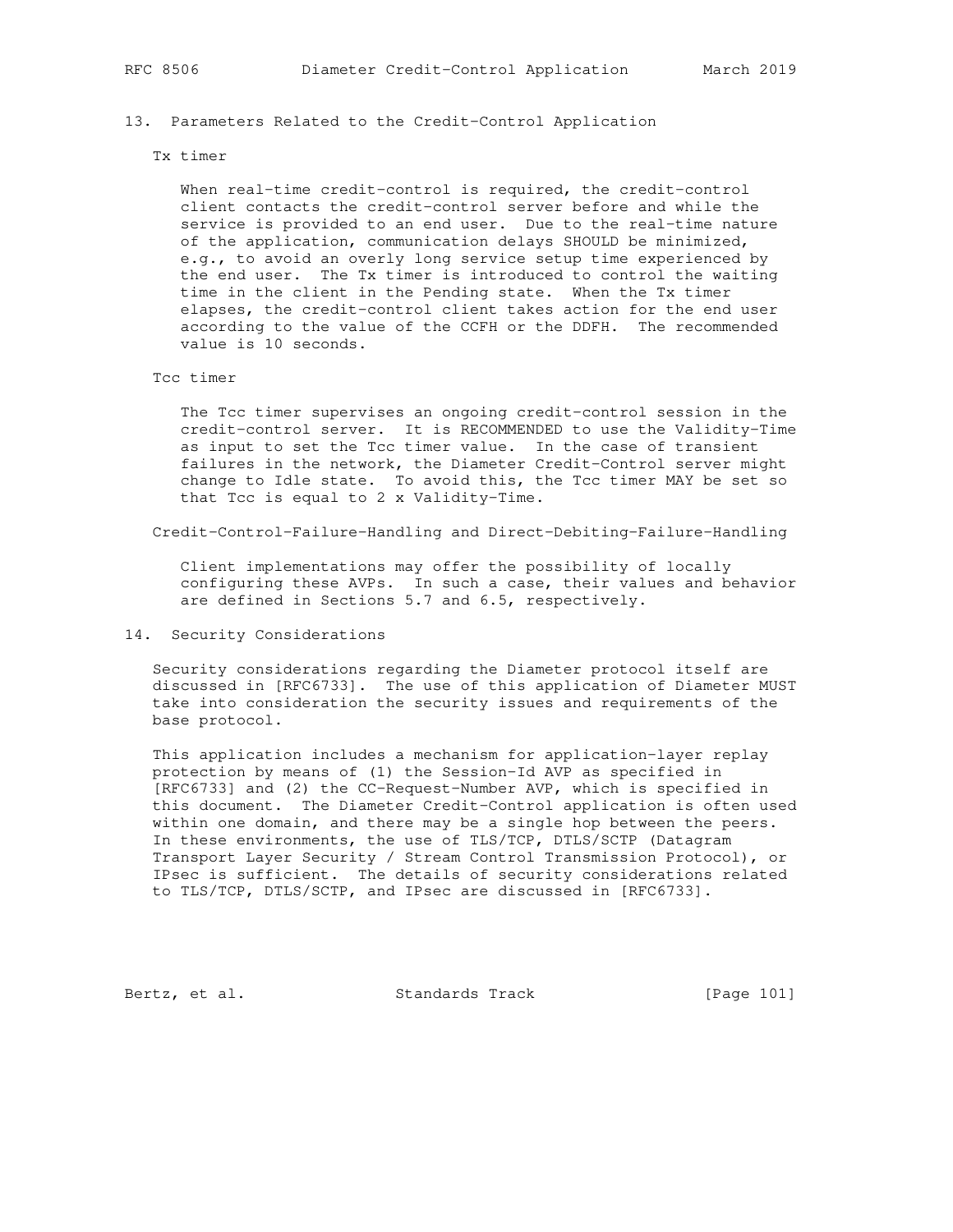Because this application handles monetary transactions (directly or indirectly), it increases interest in various security attacks. Therefore, all parties communicating with each other MUST be authenticated, including, for instance, TLS client-side authentication. In addition, authorization of the client SHOULD be emphasized, i.e., that the client is allowed to perform credit-control for a certain user. The specific means of authorization are outside the scope of this specification but can be, for instance, manual configuration.

 Another kind of threat is malicious modification, injection, or deletion of AVPs or complete credit-control messages. The credit-control messages contain sensitive billing-related information (such as subscription identifiers, granted units, used units, or cost information) whose malicious modification can have financial consequences. Sometimes simply delaying the credit-control messages can cause disturbances in the credit-control client or server.

 Even without any modifications to the messages, an adversary that can eavesdrop on transactions can obtain privacy-sensitive information. Also, by monitoring the credit-control messages, one can collect information about the credit-control server's billing models and business relationships.

When third-party relays or proxies are involved, hop-by-hop security does not necessarily provide sufficient protection for Diameter user sessions. In some cases, it may be inappropriate to send Diameter messages, such as CCR messages and CCA messages, containing sensitive AVPs via untrusted Diameter proxy agents, as there are no assurances that third-party proxies will not modify the credit-control commands or AVP values.

14.1. Direct Connection with Redirects

 A Diameter Credit-Control agent cannot always know whether agents between it and the end user's Diameter Credit-Control server are reliable. In this case, the Diameter Credit-Control agent doesn't have a routing entry in its Diameter routing table (defined in [RFC6733], Section 2.7) for the realm of the credit-control server in the end user's home realm. The Diameter Credit-Control agent can have a default route configured to a local redirect agent, and it redirects the CCR message to the redirect agent. The local redirect agent then returns a redirect notification (Result-Code 3006, DIAMETER\_REDIRECT\_INDICATION) to the credit-control agent, as well as information about the Diameter Credit-Control server(s) (Redirect- Host AVP) and information about how the routing entry resulting from the Redirect-Host is to be used (Redirect-Host-Usage AVP). The Diameter Credit-Control agent then forwards the CCR message directly

Bertz, et al. Standards Track [Page 102]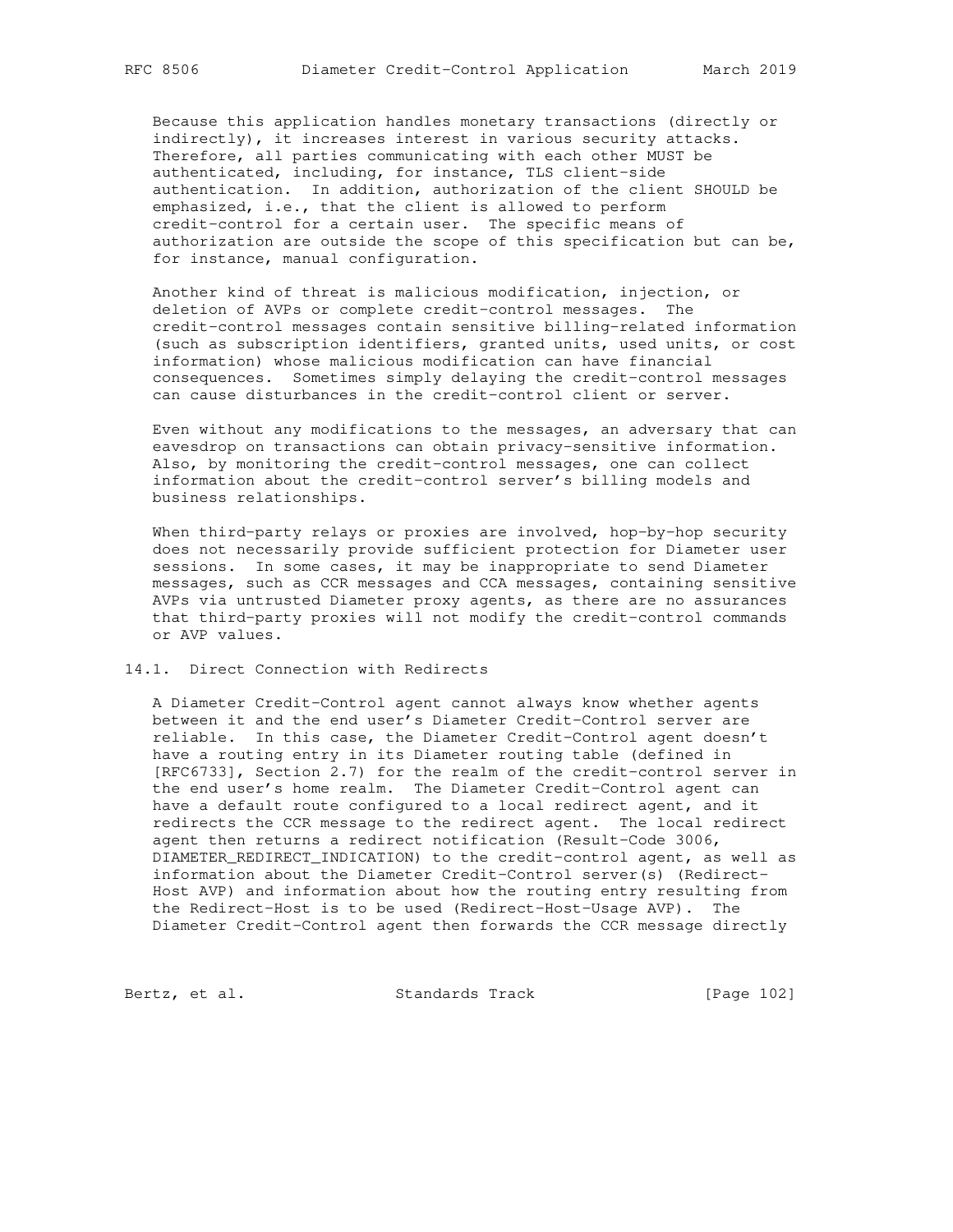to one of the hosts identified by the CCA message from the redirect agent. If the value of the Redirect-Host-Usage AVP does not equal zero, all subsequent messages are sent to the host specified in the Redirect-Host AVP until the time specified by the Redirect-Max-Cache- Time AVP has expired.

 Even with redirects, there are some authorization issues. There may be attacks toward nodes that have been properly authorized but that abuse their authorization or have been compromised. These issues are discussed more widely in [RFC4072], Section 8.

## 14.2. Application-Level Redirects

 This document includes a redirection feature (Section 5.6.2) whereby the service provider can redirect (in an application-specific way) the end user to an alternate location when their credits have expired. This technique is useful in that it allows the user to return to normal service quickly, but it also exposes additional risks and attack surface. In particular, this redirection can potentially occur at an arbitrary point in a user's session, potentially without any additional contextual confirmation available to the user that the redirection is driven by the network. This lack of confirmation matters because, in many application protocols, the communication peer is also capable of inducing redirection. When the peer is an attacker, the redirection can be to an attacker-controlled site. In particular, such sites may be "phishing" sites designed to appear similar to legitimate payment sites in an attempt to obtain users' payment information for fraudulent purposes. When users become accustomed to such redirections, they may have difficulty distinguishing such attacks from legitimate redirections.

 Because of the potentially harmful consequences of arbitrary redirection by an attacker (such as to phishing sites), it is important for service providers to be aware of that risk and ensure that their users are aware of it as well. Service providers should follow industry best practices for the specific application-layer protocol to reduce the chances that such attacks could be mistaken for legitimate redirections. The details of such a practice are out of scope for this document.

Bertz, et al. Standards Track [Page 103]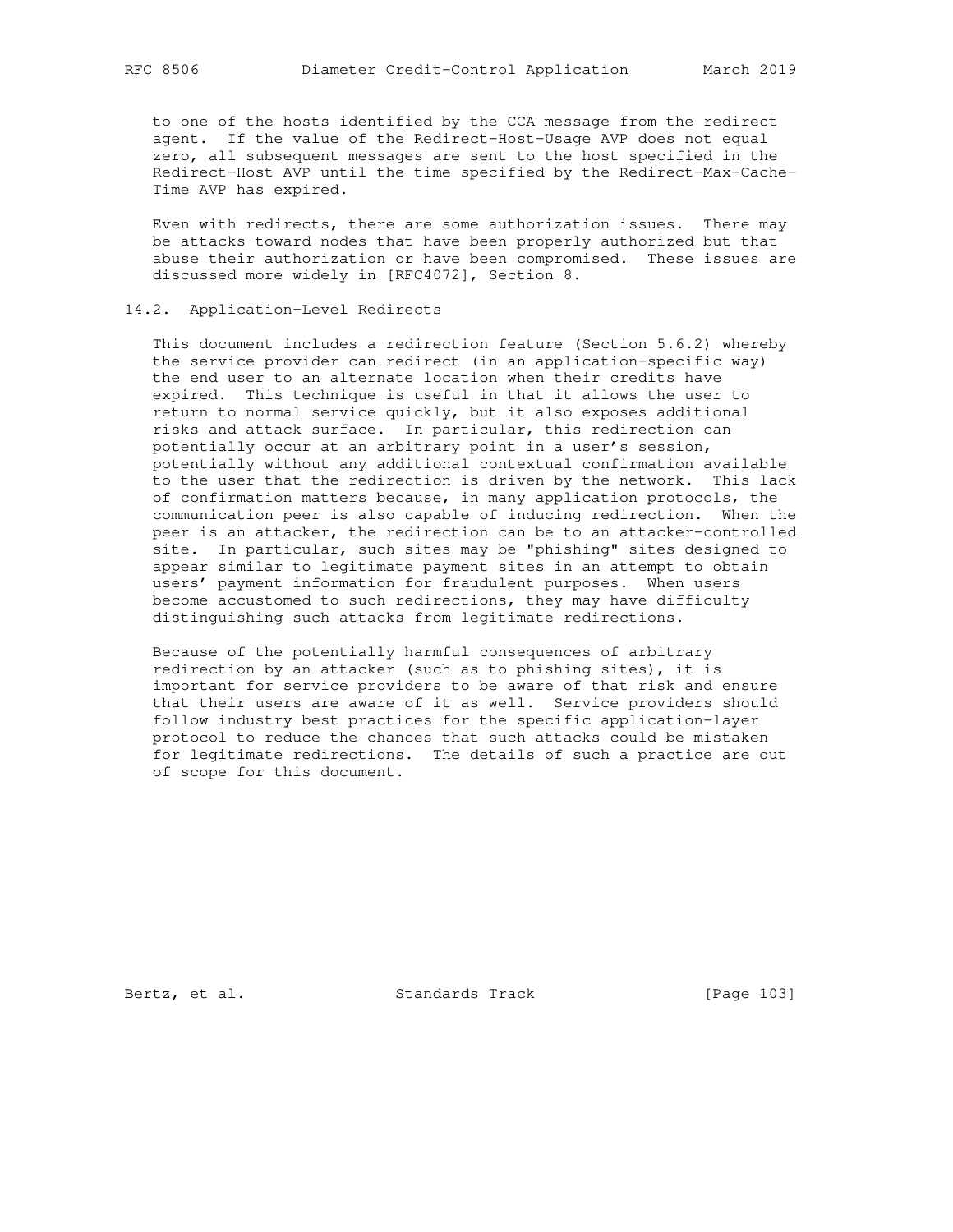#### 15. Privacy Considerations

 As the Diameter protocol, and especially the credit-control application, deal with subscribers and their actions, extra care should be taken regarding the privacy of the subscribers. Per terminology used in [RFC6973], both the credit-control client and the credit-control server are intermediary entities, wherein the subscribers' privacy may be compromised even if no security issues exist, and only authorized entities have access to the privacy sensitive information.

### 15.1. Privacy-Sensitive AVPs

 The privacy-sensitive AVPs listed in this section MUST NOT be sent across non-trusted networks or Diameter agents without end-to-end authentication and confidentiality protection, as described in [RFC6733], Section 13.3.

 The following AVPs contain privacy-sensitive information at different levels:

- 1. CC-Correlation-Id AVP: may contain privacy-sensitive information, as the service provider may encode personal information that helps it correlate different subscriptions and access technologies.
- 2. Check-Balance-Result AVP: contains information on the balance status of the subscriber.
- 3. Currency-Code AVP: contains information on the subscriber's locale.
- 4. Cost-Unit AVP: contains privacy-sensitive information for the Cost-Information AVP, in human-readable format.
- 5. Service-Identifier AVP: may contain privacy-sensitive information about the subscriber's Internet activity.
- 6. Rating-Group AVP: may contain privacy-sensitive information about the subscriber's Internet activity.
- 7. Restriction-Filter-Rule AVP: the information inside IPFilterRule may be used to infer services used by the subscriber.

Bertz, et al. Standards Track [Page 104]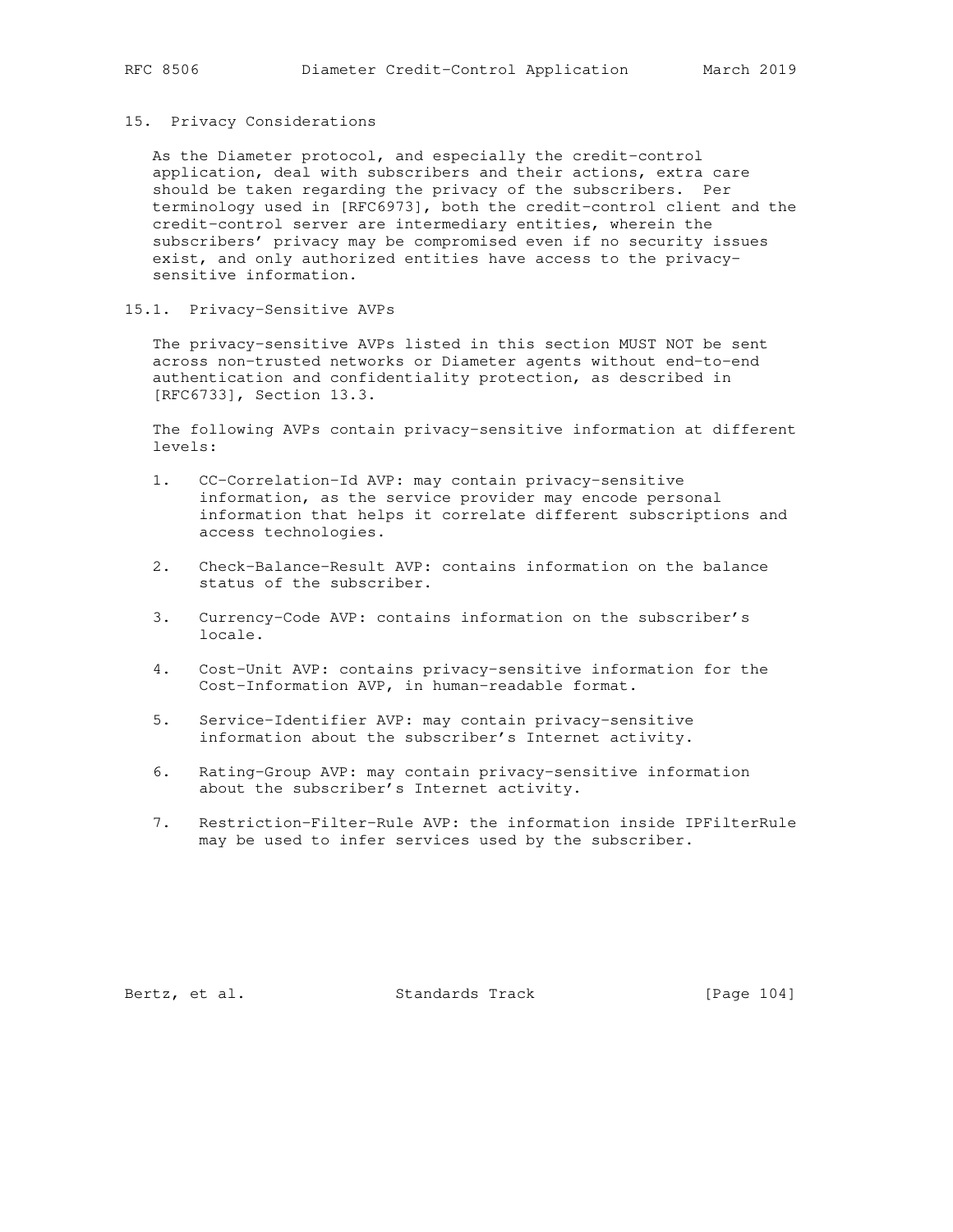- 8. Redirect-Server-Address AVP: the service provider might embed personal information on the subscriber in the URL/URI (e.g., to create a personalized message). However, the service provider may instead anonymize the subscriber's identity in the URL/URI and let the redirect server query the information directly. Such anonymized information must not allow personal information or the subscriber's identity to be easily guessed. Furthermore, the service provider should treat the URL/URI schema itself as confidential and make sure it cannot be inferred (1) from observation of the traffic or (2) due to its trivial structure. A trivial structure could allow an adversary to query/modify personal information even without knowing the subscriber's identity. Similar AVPs are Redirect-Address-URL and Redirect- Address-SIP-URI.
- 9. Service-Context-Id AVP: depending on how the service provider uses it, it may contain privacy-sensitive information about the service (e.g., in a 3GPP network Service-Context-Id AVP, it has a different value for packet switching, SMS, Multimedia Messages (MMSs), etc.).
- 10. Service-Parameter-Info AVP: depending on how the service provider uses it, it may contain privacy-sensitive information about the subscriber (e.g., location).
- 11. Subscription-Id-Data AVP: contains the identity of the subscriber. Similar AVPs are Subscription-Id-E164, Subscription-Id-IMSI, Subscription-Id-SIP-URI, Subscription-Id- NAI, and Subscription-Id-Private.
- 12. User-Equipment-Info-Value AVP: contains the identity of the device of the subscriber. Similar AVPs are User-Equipment-Info- IMEISV, User-Equipment-Info-MAC, User-Equipment-Info-EUI64, User-Equipment-Info-ModifiedEUI64, and User-Equipment-Info-IMEI.
- 13. QoS-Final-Unit-Indication AVP: Grouped AVP that may contain privacy-sensitive information in its sub-AVPs (e.g., IPFilterRule, redirect address).

 Note that some AVPs that are used in this document are defined in [RFC6733] and may contain privacy-sensitive information. These AVPs are not listed above.

Bertz, et al. Standards Track [Page 105]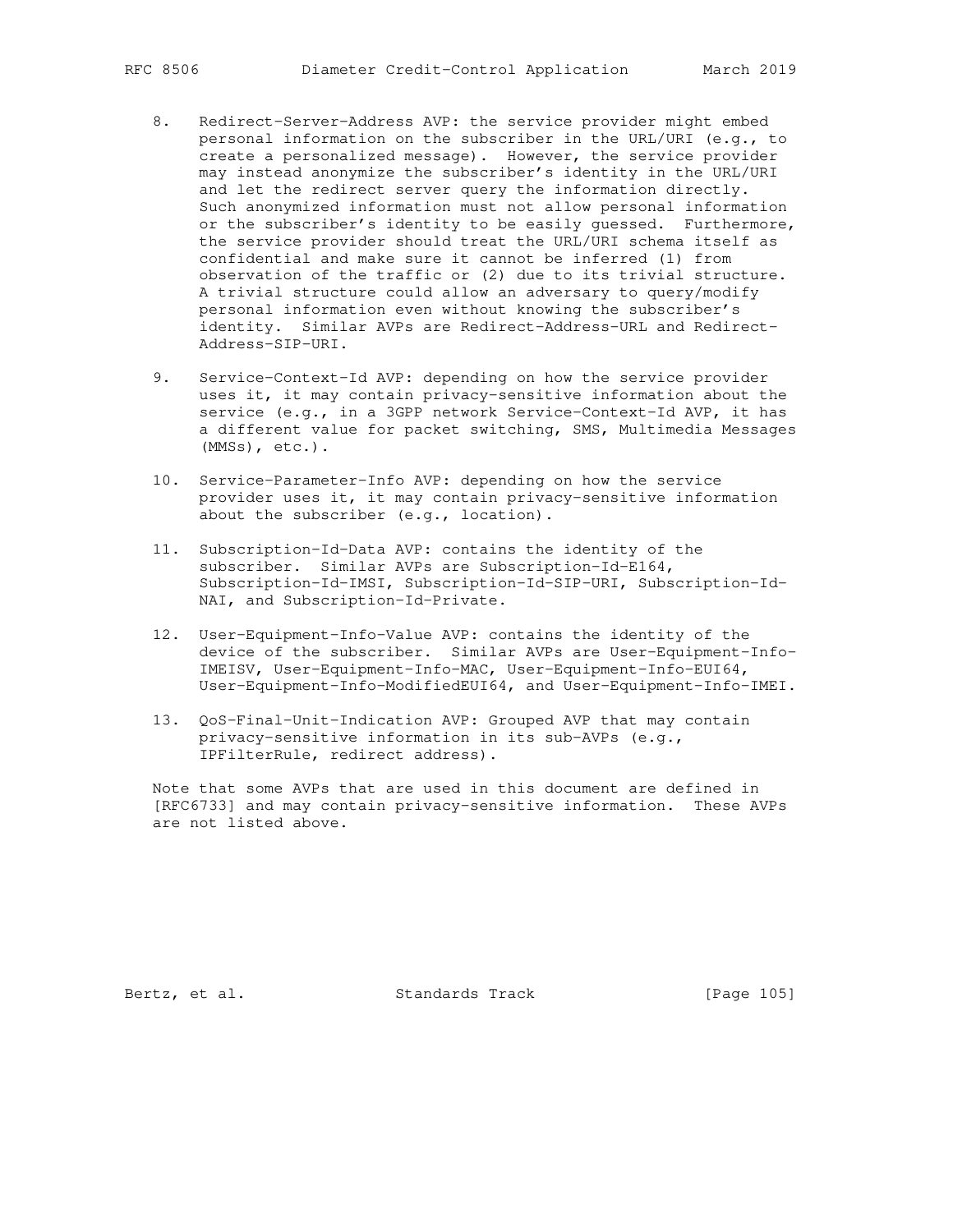# 15.2. Data Minimization

 Due to the nature of the credit-control application, some personal data and identity information must be stored in both the credit-control client and the credit-control server. However, this could be minimized by following these guidelines:

- 1. Data stored in the credit-control client does not need to persist across sessions. All data could be deleted once the session ends and could be reconstructed once a new session is initialized. Note that while the credit-control server is usually owned by the service provider with which the subscriber already has some direct legal or business relationship (where the privacy level could be agreed upon), this is not always true for a credit-control client that may be owned by a third party.
- 2. Some information about the subscriber has to be stored in persistent storage in the credit-control server (e.g., identity, balance); however, per-transaction information does not have to be stored in persistent storage, and per-session information may be deleted from persistent storage once the session ends.
- 3. In some cases, per-transaction information has to be stored on the credit-control server, client, or both, for regulatory, auditability, or debugging reasons. However, this could be minimized by following these guidelines:
	- A. Data retention does not need to exceed the required duration.
	- B. Transaction information could be aggregated in some cases (e.g., prefer information per session over information per rating-group; prefer hourly byte summary over per-transaction byte counts).
	- C. If not strictly needed, information that is more sensitive (e.g., location, equipment type) could be filtered out of such logs. This information is often used to make rating decisions, and in this case, the rating decisions should be logged instead of the data used to make them.
	- D. Due to the reasons explained in the first guideline, the credit-control server, rather than the credit-control client, would be the preferred location for storing such transaction information.

Bertz, et al. Standards Track [Page 106]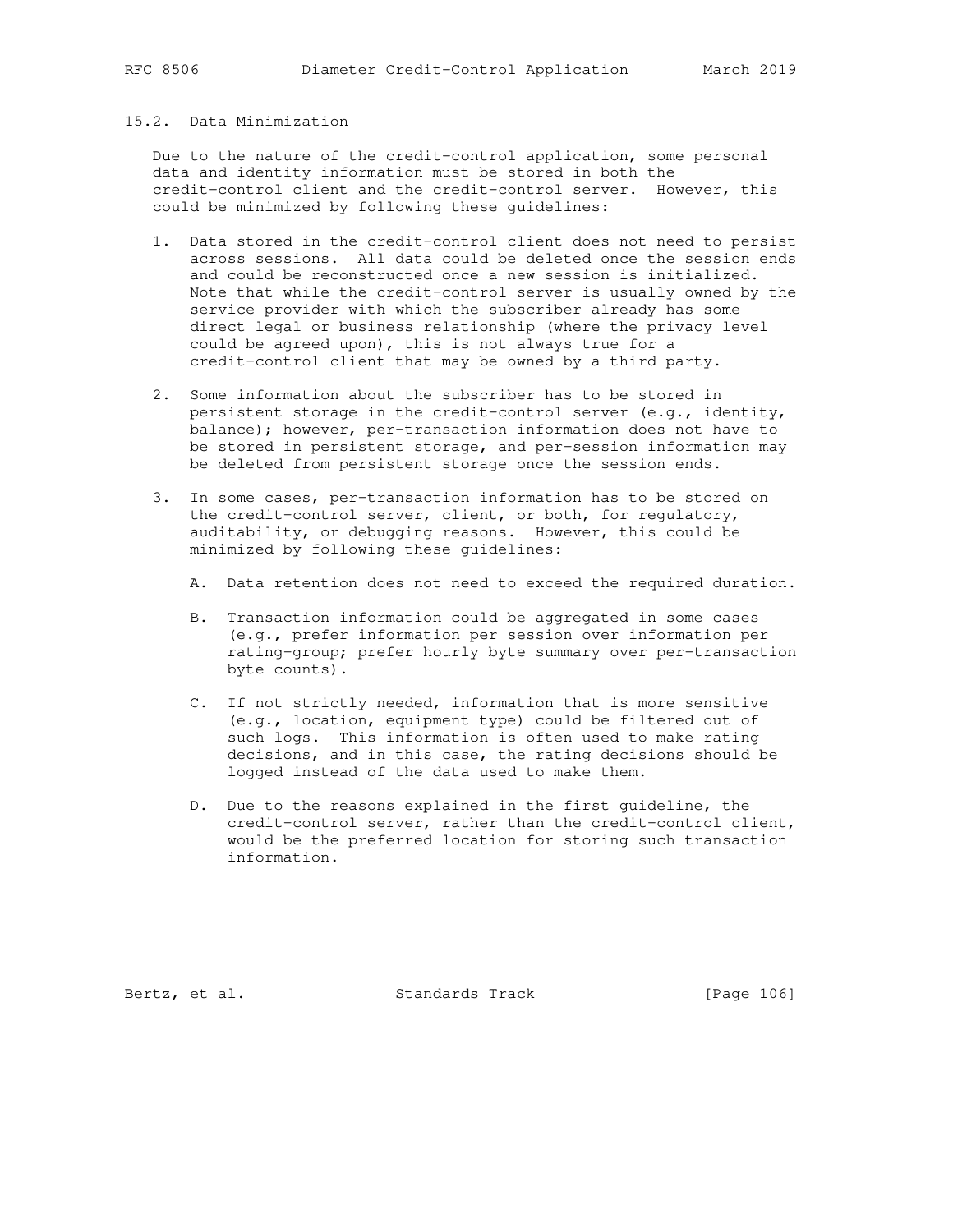#### 15.3. Diameter Agents

 Diameter agents, as described in [RFC6733], may be owned by third parties. If end-to-end security is supported between the credit-control client and the credit-control server, the operator can use it to encrypt privacy-sensitive AVPs (as listed in Section 15.1) and prevent such information from leaking into the agent.

 In some cases, the Diameter agent needs access to privacy-sensitive AVPs, in order to make correct routing decisions or even to modify the content of these AVPs. For example, a proxy agent may need to look at the Subscription-Id-IMSI AVP, in order to extract the mobile country and network codes of the user and use them to look up the destination to which the request should be routed (see Section 2.8.2 in [RFC6733]). In such a case, the credit-control client and credit-control server may use a mechanism that anonymizes the identity of the subscriber, as well as a mechanism to encrypt other AVPs not used by the agent.

### 16. References

16.1. Normative References

- [CE164] International Telecommunication Union, "COMPLEMENT TO ITU-T RECOMMENDATION E.164 (11/2010): LIST OF ITU-T RECOMMENDATION E.164 ASSIGNED COUNTRY CODES", November 2011, <https://www.itu.int/dms\_pub/itu-t/opb/sp/ T-SP-E.164D-11-2011-PDF-E.pdf>.
- [CE212] International Telecommunication Union, "COMPLEMENT TO RECOMMENDATION ITU-T E.212 (09/2016): LIST OF MOBILE COUNTRY OR GEOGRAPHICAL AREA CODES", February 2017, <https://www.itu.int/dms\_pub/itu-t/opb/sp/ T-SP-E.212A-2017-PDF-E.pdf>.
- [E164] International Telecommunication Union, "The international public telecommunication numbering plan", ITU-T Recommendation E.164, November 2010, <https://www.itu.int/rec/T-REC-E.164/>.
- [E212] International Telecommunication Union, "The international identification plan for public networks and subscriptions", ITU-T Recommendation E.212, September 2016, <https://www.itu.int/rec/T-REC-E.212/en>.

Bertz, et al. Standards Track [Page 107]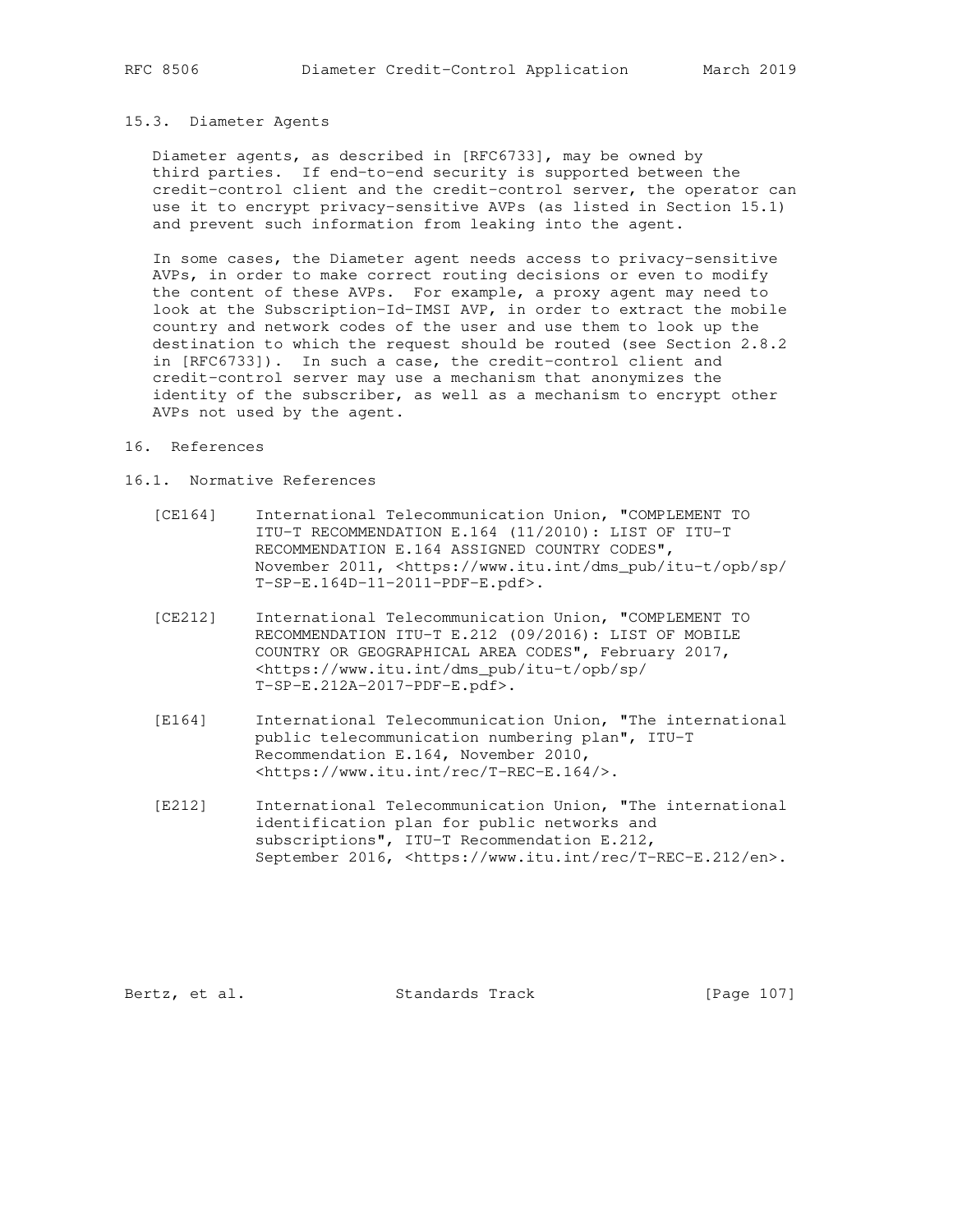- [EUI64] IEEE, "Guidelines for Use of Extended Unique Identifier (EUI), Organizationally Unique Identifier (OUI), and Company ID (CID)", August 2017, <https://standards.ieee.org/content/dam/ ieee-standards/standards/web/documents/tutorials/eui.pdf>.
- [ISO4217] ISO, "Codes for the representation of currencies", ISO 4217:2015, 2015, <https://www.iso.org/ iso-4217-currency-codes.html>.
- [RFC791] Postel, J., "Internet Protocol", STD 5, RFC 791, DOI 10.17487/RFC0791, September 1981, <https://www.rfc-editor.org/info/rfc791>.
- [RFC2119] Bradner, S., "Key words for use in RFCs to Indicate Requirement Levels", BCP 14, RFC 2119, DOI 10.17487/RFC2119, March 1997, <https://www.rfc-editor.org/info/rfc2119>.
- [RFC3261] Rosenberg, J., Schulzrinne, H., Camarillo, G., Johnston, A., Peterson, J., Sparks, R., Handley, M., and E. Schooler, "SIP: Session Initiation Protocol", RFC 3261, DOI 10.17487/RFC3261, June 2002, <https://www.rfc-editor.org/info/rfc3261>.
- [RFC3539] Aboba, B. and J. Wood, "Authentication, Authorization and Accounting (AAA) Transport Profile", RFC 3539, DOI 10.17487/RFC3539, June 2003, <https://www.rfc-editor.org/info/rfc3539>.
- [RFC3986] Berners-Lee, T., Fielding, R., and L. Masinter, "Uniform Resource Identifier (URI): Generic Syntax", STD 66, RFC 3986, DOI 10.17487/RFC3986, January 2005, <https://www.rfc-editor.org/info/rfc3986>.
- [RFC4006] Hakala, H., Mattila, L., Koskinen, J-P., Stura, M., and J. Loughney, "Diameter Credit-Control Application", RFC 4006, DOI 10.17487/RFC4006, August 2005, <https://www.rfc-editor.org/info/rfc4006>.
- [RFC4291] Hinden, R. and S. Deering, "IP Version 6 Addressing Architecture", RFC 4291, DOI 10.17487/RFC4291, February 2006, <https://www.rfc-editor.org/info/rfc4291>.

Bertz, et al. Standards Track [Page 108]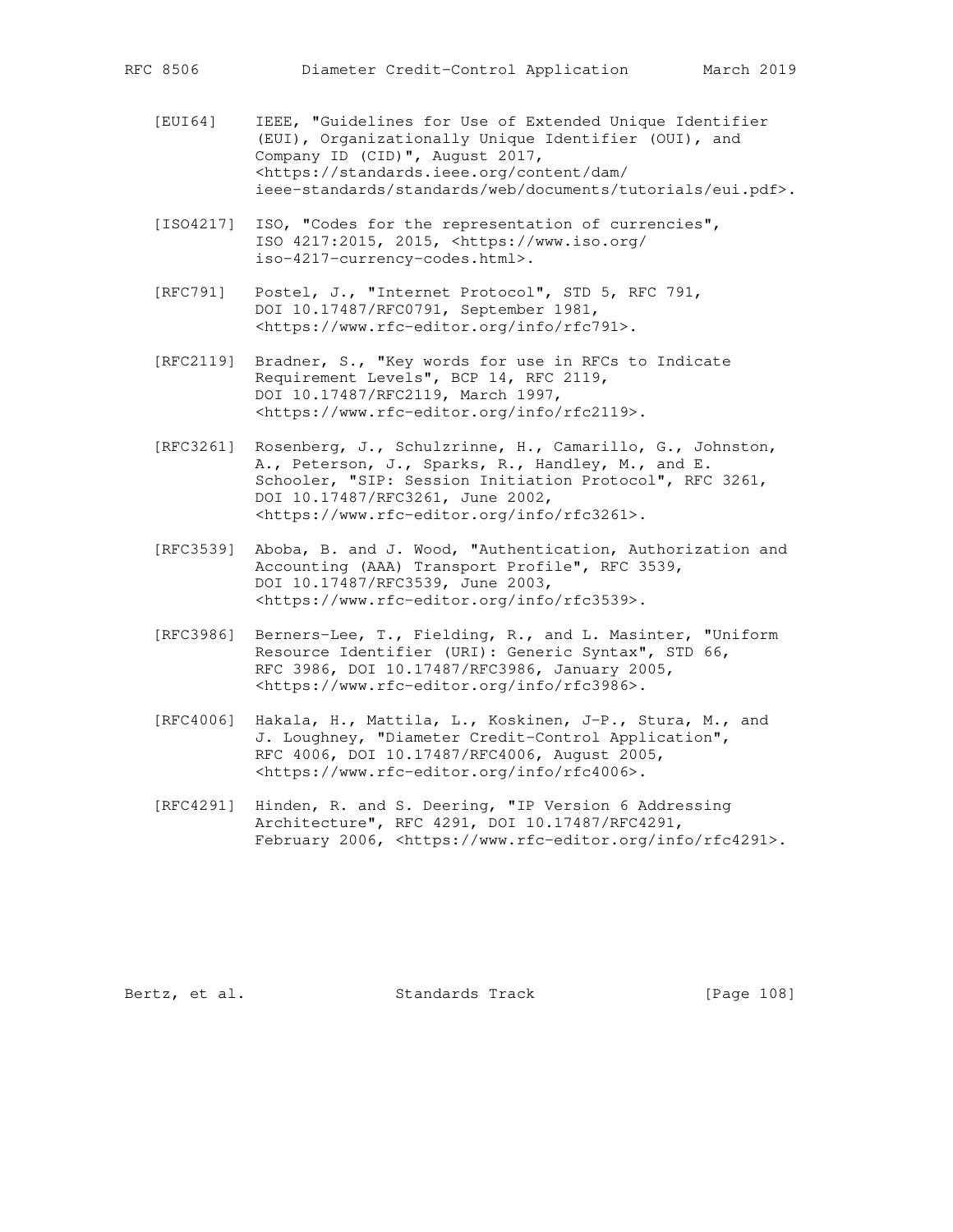- [RFC5777] Korhonen, J., Tschofenig, H., Arumaithurai, M., Jones, M., Ed., and A. Lior, "Traffic Classification and Quality of Service (QoS) Attributes for Diameter", RFC 5777, DOI 10.17487/RFC5777, February 2010, <https://www.rfc-editor.org/info/rfc5777>.
- [RFC5952] Kawamura, S. and M. Kawashima, "A Recommendation for IPv6 Address Text Representation", RFC 5952, DOI 10.17487/RFC5952, August 2010, <https://www.rfc-editor.org/info/rfc5952>.
- [RFC6733] Fajardo, V., Ed., Arkko, J., Loughney, J., and G. Zorn, Ed., "Diameter Base Protocol", RFC 6733, DOI 10.17487/RFC6733, October 2012, <https://www.rfc-editor.org/info/rfc6733>.
- [RFC7155] Zorn, G., Ed., "Diameter Network Access Server Application", RFC 7155, DOI 10.17487/RFC7155, April 2014, <https://www.rfc-editor.org/info/rfc7155>.
- [RFC7423] Morand, L., Ed., Fajardo, V., and H. Tschofenig, "Diameter Applications Design Guidelines", BCP 193, RFC 7423, DOI 10.17487/RFC7423, November 2014, <https://www.rfc-editor.org/info/rfc7423>.
- [RFC7542] DeKok, A., "The Network Access Identifier", RFC 7542, DOI 10.17487/RFC7542, May 2015, <https://www.rfc-editor.org/info/rfc7542>.
- [RFC8126] Cotton, M., Leiba, B., and T. Narten, "Guidelines for Writing an IANA Considerations Section in RFCs", BCP 26, RFC 8126, DOI 10.17487/RFC8126, June 2017, <https://www.rfc-editor.org/info/rfc8126>.
- [RFC8174] Leiba, B., "Ambiguity of Uppercase vs Lowercase in RFC 2119 Key Words", BCP 14, RFC 8174, DOI 10.17487/RFC8174, May 2017, <https://www.rfc-editor.org/info/rfc8174>.
- [TGPPIMEI] 3rd Generation Partnership Project, Technical Specification Group Core Network, "Numbering, addressing and identification (release 15)", 3GPP TS 23.003 version 15.6.0, December 2018.

Bertz, et al. Standards Track [Page 109]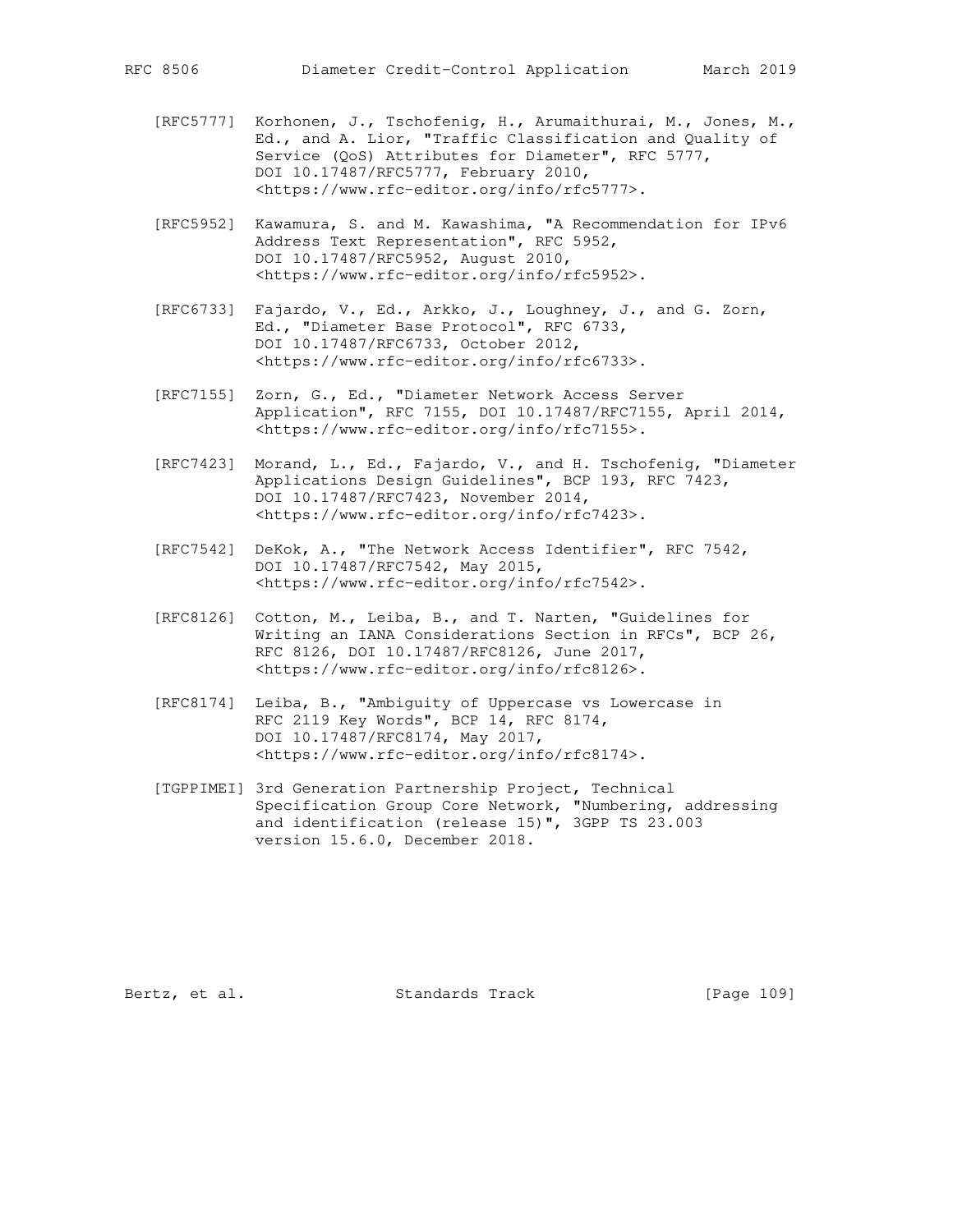# 16.2. Informative References

- [RFC2866] Rigney, C., "RADIUS Accounting", RFC 2866, DOI 10.17487/RFC2866, June 2000, <https://www.rfc-editor.org/info/rfc2866>.
- [RFC3580] Congdon, P., Aboba, B., Smith, A., Zorn, G., and J. Roese, "IEEE 802.1X Remote Authentication Dial In User Service (RADIUS) Usage Guidelines", RFC 3580, DOI 10.17487/RFC3580, September 2003, <https://www.rfc-editor.org/info/rfc3580>.
- [RFC3725] Rosenberg, J., Peterson, J., Schulzrinne, H., and G. Camarillo, "Best Current Practices for Third Party Call Control (3pcc) in the Session Initiation Protocol (SIP)", BCP 85, RFC 3725, DOI 10.17487/RFC3725, April 2004, <https://www.rfc-editor.org/info/rfc3725>.
- [RFC4004] Calhoun, P., Johansson, T., Perkins, C., Hiller, T., Ed., and P. McCann, "Diameter Mobile IPv4 Application", RFC 4004, DOI 10.17487/RFC4004, August 2005, <https://www.rfc-editor.org/info/rfc4004>.
- [RFC4072] Eronen, P., Ed., Hiller, T., and G. Zorn, "Diameter Extensible Authentication Protocol (EAP) Application", RFC 4072, DOI 10.17487/RFC4072, August 2005, <https://www.rfc-editor.org/info/rfc4072>.
- [RFC6973] Cooper, A., Tschofenig, H., Aboba, B., Peterson, J., Morris, J., Hansen, M., and R. Smith, "Privacy Considerations for Internet Protocols", RFC 6973, DOI 10.17487/RFC6973, July 2013, <https://www.rfc-editor.org/info/rfc6973>.

## [TGPPCHARG]

 3rd Generation Partnership Project, Technical Specification Group Services and System Aspects, "Service aspects; Charging and Billing", 3GPP TS 22.115 version 15.5.0, September 2018.

Bertz, et al. Standards Track [Page 110]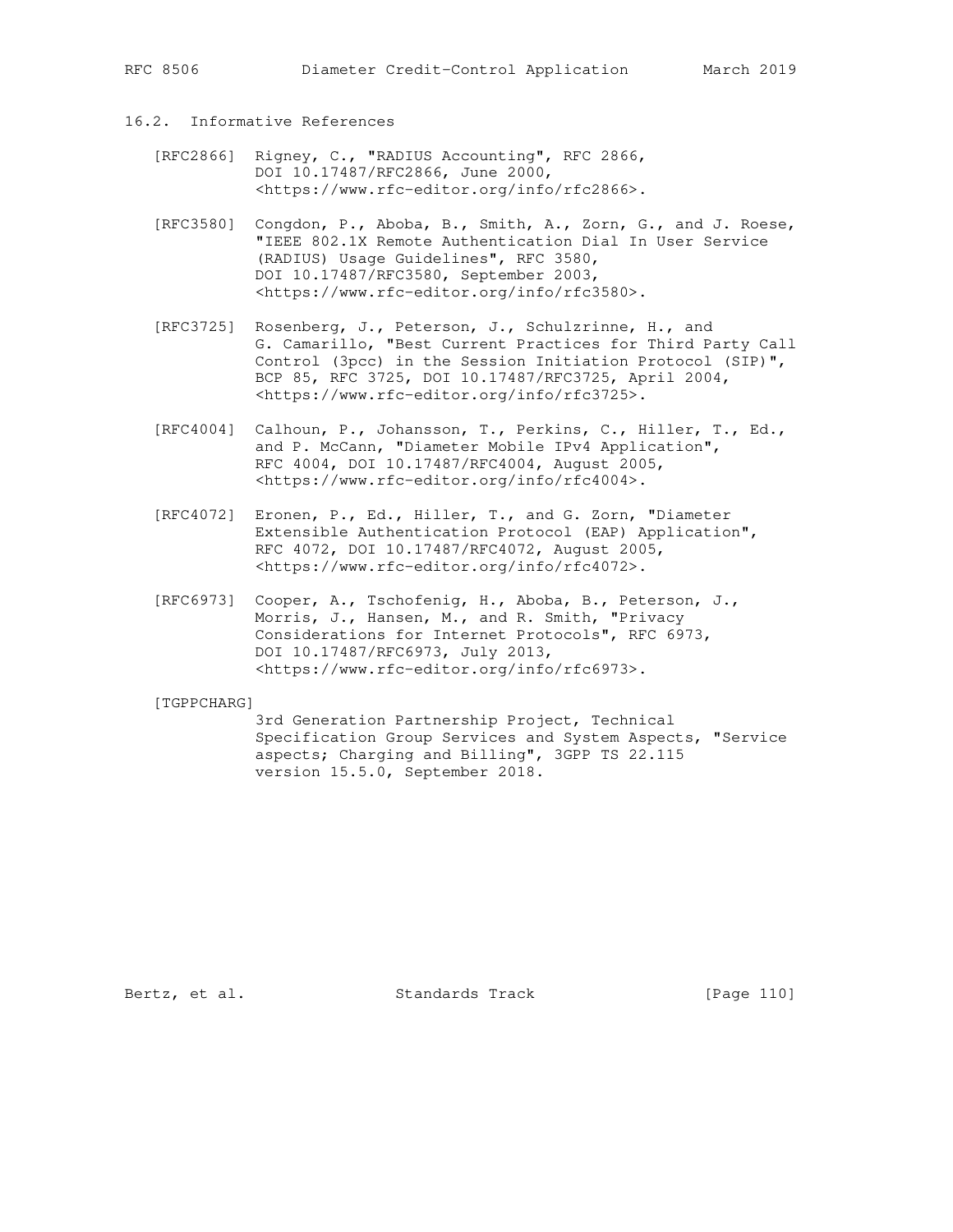Appendix A. Credit-Control Sequences

A.1. Flow I

 A credit-control flow for Network Access Services prepaid is shown in Figure 11. The Diameter protocol application is implemented in the Network Access Server (NAS) per [RFC7155]. The focus of this flow is on credit authorization.

|                     | <b>NAS</b>                                                                                        |                                                      |
|---------------------|---------------------------------------------------------------------------------------------------|------------------------------------------------------|
| _____________       | End User (CC Client) AAA Server<br>(1) User Logon (2) AA-Request (CC AVPs)<br>___________________ | CC Server                                            |
|                     |                                                                                                   | (3) CCR (Initial, CC AVPs)<br>______________________ |
|                     |                                                                                                   | (4) CCA (Granted-Units)                              |
| (6) Access granted  | (5) AA-Answer (Granted-Units)<br><---------------------                                           |                                                      |
| <-----------------> |                                                                                                   |                                                      |
|                     | (7) CCR (Update, Used-Units)                                                                      | (Update, Used-Units)                                 |
|                     | $(10)$ CCA (Granted-Units) <------------                                                          | (9) CCA (Granted-Units)                              |
|                     | (Auth. lifetime expires)<br>$(11)$ AAR $(CC$ AVP)                                                 |                                                      |
|                     | (12) AAA<br>-------------------                                                                   |                                                      |
|                     |                                                                                                   |                                                      |

Bertz, et al. Standards Track [Page 111]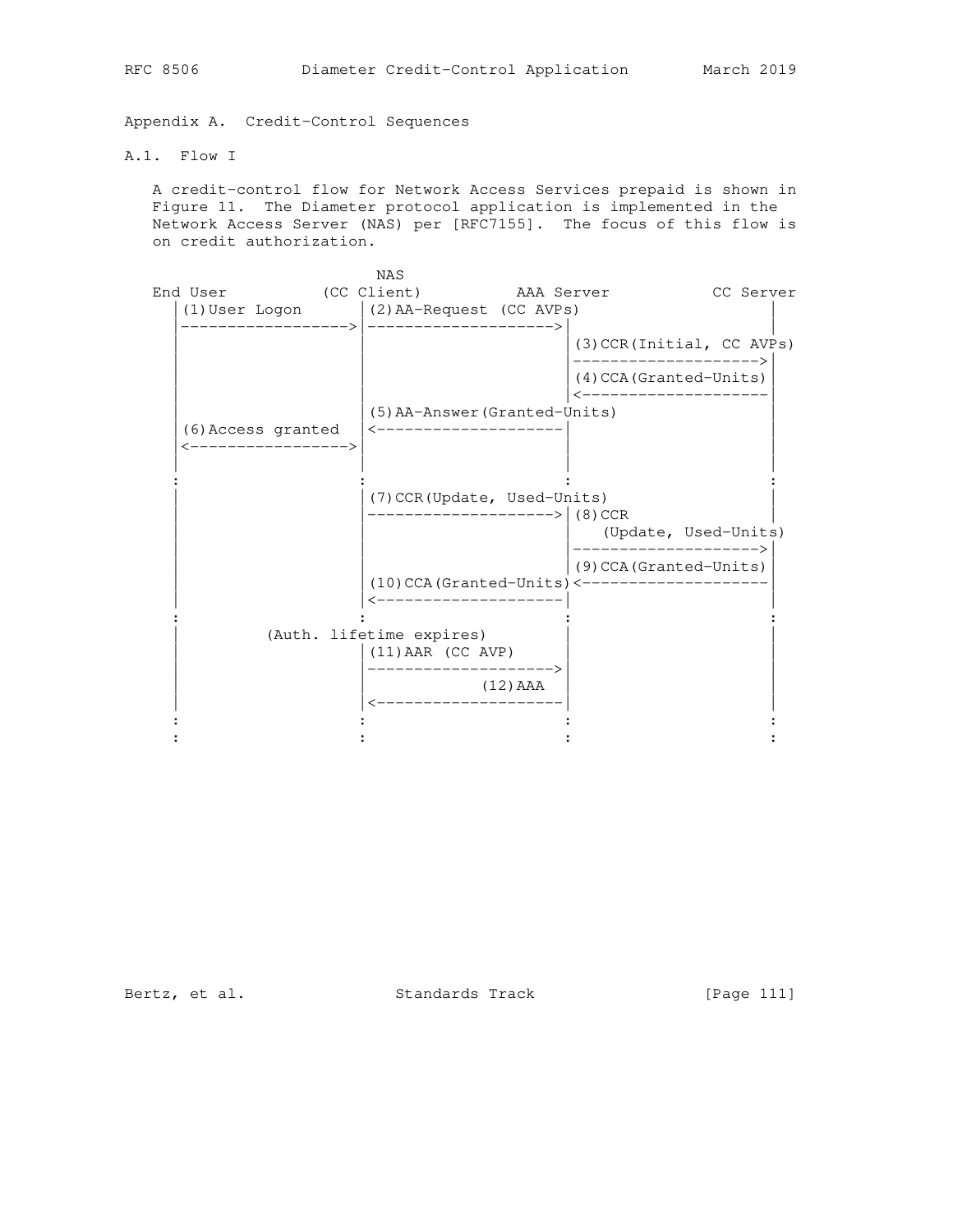| (13) User logoff |                              |                     |
|------------------|------------------------------|---------------------|
| $\rightarrow$    | (14) CCR (Term., Used-Units) |                     |
|                  |                              | $(15)$ CCR          |
|                  |                              | (Term., Used-Units) |
|                  |                              |                     |
|                  |                              | $(16)$ CCA          |
|                  | $(17)$ CCA                   |                     |
|                  |                              |                     |
|                  | $(18)$ STR                   |                     |
|                  |                              |                     |
|                  | $(19)$ STA                   |                     |
|                  |                              |                     |

Figure 11: Flow I

The user logs on to the network (1). The Diameter NAS sends a Diameter AA-Request (AAR) to the home Diameter AAA server (2). The credit-control client populates the AAR with the Credit-Control AVP set to CREDIT\_AUTHORIZATION, and service-specific AVPs are included, as usual [RFC7155]. The home Diameter AAA server performs service specific authentication and authorization, as usual. The home Diameter AAA server determines that the user is a prepaid user and notices from the Credit-Control AVP that the NAS has credit-control capabilities. It sends a Diameter Credit-Control-Request with CC-Request-Type set to INITIAL\_REQUEST to the Diameter Credit-Control server to perform credit authorization (3) and to establish a credit-control session. (The home Diameter AAA server may forward service-specific AVPs received from the NAS as input for the rating process.) The Diameter Credit-Control server checks the end user's account balance, rates the service, and reserves credit from the end user's account. The reserved quota is returned to the home Diameter AAA server in the Diameter Credit-Control-Answer (4). The home Diameter AAA server sends the reserved quota to the NAS in the Diameter AA-Answer (AAA). Upon receiving the AA-Answer, the NAS starts the credit-control session and starts monitoring the granted units  $(5)$ . The NAS grants access to the end user  $(6)$ . At the expiry of the allocated quota, the NAS sends a Diameter Credit-Control- Request with CC-Request-Type set to UPDATE\_REQUEST to the home Diameter AAA server (7). This message contains the units used thus far. The home Diameter AAA server forwards the CCR to the Diameter Credit-Control server (8). The Diameter Credit-Control server debits the used units from the end user's account and allocates a new quota that is returned to the home Diameter AAA server in the Diameter Credit-Control-Answer (9). The message is forwarded to the NAS (10). During the ongoing credit-control session, the authorization lifetime expires, and the authorization/authentication client in the NAS performs service-specific re-authorization to the home Diameter AAA server, as usual. The credit-control client populates the AAR with

Bertz, et al. Standards Track [Page 112]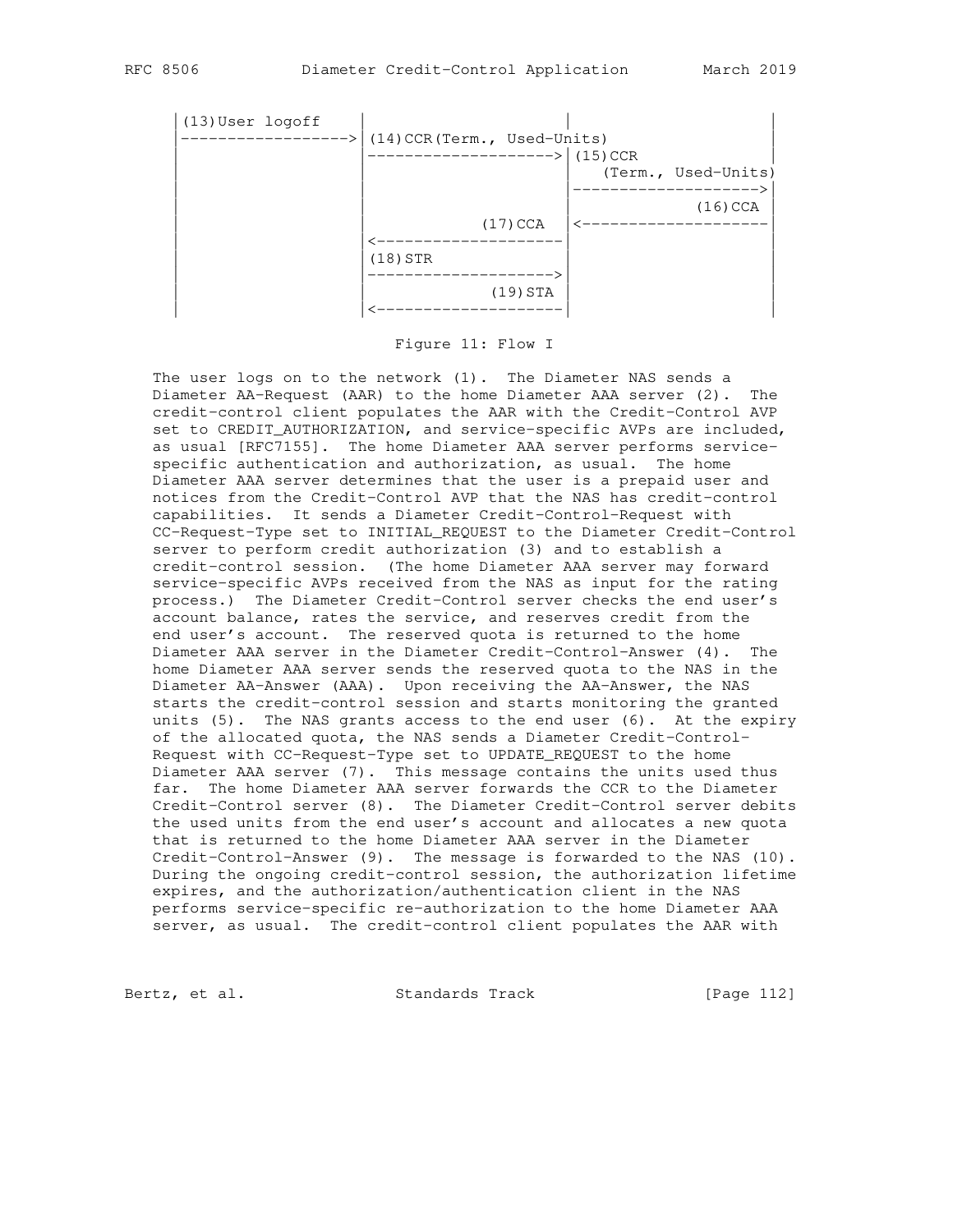the Credit-Control AVP set to RE\_AUTHORIZATION, indicating that the credit-control server shall not be contacted, as the credit authorization is controlled by the burning rate of the granted units (11). The home Diameter AAA server performs service-specific re-authorization as usual and returns the AA-Answer to the NAS (12). The end user logs off from the network (13). To debit the used units from the end user's account and to stop the credit-control session, the NAS sends a Diameter Credit-Control-Request with CC-Request-Type set to TERMINATION\_REQUEST to the home Diameter AAA server (14). The home Diameter AAA server forwards the CCR to the credit-control server (15). The Diameter Credit-Control server acknowledges the session termination by sending a Diameter Credit-Control-Answer to the home Diameter AAA server (16). The home Diameter AAA server forwards the answer to the NAS (17). The STR/STA takes place between the NAS and home Diameter AAA server, as usual (18), (19).

## A.2. Flow II

 Figure 12 provides an example of Diameter Credit-Control for SIP sessions. Although the flow focuses on illustrating the usage of credit-control messages, the SIP signaling is inaccurate, and the diagram is not by any means an attempt to define a service provider's SIP network. However, for the sake of this example, some assumptions are made below.

Bertz, et al. Standards Track [Page 113]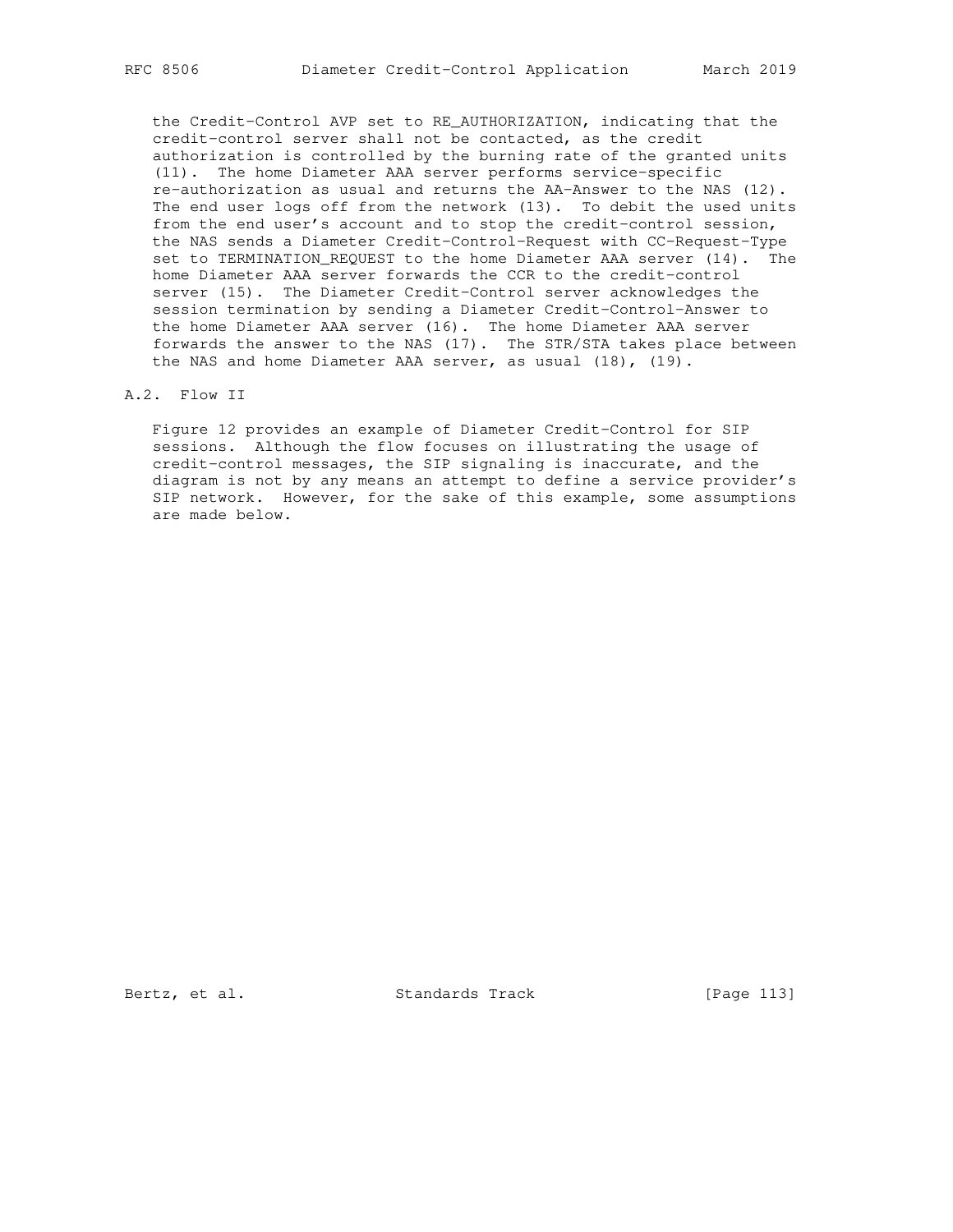SIP Proxy/Registrar AAA A (CC Client) Server B CC Server | (i) REGISTER | | | | |------------->|(ii) | | | | |------------->| | | |authentication &  $|$  authorization  $|$  | |<-------------| | | (iii) 200 OK |<-------------| | | : : : : (1) INVITE |------------->| | |(2) CCR (Initial, SIP-specific AVP) | | |------------------------------------------->| (3) CCA (Granted-Units) | |<-------------------------------------------| (4) INVITE | |---------------------------->| | : : : : | |(5) CCR (Update, Used-Units) | | |------------------------------------------->| | |(6) CCA (Granted-Units) | | |<-------------------------------------------| : : : : |(7) BYE | | | |------------->| | |  $|(8)$  BYE | |---------------------------->| | | |(9) CCR (Termination, Used-Units) | | |------------------------------------------->|  $(10)$  CCA () | |<-------------------------------------------| | | | |

## Figure 12: Flow II

 Typically, prepaid services based, for example, on time usage for SIP sessions require an entity in the service provider network to intercept all the requests within the SIP dialog in order to detect events, such as session establishment and session release, that are essential for performing credit-control operations with the credit-control server. Therefore, in this example, it is assumed that the SIP Proxy adds a Record-Route header in the initial SIP INVITE to make sure that all the future requests in the created dialog traverse through it (for the definitions of "Record-Route" and "dialog", please refer to [RFC3261]). Finally, the degree of

Bertz, et al. Standards Track [Page 114]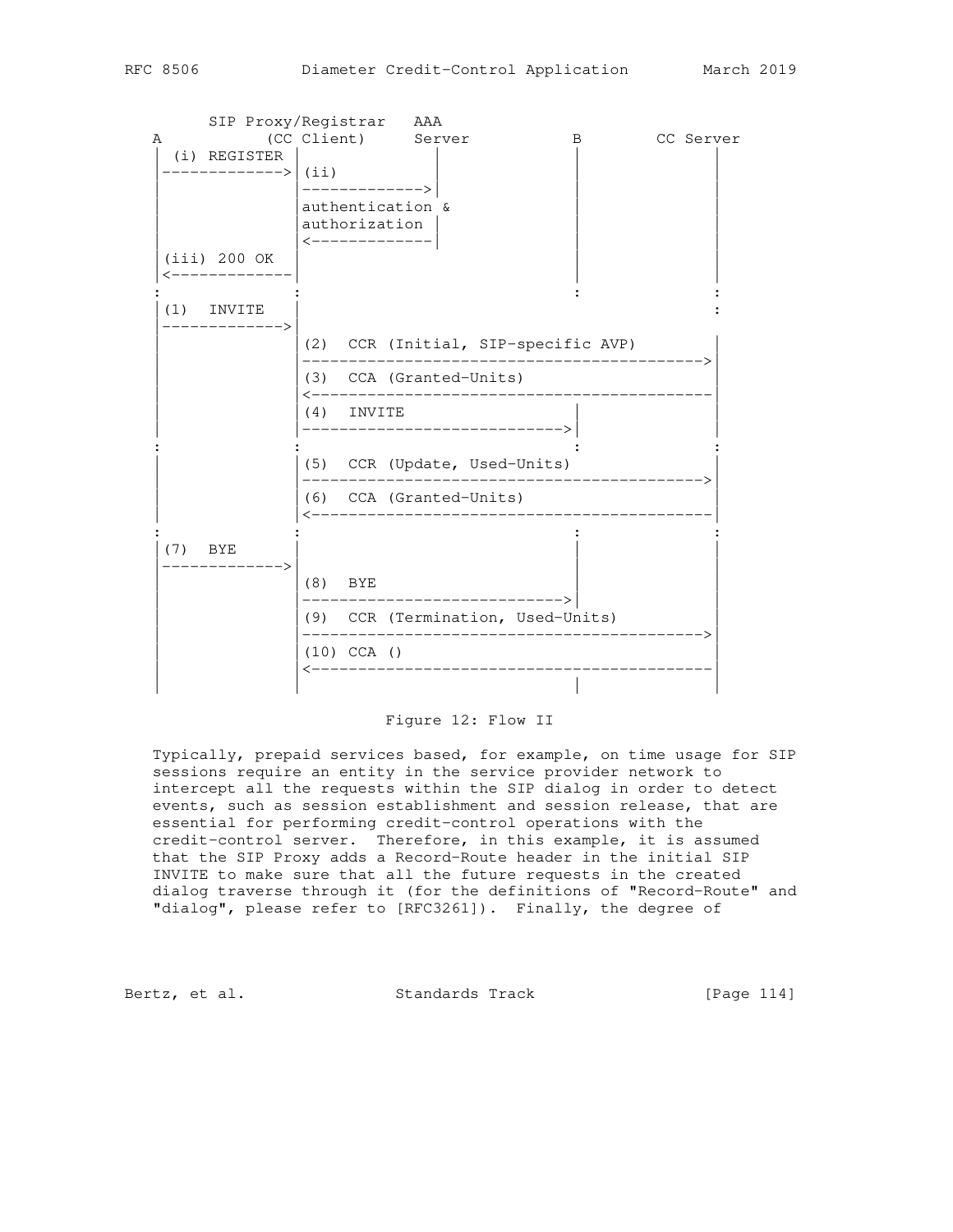credit-control measuring of the media by the proxy depends on the business model design used in setting up the end system and proxies in the SIP network.

 The end user (SIP User Agent A) sends a REGISTER with credentials (i). The SIP Proxy sends a request to the home AAA server to perform multimedia authentication and authorization by using, for instance, a Diameter multimedia application (ii). The home AAA server checks that the credentials are correct and checks the user profile. Eventually, a 200 OK response (iii) is sent to the User Agent. Note that the authentication and authorization are valid for the registration validity period duration (i.e., until re-registration is performed). Several SIP sessions may be established without re-authorization.

 User Agent A sends an INVITE (1). The SIP Proxy sends a Diameter Credit-Control-Request (INITIAL\_REQUEST) to the Diameter Credit-Control server (2). The Credit-Control-Request contains information obtained from the SIP signaling describing the requested service (e.g., calling party, called party, Session Description Protocol (SDP) attributes). The Diameter Credit-Control server checks the end user's account balance, rates the service, and reserves credit from the end user's account. The reserved quota is returned to the SIP Proxy in the Diameter Credit-Control-Answer (3). The SIP Proxy forwards the SIP INVITE to User Agent B (4). B's phone rings, and B answers. The media flows between them, and the SIP Proxy starts measuring the quota. At the expiry of the allocated quota, the SIP Proxy sends a Diameter Credit-Control-Request (UPDATE\_REQUEST) to the Diameter Credit-Control server (5). This message contains the units used thus far. The Diameter Credit-Control server debits the used units from the end user's account and allocates new credit that is returned to the SIP Proxy in the Diameter Credit-Control-Answer (6). The end user terminates the service by sending a BYE message (7). The SIP Proxy forwards the BYE message to User Agent B (8) and sends a Diameter Credit-Control- Request (TERMINATION\_REQUEST) to the credit-control server (9). The Diameter Credit-Control server acknowledges the session termination by sending a Diameter Credit-Control-Answer to the SIP Proxy (10).

Bertz, et al. Standards Track [Page 115]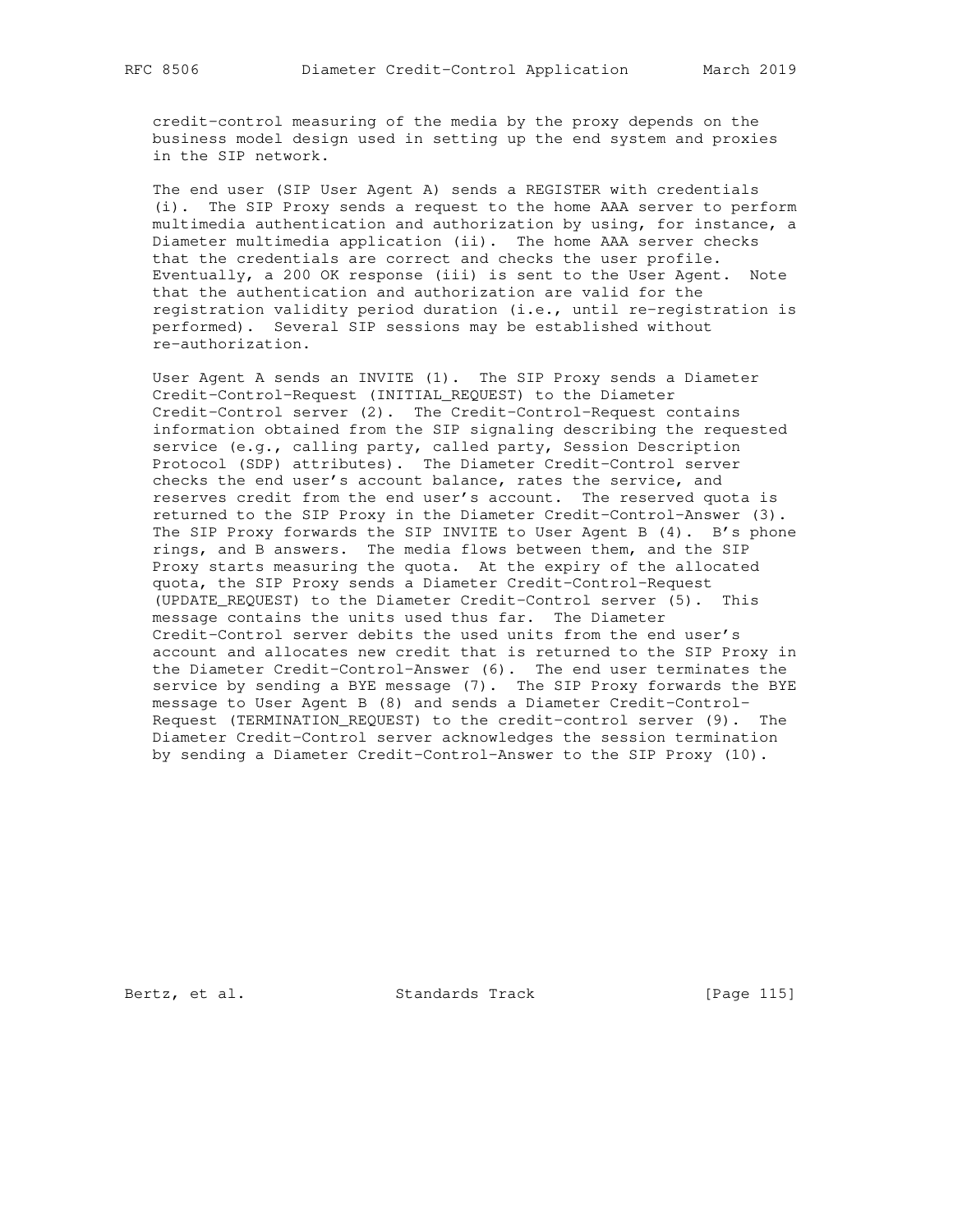### A.3. Flow III

 A credit-control flow for Multimedia Messaging Service is shown in Figure 13. The sender is charged as soon as the messaging server successfully stores the message.



### Figure 13: Flow III

 This is an example of Diameter Credit-Control for direct debiting using the Multimedia Messaging Service environment. Although the flow focuses on illustrating the usage of credit-control messages, the MMS signaling is inaccurate, and the diagram is not by any means an attempt to define a service provider's MMS configuration or billing model.

 End user A sends an MMS to the MMS server (1). The MMS server stores the message and sends a Diameter Credit-Control-Request (EVENT\_REQUEST with Requested-Action set to DIRECT\_DEBITING) to the Diameter Credit-Control server (2). The Credit-Control-Request contains information about the MMS message (e.g., size, recipient address, image coding type). The Diameter Credit-Control server checks the end user's account balance, rates the service, and debits the service from the end user's account. The granted quota is returned to the MMS server in the Diameter Credit-Control-Answer (3).

Bertz, et al. Standards Track [Page 116]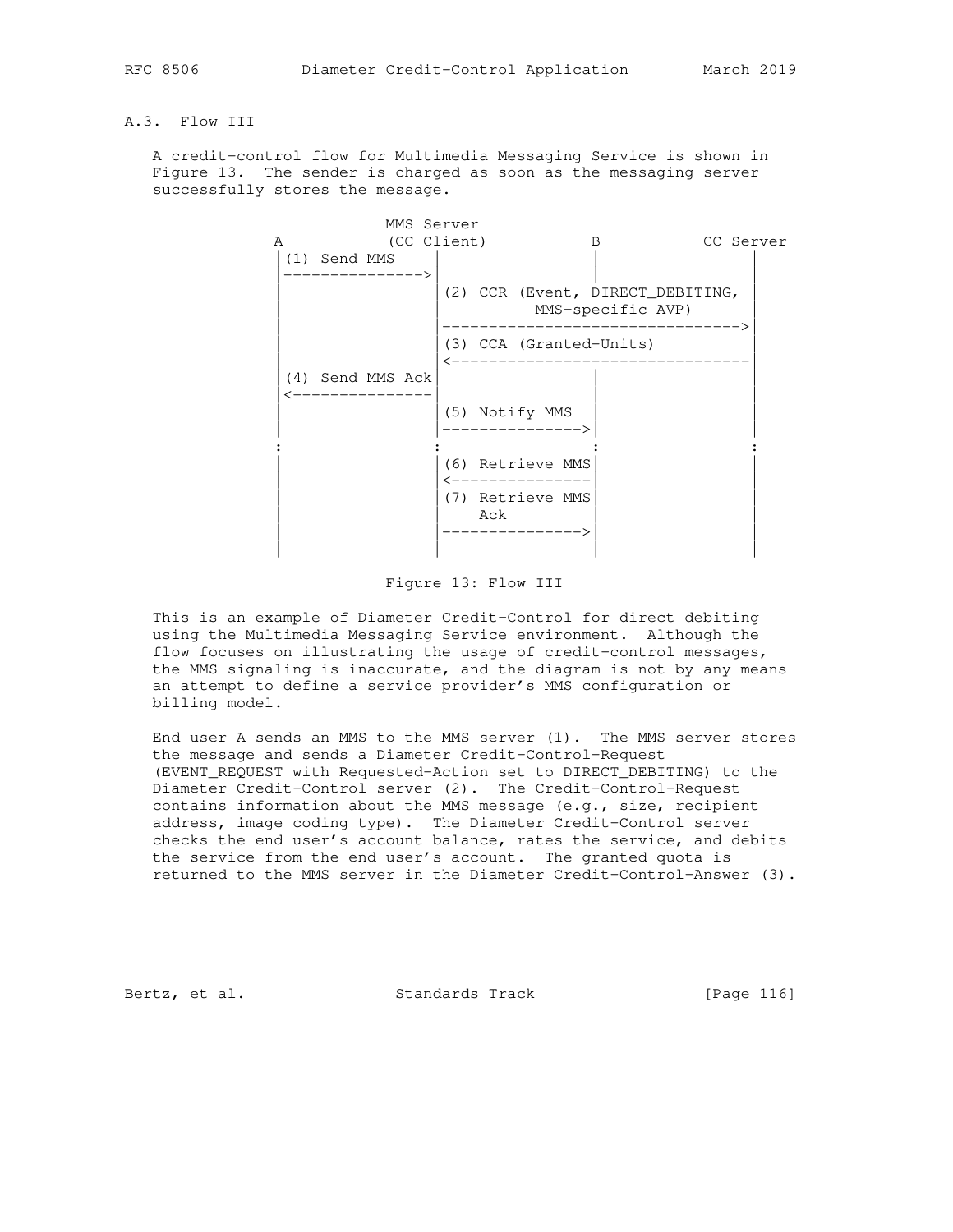The MMS server acknowledges the successful reception of the MMS message (4). The MMS server notifies the recipient about the new MMS (5), and end user B retrieves the message from the MMS message store (6), (7).

 Note that the transfer of the MMS message can take an extended period of time and can fail, in which case a recovery action is needed. The MMS server should return the already-debited units to the user's account by using the REFUND action described in Section 6.4.

A.4. Flow IV

 Another credit-control flow for Multimedia Messaging Service is shown in Figure 14. The recipient is charged at the time of message delivery.



Figure 14: Flow IV

Bertz, et al. Standards Track [Page 117]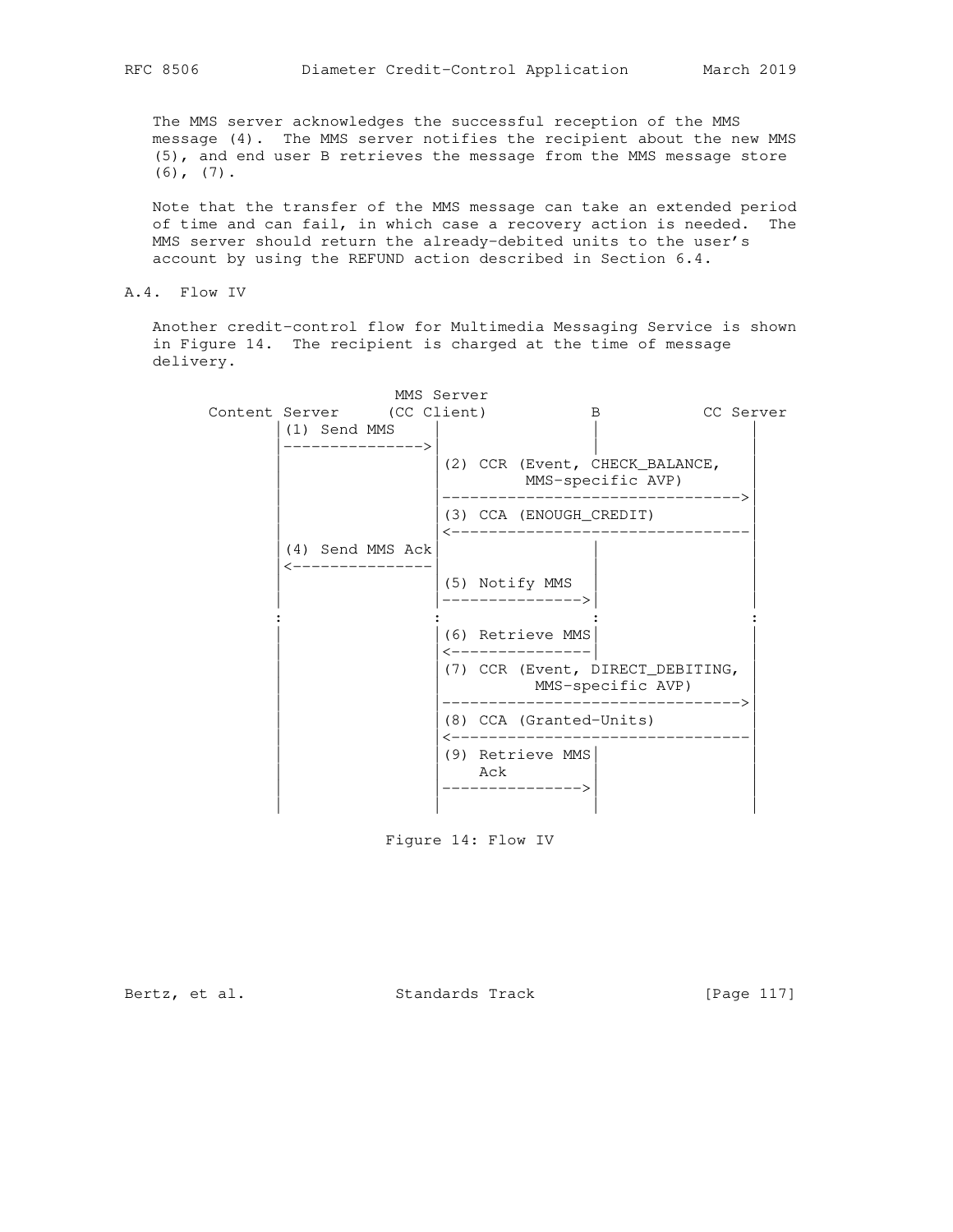This is an example of Diameter Credit-Control for direct debiting using the Multimedia Messaging Service environment. Although the flow focuses on illustrating the usage of credit-control messages, the MMS signaling is inaccurate, and the diagram is not by any means an attempt to define a service provider's MMS configuration or billing model.

 A content server sends an MMS to the MMS server (1), which stores the message. The message recipient will be charged for the MMS message in this case. As there can be a substantially long time between the receipt of the message at the MMS server and the actual retrieval of the message, the MMS server does not establish any credit-control sessions to the Diameter Credit-Control server; rather, it first performs only a balance check (without any credit reservations) by sending a Diameter Credit-Control-Request (EVENT\_REQUEST with Requested-Action set to CHECK\_BALANCE) to verify that end user B can cover the cost for the MMS (2). The Diameter Credit-Control server checks the end user's account balance and returns the answer to the MMS server in the Diameter Credit-Control-Answer (3). The MMS server acknowledges the successful reception of the MMS message (4). The MMS server notifies the recipient of the new MMS (5), and after some time end user B retrieves the message from the MMS message store (6). The MMS server sends a Diameter Credit-Control-Request (EVENT\_REQUEST with Requested-Action set to DIRECT\_DEBITING) to the Diameter Credit-Control server (7). The Credit-Control-Request contains information about the MMS message (e.g., size, recipient address, coding type). The Diameter Credit-Control server checks the end user's account balance, rates the service, and debits the service from the end user's account. The granted quota is returned to the MMS server in the Diameter Credit-Control-Answer (8). The MMS is transferred to end user B (9).

 Note that the transfer of the MMS message can take an extended period of time and can fail, in which case a recovery action is needed. The MMS server should return the already-debited units to the user's account by using the REFUND action described in Section 6.4.

Bertz, et al. Standards Track [Page 118]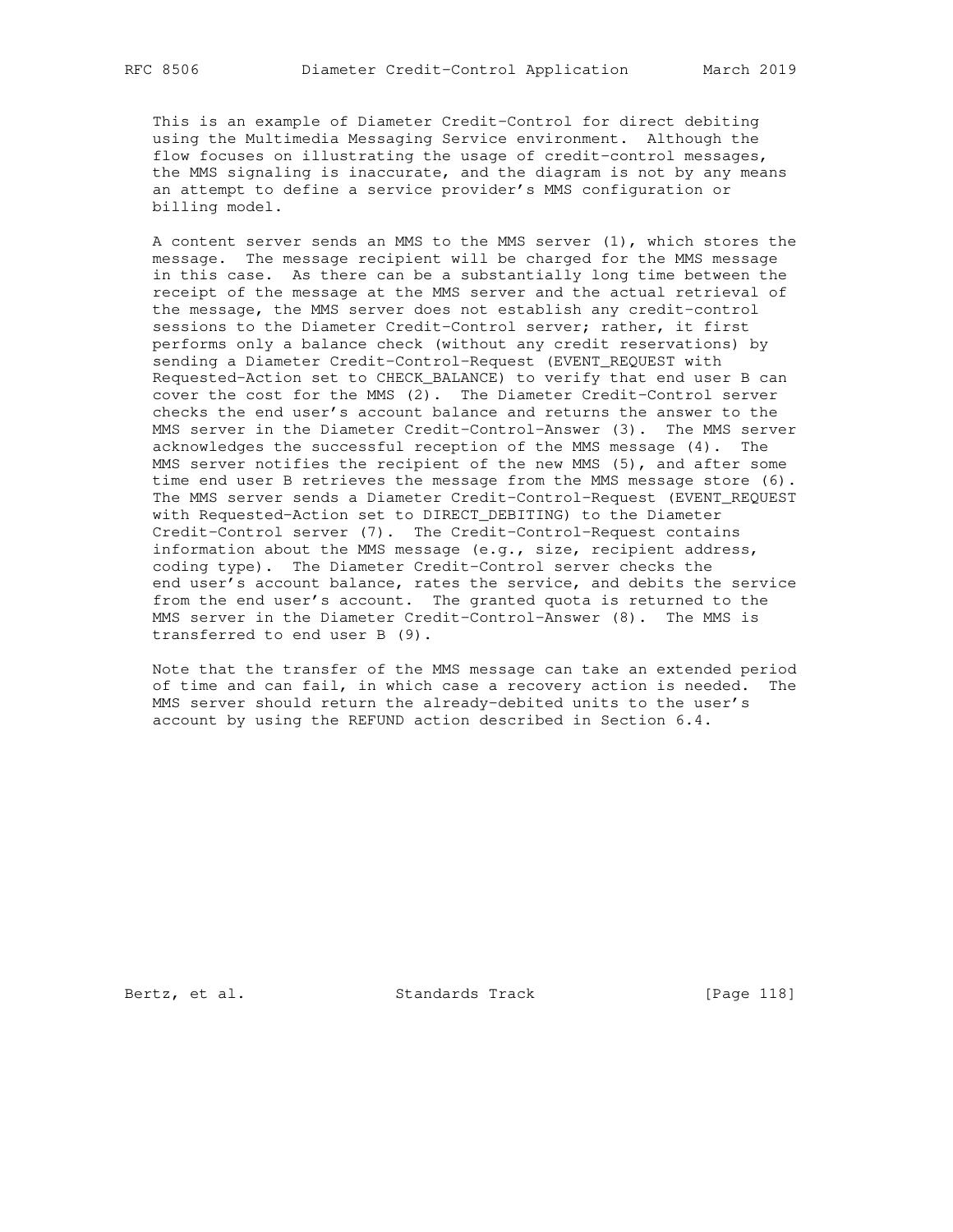# A.5. Flow V

 Figure 15 provides an example of an Advice of Charge (AoC) service for a SIP call.



### Figure 15: Flow V

 This is an example of Diameter Credit-Control for SIP sessions. Although the flow focuses on illustrating the usage of credit-control messages, the SIP signaling is inaccurate, and the diagram is not by any means an attempt to define a service provider's SIP network.

 User Agent A can be either a postpaid or prepaid subscriber using the AoC service. It is assumed that the SIP controller also has HTTP capabilities and delivers an interactive AoC web page with, for instance, the cost information, the details of the call derived from the SDP, and a button to accept/not accept the charges. (There may be many other ways to deliver AoC information; however, this flow focuses on the use of the credit-control messages.) The user has been authenticated and authorized prior to initiating the call and has been subscribed to the AoC service.

 User Agent A sends an INVITE with the SDP to User Agent B via the SIP controller (1). The SIP controller determines that the user is subscribed to an AoC service and sends a Diameter Credit-Control- Request (EVENT\_REQUEST with Requested-Action set to PRICE\_ENQUIRY) to the Diameter Credit-Control server (2). The Credit-Control-Request

Bertz, et al. Standards Track [Page 119]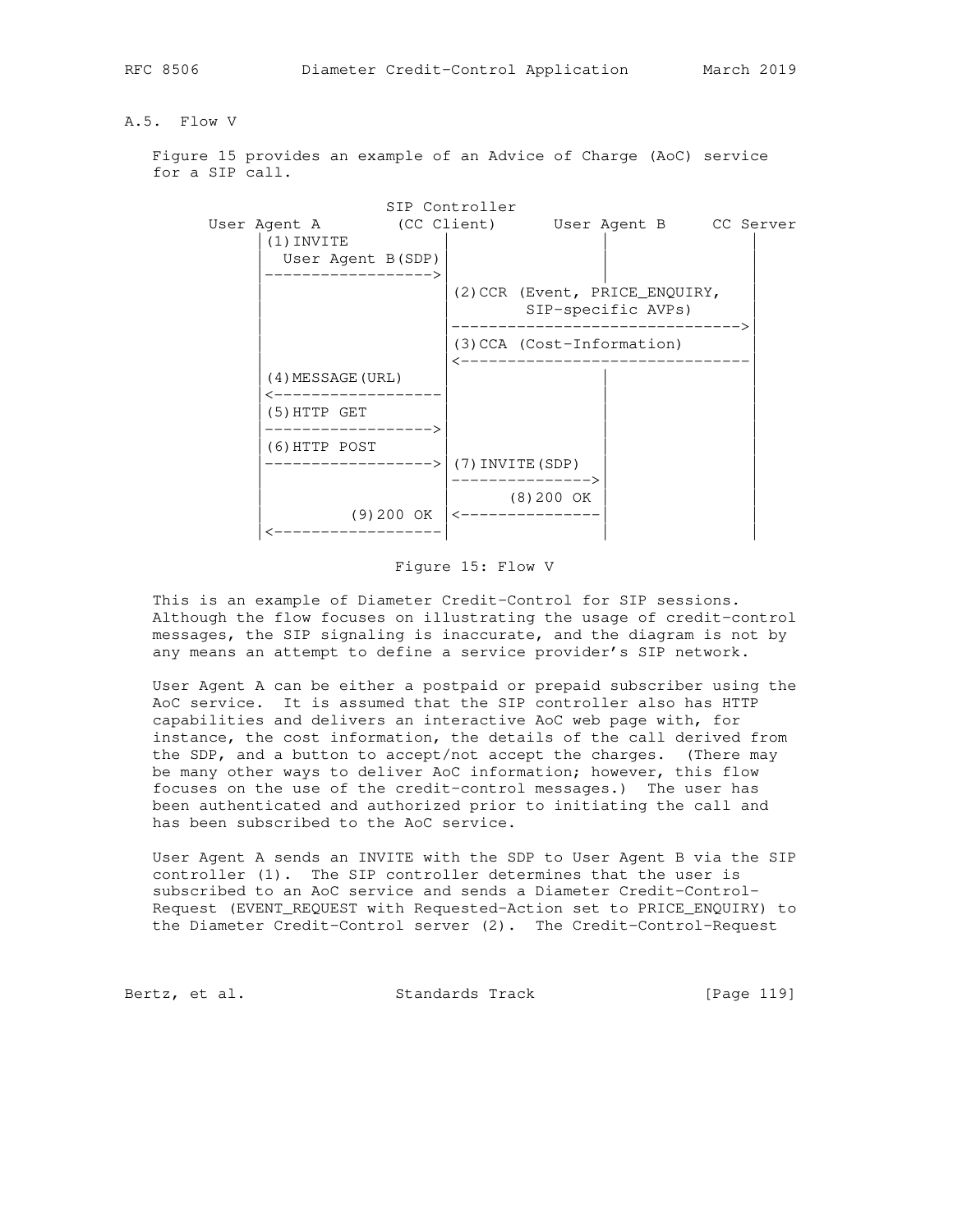contains SIP-specific AVPs derived from the SIP signaling, describing the requested service (e.g., calling party, called party, SDP attributes). The Diameter Credit-Control server determines the cost of the service and returns the Credit-Control-Answer, including the Cost-Information AVP (3). The SIP controller manufactures the AoC web page with information received in SIP signaling and with the cost information received from the credit-control server. It then sends a SIP MESSAGE that contains a URL pointing to the AoC information web page (4). Upon receipt of the SIP MESSAGE, User Agent A automatically invokes the web browser that retrieves the AoC information (5). The user clicks on the appropriate button to accept the charges (6). The SIP controller continues the session and sends the INVITE to User Agent B, which accepts the call  $(7)$ ,  $(8)$ ,  $(9)$ .

## A.6. Flow VI

 Figure 16 illustrates a credit-control flow for the REFUND case. It is assumed that there is a trusted relationship and secure connection between the gaming server and the Diameter Credit-Control server. The end user may be a prepaid subscriber or a postpaid subscriber.



## Figure 16: Flow VI

While the end user is playing the game  $(1)$ , they enter a new level that entitles them to a bonus. The gaming server sends a Diameter Credit-Control-Request (EVENT\_REQUEST with Requested-Action set to REFUND\_ACCOUNT) to the Diameter Credit-Control server (2). The Credit-Control-Request contains the Requested-Service-Unit AVP with the CC-Service-Specific-Units containing the number of points the user just won. The Service-Parameter-Info AVP is also included in the request and specifies the service event to be rated (e.g., Tetris Bonus). From information received, the Diameter Credit-Control server determines the amount to be credited, refunds the user's account, and returns the Credit-Control-Answer, including the

Bertz, et al. Standards Track [Page 120]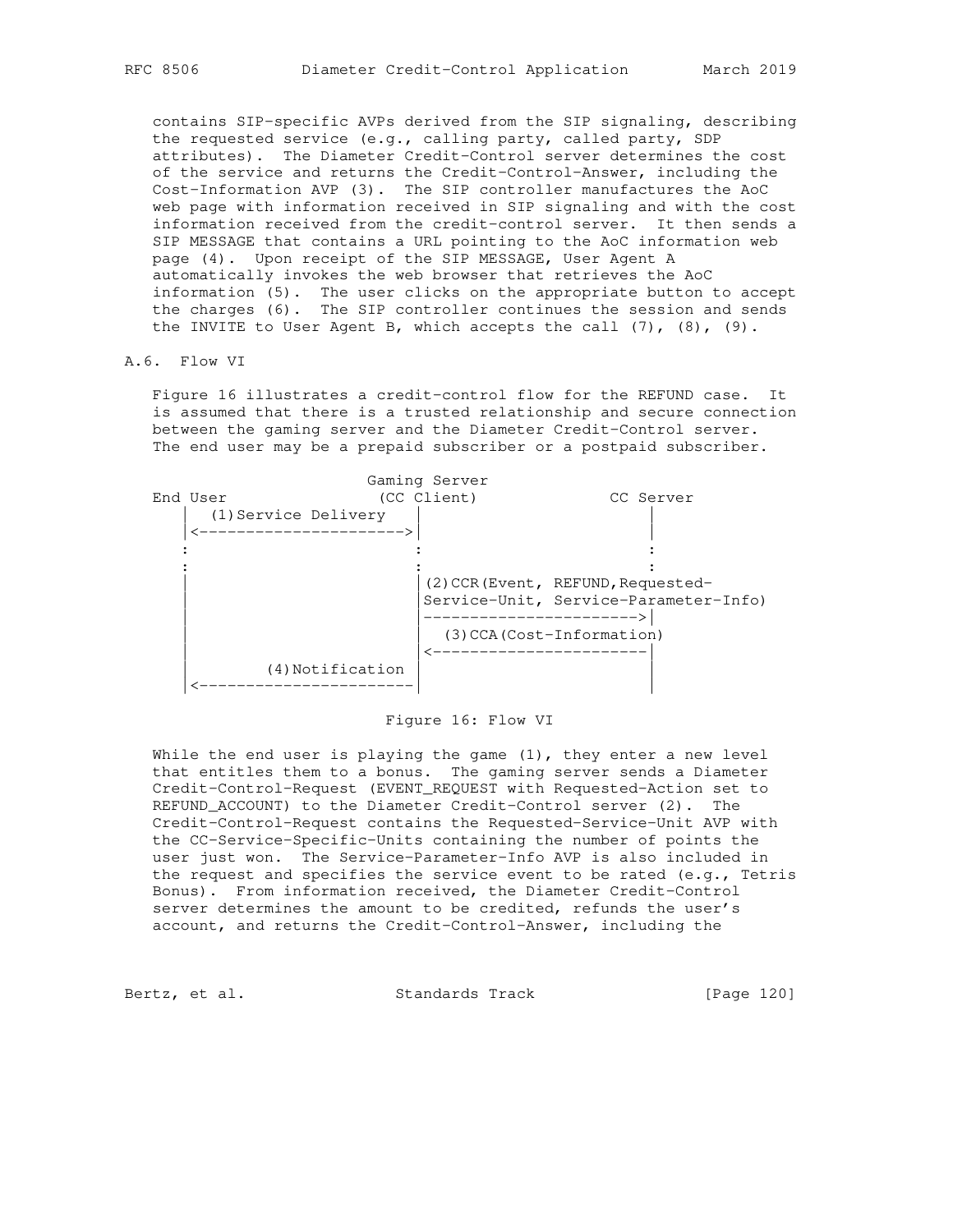Cost-Information AVP (3). The Cost-Information AVP indicates the credited amount. At the first opportunity, the gaming server notifies the end user of the credited amount (4).

# A.7. Flow VII

 Figure 17 provides an example of graceful service termination for a SIP call. It is assumed that the call is set up so that the controller is in the call as a B2BUA (Back-to-Back User Agent) performing third-party call control (3PCC). Note that the SIP signaling is inaccurate, as the focus of this flow is on graceful service termination and credit-control authorization. Best practices for 3PCC are defined in [RFC3725].



Figure 17: Flow VII

Bertz, et al. Standards Track [Page 121]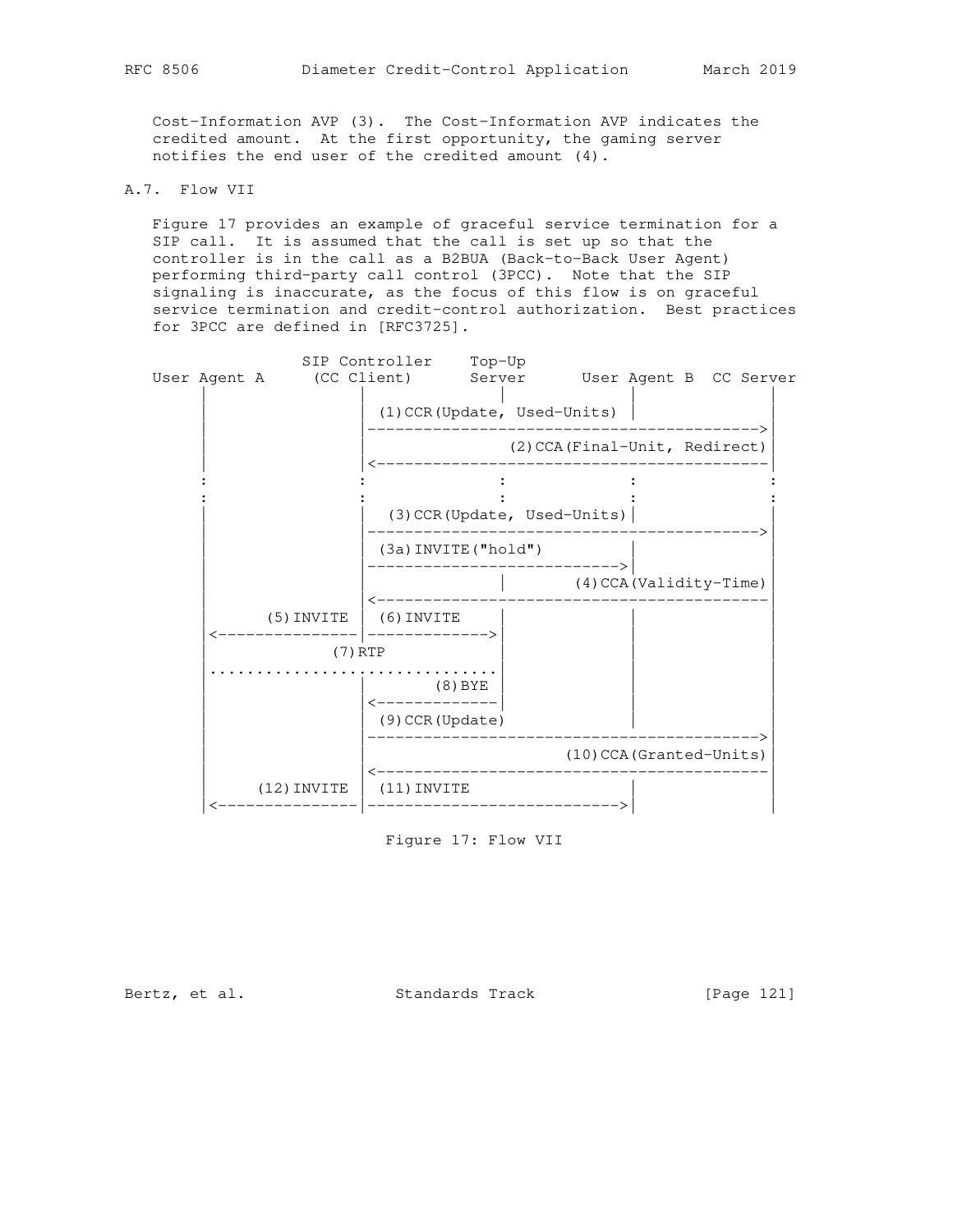The call is ongoing between User Agents A and B; User Agent A has a prepaid subscription. At the expiry of the allocated quota, the SIP controller sends a Diameter Credit-Control-Request (UPDATE\_REQUEST) to the Diameter Credit-Control server (1). This message contains the units used thus far. The Diameter Credit-Control server debits the used units from the end user's account and allocates the final quota returned to the SIP controller in the Diameter Credit-Control-Answer (2). This message contains the Final-Unit-Indication AVP with Final-Unit-Action set to REDIRECT, the Redirect-Address-Type set to SIP URI, and the Redirect-Server-Address set to the top-up server name (e.g., sip:sip-topup-server@domain.com). At the expiry of the final allocated quota, the SIP controller sends a Diameter Credit-Control-Request (UPDATE\_REQUEST) to the Diameter Credit-Control server (3) and places the called party on "hold" by sending an INVITE with the appropriate connection address in the SDP (3a). The Credit-Control-Request message contains the units used thus far. The Diameter Credit-Control server debits the used units from the end user's account but does not make any credit reservations. The Credit-Control-Answer message, which contains the Validity-Time to supervise the graceful service termination process, is returned to the SIP controller (4). The SIP controller establishes a SIP session between the prepaid user and the top-up server (5), (6). The top-up server plays an announcement and prompts the user to enter a credit card number and the amount of money to be used to replenish the account (7). The top-up server validates the credit card number, replenishes the user's account (using some means outside the scope of this specification), and releases the SIP session (8). The SIP controller can now assume that communication between the prepaid user and the top-up server took place. It sends a spontaneous Credit-Control-Request (UPDATE\_REQUEST) to the Diameter Credit-Control server to check whether the account has been replenished (9). The Diameter Credit-Control server reserves credit from the end user's account and returns the reserved quota to the SIP controller in the Credit-Control-Answer (10). At this point, the SIP controller reconnects the caller and the called party (11), (12).

Bertz, et al. Standards Track [Page 122]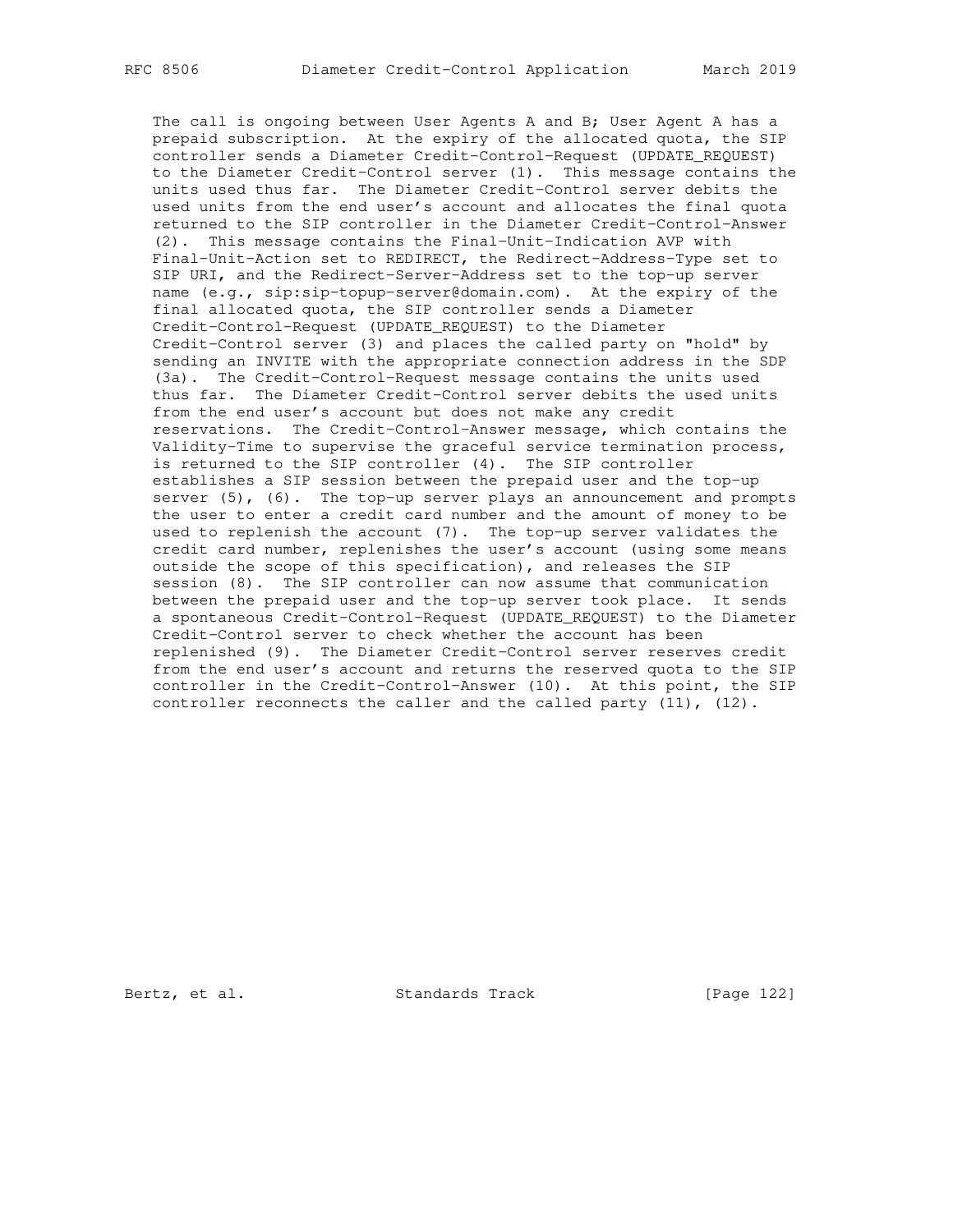# A.8. Flow VIII

 Figure 18 provides an example of graceful service termination initiated when the first interrogation takes place because the user's account is empty. In this example, the credit-control server supports the server-initiated credit re-authorization. The Diameter protocol application is implemented in the NAS per [RFC7155].

|                    | <b>NAS</b>                                | Top-Up<br>CC                                        |
|--------------------|-------------------------------------------|-----------------------------------------------------|
|                    | End User (CC Client) AAA Server           | Server Server                                       |
|                    | (1) User Logon (2) AA-Request (CC AVPs)   |                                                     |
|                    |                                           |                                                     |
|                    |                                           | (3) CCR (Initial, CC AVPs)<br>--------------------> |
|                    |                                           | $(4)$ CCA (Final-Unit,                              |
|                    |                                           | Validity-Time)                                      |
|                    |                                           | -------------------                                 |
|                    | (5) AA-Answer (Final-Unit, Validity-Time) |                                                     |
| (6) Limited access | ___________________                       |                                                     |
| granted            |                                           |                                                     |
| ---------------->  |                                           |                                                     |
|                    | $(7) TCP / HTTP$ (8) TCP/HTTP             |                                                     |
|                    |                                           |                                                     |
|                    | (9) Replenish account                     |                                                     |
|                    |                                           | $(10)$ RAR                                          |
|                    |                                           |                                                     |
|                    | $(11)$ RAA                                |                                                     |
|                    |                                           |                                                     |
|                    | $(12)$ CCR (Update)                       |                                                     |
|                    | ------------------->  (13)CCR (Update)    |                                                     |
|                    |                                           | ------------------>                                 |
|                    |                                           | (14) CCA (Granted-Units)                            |
|                    |                                           | $(15)$ CCA (Granted-Units) <------------------      |
|                    |                                           |                                                     |

Figure 18: Flow VIII

The user logs on to the network (1). The Diameter NAS sends a Diameter AA-Request (AAR) to the home Diameter AAA server (2). The credit-control client populates the AAR with the Credit-Control AVP set to CREDIT\_AUTHORIZATION, and service-specific AVPs are included, as usual [RFC7155]. The home Diameter AAA server performs service specific authentication and authorization, as usual. The home Diameter AAA server determines that the user has a prepaid subscription and notices from the Credit-Control AVP that the NAS has credit-control capabilities. It sends a Diameter Credit-Control-

Bertz, et al. Standards Track [Page 123]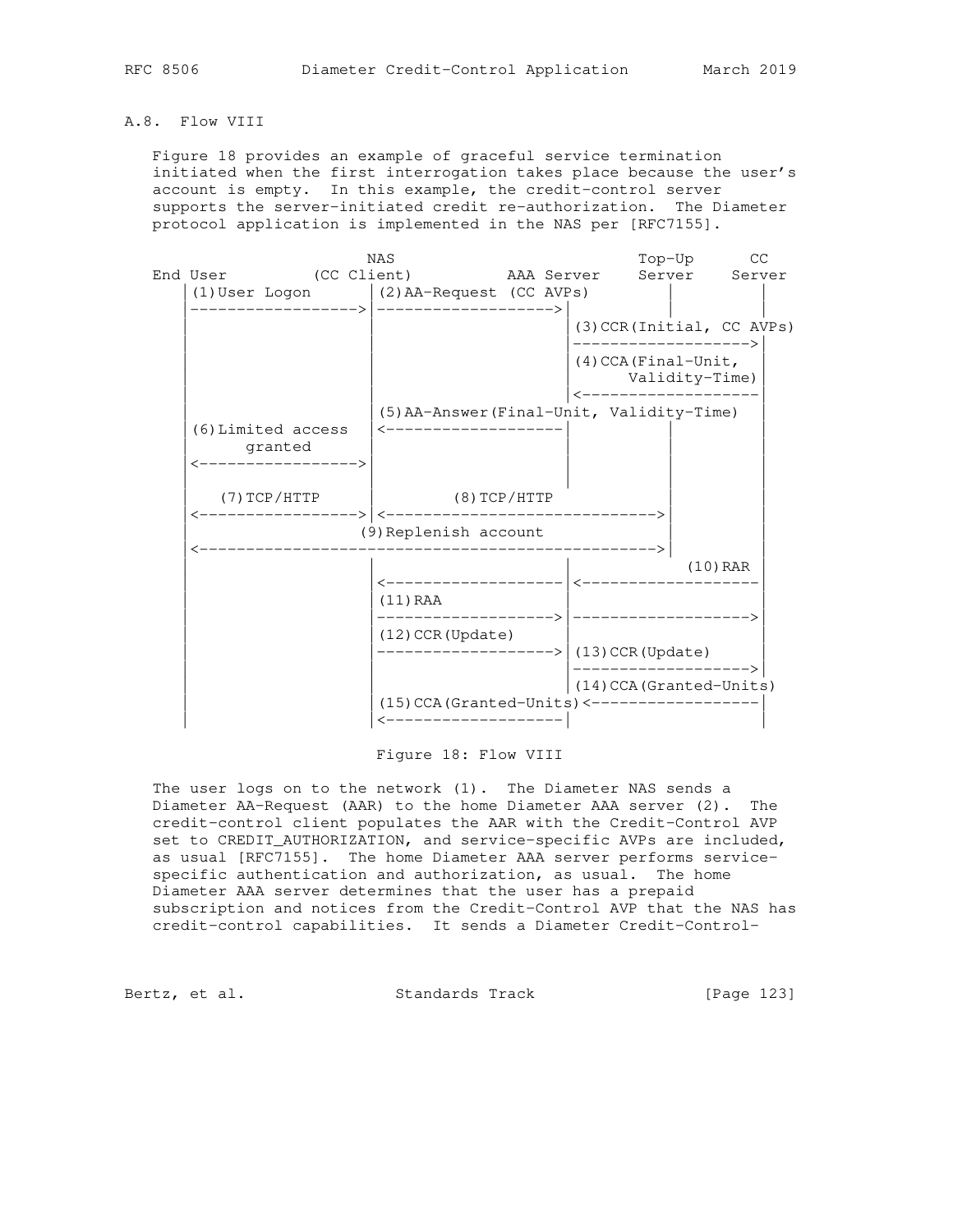Request with CC-Request-Type set to INITIAL\_REQUEST to the Diameter Credit-Control server to perform credit authorization (3) and to establish a credit-control session. (The home Diameter AAA server may forward service-specific AVPs received from the NAS as input for the rating process.) The Diameter Credit-Control server checks the end user's account balance, determines that the account cannot cover the cost of the service, and initiates graceful service termination. The Credit-Control-Answer is returned to the home Diameter AAA server (4). This message contains the Final-Unit-Indication AVP and the Validity-Time AVP set to a reasonable amount of time, to give the user a chance to replenish their account (e.g., 10 minutes). The Final-Unit-Indication AVP includes the Final-Unit-Action set to REDIRECT, the Redirect-Address-Type set to URL, and the Redirect- Server-Address set to the HTTP top-up server name. The home Diameter AAA server sends the received Credit-Control AVPs to the NAS in the Diameter AA-Answer (5). Upon successful AAA, the NAS starts the credit-control session and immediately starts graceful service termination, as instructed by the server. The NAS grants limited access to the user (6). The HTTP client software running in the user's device opens the transport connection redirected by the NAS to the top-up server  $(7)$ ,  $(8)$ . An appropriate web page is provided for the user where the user can enter the credit card number and the amount of money to be used to replenish the account, along with a notification message that they are granted unlimited access if the replenishment operation will be successfully executed within, for example, the next 10 minutes. The top-up server validates the credit card number and replenishes the user's account (using some means outside the scope of this specification) (9). After successful account top-up, the credit-control server sends a Re-Auth-Request message to the NAS (10). The NAS acknowledges the request by returning the Re-Auth-Answer message (11) and initiates the credit re-authorization by sending a Credit-Control-Request (UPDATE\_REQUEST) to the Diameter Credit-Control server (12), (13).

 The Diameter Credit-Control server reserves credit from the end user's account and returns the reserved quota to the NAS via the home Diameter AAA server in the Credit-Control-Answer (14), (15). The NAS removes the restriction applied by graceful service termination and starts monitoring the granted units.

## A.9. Flow IX

 The Diameter Credit-Control application defines the Multiple- Services-Credit-Control AVP, which can be used to support independent credit-control of multiple services in a single credit-control (sub-)session for Service Elements that have such capabilities. It is possible to request and allocate resources as a credit pool that is shared between services or rating-groups.

Bertz, et al. Standards Track [Page 124]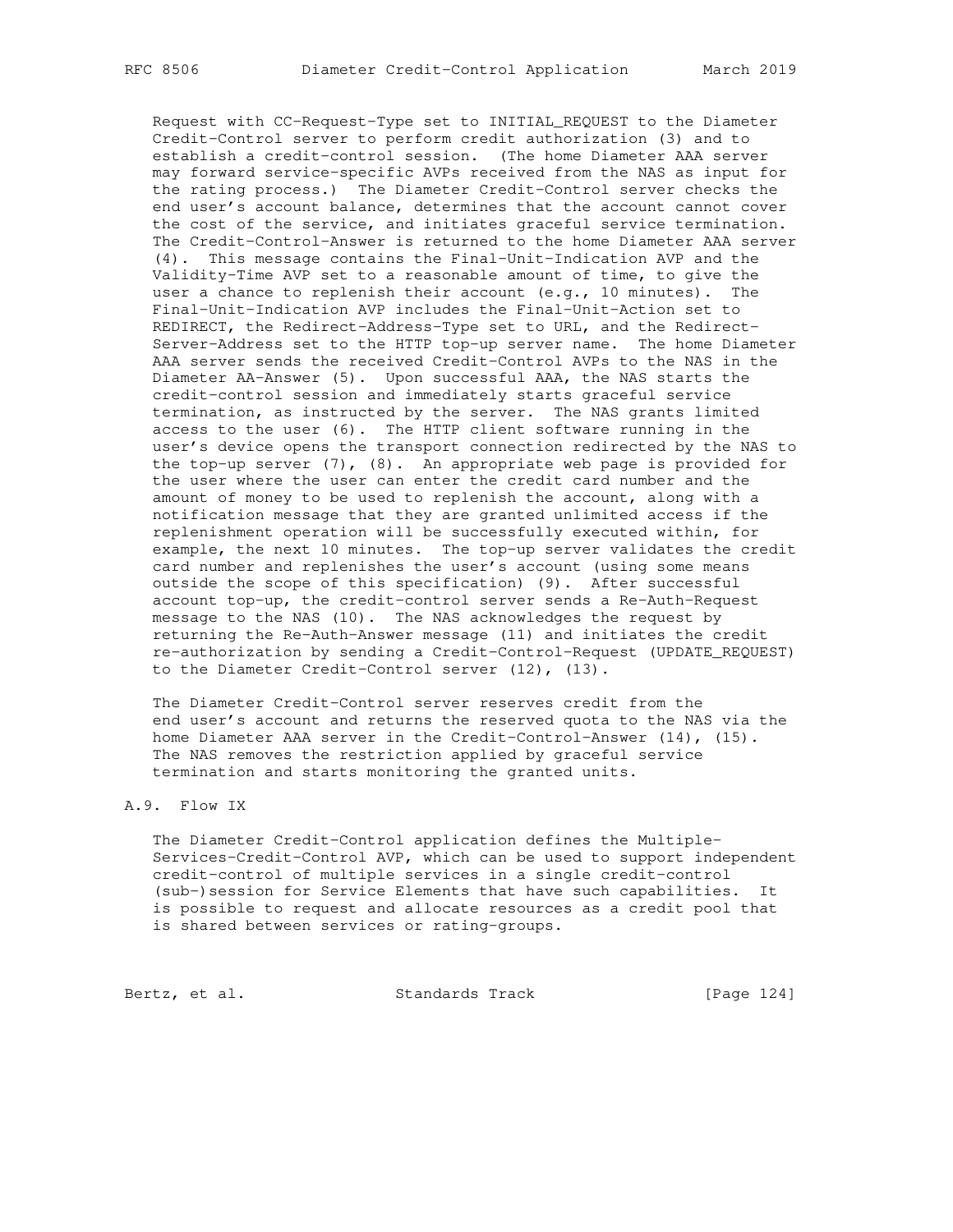Figure 19 illustrates a usage scenario where the credit-control client and server support independent credit-control of multiple services, as defined in Section 5.1.2. It is assumed that service identifiers, rating-groups, and their associated parameters (e.g., IP 5-tuples) are locally configured in the Service Element or provisioned by an entity other than the credit-control server.

| End User       |                  | Service Element<br>(CC Client)                                                                                                                                                                                                        | CC Server |
|----------------|------------------|---------------------------------------------------------------------------------------------------------------------------------------------------------------------------------------------------------------------------------------|-----------|
| (1) User logon |                  | (2) CCR(Initial, Service-Id access,<br>Access-specific AVPs,<br>Multiple-Services-Indicator)                                                                                                                                          |           |
|                |                  | (3) CCA (Multiple-Services-CC (<br>Granted-Units (Total-Octets),<br>Service-Id access,<br>Validity-Time,<br>G-S-U-Pool-Reference(Pool-Id 1,<br>Multiplier 10)))                                                                       |           |
|                |                  | (4) Service-Request (Service 1)<br>--> (5) CCR (Update, Multiple-Services-CC (<br>Requested-Units (), Service-Id 1,<br>Rating-Group 1))                                                                                               |           |
|                |                  | (6) CCA (Multiple-Services-CC (<br>Granted-Units (Time),<br>Rating-Group 1,<br>G-S-U-Pool-Reference (Pool-Id 1,<br>Multiplier 1)))                                                                                                    |           |
|                | ---------------> | (7) Service-Request (Service 2)                                                                                                                                                                                                       |           |
|                |                  | (8) Service-Request (Services 3 & 4)<br>----------> (9)CCR(Update, Multiple-Services-CC (<br>Requested-Units (), Service-Id 3,<br>Rating-Group 2),<br>Multiple-Services-CC (<br>Requested-Units (), Service-Id 4,<br>Rating-Group 3)) |           |
|                |                  |                                                                                                                                                                                                                                       |           |

Bertz, et al. Standards Track [Page 125]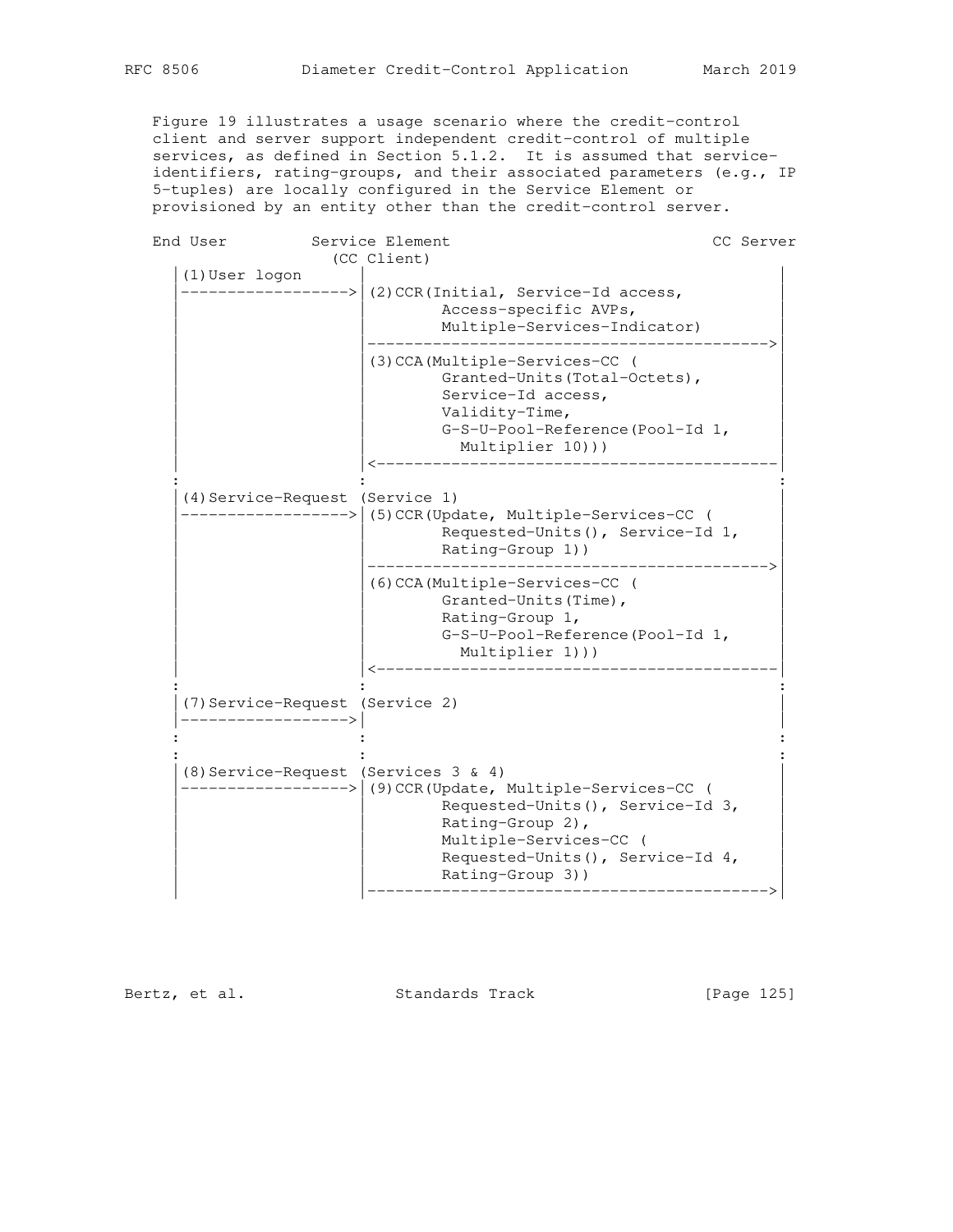

Bertz, et al. Standards Track [Page 126]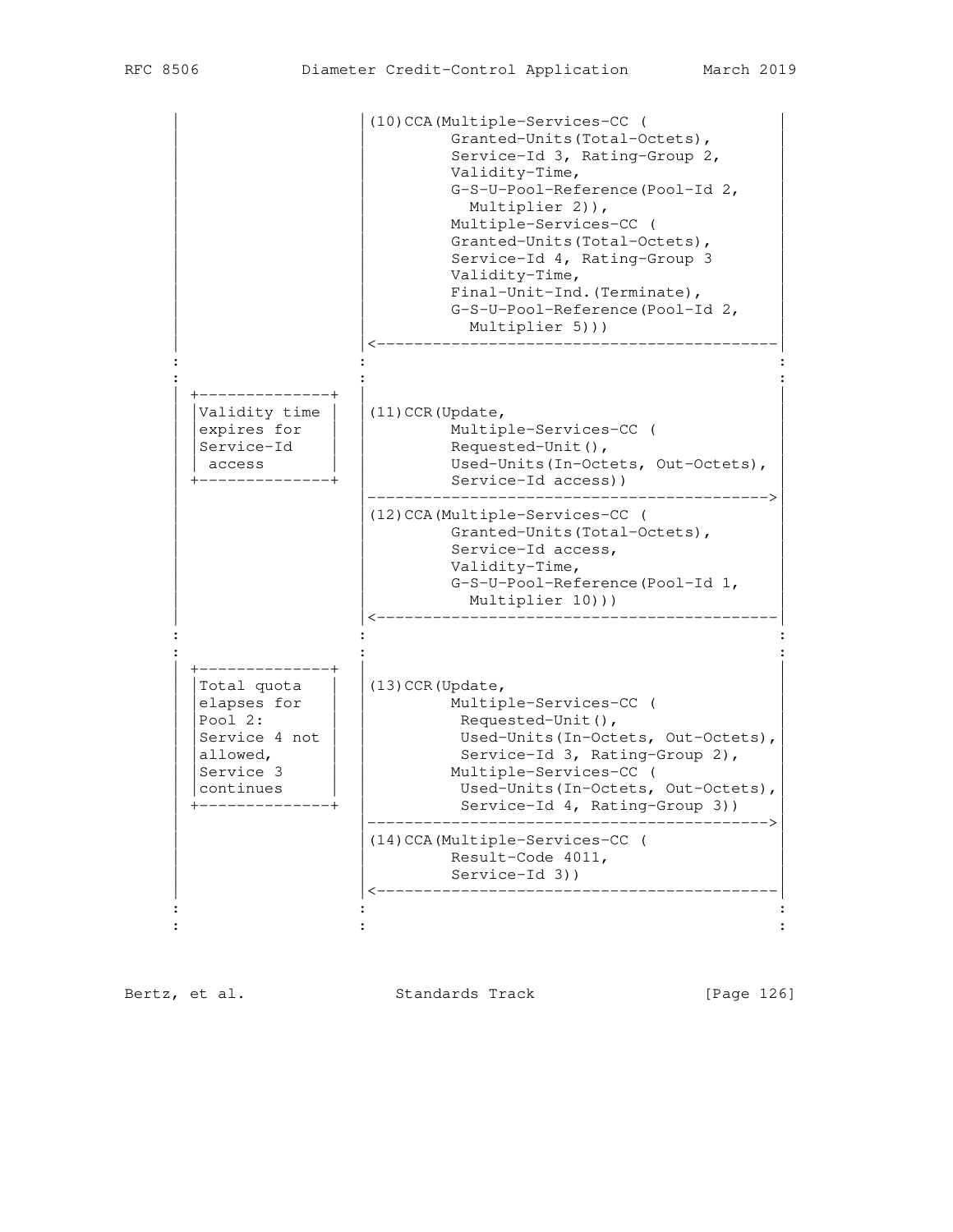| $(15)$ User logoff |                                     |  |
|--------------------|-------------------------------------|--|
|                    | $(16)$ CCR (Term.,                  |  |
|                    | Multiple-Services-CC (              |  |
|                    | Used-Units (In-Octets, Out-Octets), |  |
|                    | Service-Id access),                 |  |
|                    | Multiple-Services-CC (              |  |
|                    | Used-Units (Time),                  |  |
|                    | Service-Id 1, Rating-Group 1),      |  |
|                    | Multiple-Services-CC (              |  |
|                    | Used-Units (Time),                  |  |
|                    | Service-Id 2, Rating-Group 1))      |  |
|                    |                                     |  |
|                    | $(17)$ CCA (Term.)                  |  |
|                    |                                     |  |

 Figure 19: Flow IX: Example of Independent Credit-Control of Multiple Services in a Credit-Control (Sub-) Session

 The user logs on to the network (1). The Service Element sends a Diameter Credit-Control-Request with CC-Request-Type set to INITIAL\_REQUEST to the Diameter Credit-Control server to perform credit authorization for the bearer service (e.g., Internet access service) and to establish a credit-control session (2). In this message, the credit-control client indicates support for independent credit-control of multiple services within the session by including the Multiple-Services-Indicator AVP. The Diameter Credit-Control server checks the end user's account balance, with rating information received from the client (i.e., Service-Id and access-specific AVPs); rates the request; and reserves credit from the end user's account. Suppose that the server reserves \$5 and determines that the cost is \$1/MB. It then returns to the Service Element a Credit-Control- Answer message that includes the Multiple-Services-Credit-Control AVP with a quota of 5 MB associated to the Service-Id (access), to a multiplier value of 10, and to Pool-Id 1 (3).

 The user uses service 1 (4). The Service Element sends a Diameter Credit-Control-Request with CC-Request-Type set to UPDATE\_REQUEST to the credit-control server to perform credit authorization for service 1 (5). This message includes the Multiple-Services-Credit- Control AVP to request service units for service 1 that belong to Rating-Group 1. The Diameter Credit-Control server determines that service 1 draws credit resources from the same account as the access service (i.e., pool 1). It rates the request according to Service-Id/rating-group and updates the existing reservation by requesting more credit. Suppose that the server reserves \$5 more (now the reservation is \$10) and determines that the cost is \$0.1/minute. The server authorizes the whole rating-group. It then returns to the Service Element a Credit-Control-Answer message that

Bertz, et al. Standards Track [Page 127]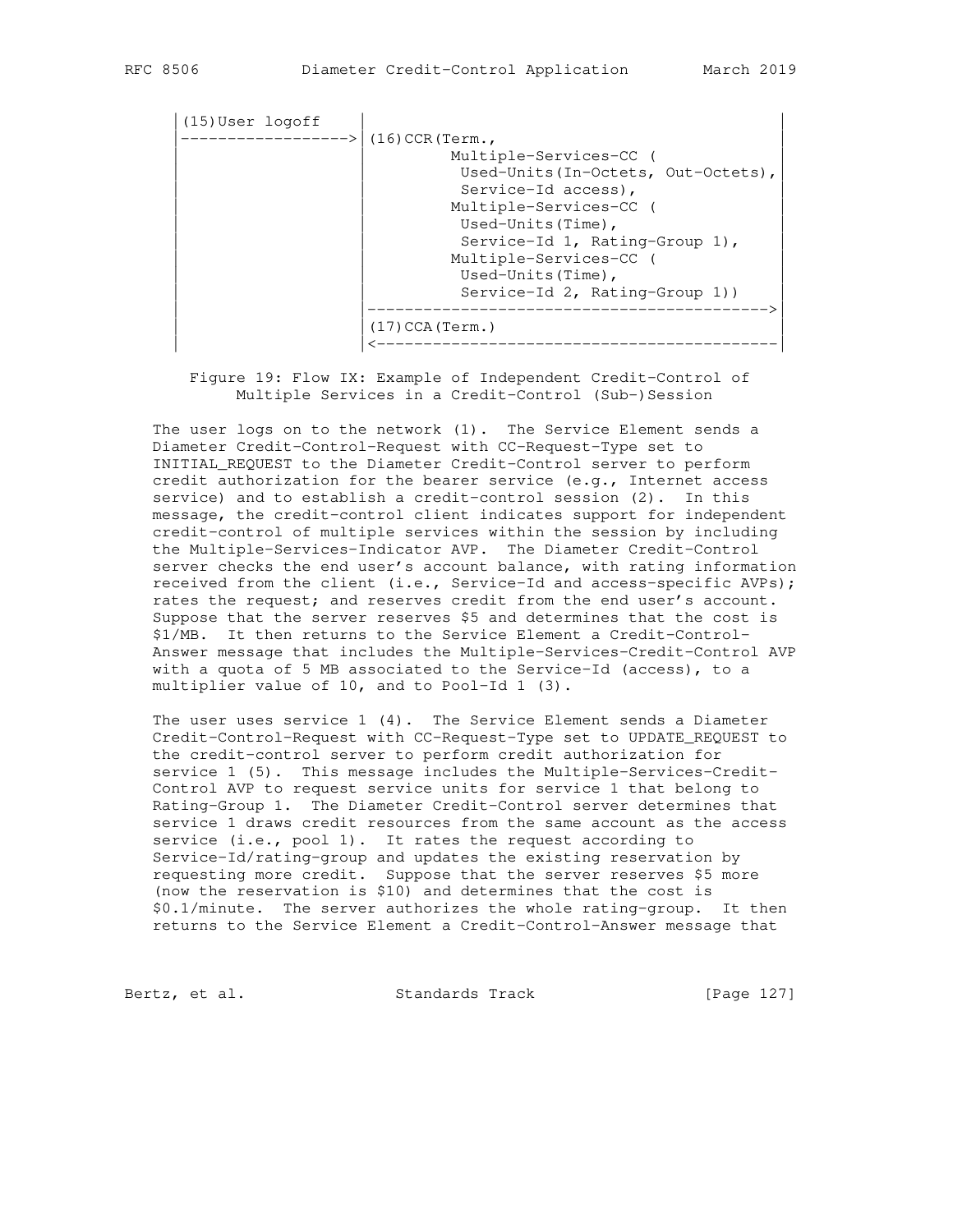includes the Multiple-Services-Credit-Control AVP with a quota of 50 minutes associated to Rating-Group 1, to a multiplier value of 1, and to Pool-Id 1 (6). The client adjusts the total amount of resources for pool 1 according to the received quota, which gives S for pool  $1 = 100$ .

 The user uses service 2, which belongs to the authorized rating-group (Rating-Group 1) (7). Resources are then consumed from pool 1.

 The user now requests services 3 and 4 as well, which are not authorized (8). The Service Element sends a Diameter Credit-Control- Request with CC-Request-Type set to UPDATE\_REQUEST to the credit-control server in order to perform credit authorization for services 3 and 4 (9). This message includes two instances of the Multiple-Services-Credit-Control AVP to request service units for service 3 that belong to Rating-Group 2 and service units for service 4 that belong to Rating-Group 3. The Diameter Credit-Control server determines that services 3 and 4 draw credit resources from another account (i.e., pool 2). It checks the end user's account balance and, according to Service-Id/rating-group information, rates the request. It then reserves credit from pool 2.

 For example, the server reserves \$5 and determines that service 3 costs \$0.2/MB and service 4 costs \$0.5/MB. The server authorizes only services 3 and 4. It returns to the Service Element a Credit-Control-Answer message that includes two instances of the Multiple-Services-Credit-Control AVP (10). One instance grants a quota of 12.5 MB associated to Service-Id 3 to a multiplier value of 2 and to Pool-Id 2. The other instance grants a quota of 5 MB associated to Service-Id 4 to a multiplier value of 5 and to Pool-Id 2.

 The server also determines that pool 2 is exhausted and service 4 is not allowed to continue after these units will be consumed. Therefore, the Final-Unit-Indication AVP with action TERMINATE is associated to Service-Id 4. The client calculates the total amount of resources that can be used for pool 2 according to the received quotas and multipliers, which gives S for pool 2 = 50.

 The Validity-Time for the access service expires. The Service Element sends a Credit-Control-Request message to the server in order to perform credit re-authorization for the Service-Id (access) (11). This message carries one instance of the Multiple-Services-Credit- Control AVP that includes the units used by this service. Suppose that the total amount of used units is 4 MB. The client adjusts the total amount of resources for pool 1 accordingly, which gives S for pool  $1 = 60$ .

Bertz, et al. Standards Track [Page 128]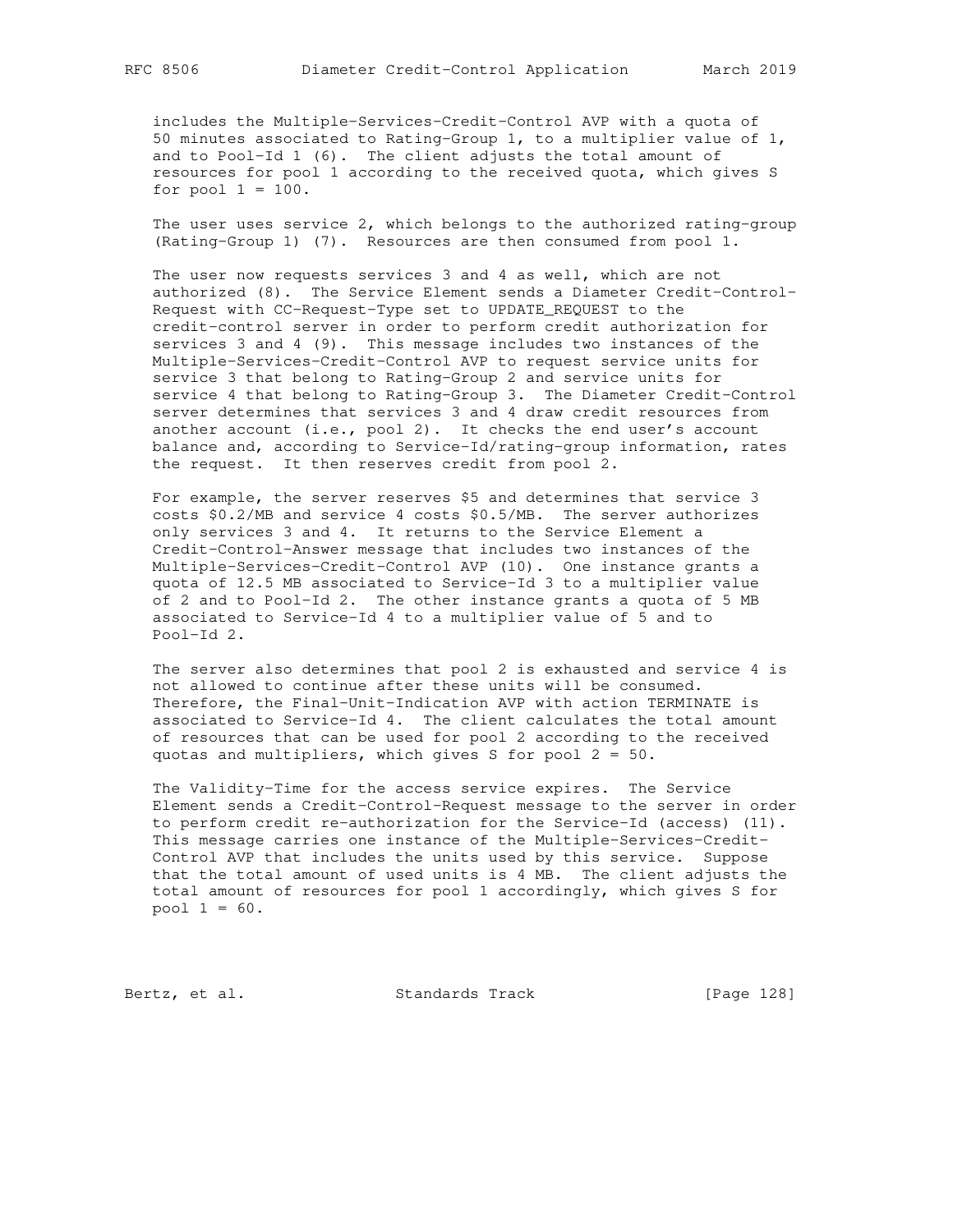The server deducts \$4 from the user's account and updates the reservation by requesting more credit. Suppose that the server reserves \$5 more (now the reservation is \$11) and already knows the cost of the Service-Id (access), which is \$1/MB. It then returns to the Service Element a Credit-Control-Answer message that includes the Multiple-Services-Credit-Control AVP with a quota of 5 MB associated to the Service-Id (access), to a multiplier value of 10, and to Pool-Id 1 (12). The client adjusts the total amount of resources for pool 1 according to the received quota, which gives S for pool  $1 = 110$ .

 Services 3 and 4 consume the total amount of pool 2's credit resources (i.e.,  $C1*2 + C2*5 \geq S$ ). The Service Element immediately starts the TERMINATE action for service 4 and sends a Credit-Control- Request message with CC-Request-Type set to UPDATE\_REQUEST to the credit-control server in order to perform credit re-authorization for service 3 (13). This message contains two instances of the Multiple- Services-Credit-Control AVP to report the units used by services 3 and 4. The server deducts the last \$5 from the user's account (pool 2) and returns the answer with Result-Code 4011 in the Multiple-Services-Credit-Control AVP to indicate that service 3 can continue without credit-control (14).

 The end user logs off from the network (15). To debit the used units from the end user's account and to stop the credit-control session, the Service Element sends a Diameter Credit-Control-Request with CC-Request-Type set to TERMINATION\_REQUEST to the credit-control server (16). This message contains the units used by each service in multiple instances of the Multiple-Services-Credit-Control AVP. The used units are associated with the relevant Service-Identifier and rating-group. The Diameter Credit-Control server debits the used units to the user's account (pool 1) and acknowledges the session termination by sending a Diameter Credit-Control-Answer to the Service Element (17).

Bertz, et al. Standards Track [Page 129]